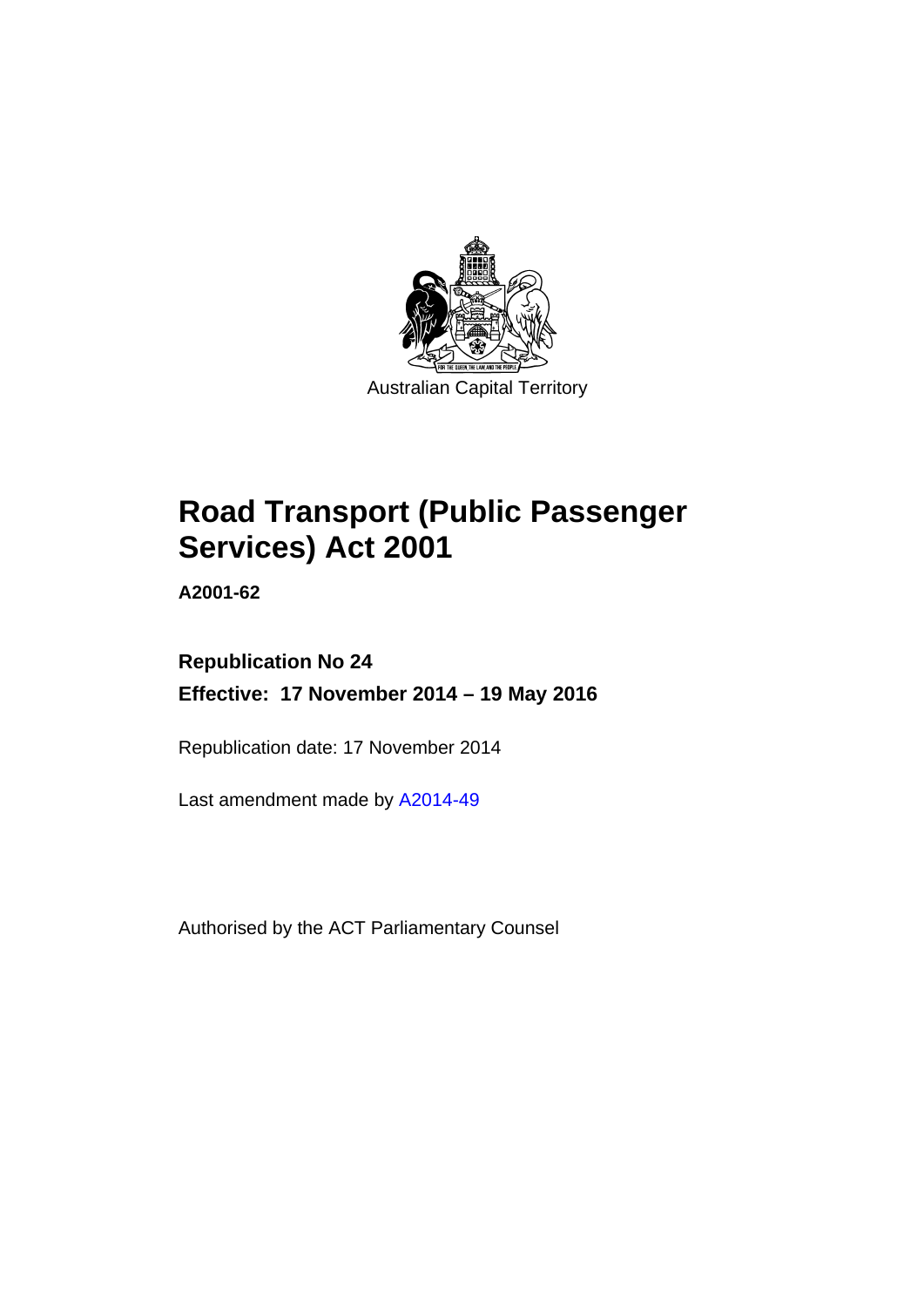#### **About this republication**

#### **The republished law**

This is a republication of the *Road Transport (Public Passenger Services) Act 2001* (including any amendment made under the *[Legislation Act 2001](http://www.legislation.act.gov.au/a/2001-14)*, part 11.3 (Editorial changes)) as in force on 17 November 2014*.* It also includes any commencement, amendment, repeal or expiry affecting this republished law to 17 November 2014.

The legislation history and amendment history of the republished law are set out in endnotes 3 and 4.

#### **Kinds of republications**

The Parliamentary Counsel's Office prepares 2 kinds of republications of ACT laws (see the ACT legislation register at [www.legislation.act.gov.au](http://www.legislation.act.gov.au/)):

- authorised republications to which the *[Legislation Act 2001](http://www.legislation.act.gov.au/a/2001-14)* applies
- unauthorised republications.

The status of this republication appears on the bottom of each page.

#### **Editorial changes**

The *[Legislation Act 2001](http://www.legislation.act.gov.au/a/2001-14)*, part 11.3 authorises the Parliamentary Counsel to make editorial amendments and other changes of a formal nature when preparing a law for republication. Editorial changes do not change the effect of the law, but have effect as if they had been made by an Act commencing on the republication date (see *[Legislation Act 2001](http://www.legislation.act.gov.au/a/2001-14)*, s 115 and s 117). The changes are made if the Parliamentary Counsel considers they are desirable to bring the law into line, or more closely into line, with current legislative drafting practice.

This republication does not include amendments made under part 11.3 (see endnote 1).

#### **Uncommenced provisions and amendments**

If a provision of the republished law has not commenced, the symbol  $\mathbf{U}$  appears immediately before the provision heading. Any uncommenced amendments that affect this republished law are accessible on the ACT legislation register [\(www.legislation.act.gov.au\)](http://www.legislation.act.gov.au/). For more information, see the home page for this law on the register.

#### **Modifications**

If a provision of the republished law is affected by a current modification, the symbol  $\mathbf{M}$ appears immediately before the provision heading. The text of the modifying provision appears in the endnotes. For the legal status of modifications, see the *[Legislation Act 2001](http://www.legislation.act.gov.au/a/2001-14)*, section 95.

#### **Penalties**

At the republication date, the value of a penalty unit for an offence against this law is \$150 for an individual and \$750 for a corporation (see *[Legislation Act 2001](http://www.legislation.act.gov.au/a/2001-14)*, s 133).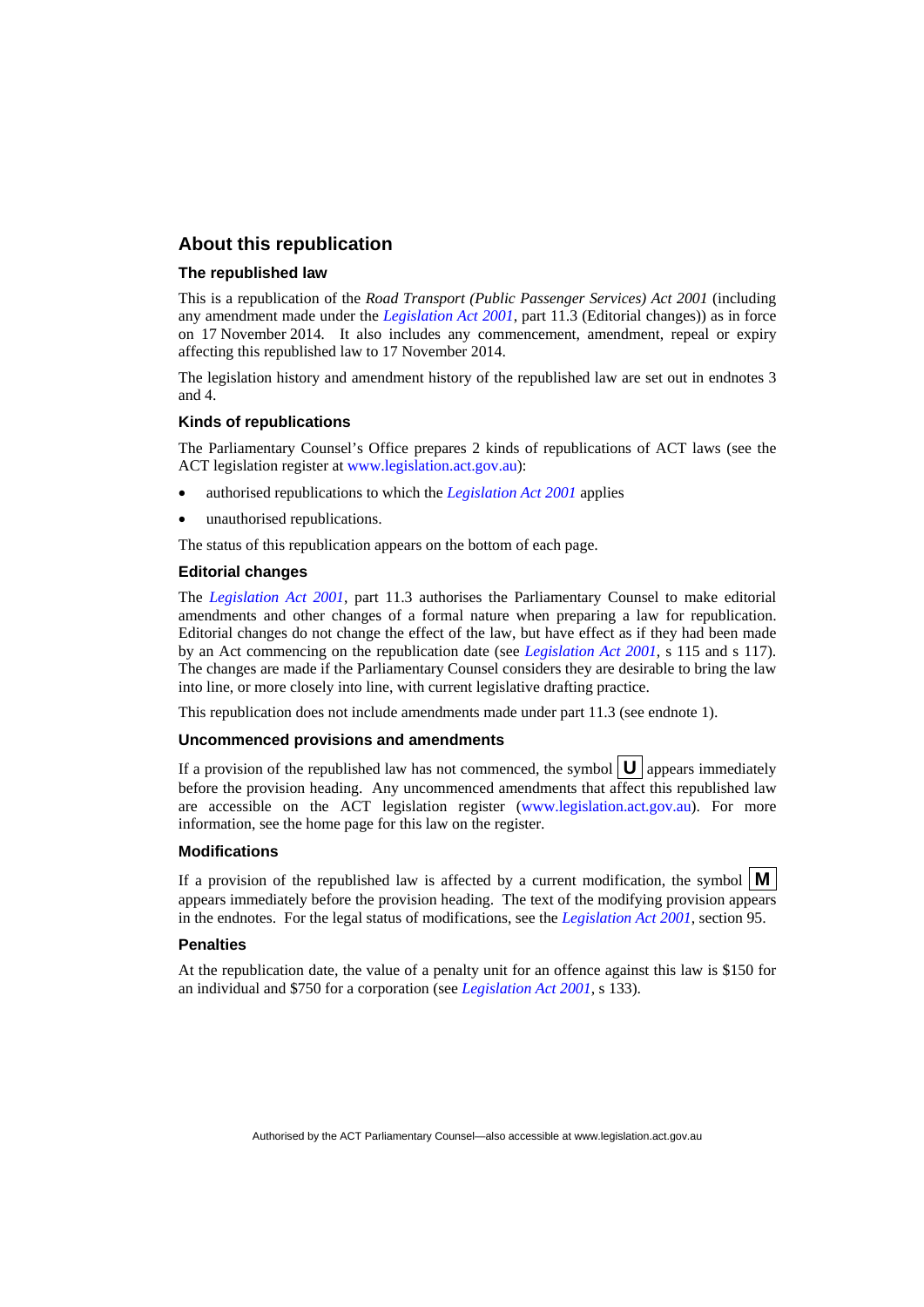

# **Road Transport (Public Passenger Services) Act 2001**

# **Contents**

| <b>Preliminary</b>                                                                       |                              |  |  |
|------------------------------------------------------------------------------------------|------------------------------|--|--|
| Name of Act                                                                              | 2                            |  |  |
| Objects                                                                                  | 2                            |  |  |
| Dictionary                                                                               | 3                            |  |  |
| <b>Notes</b>                                                                             | 3                            |  |  |
| Offences against Act—application of Criminal Code etc                                    | 3                            |  |  |
| 5<br>Functions of road transport authority                                               |                              |  |  |
| Registers of accredited people, demand responsive service<br>authorisations and licences |                              |  |  |
| Security and disclosure of information in registers                                      | 6                            |  |  |
| Competition and Consumer Act authorisation                                               | 6                            |  |  |
| Combinations of accreditations, authorisations and licences                              | 6                            |  |  |
| What is a <i>public passenger service</i> ?                                              |                              |  |  |
| Road Transport (Public Passenger Services) Act 2001                                      | contents 1                   |  |  |
|                                                                                          | Effective: 17/11/14-19/05/16 |  |  |

Page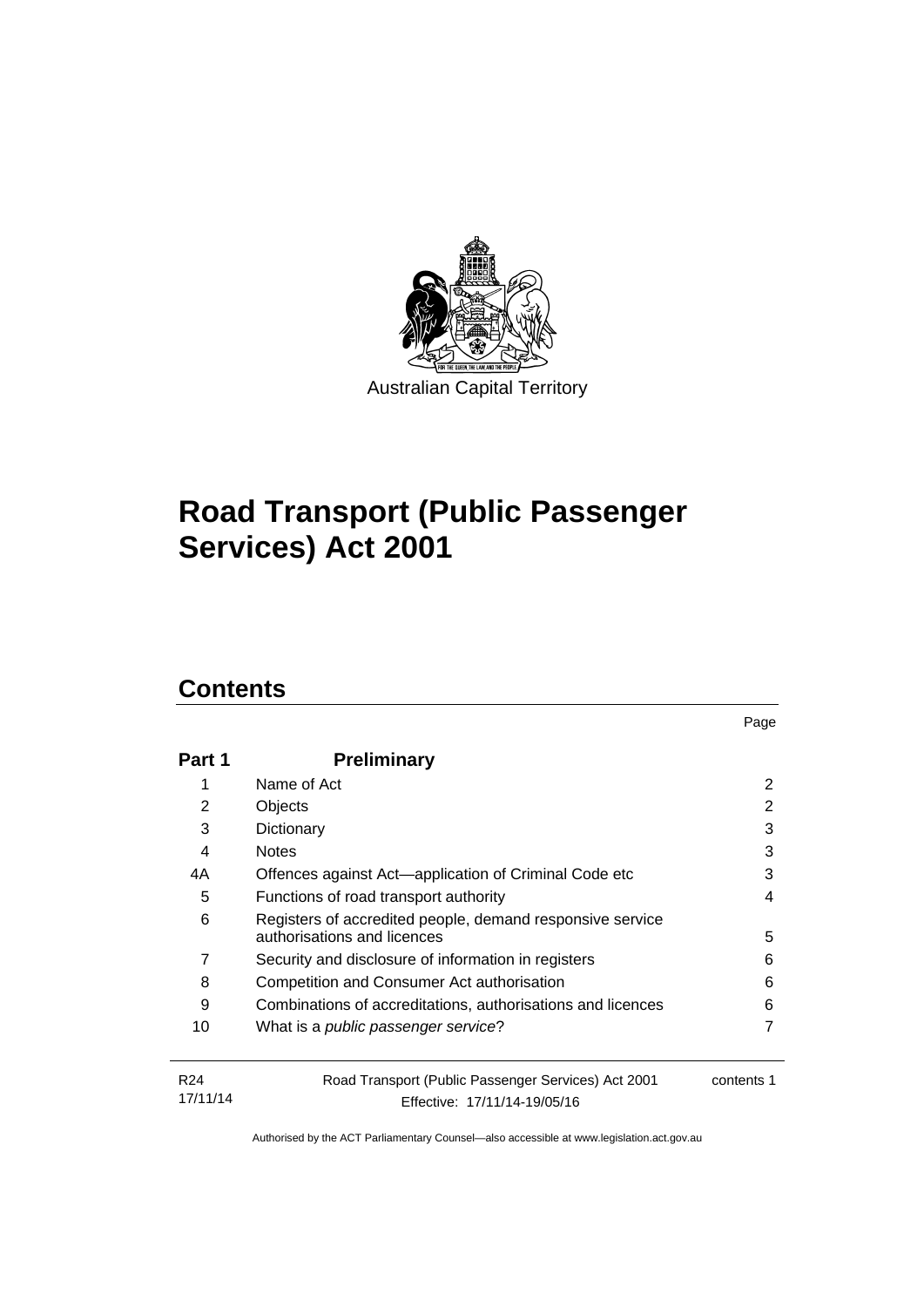#### **Contents**

|                     |                                                                  | Page            |
|---------------------|------------------------------------------------------------------|-----------------|
| Part 2              | <b>Bus services</b>                                              |                 |
| <b>Division 2.1</b> | <b>Basic concepts</b>                                            |                 |
| 10A                 | Meaning of bus and public bus                                    | 8               |
| 11                  | Meaning of bus service                                           | 8               |
| 12                  | What is a regular route service?                                 | 8               |
| 13                  | What is a <i>tour and charter service</i> ?                      | 8               |
| 14                  | What is a long-distance service?                                 | 8               |
| <b>Division 2.2</b> | <b>Accreditation of bus service operators</b>                    |                 |
| 15                  | Bus operators-purposes of accreditation                          | 9               |
| 16                  | Regulations about accreditation system                           | 9               |
| <b>Division 2.3</b> | Service contracts for regular route services                     |                 |
| 17                  | Service contracts-regular route services                         | 11              |
| <b>Division 2.4</b> | Entitlement to operate certain bus services                      |                 |
| 18                  | Entitlement to operate regular route services                    | 12              |
| 19                  | Entitlement to operate tour and charter services                 | 13              |
| 19A                 | Territory's entitlement to operate bus service                   | 13              |
| 20                  | Unaccredited operators not to operate certain bus services       | 13              |
| 21                  | Pretending to be an accredited bus service operator              |                 |
| 22                  | Operators of regular route services to hold service contracts    | 14<br>14        |
| <b>Division 2.5</b> | <b>Regulation of bus services</b>                                |                 |
| 23                  | Regular route services-power to determine maximum fares          | 15              |
| 24                  | Regulations about operation of bus services by accredited people | 15              |
| 25                  | Regulations about operation of public buses                      | 16              |
| 26                  | Regulations about bus drivers                                    | 17              |
| 27                  |                                                                  | 17              |
|                     | Regulations about conduct of passengers                          |                 |
| Part 3              | <b>Taxi networks</b>                                             |                 |
| <b>Division 3.1</b> | <b>Basic concepts</b>                                            |                 |
| 28                  | Meaning of taxi network                                          | 19              |
| 29                  | Meaning of taxi booking service                                  | 19              |
| <b>Division 3.2</b> | Accreditation of taxi network providers                          |                 |
| 30                  | Taxi network providers-purposes of accreditation                 | 19              |
| 31                  | Taxi network providers-regulations about accreditation system    | 20              |
| contents 2          | Road Transport (Public Passenger Services) Act 2001              | R <sub>24</sub> |
|                     | Effective: 17/11/14-19/05/16                                     | 17/11/14        |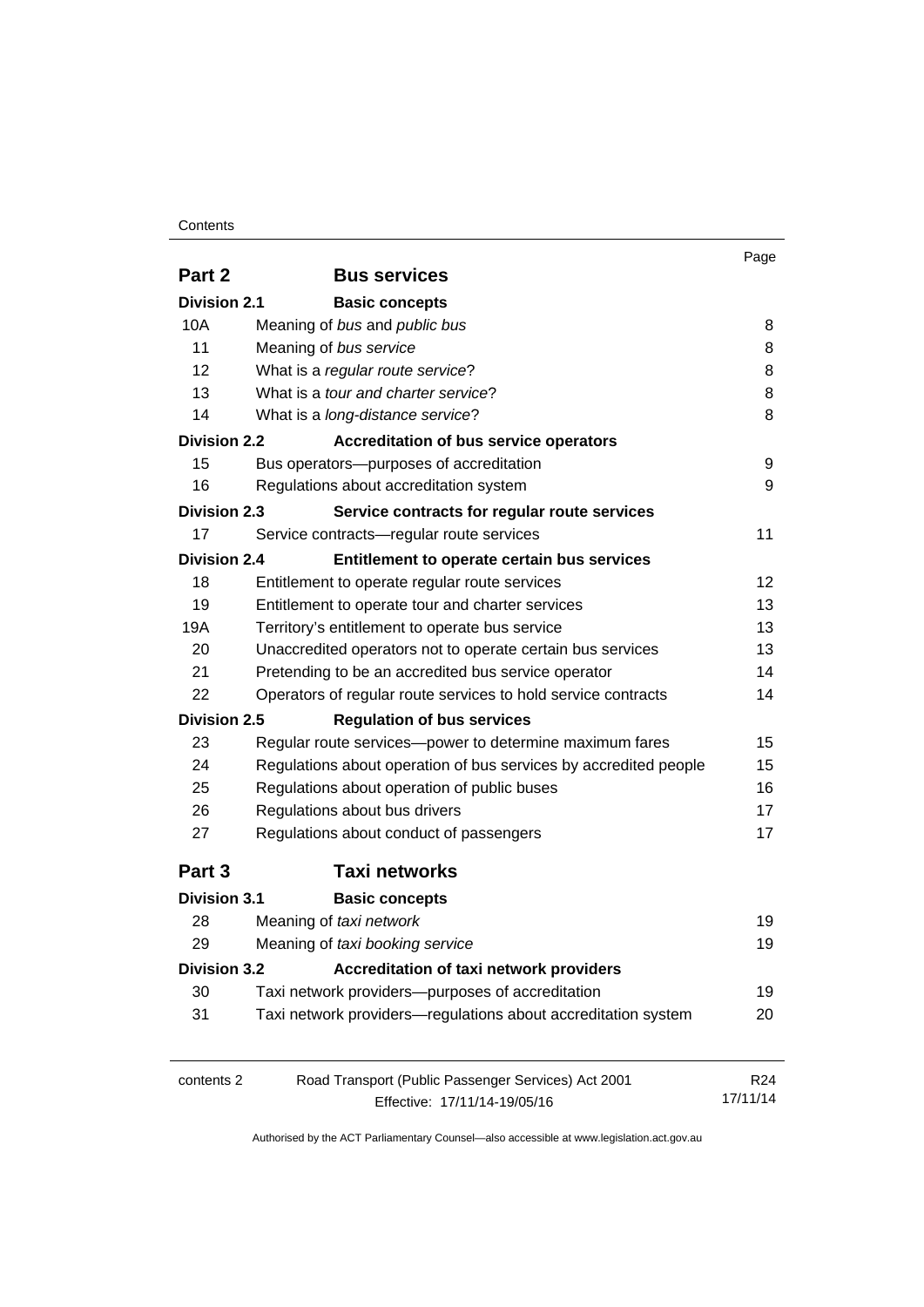|                     |                                                                   | Contents   |
|---------------------|-------------------------------------------------------------------|------------|
|                     |                                                                   | Page       |
| <b>Division 3.3</b> | Entitlement to operate taxi networks                              |            |
| 32                  | Entitlement to operate taxi networks                              | 21         |
| 33                  | Operating taxi network without entitlement                        | 21         |
| 34                  | Pretending to be an accredited taxi network provider              | 21         |
| <b>Division 3.4</b> | <b>Regulation of taxi networks</b>                                |            |
| 35                  | Regulations about operation of taxi networks by accredited people | 22         |
| 36                  | Regulations about operation of taxi networks                      | 23         |
| Part 4              | <b>Licensing of taxi vehicles</b>                                 |            |
| <b>Division 4.1</b> | <b>Basic concepts</b>                                             |            |
| 37                  | Meaning of taxi licence                                           | 25         |
| 38                  | Meaning of restricted taxi licence                                | 25         |
| <b>Division 4.2</b> | <b>Taxi licences</b>                                              |            |
| 39                  | Maximum numbers of taxi licences                                  | 25         |
| 40                  | Issue of taxi licences                                            | 25         |
| 41                  | Transferability of taxi licences                                  | 25         |
| 42                  | Use of vehicles as taxis                                          | 26         |
| 43                  | Pretending vehicles are licensed taxis                            | 27         |
| 44                  | Regulations about taxi licences                                   | 27         |
| Part 5              | <b>Taxi services</b>                                              |            |
| <b>Division 5.1</b> | <b>Basic concepts</b>                                             |            |
| 45                  | Meaning of taxi                                                   | 29         |
| 46                  | Meaning of restricted taxi                                        | 29         |
| 47                  | Meaning of taxi service                                           | 29         |
| 48                  | Meaning of restricted taxi service                                | 29         |
| <b>Division 5.2</b> | Accreditation of taxi service operators                           |            |
| 49                  | Taxi service operators-purposes of accreditation                  | 30         |
| 50                  | Taxi service operators-regulations about accreditation system     | 30         |
| Division 5.3        | Entitlement to operate taxi services                              |            |
| 51                  | Entitlement to operate taxi services                              | 32         |
| 52                  | Unaccredited operators not to operate taxi services               | 32         |
|                     | Pretending to be an accredited taxi service operator              | 32         |
| 53                  |                                                                   |            |
| 54                  | Taxi service operators to be affiliated with taxi network         | 33         |
| R <sub>24</sub>     | Road Transport (Public Passenger Services) Act 2001               | contents 3 |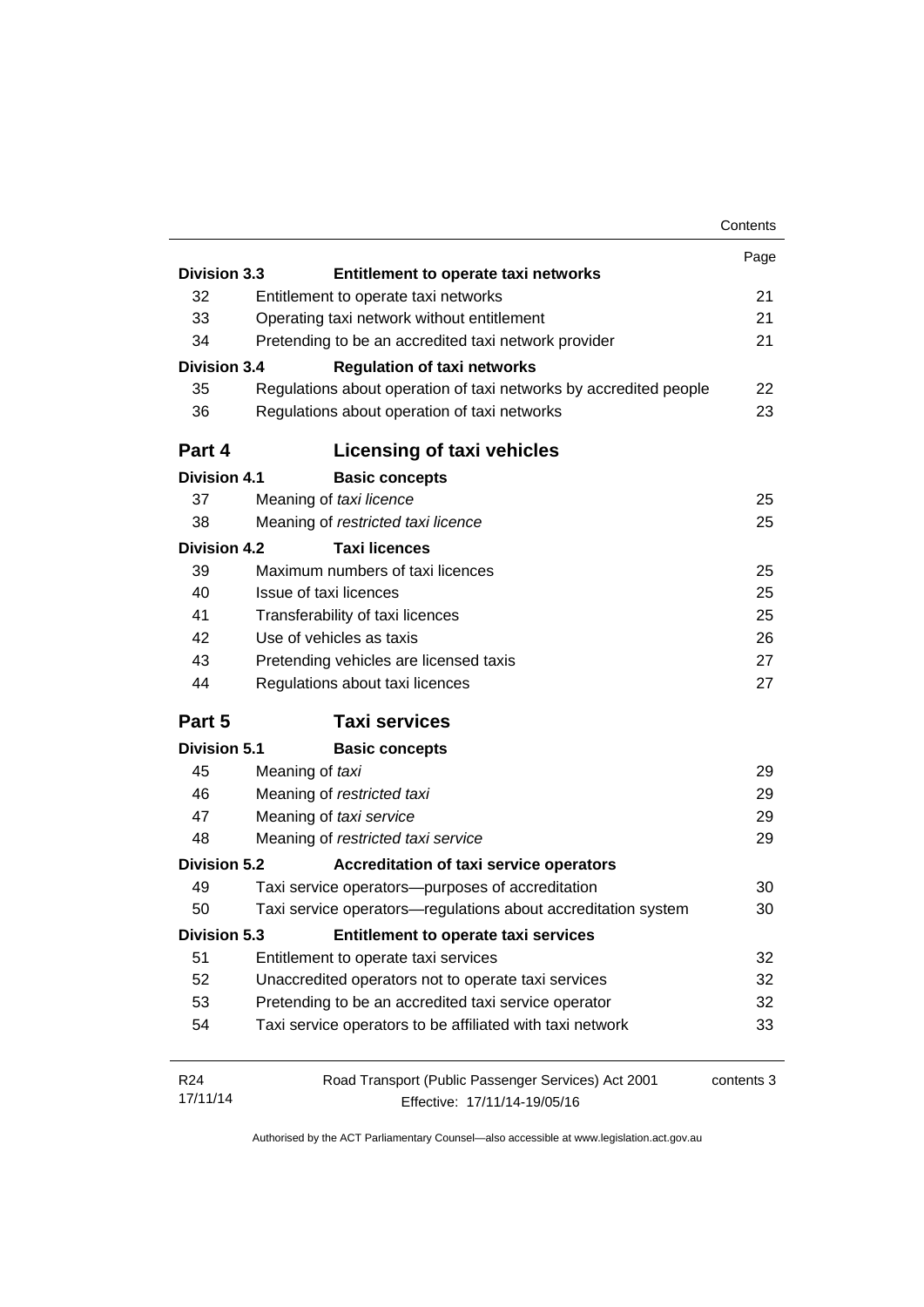#### **Contents**

| 55                  | Pretending to be affiliated with taxi network                         | Page<br>33      |
|---------------------|-----------------------------------------------------------------------|-----------------|
| <b>Division 5.4</b> | <b>Regulation of taxi services</b>                                    |                 |
| 56                  | Regulations about operation of taxi services by accredited people     | 33              |
| 57                  | Regulations about operation of taxis                                  | 35              |
| 58                  | Regulations about taxi drivers                                        | 36              |
| 59                  | Regulations about conduct of taxi passengers                          | 36              |
| 60                  | Power to determine maximum taxi fares                                 | 36              |
| Part 6              | Licensing of hire cars                                                |                 |
| <b>Division 6.1</b> | <b>Basic concepts</b>                                                 |                 |
| 61                  | Meaning of hire car licence                                           | 38              |
| 62                  | Meaning of restricted hire car licence                                | 38              |
| <b>Division 6.2</b> | <b>Hire car licences</b>                                              |                 |
| 63                  | Transferability of hire car licences                                  | 38              |
| 64                  | Use of vehicles as hire cars                                          | 39              |
| 65                  | Pretending vehicles are licensed hire cars                            | 39              |
| 66                  | Regulations about hire car licences                                   | 40              |
| Part 7              | <b>Hire car services</b>                                              |                 |
| <b>Division 7.1</b> | <b>Basic concepts</b>                                                 |                 |
| 67                  | Meaning of hire car                                                   | 42              |
| 68                  | Meaning of restricted hire car                                        | 42              |
| 69                  | Meaning of hire car service                                           | 42              |
| 70                  | Meaning of restricted hire car service                                | 43              |
| <b>Division 7.2</b> | Accreditation of hire car service operators                           |                 |
| 71                  | Hire car service operators—purposes of accreditation                  | 43              |
| 72                  | Hire car service operators—regulations about accreditation system     | 43              |
| <b>Division 7.3</b> | Entitlement to operate hire car services                              |                 |
| 73                  | Entitlement to operate hire car services                              | 45              |
| 74                  | Unaccredited operators not to operate hire car services               | 45              |
| 75                  | Pretending to be an accredited hire car service operator              | 46              |
| <b>Division 7.4</b> | <b>Regulation of hire car services</b>                                |                 |
| 76                  | Regulations about operation of hire car services by accredited people | 46              |
| 77                  | Regulations about operation of hire cars                              | 47              |
| contents 4          | Road Transport (Public Passenger Services) Act 2001                   | R <sub>24</sub> |
|                     | Effective: 17/11/14-19/05/16                                          | 17/11/14        |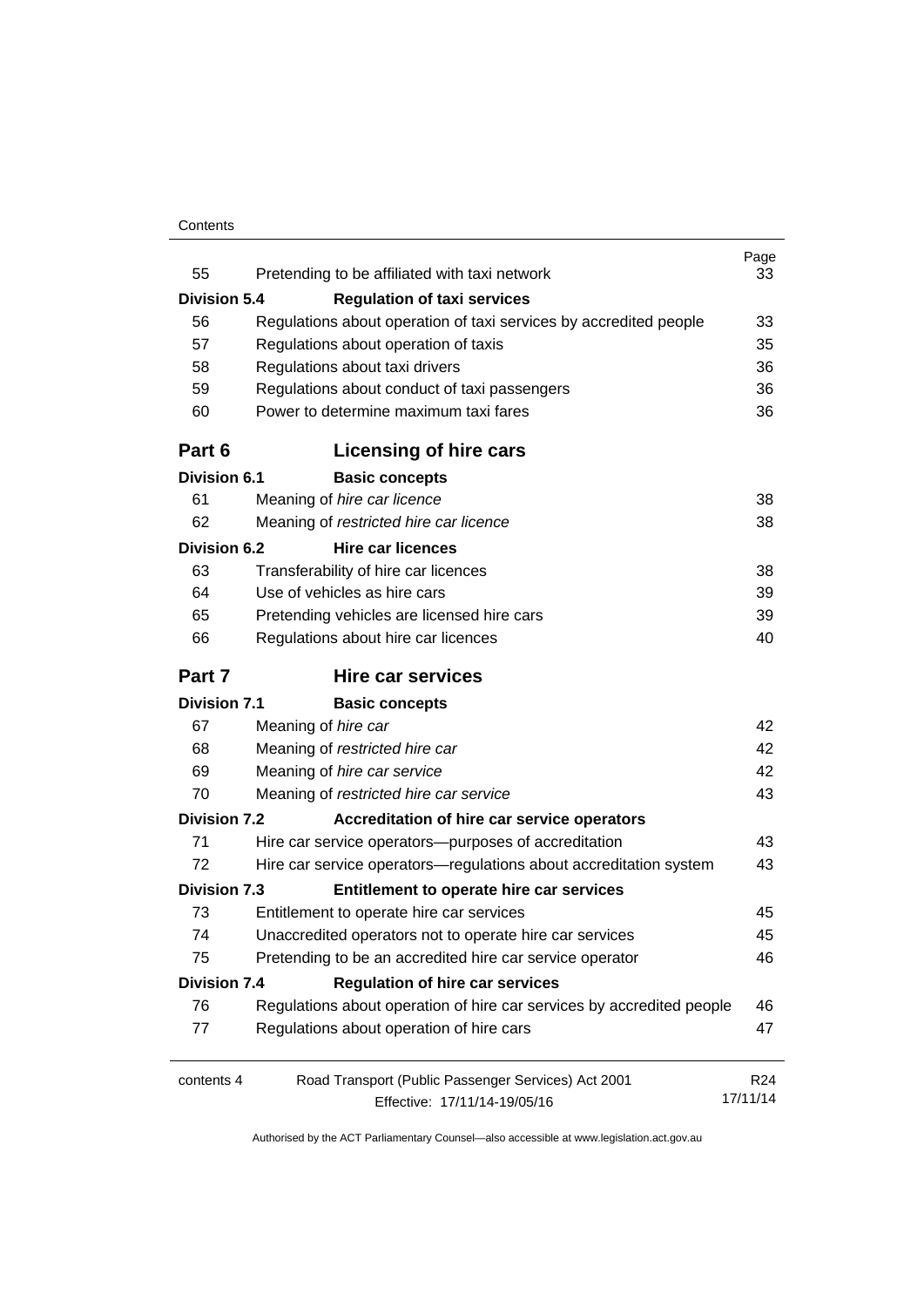| 78                  | Regulations about hire car drivers                                            | Page<br>48 |
|---------------------|-------------------------------------------------------------------------------|------------|
| 79                  | Regulations about conduct of hire car passengers                              | 48         |
| Part 8              | <b>Demand responsive services</b>                                             |            |
| <b>Division 8.1</b> | <b>Basic concepts</b>                                                         |            |
| 80                  | Meaning of demand responsive service                                          | 50         |
| 81                  | Meaning of demand responsive service vehicle                                  | 50         |
| <b>Division 8.2</b> | Authorisations to operate demand responsive services                          |            |
| 82                  | Demand responsive service authorisations                                      | 50         |
| 82A                 | Territory's entitlement to operate demand responsive service                  | 51         |
| 83                  | Demand responsive services-guidelines for giving authorisations               | 51         |
| 84                  | Demand responsive services-regulations about authorisations                   | 52         |
| 85                  | Use of vehicles for demand responsive services                                | 53         |
| 86                  | Representing vehicle as demand responsive service vehicle                     | 53         |
| <b>Division 8.3</b> | Accreditation of demand responsive service operators                          |            |
| 87                  | Demand responsive service operators--purposes of accreditation                | 54         |
| 88                  | Demand responsive service operators-regulations about<br>accreditation system | 54         |
| <b>Division 8.4</b> | Service contracts for demand responsive services                              |            |
| 89                  | Service contracts-demand responsive services                                  | 55         |
| <b>Division 8.5</b> | Entitlement to operate demand responsive services                             |            |
| 90                  | Entitlement to operate demand responsive services                             | 57         |
| 91                  | Operating demand responsive service without entitlement                       | 58         |
| 92                  | Representing entitlement to operate demand responsive service                 | 58         |
| <b>Division 8.6</b> | <b>Regulation of demand responsive services</b>                               |            |
| 93                  | Demand responsive services-minimum fares                                      | 59         |
| 94                  | Regulations about operation of demand responsive services                     | 59         |
| 95                  | Regulations about operation of demand responsive service vehicles             | 61         |
| 96                  | Regulations about demand responsive service vehicle drivers                   | 62         |
| 97                  | Regulations about conduct of demand responsive vehicle passengers             | 62         |
| Part 8A             | Additional public passenger vehicle<br>insurance                              |            |
| 110                 | Definitions-pt 8A                                                             | 64         |
| R <sub>24</sub>     | Road Transport (Public Passenger Services) Act 2001                           | contents 5 |
| 17/11/14            | Effective: 17/11/14-19/05/16                                                  |            |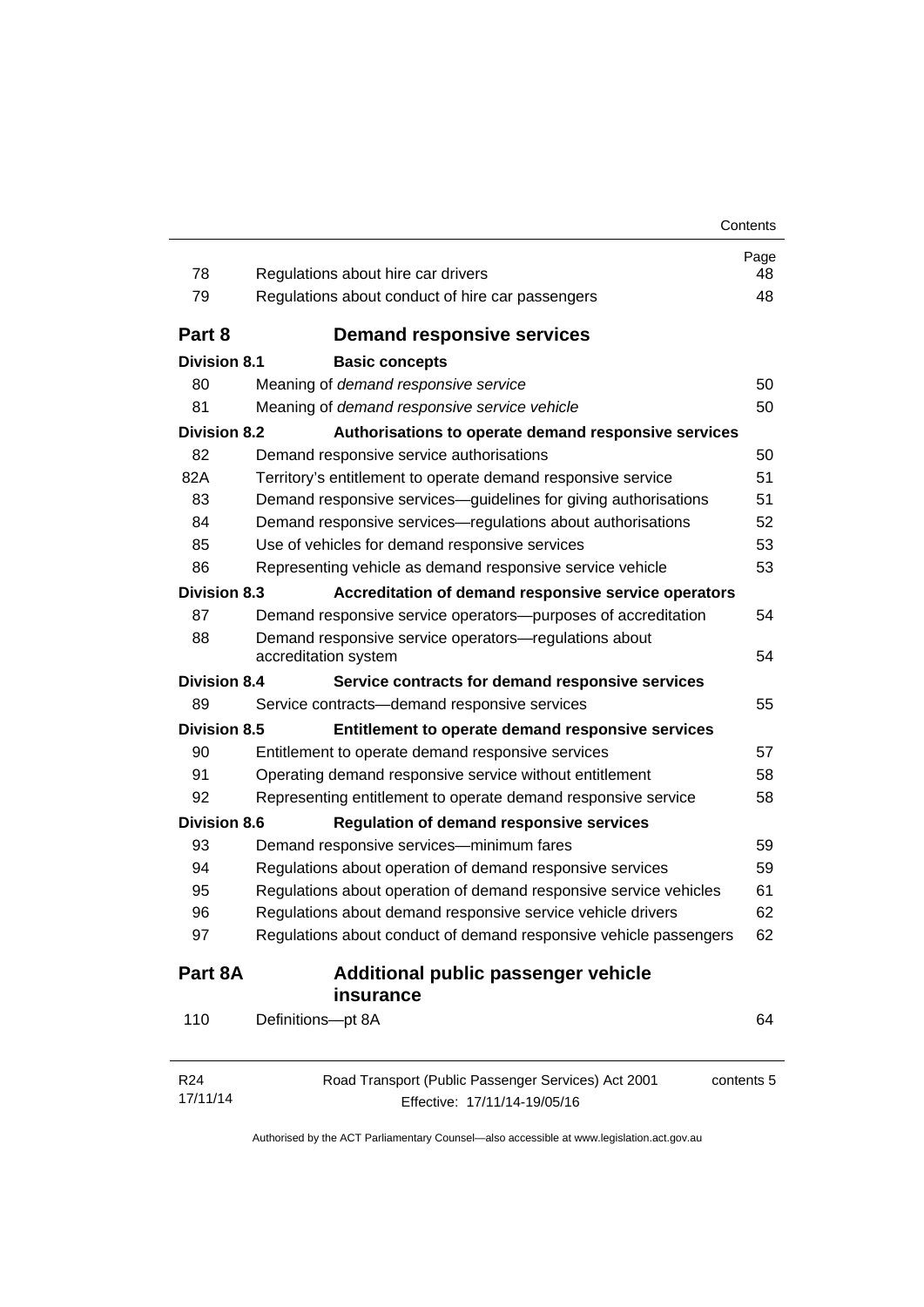| 111               | Public passenger vehicle insurance compulsory                                                     | Page<br>64 |
|-------------------|---------------------------------------------------------------------------------------------------|------------|
| 112               | Police officer or authorised person may require evidence of public<br>passenger vehicle insurance | 65         |
| Part 9            | <b>Enforcement</b>                                                                                |            |
| 115               | Purpose of powers under pt 9                                                                      | 66         |
| 116               | Power to require records or information                                                           | 66         |
| 117               | Power to inspect maintenance facilities                                                           | 67         |
| 118               | Power to inspect and test vehicles                                                                | 68         |
| 119               | Power to require vehicles or equipment to be inspected and tested                                 | 70         |
| 120               | Attachment and removal of noncompliance notices                                                   | 71         |
| 121               | Police officer or authorised person-power to require name and<br>address etc                      | 72         |
| Part 10           | <b>Miscellaneous</b>                                                                              |            |
| 125               | Unauthorised public passenger services                                                            | 73         |
| 126               | Regulation-making power                                                                           | 74         |
| 127               | Minister may exempt vehicles and people from Act                                                  | 75         |
| 128               | Regulations may exempt vehicles and people from Act                                               | 75         |
| 129               | References to Motor Traffic Act, Traffic Act etc                                                  | 75         |
| <b>Dictionary</b> |                                                                                                   | 77         |

#### **[Endnotes](#page-88-0)**

|   | About the endnotes     | 81  |
|---|------------------------|-----|
| 2 | Abbreviation key       | 81  |
| 3 | Legislation history    | 82  |
| 4 | Amendment history      | 86  |
| 5 | Earlier republications | 108 |
| 6 | Renumbered provisions  | 110 |

| contents 6 | Road Transport (Public Passenger Services) Act 2001 | R24      |
|------------|-----------------------------------------------------|----------|
|            | Effective: 17/11/14-19/05/16                        | 17/11/14 |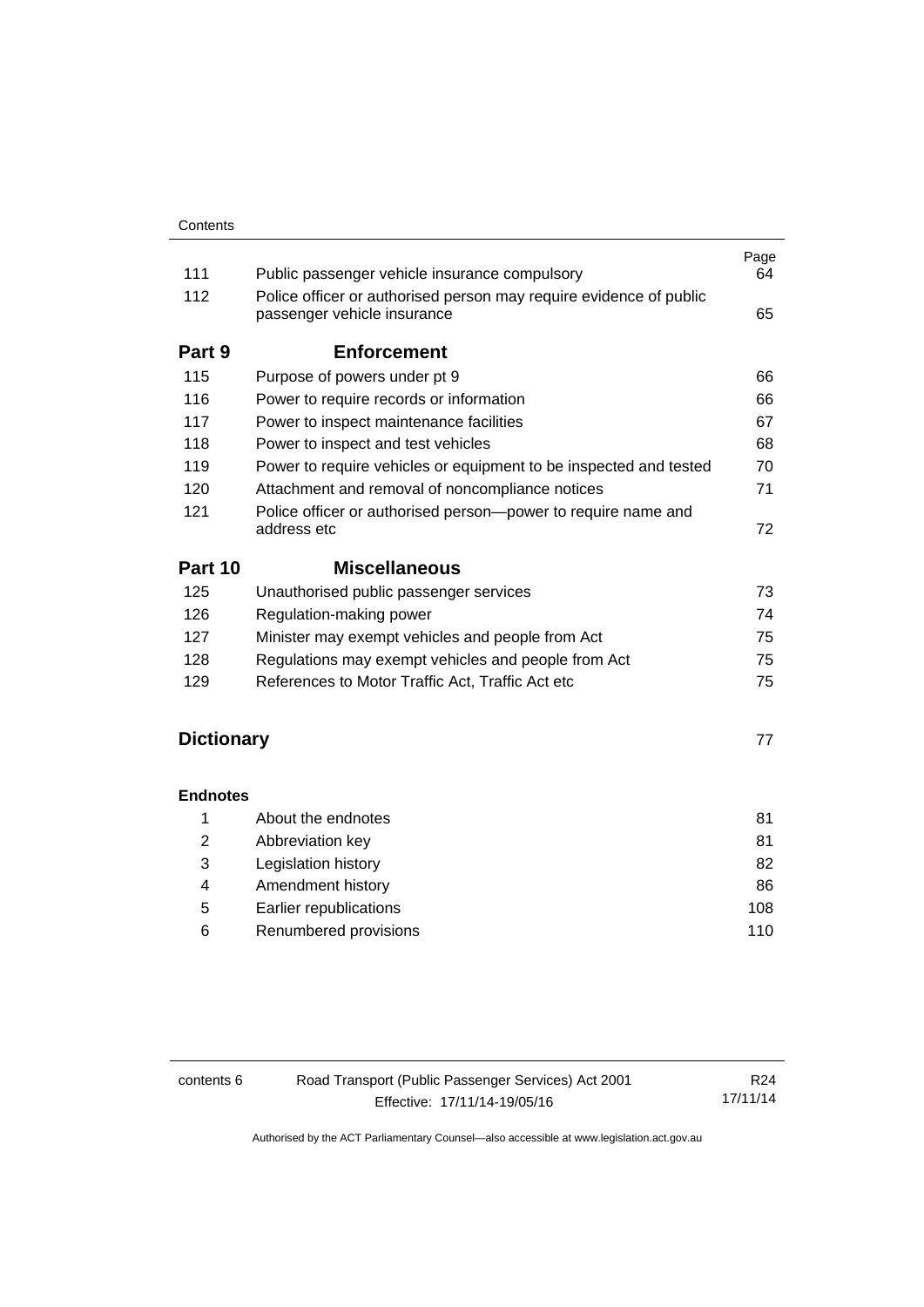

# **Road Transport (Public Passenger Services) Act 2001**

An Act to regulate public transport services, and for other purposes

R24 17/11/14

l

Road Transport (Public Passenger Services) Act 2001 Effective: 17/11/14-19/05/16

page 1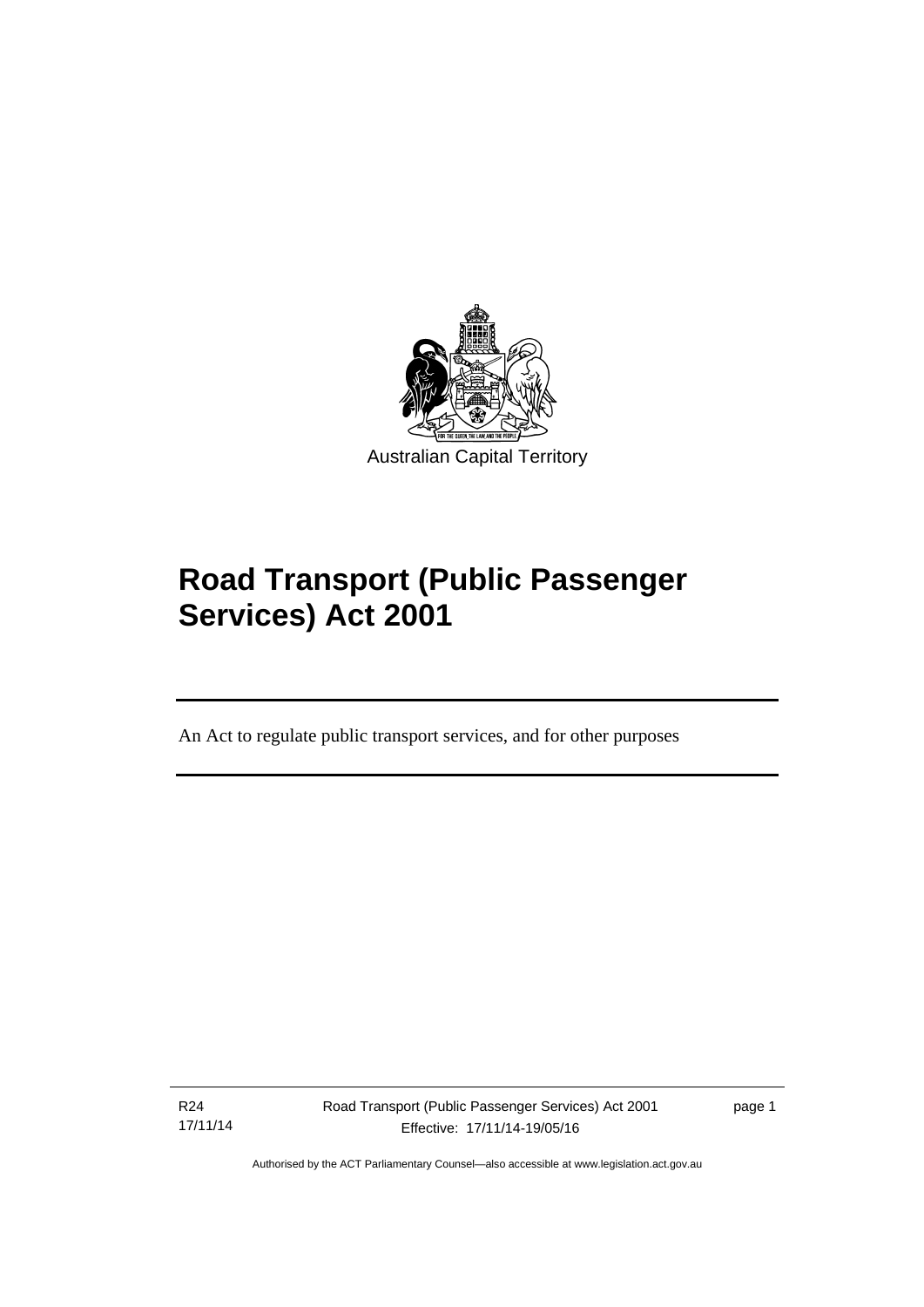#### Part 1 **Preliminary**

Section 1

# <span id="page-9-0"></span>**Part 1** Preliminary

#### <span id="page-9-1"></span>**1 Name of Act**

This Act is the *Road Transport (Public Passenger Services) Act 2001.* 

- *Note 1* This Act is part of the road transport legislation. See the *[Road](http://www.legislation.act.gov.au/a/1999-77)  [Transport \(General\) Act 1999](http://www.legislation.act.gov.au/a/1999-77)* for various provisions about the administration and enforcement of the road transport legislation generally.
- *Note 2* Other road transport legislation includes the following:
	- *[Road Transport \(Alcohol and Drugs\) Act 1977](http://www.legislation.act.gov.au/a/1977-17)*
	- *[Road Transport \(Driver Licensing\) Act 1999](http://www.legislation.act.gov.au/a/1999-78)*
	- *[Road Transport \(General\) Act 1999](http://www.legislation.act.gov.au/a/1999-77)*
	- *[Road Transport \(Safety and Traffic Management\) Act 1999](http://www.legislation.act.gov.au/a/1999-80)*
	- *[Road Transport \(Third-Party Insurance\) Act 2008](http://www.legislation.act.gov.au/a/2008-1)*
	- *[Road Transport \(Vehicle Registration\) Act 1999](http://www.legislation.act.gov.au/a/1999-81)*.
- *Note 3* Other laws dealing with road transport include the *[Dangerous Goods](http://www.legislation.act.gov.au/a/2009-34)  [\(Road Transport\) Act 2009](http://www.legislation.act.gov.au/a/2009-34)* and the *[Heavy Vehicle National Law \(ACT\).](http://www.legislation.act.gov.au/a/db_49155/default.asp)*
- *Note 4* A reference to an Act includes a reference to the statutory instruments made or in force under the Act, including any regulation (see [Legislation Act,](http://www.legislation.act.gov.au/a/2001-14) s 104).

#### <span id="page-9-2"></span>**2 Objects**

The objects of this Act include—

- (a) to provide for the accreditation of the operators of public passenger services and taxi networks that operate in or partly in the ACT; and
- (b) to provide for the licensing of vehicles used as taxis and hire cars in or partly in the ACT; and

R24 17/11/14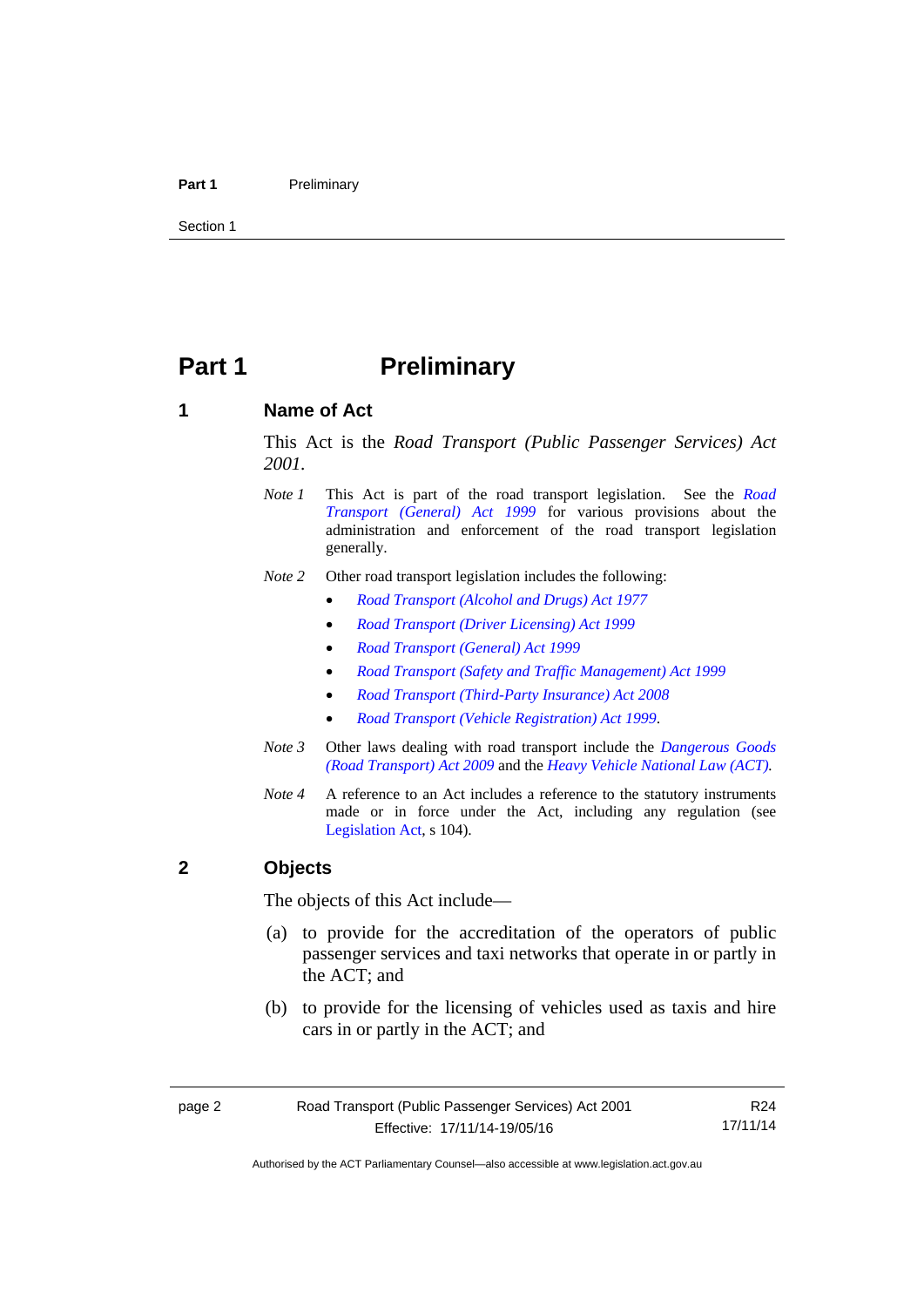(c) to encourage public passenger services that meet the reasonable expectations of the community for safe, reliable and efficient public passenger services.

#### <span id="page-10-0"></span>**3 Dictionary**

The dictionary at the end of this Act is part of this Act.

*Note 1* The dictionary at the end of this Act defines certain terms used in this Act, and includes references (*signpost definitions*) to other terms defined elsewhere in this Act or in the road transport legislation.

> For example, the signpost definition '*bus service*—see section 11' means that the term 'bus service' is defined in section 11 of this Act.

*Note* 2 A definition in the dictionary (including a signpost definition) applies to the entire Act unless the definition, or another provision of the Act, provides otherwise or the contrary intention otherwise appears (see [Legislation Act,](http://www.legislation.act.gov.au/a/2001-14) s  $155$  and s  $156$  (1)).

#### <span id="page-10-1"></span>**4 Notes**

A note included in this Act is explanatory and is not part of this Act.

*Note* See the [Legislation Act](http://www.legislation.act.gov.au/a/2001-14), s 127 (1), (4) and (5) for the legal status of notes.

#### <span id="page-10-2"></span>**4A Offences against Act—application of Criminal Code etc**

Other legislation applies in relation to offences against this Act.

*Note 1 Criminal Code*

The [Criminal Code](http://www.legislation.act.gov.au/a/2002-51), ch 2 applies to the following offences against this Act (see Code, pt 2.1):

- s 33 (Operating taxi network without entitlement)
- s 54 (Taxi service operators to be affiliated with taxi network)
- s 64 (Use of vehicles as hire cars)
- s 65 (Pretending vehicles are licensed hire cars)
- s 74 (Unaccredited operators not to operate hire car services)
- s 75 (Pretending to be an accredited hire car service operator)
- s 85 (Use of vehicles for demand responsive services)

R24 17/11/14 Road Transport (Public Passenger Services) Act 2001 Effective: 17/11/14-19/05/16

page 3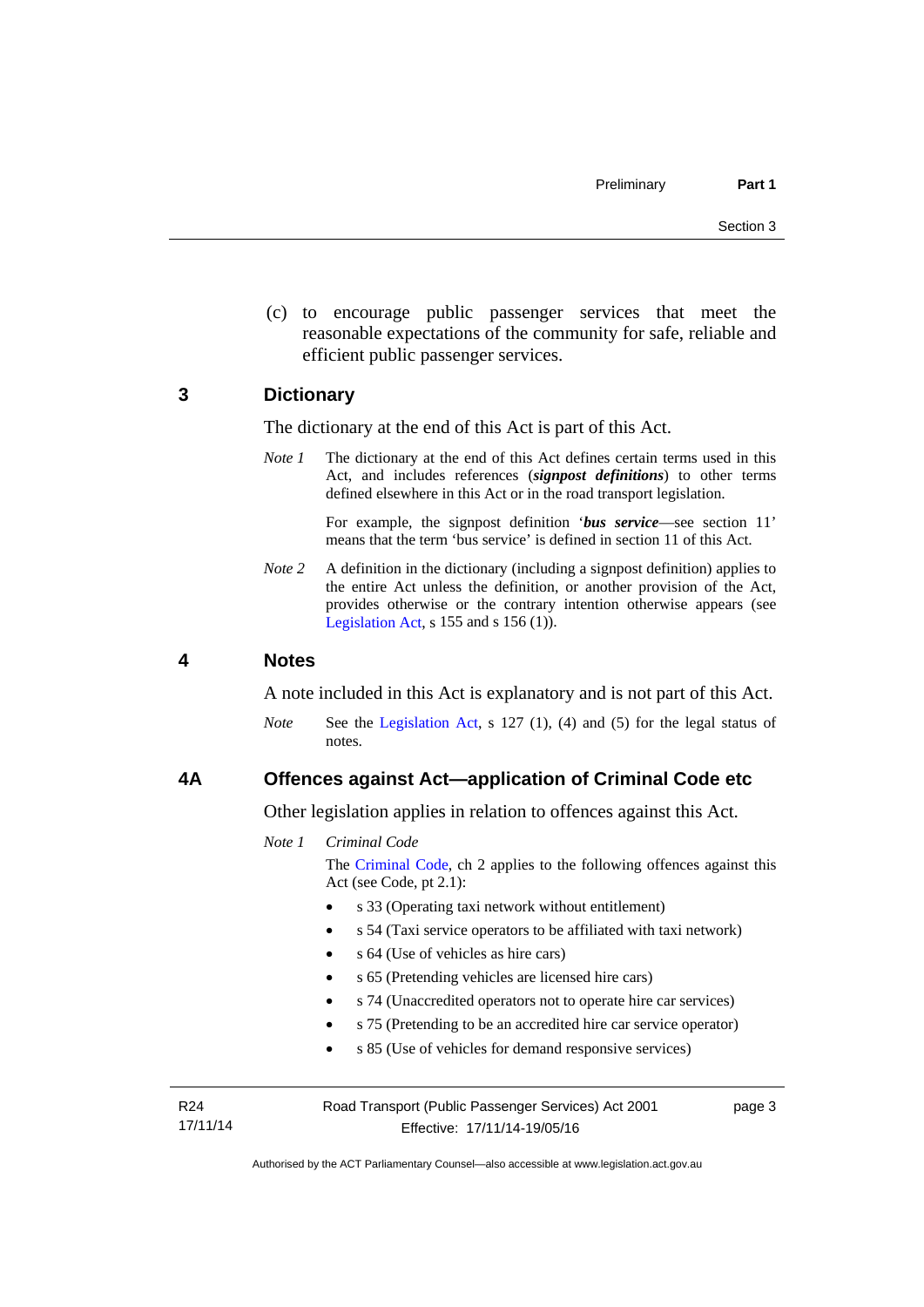Section 5

- s 86 (Pretending vehicle is demand responsive service vehicle)
- s 91 (Operating demand responsive service without entitlement)
- s 92 (Pretending to be entitled to operate demand responsive service)
- a provision of pt 9 (Enforcement)
- s 125 (Unauthorised public passenger services).

The chapter sets out the general principles of criminal responsibility (including burdens of proof and general defences), and defines terms used for offences to which the Code applies (eg *conduct*, *intention*, *recklessness* and *strict liability*).

*Note 2 Penalty units* 

The [Legislation Act](http://www.legislation.act.gov.au/a/2001-14), s 133 deals with the meaning of offence penalties that are expressed in penalty units.

#### <span id="page-11-0"></span>**5 Functions of road transport authority**

The functions of the road transport authority under this Act are—

- (a) to administer the accreditation schemes established under this Act for the accreditation of the operators of public passenger services and taxi networks; and
- (b) to administer the licensing schemes established under this Act for the licensing of taxis and hire cars; and
- (c) to administer demand responsive service authorisations given under this Act; and
- (d) to keep registers of accreditations given, and licences issued, under this Act; and
- (e) to keep a register of demand responsive service authorisations given under this Act; and
- (f) to provide information about accredited and licensed people, and authorised demand responsive service operators, in accordance with this Act and other laws in force in the ACT; and

R24 17/11/14

Authorised by the ACT Parliamentary Counsel—also accessible at www.legislation.act.gov.au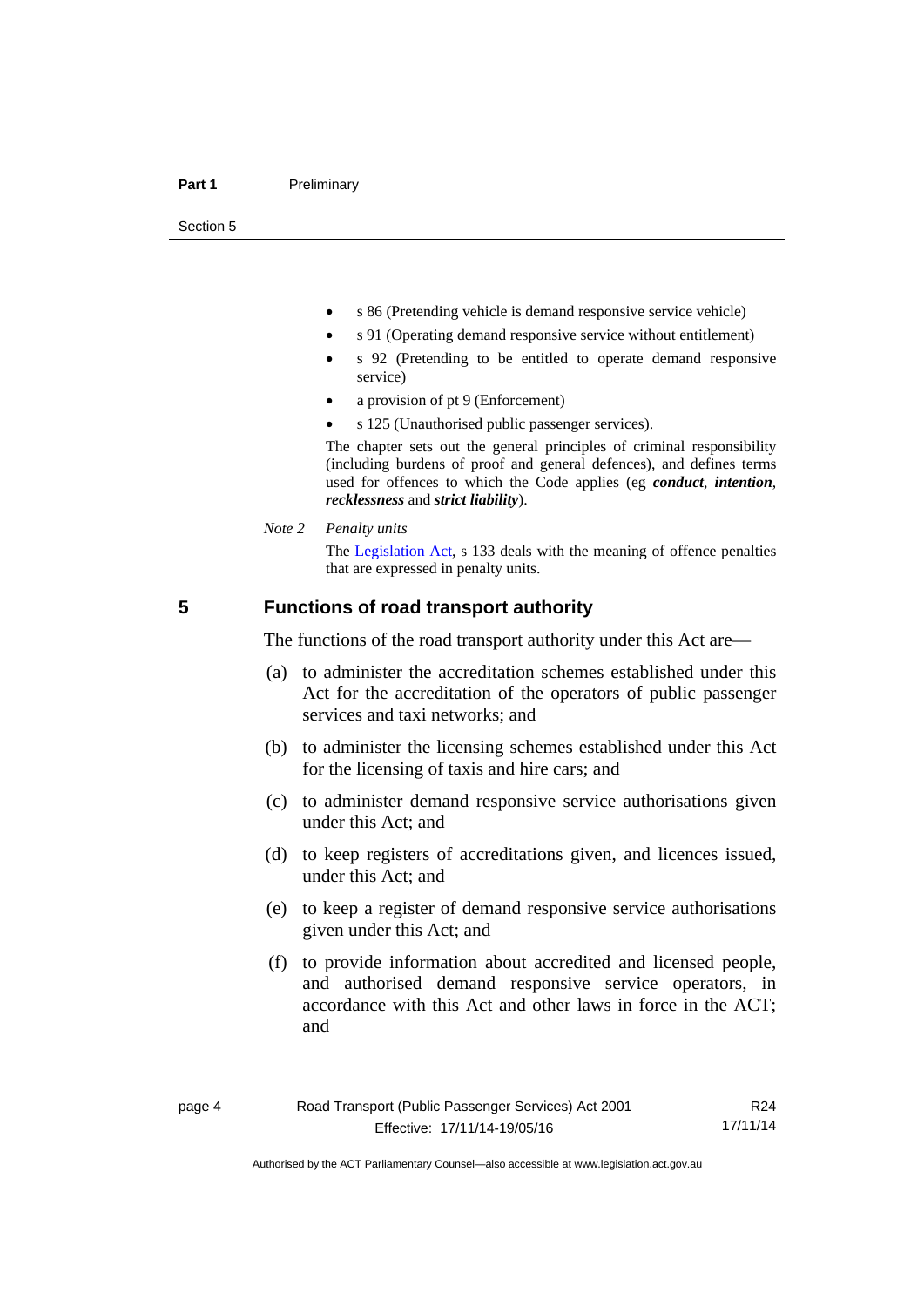(g) to exercise any other functions given to the authority under this Act.

#### <span id="page-12-0"></span>**6 Registers of accredited people, demand responsive service authorisations and licences**

(1) A register under this Act may include information given to the road transport authority or the Minister under this Act and any other information the authority considers appropriate.

*Note* Section 5 (d) and (e) requires registers for the following to be kept:

- accredited bus service operators
- accredited demand responsive service operators
- accredited hire car operators
- accredited taxi network providers
- accredited taxi service operators
- demand responsive service authorisations
- hire car licences
- restricted hire car licences
- restricted taxi licences
- taxi licences.
- (2) A register may be kept in the form of, or as part of, 1 or more computer databases or in any other form the road transport authority considers appropriate.
- (3) The road transport authority may correct any mistake, error or omission in a register subject to the requirements (if any) prescribed by regulation.
- (4) This section does not limit the functions of the road transport authority in relation to a register.

page 5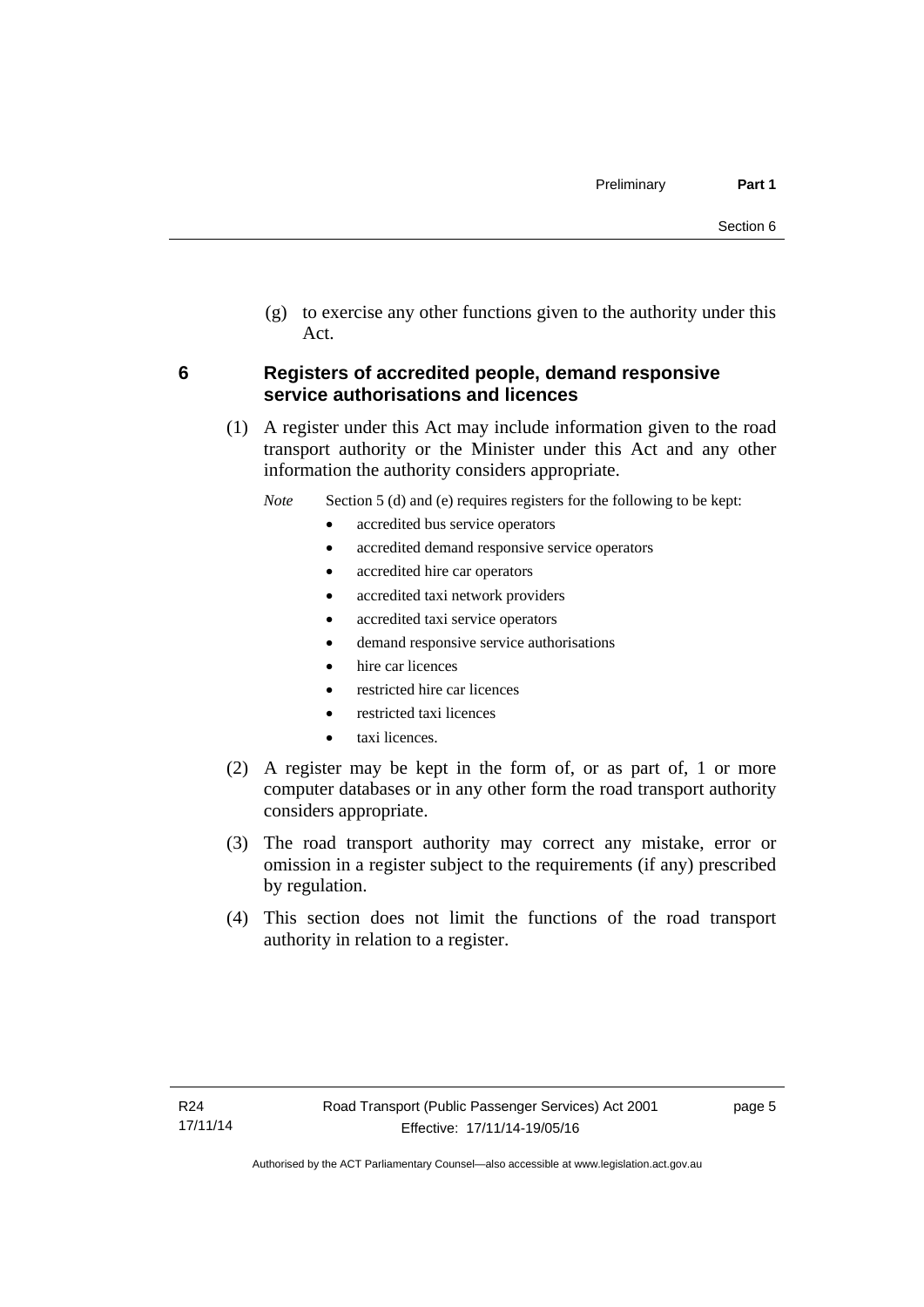#### <span id="page-13-0"></span>**7 Security and disclosure of information in registers**

The road transport authority must ensure that information in a register under this Act is kept securely and disclosed only in accordance with this Act or another law in force in the ACT.

- *Note 1* The Territory privacy principles apply to the road transport authority (see *[Information Privacy Act 2014](http://www.legislation.act.gov.au/a/2014-24/default.asp)*, sch 1).
- *Note 2* Access to the register may be sought under the *[Freedom of Information](http://www.legislation.act.gov.au/a/alt_a1989-46co)  [Act 1989](http://www.legislation.act.gov.au/a/alt_a1989-46co)* (which also provides that certain information is exempt from disclosure).

#### <span id="page-13-1"></span>**8 Competition and Consumer Act authorisation**

For the *[Competition and Consumer Act 2010](http://www.comlaw.gov.au/Details/C2013C00004)* (Cwlth) and the Competition Code of the Australian Capital Territory, the following are authorised by this Act:

- (a) everything done under this Act;
- (b) all service contracts made under this Act;
- (c) everything done under a service contract, or a provision of a service contract, authorised by this Act.
- *Note 1* For the Competition Code of the Australian Capital Territory, see the *[Competition Policy Reform Act 1996](http://www.legislation.act.gov.au/a/1996-21)*, s 5 and s 10.
- *Note 2* A reference to an Act includes a reference to statutory instruments made or in force under the Act, including regulations (see [Legislation Act,](http://www.legislation.act.gov.au/a/2001-14) s 104).

#### <span id="page-13-2"></span>**9 Combinations of accreditations, authorisations and licences**

This Act does not prevent a person from holding any combination of accreditations, authorisations and licences under this Act.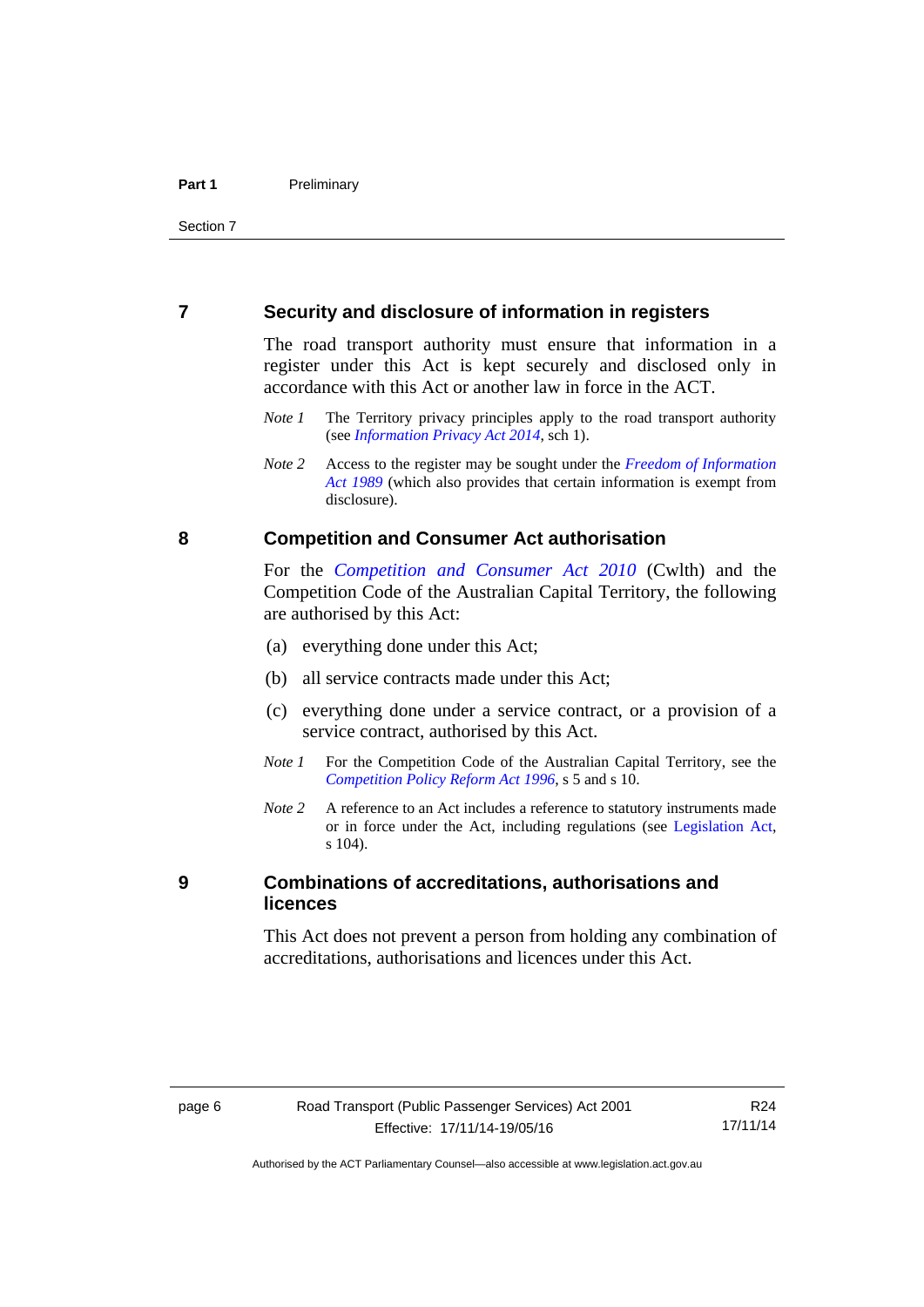#### <span id="page-14-0"></span>**10 What is a** *public passenger service***?**

A *public passenger service* is a service for the transport of passengers for a fare or other consideration by public passenger vehicles along a road or road related area.

R24 17/11/14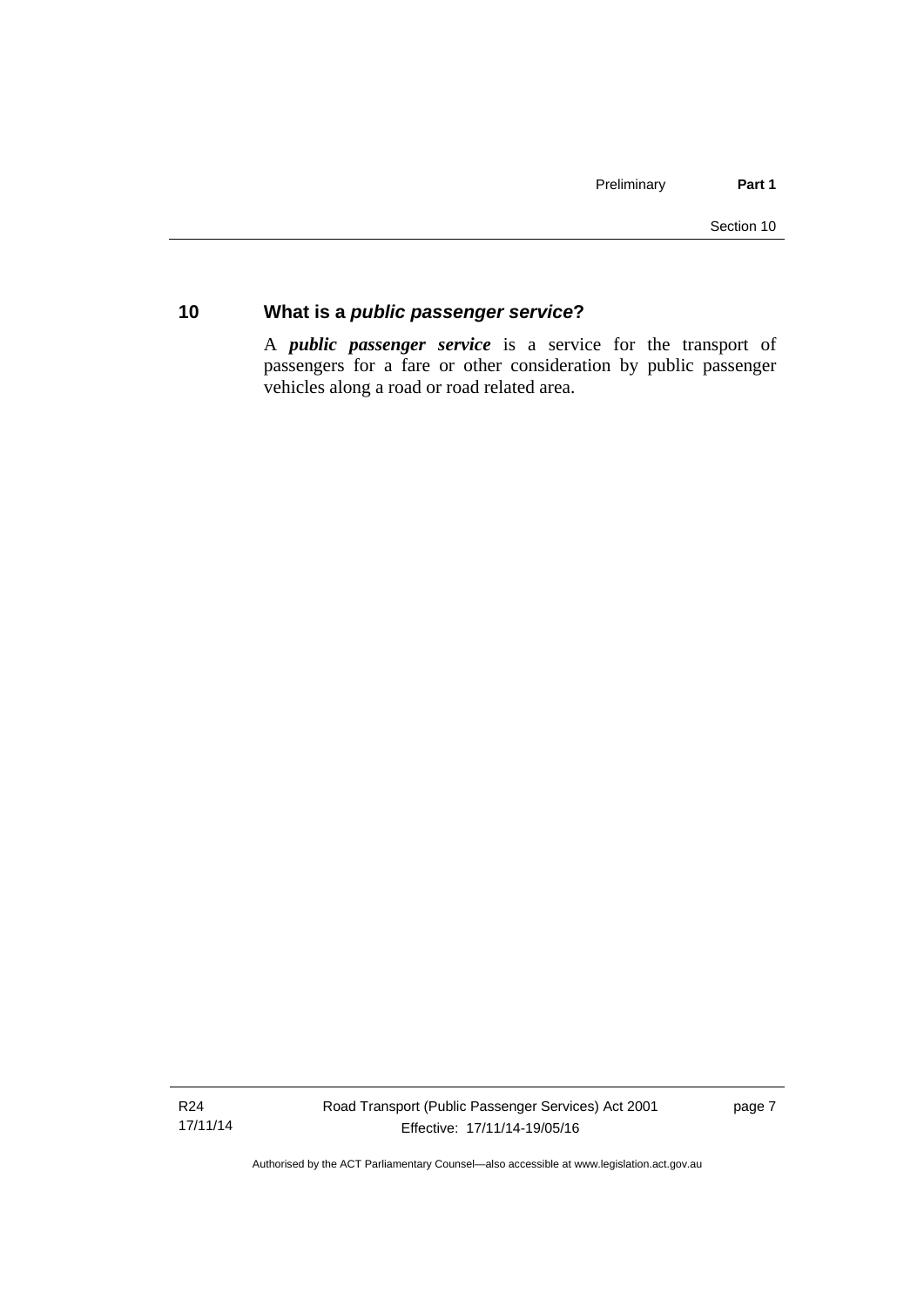**Part 2** Bus services<br> **Division 2.1** Basic concer **Division 2.1** Basic concepts Section 10A

# <span id="page-15-0"></span>**Part 2 Bus services**

### <span id="page-15-1"></span>**Division 2.1 Basic concepts**

#### <span id="page-15-2"></span>**10A Meaning of** *bus* **and** *public bus*

In this Act:

*bus* means a motor vehicle built mainly to carry people that seats over 9 adults (including the driver).

*public bus* means a bus used to provide a bus service.

#### <span id="page-15-3"></span>**11 Meaning of** *bus service*

A *bus service* is a public passenger service (other than a demand responsive service) operated using buses.

#### <span id="page-15-4"></span>**12 What is a** *regular route service***?**

A bus service is a *regular route service* if it is conducted according to regular routes and timetables, but does not include—

- (a) a bus service designed mainly to transport tourists; or
- (b) a long-distance service.

#### <span id="page-15-5"></span>**13 What is a** *tour and charter service***?**

A bus service is a *tour and charter service* if the bus service is not a regular route service or a long-distance service.

<span id="page-15-6"></span>**14 What is a** *long-distance service***?**

A bus service is a *long-distance service* if—

- (a) it is conducted according to regular routes and timetables; and
- (b) each passenger travels at least 40km.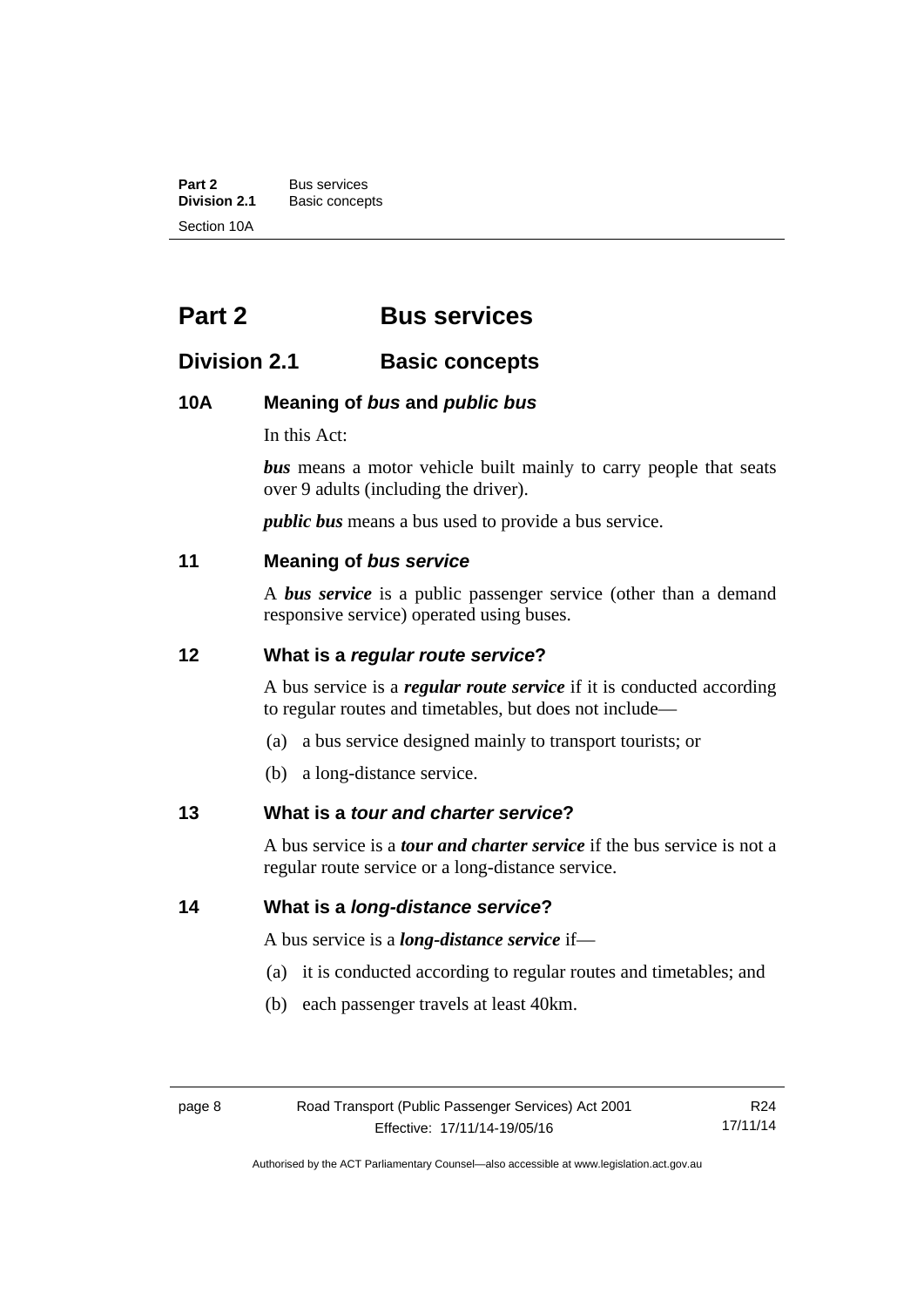# <span id="page-16-0"></span>**Division 2.2 Accreditation of bus service operators**

#### <span id="page-16-1"></span>**15 Bus operators—purposes of accreditation**

The purpose of accreditation under the regulations to operate a bus service is to ensure that—

- (a) the accredited person has the financial capacity to meet the service standards for the service; and
- (b) the accredited person, and each person who is concerned with, or takes part in, the management of the service, are suitable people to operate the service; and
- (c) the accredited person, and each person who is concerned with, or takes part in, the management of the service, have demonstrated the capacity to comply with the relevant regulations and, in particular, the regulations about—
	- (i) the safety of passengers and the public; and
	- (ii) the maintenance of public buses.

#### <span id="page-16-2"></span>**16 Regulations about accreditation system**

- (1) A regulation may provide a system for the accreditation of operators of bus services, including, for example—
	- (a) the kinds of accreditations; and
	- (b) the bus services that a person who holds a kind of accreditation is entitled to operate; and
	- (c) the conditions of accreditations; and
	- (d) matters relating to the giving, refusal or surrender of accreditations; and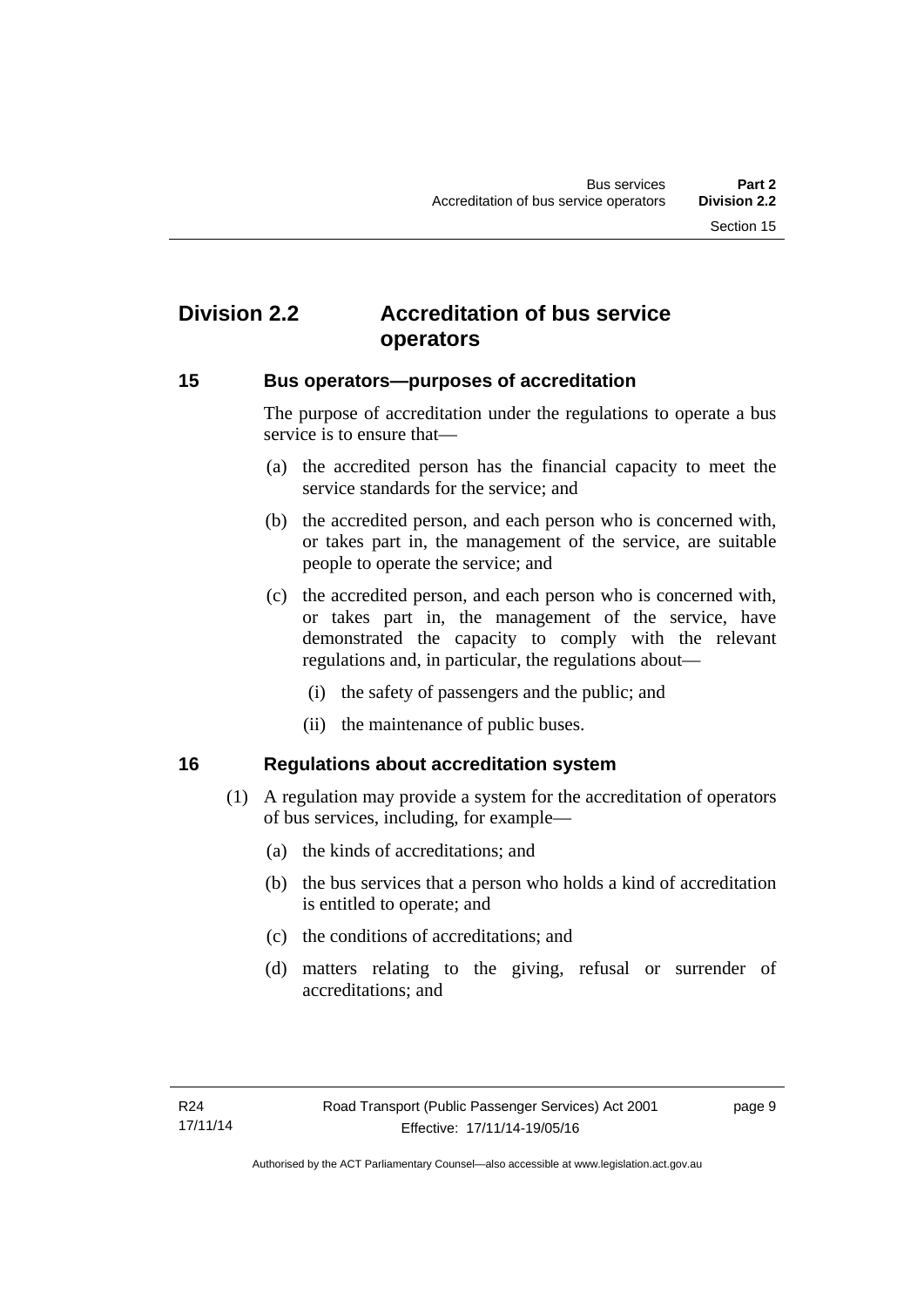- (e) the action that may be taken in relation to accreditations in circumstances prescribed by regulation, including—
	- (i) the suspension or cancellation of an accreditation; and
	- (ii) the imposition of a condition on, or the amendment of a condition of, an accreditation; and
	- (iii) an order that an accredited person pay to the Territory an amount of not more than—
		- (A) for an individual—\$5 000; or
		- (B) for a corporation—\$25 000; and
	- (iv) the reprimanding of an accredited person.
- *Note* An example is part of the Act, is not exhaustive and may extend, but does not limit, the meaning of the provision in which it appears (see [Legislation Act,](http://www.legislation.act.gov.au/a/2001-14) s 126 and s 132).
- (2) A regulation may make provision in relation to the accreditation of people to operate bus services, including, for example—
	- (a) requirements about the suitability of the applicant and each person who will be concerned with, or take part in, the management of the services; and
	- (b) capacity to meet service standards; and
	- (c) financial viability.
- (3) For subsection (1) (a), the regulations must provide for the accreditation of people to operate the following kinds of bus services:
	- (a) regular route services;
	- (b) tour and charter services.
- (4) However, this section does not require the regulations to provide an accreditation system for all kinds of bus services.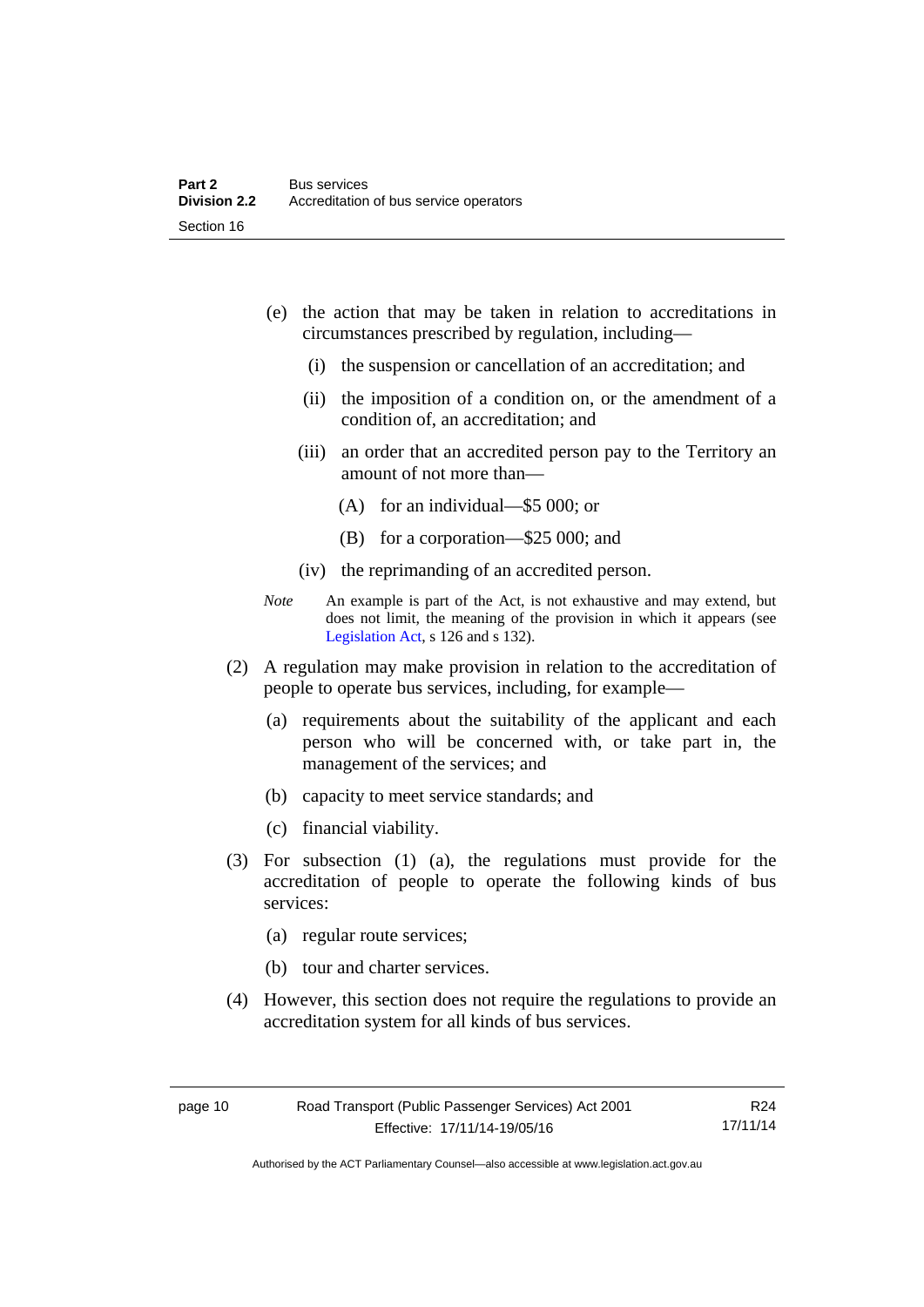# <span id="page-18-0"></span>**Division 2.3 Service contracts for regular route services**

#### <span id="page-18-1"></span>**17 Service contracts—regular route services**

- (1) The road transport authority may, on behalf of the Territory, enter into a contract (a *service contract*) for the operation of a regular route service with a person accredited to operate regular route services.
- (2) A service contract must state whether the right given under the contract to operate a route is an exclusive right to operate the route or a stated part of the route.
- (3) A service contract may make provision in relation to the operation of a regular route service and the administration of the contract, including, for example—
	- (a) service requirements under the contract; and
	- (b) the transfer, suspension, cancellation and surrender of the contract; and
	- (c) the fees (if any) payable under the contract; and
	- (d) the adjustment of payments and refunds in relation to any contract fees; and
	- (e) financial or other penalties for breaches of the contract; and
	- (f) the records (including accounts) to be made and kept, how they are to be made and kept, and their inspection; and
	- (g) the provision of information and reports to the road transport authority about the regular route service and the verification of the information and reports; and
	- (h) the publication and the collection of fares payable by passengers; and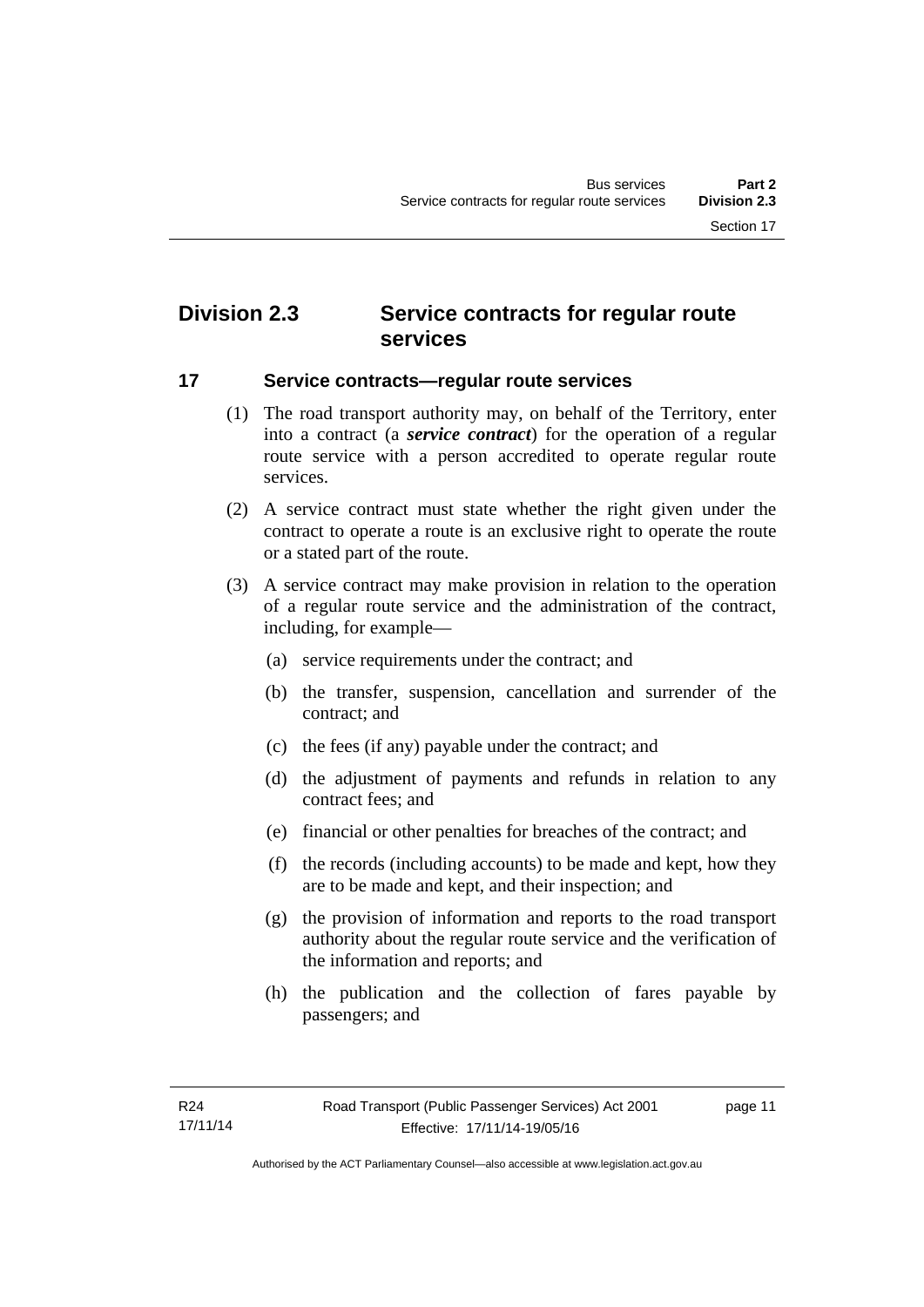- (i) the sale of tickets and the conditions under which tickets must be sold; and
- (j) free or reduced fares for travel; and
- (k) the issue and acceptance of free or concession passes.
- *Note* An example is part of the Act, is not exhaustive and may extend, but does not limit, the meaning of the provision in which it appears (see [Legislation Act,](http://www.legislation.act.gov.au/a/2001-14) s 126 and s 132).
- (4) Subsection (3) does not limit the matters about which a service contract may make provision.

### <span id="page-19-0"></span>**Division 2.4 Entitlement to operate certain bus services**

#### <span id="page-19-1"></span>**18 Entitlement to operate regular route services**

- (1) A person is entitled to operate a regular route service, in or partly in the ACT, if—
	- (a) the person is accredited under the regulations to operate regular route services; and
	- (b) the person holds a service contract for the service.
- (2) However, the Territory is entitled to operate a regular route service whether or not the Territory—
	- (a) is accredited under the regulations to operate regular route services; or
	- (b) holds a service contract for the service.
- (3) If the Territory operates a regular route service, part 2 (Bus services) applies in relation to the Territory's operation of the service as if—
	- (a) the Territory were accredited to operate the service; and
	- (b) the Territory held a service contract for the service; and

Authorised by the ACT Parliamentary Counsel—also accessible at www.legislation.act.gov.au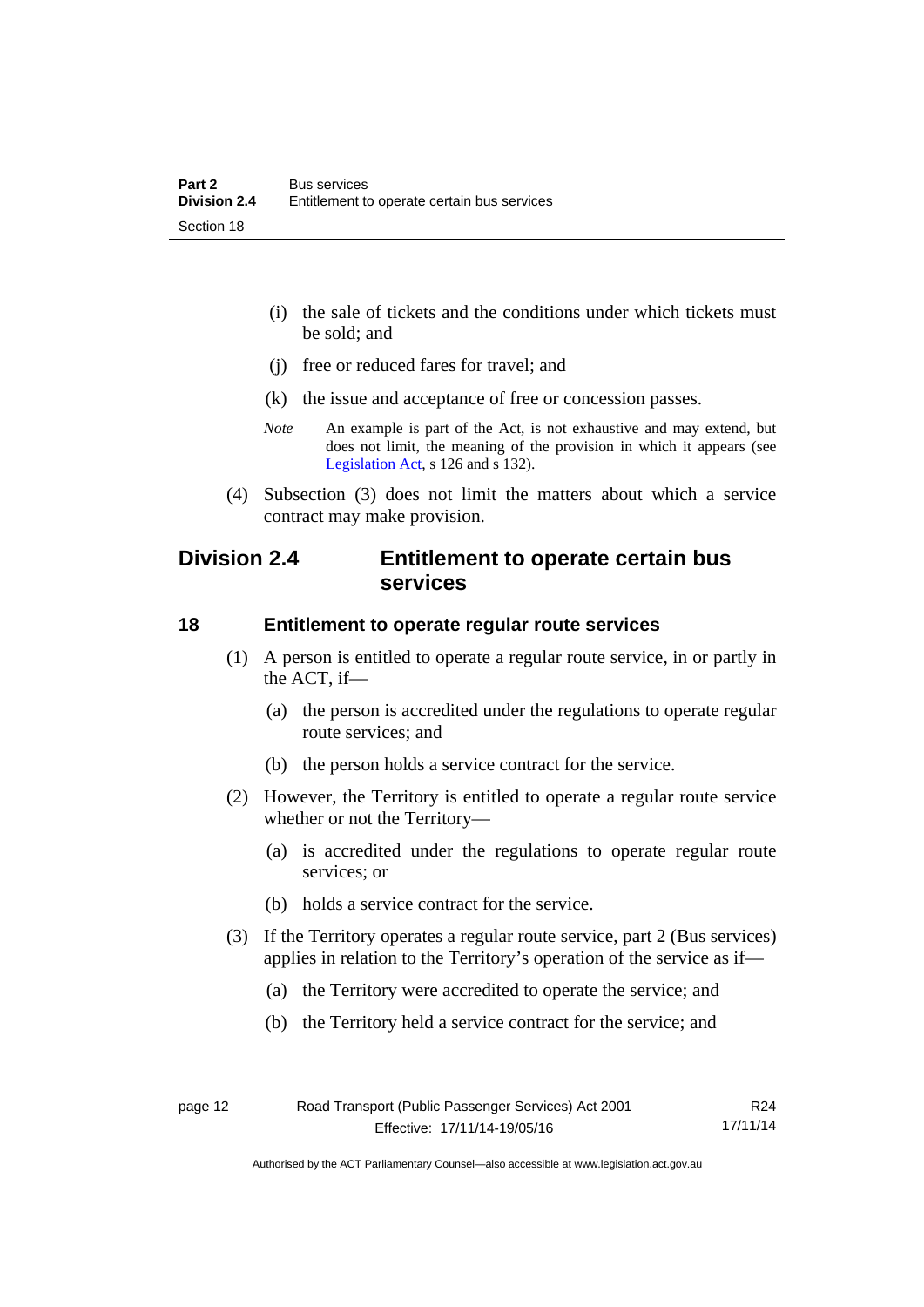(c) all necessary changes, and any changes prescribed by regulation, were made.

#### <span id="page-20-0"></span>**19 Entitlement to operate tour and charter services**

- (1) A person is entitled to operate a tour and charter service, in or partly in the ACT, if the person is accredited under the regulations to operate tour and charter services.
- (2) However, the Territory is entitled to operate a tour and charter service, whether or not the Territory is accredited under the regulations to operate tour and charter services.
- (3) If the Territory operates a tour and charter service, part 2 (Bus services) applies in relation to the Territory's operation of the service as if—
	- (a) the Territory were accredited to operate the service; and
	- (b) the Territory held a service contract for the service; and
	- (c) all necessary changes, and any changes prescribed by regulation, were made.

#### <span id="page-20-1"></span>**19A Territory's entitlement to operate bus service**

If the Territory operates a bus service, the territory may operate the service under a name prescribed by regulation.

#### <span id="page-20-2"></span>**20 Unaccredited operators not to operate certain bus services**

(1) A person must not operate, in or partly in the ACT, a regular route service unless the person is accredited under the regulations to operate regular route services.

Maximum penalty: 50 penalty units.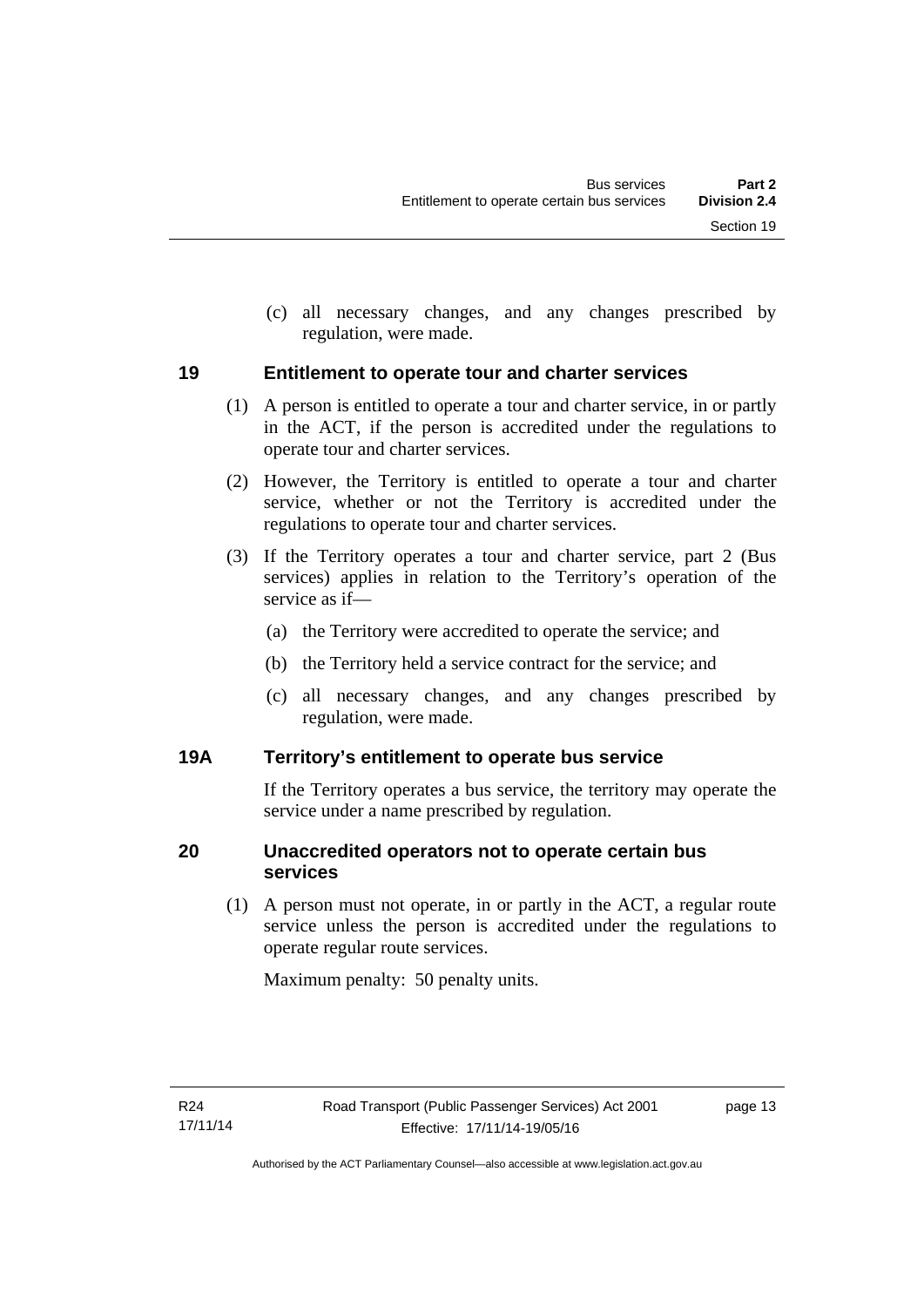(2) A person must not operate, in or partly in the ACT, a tour and charter service unless the person is accredited under the regulations to operate tour and charter services.

Maximum penalty: 50 penalty units.

 (3) This section does not apply to the operation of a bus service by the Territory.

#### <span id="page-21-0"></span>**21 Pretending to be an accredited bus service operator**

A person must not pretend to be accredited under the regulations to operate a bus service.

Maximum penalty: 30 penalty units.

#### <span id="page-21-1"></span>**22 Operators of regular route services to hold service contracts**

(1) A person must not operate, in or partly in the ACT, a regular route service unless the person holds a service contract for the service.

Maximum penalty: 50 penalty units.

- (2) However, if a regular route service is discontinued because of a variation or termination of a service contract, the road transport authority may make arrangements with an appropriately accredited person to operate a temporary regular route service to replace the discontinued service even though the person does not hold a service contract for the replacement service.
- (3) This section does not apply to the operation of a regular route service by the Territory.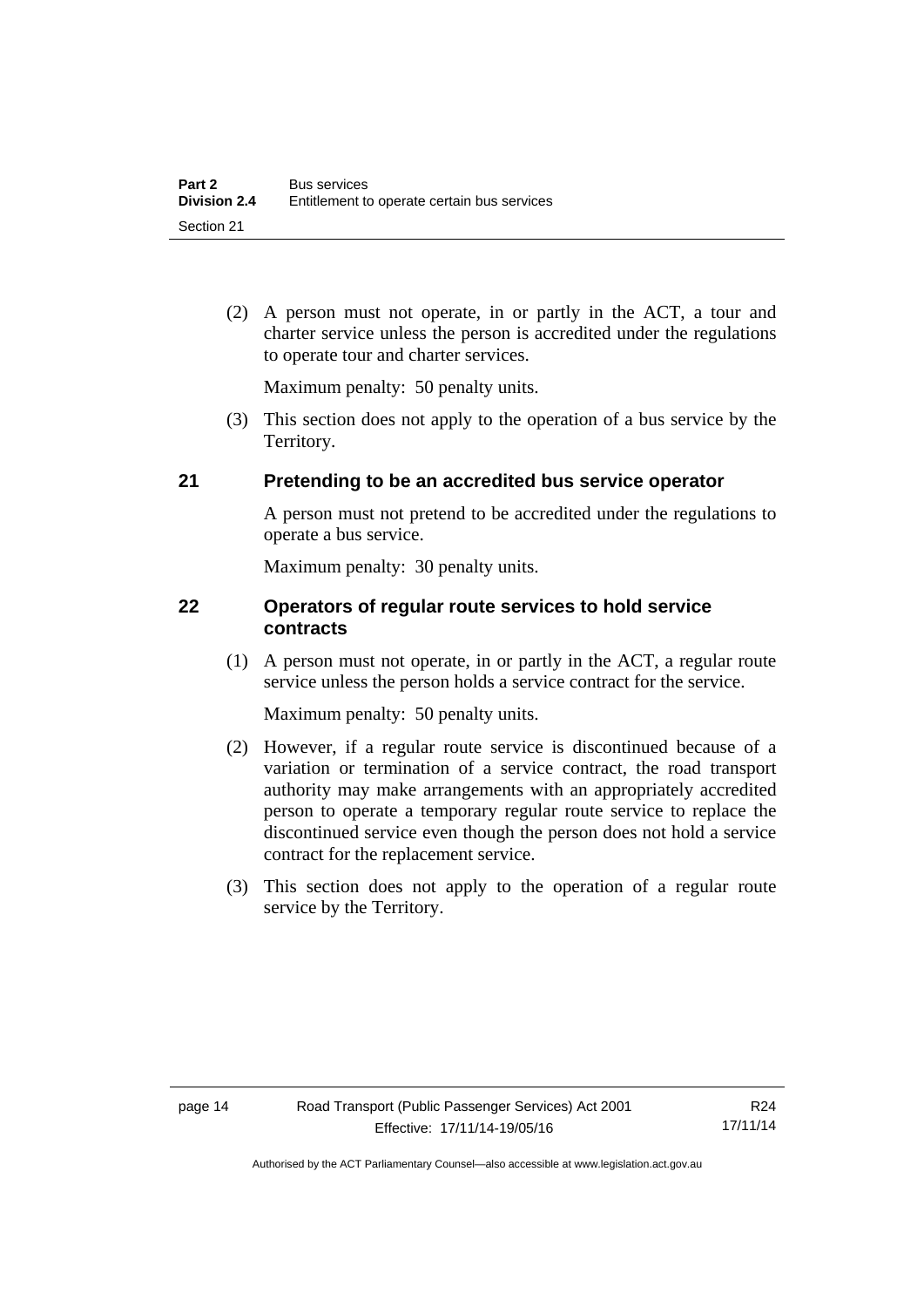# <span id="page-22-0"></span>**Division 2.5 Regulation of bus services**

#### <span id="page-22-1"></span>**23 Regular route services—power to determine maximum fares**

- (1) The Minister may determine maximum fares, and ways of calculating maximum fares, payable by passengers on regular route services.
- (2) A determination is a disallowable instrument.
	- *Note* A disallowable instrument must be notified and presented to the Legislative Assembly, under the [Legislation Act.](http://www.legislation.act.gov.au/a/2001-14)

#### <span id="page-22-2"></span>**24 Regulations about operation of bus services by accredited people**

A regulation may make provision in relation to the operation of bus services by accredited bus service operators, including, for example—

- (a) the conduct of bus services, including, for example—
	- (i) the safety of passengers (including, for example, by the use of particular kinds of security devices) and the public; and
	- (ii) the qualifications, training and experience of bus drivers and other people providing services on behalf of accredited bus service operators; and
	- (iii) maximum driving times and minimum rest times of bus drivers; and
	- (iv) insurance; and
	- (v) the issue of tickets; and
	- (vi) customer complaints and inquiries; and
- (b) the preparation and publication of, and compliance with, timetables for regular route services; and

R24 17/11/14 Road Transport (Public Passenger Services) Act 2001 Effective: 17/11/14-19/05/16 page 15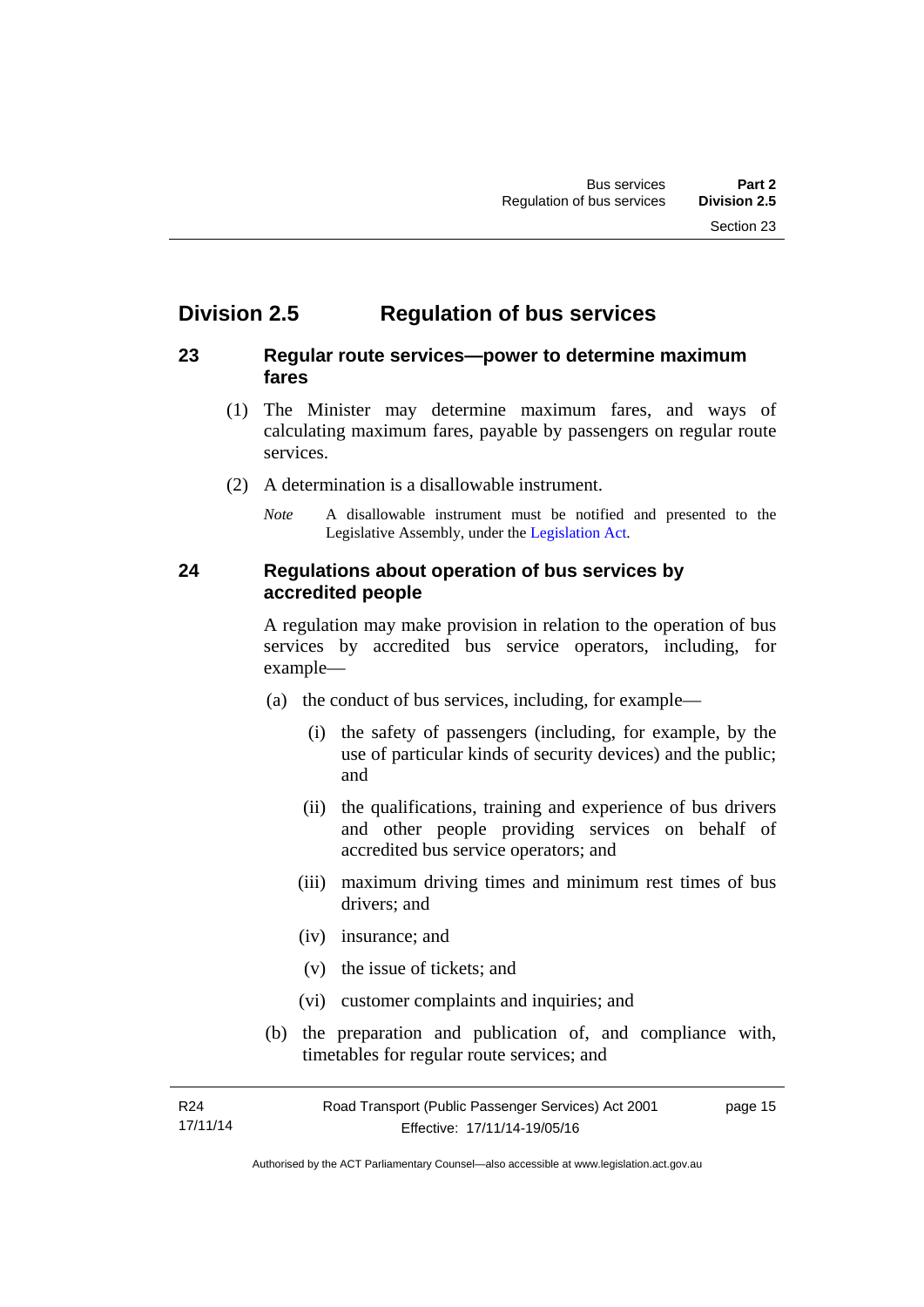- (c) the obligations of drivers of public buses and other people providing services on behalf of accredited bus service operators; and
- (d) the requirements that public buses, and their equipment and fittings (internal and external), must comply with; and
- (e) the maintenance and cleaning of public buses; and
- (f) maintenance, parking and other facilities for public buses; and
- (g) the making and keeping of records and their inspection; and
- (h) the auditing of records and systems; and
- (i) requirements for display of accreditation numbers on advertisements for the service; and
- (j) the provision of information and reports to the road transport authority.
- *Note* An example is part of the Act, is not exhaustive and may extend, but does not limit, the meaning of the provision in which it appears (see [Legislation Act,](http://www.legislation.act.gov.au/a/2001-14) s 126 and s 132).

#### <span id="page-23-0"></span>**25 Regulations about operation of public buses**

A regulation may make provision in relation to the operation of public buses, including, for example—

- (a) the regulation or prohibition of the use of public buses on certain roads or road related areas; and
- (b) the picking-up and dropping-off of passengers and other matters relating to the transport of passengers; and
- (c) the records to be made and kept by, how they are to be made and kept, and their inspection; and
- (d) the transport of passengers' luggage or other goods, and animals; and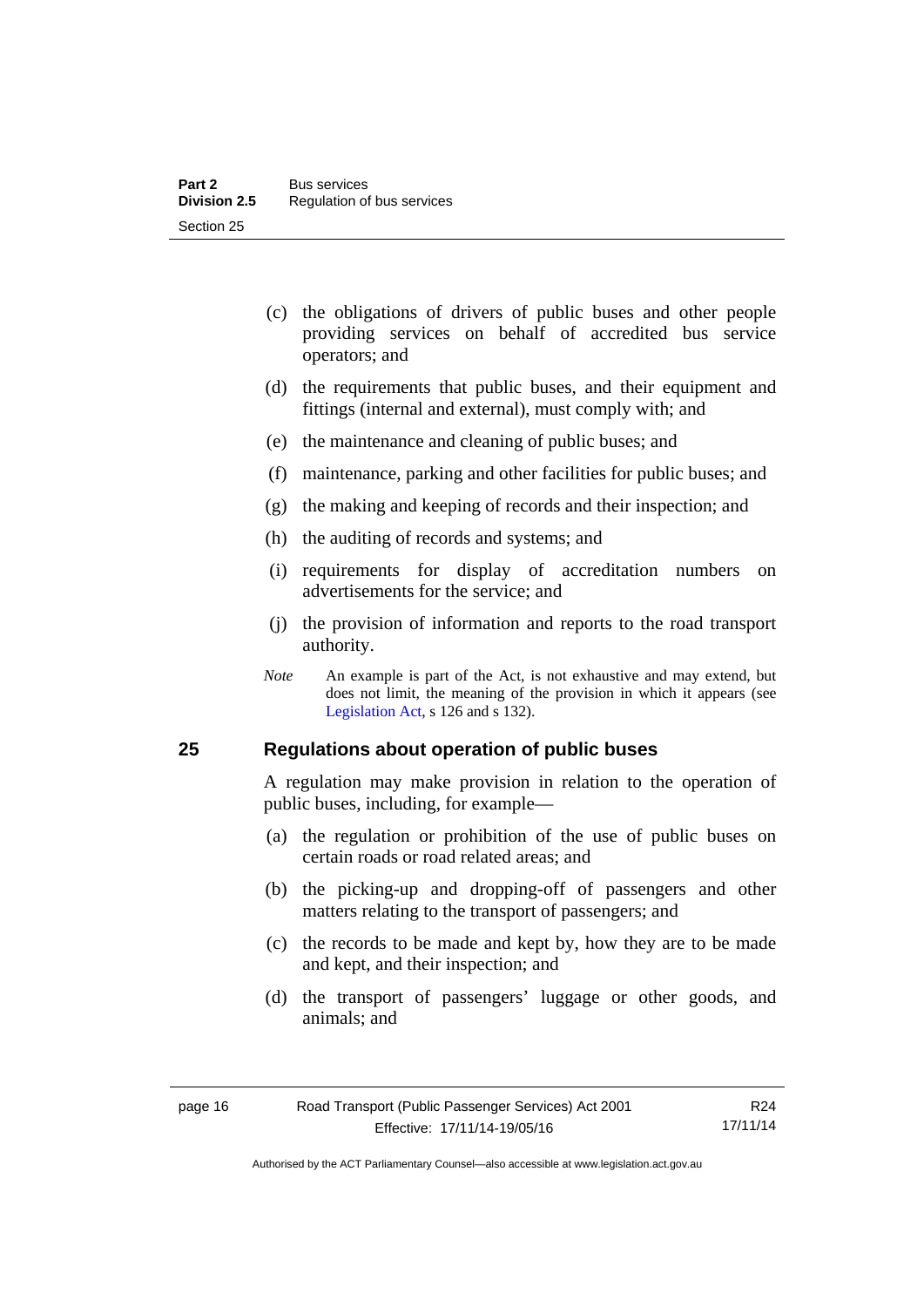- (e) the regulation or prohibition of the transport of passengers standing in or on any part of a public bus; and
- (f) the maximum speed of public buses; and
- (g) the prohibition of anyone from soliciting for passengers or for a hiring; and
- (h) the design, equipment and fittings (internal or external) of public buses; and
- (i) the sections, terminal points and bus stops on bus routes; and
- (j) the regulation or prohibition of notices, signs and advertisements inside or on the outside of public buses.
- *Note* An example is part of the Act, is not exhaustive and may extend, but does not limit, the meaning of the provision in which it appears (see [Legislation Act,](http://www.legislation.act.gov.au/a/2001-14) s 126 and s 132).

#### <span id="page-24-0"></span>**26 Regulations about bus drivers**

A regulation may make provision in relation to drivers of public buses, including, for example—

- (a) the powers, duties and conduct of drivers; and
- (b) how drivers must dress.
- *Note* An example is part of the Act, is not exhaustive and may extend, but does not limit, the meaning of the provision in which it appears (see [Legislation Act,](http://www.legislation.act.gov.au/a/2001-14) s 126 and s 132).

#### <span id="page-24-1"></span>**27 Regulations about conduct of passengers**

A regulation may make provision in relation to the conduct of passengers on public buses, including, for example—

(a) the regulation or prohibition of eating and drinking; and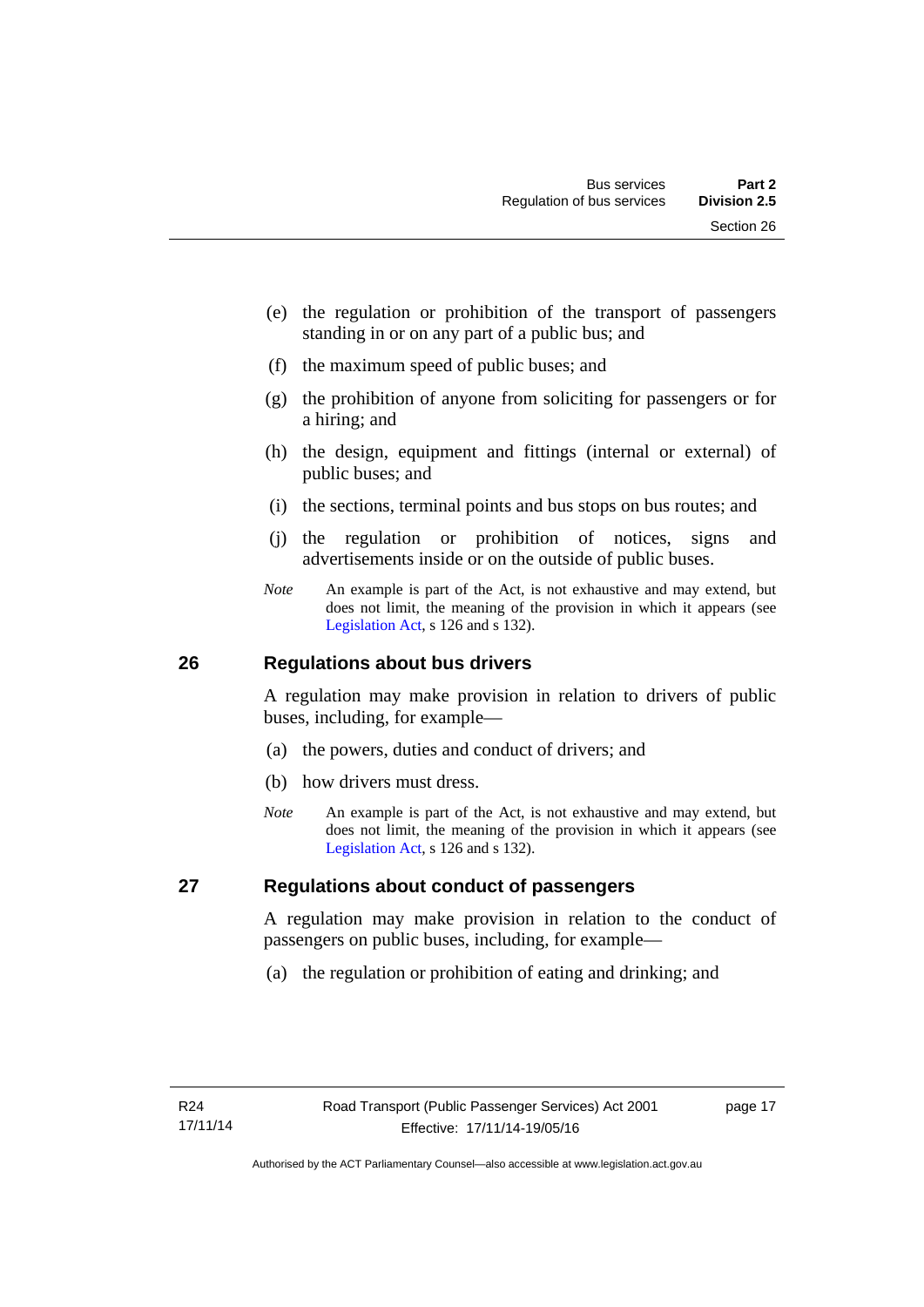- (b) the authority of public bus drivers, police officers and authorised people to direct people contravening a regulation to leave a bus and to remove them if they fail to leave.
- *Note* An example is part of the Act, is not exhaustive and may extend, but does not limit, the meaning of the provision in which it appears (see [Legislation Act,](http://www.legislation.act.gov.au/a/2001-14) s 126 and s 132).

page 18 Road Transport (Public Passenger Services) Act 2001 Effective: 17/11/14-19/05/16

R24 17/11/14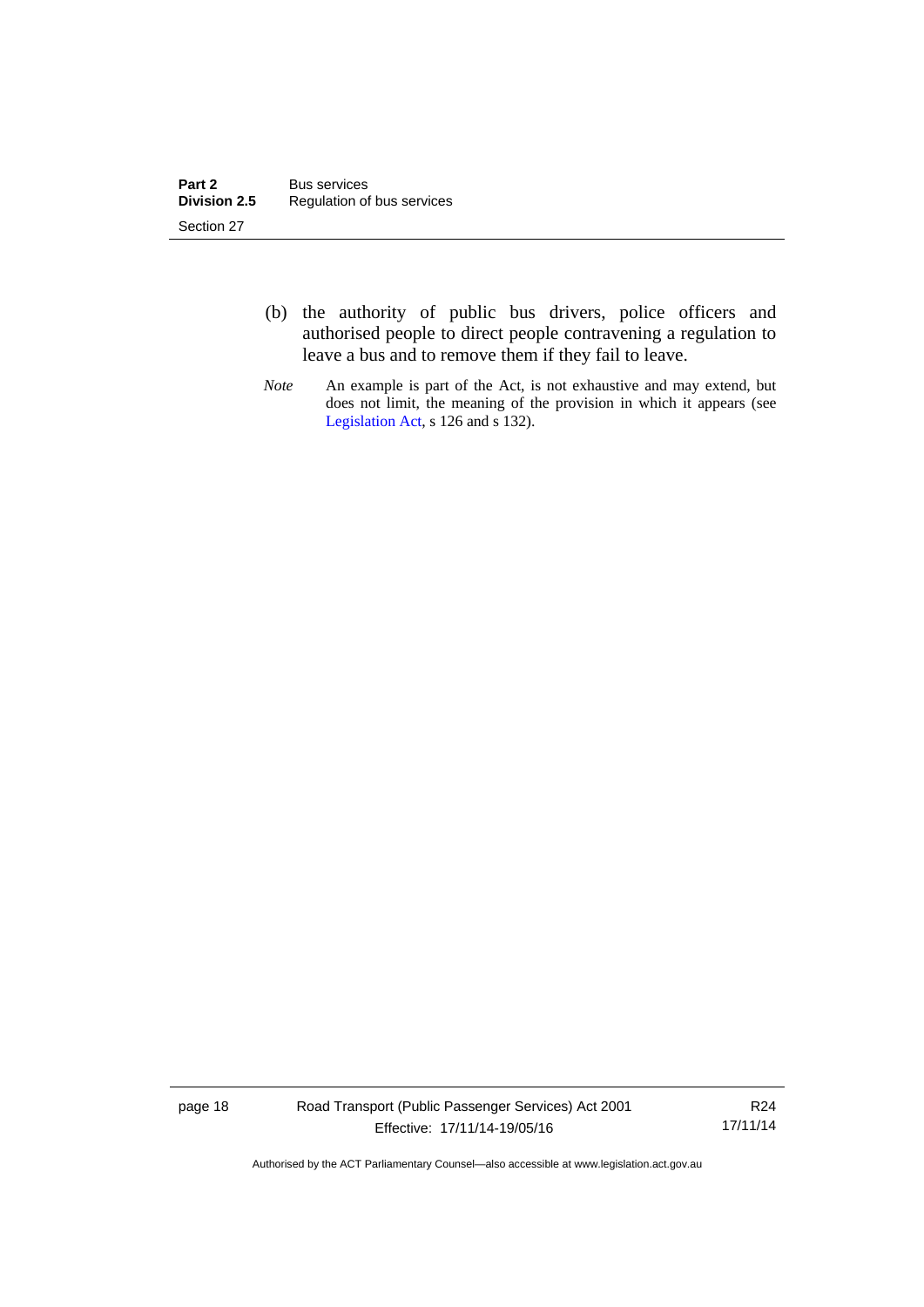# <span id="page-26-0"></span>**Part 3 Taxi networks**

# <span id="page-26-1"></span>**Division 3.1 Basic concepts**

#### <span id="page-26-2"></span>**28 Meaning of** *taxi network*

A *taxi network* is an entity that provides taxi related services to affiliated accredited taxi service operators, including providing (directly or through another entity) a taxi booking service for the network.

#### <span id="page-26-3"></span>**29 Meaning of** *taxi booking service*

A *taxi booking service* is a service provided by or for an accredited taxi network provider that—

- (a) accepts bookings for taxis from people; and
- (b) sends messages about bookings to taxi drivers by electromagnetic energy to equipment in taxis that can receive such messages.

# <span id="page-26-4"></span>**Division 3.2 Accreditation of taxi network providers**

### <span id="page-26-5"></span>**30 Taxi network providers—purposes of accreditation**

The purpose of accreditation under the regulations to operate a taxi network is to ensure that—

- (a) the accredited person has the financial capacity to meet the service standards for the network; and
- (b) the accredited person, and each person who is concerned with, or takes part in, the management of the network, are suitable people to operate the network; and
- (c) the accredited person, and each person who is concerned with, or takes part in, the management of the network, have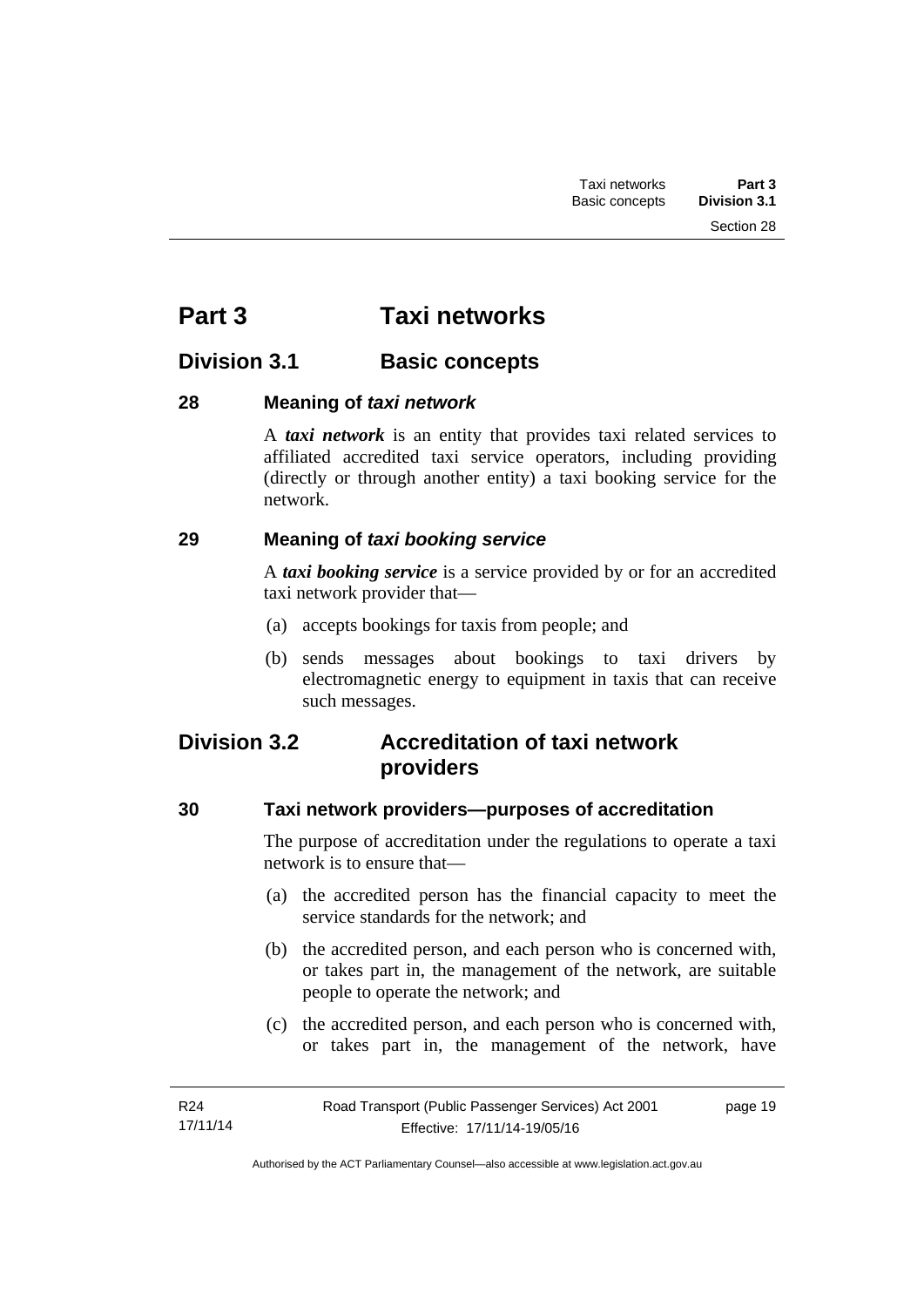demonstrated the capacity to comply with the relevant regulations and, in particular, the regulations about—

- (i) the operation of the network; and
- (ii) the supervision and monitoring of affiliated accredited taxi service operators and drivers of taxis operated by affiliated accredited taxi service operators.

#### <span id="page-27-0"></span>**31 Taxi network providers—regulations about accreditation system**

- (1) A regulation may provide a system for the accreditation of people to operate taxi networks, including, for example—
	- (a) the conditions of an accreditation; and
	- (b) matters relating to the giving, refusal or surrender of an accreditation; and
	- (c) the action that may be taken in relation to an accredited person in circumstances prescribed by regulation, including—
		- (i) the suspension or cancellation of an accreditation; and
		- (ii) the imposition of a condition on, or the amendment of a condition of, an accreditation; and
		- (iii) an order that an accredited person pay to the Territory an amount of not more than—
			- (A) for an individual—\$5 000; or
			- (B) for a corporation—\$25 000; and
		- (iv) the reprimanding of an accredited person.
- (2) A regulation may make provision in relation to the accreditation of people to operate taxi networks, including, for example—

R24 17/11/14

Authorised by the ACT Parliamentary Counsel—also accessible at www.legislation.act.gov.au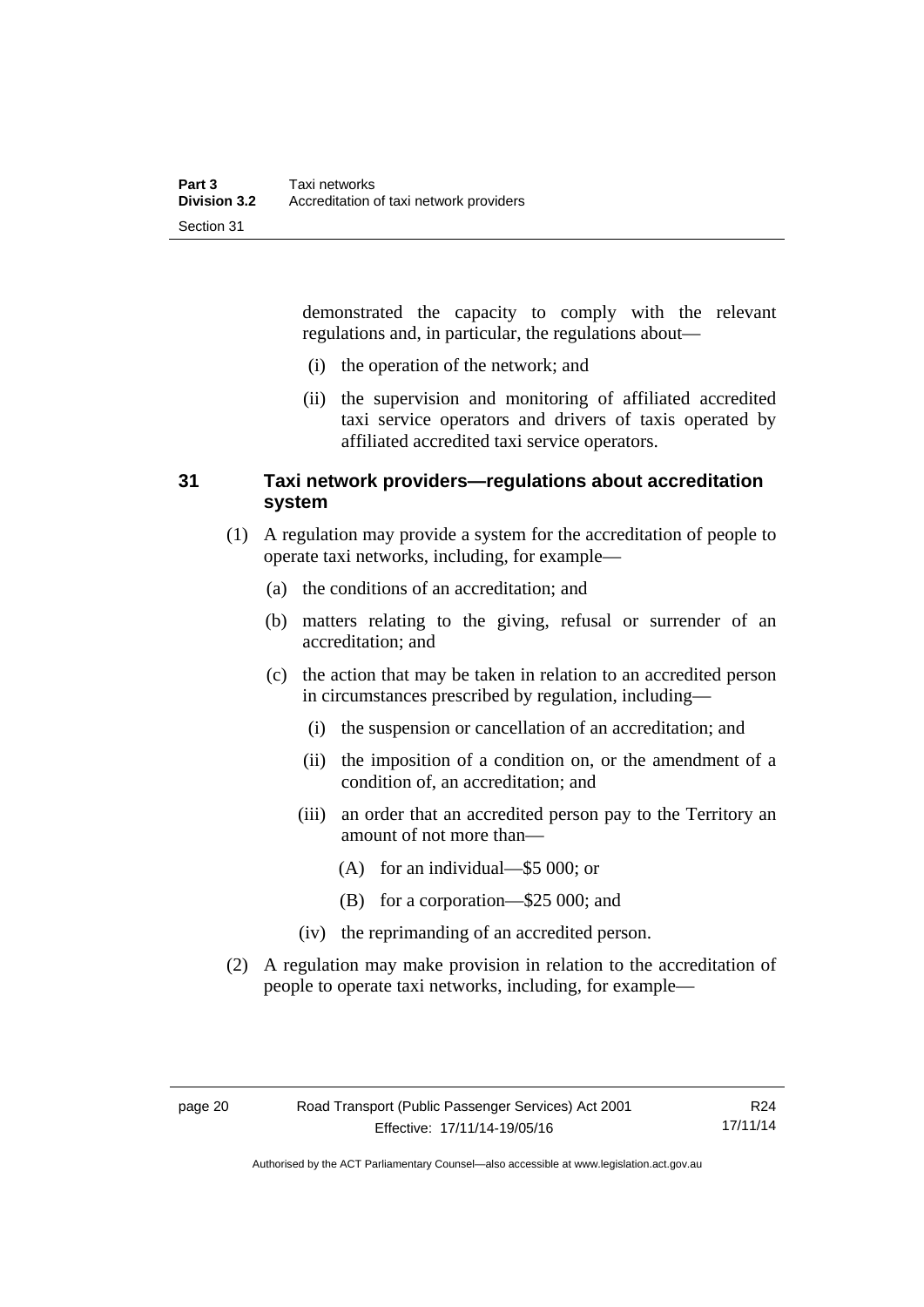- (a) requirements about the suitability of the applicant and each person who will be concerned with, or take part in, the management of the network; and
- (b) capacity to meet service standards; and
- (c) financial viability.
- *Note* An example is part of the Act, is not exhaustive and may extend, but does not limit, the meaning of the provision in which it appears (see [Legislation Act,](http://www.legislation.act.gov.au/a/2001-14) s 126 and s 132).

## <span id="page-28-0"></span>**Division 3.3 Entitlement to operate taxi networks**

#### <span id="page-28-1"></span>**32 Entitlement to operate taxi networks**

A person is entitled to operate a taxi network, in or partly in the ACT, if the person is accredited under the regulations to operate a taxi network.

#### <span id="page-28-2"></span>**33 Operating taxi network without entitlement**

- (1) A person commits an offence if—
	- (a) the person operates, in or partly in the ACT, a taxi network; and
	- (b) the person is not accredited under the regulation to operate a taxi network.

Maximum penalty: 50 penalty units.

(2) An offence against this section is a strict liability offence.

#### <span id="page-28-3"></span>**34 Pretending to be an accredited taxi network provider**

A person must not pretend to be accredited under the regulations to operate a taxi network.

Maximum penalty: 30 penalty units.

page 21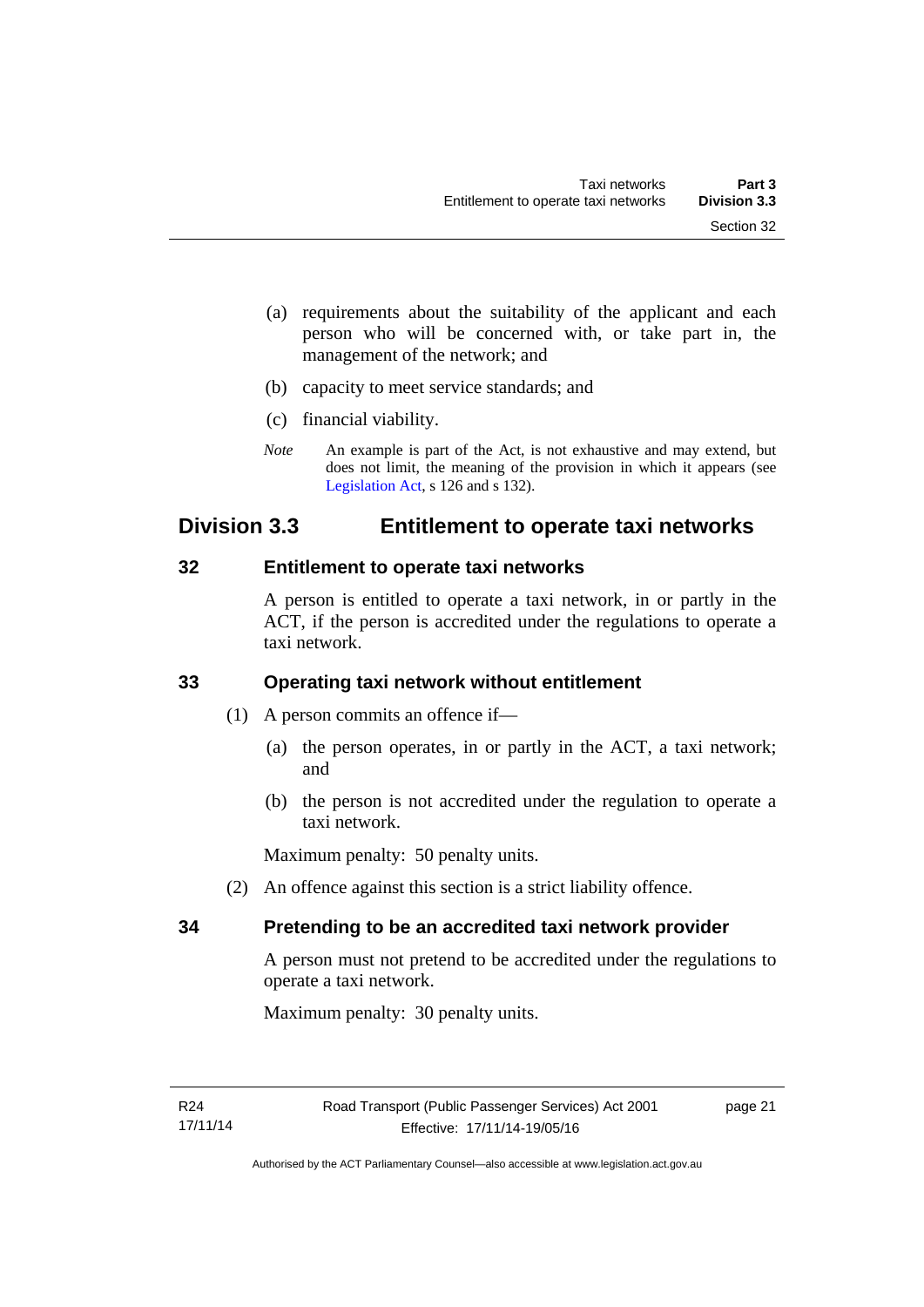# <span id="page-29-0"></span>**Division 3.4 Regulation of taxi networks**

#### <span id="page-29-1"></span>**35 Regulations about operation of taxi networks by accredited people**

A regulation may make provision in relation to the operation of taxi networks by accredited people, including, for example—

- (a) the affiliation of accredited taxi service operators with networks; and
- (b) network rules for affiliated accredited taxi service operators and drivers of taxis operated by affiliated accredited taxi service operators; and
- (c) the specifications for equipment operated by or for networks for sending messages (including messages sent through a taxi booking service) to taxi drivers; and
- (d) the specifications for taximeters; and
- (e) the circumstances in which networks must accept applications for affiliation from, and maintain affiliation with, accredited taxi service operators; and
- (f) the operation of, and service standards for, taxi booking services operated by or for networks (including, for example, service standards about when a booking must be transferred to another taxi or a taxi booking service for another taxi network); and
- (g) the numbers and kinds of taxis, and the numbers of taxis with particular equipment (including, for example, baby capsules), operated by affiliated accredited taxi service operators that are to be available at particular times and places; and
- (h) directions that networks may give to affiliated accredited taxi service operators and drivers of taxis operated by affiliated accredited taxi service operators; and

|--|--|

Authorised by the ACT Parliamentary Counsel—also accessible at www.legislation.act.gov.au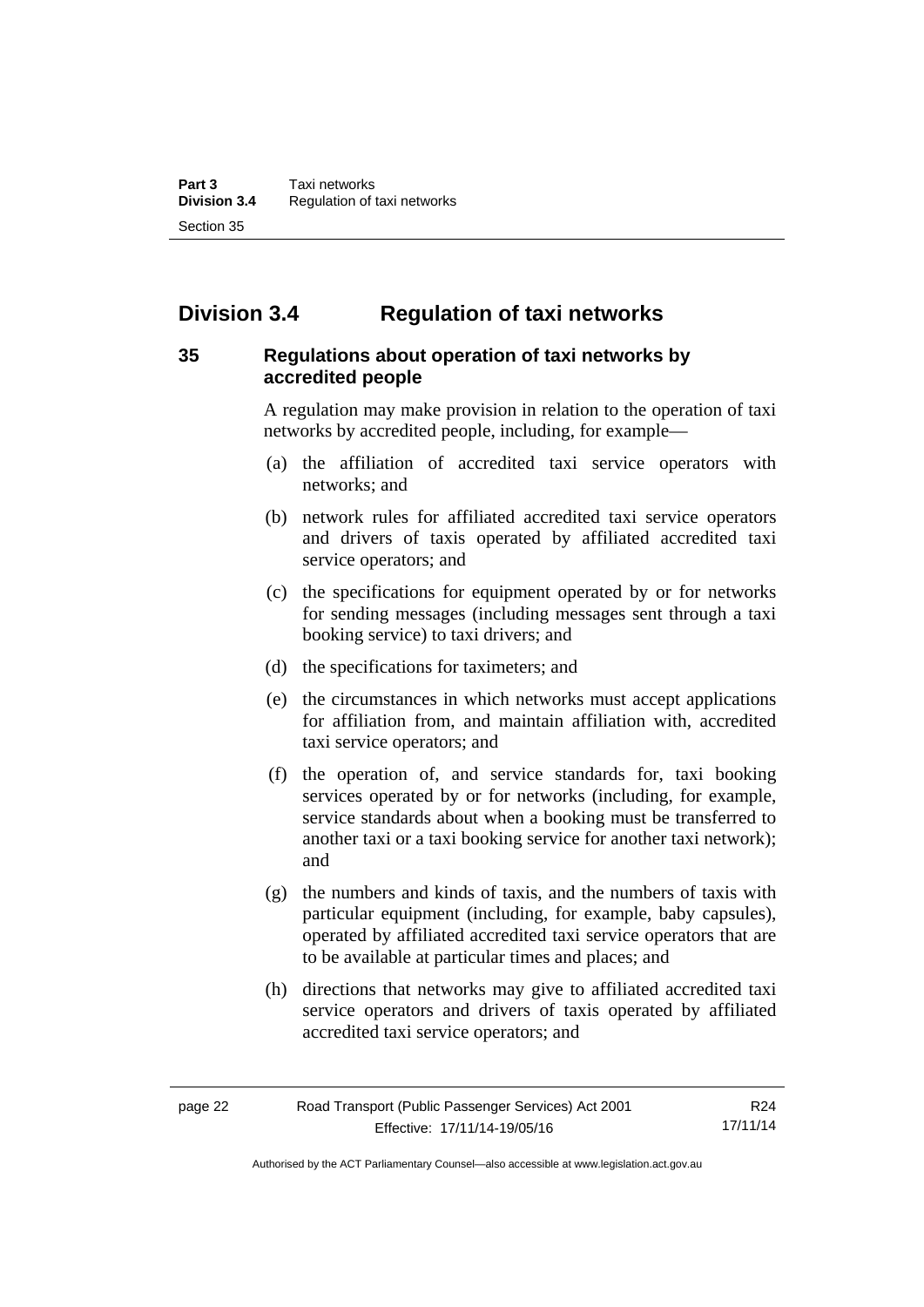- (i) the supervision and monitoring of affiliated accredited taxi service operators, and drivers of taxis operated by affiliated accredited taxi service operators, for compliance with network service standards and other requirements and the responsibilities of networks in relation to a failure to comply with the standards; and
- (j) the management of particular kinds of taxis (including, for example, taxis with wheelchair access) and taxi services; and
- (k) customer complaints and inquiries; and
- (l) the making and keeping of records and their inspection; and
- (m) the auditing of records and systems; and
- (n) the provision of information and reports to the road transport authority.
- *Note* An example is part of the Act, is not exhaustive and may extend, but does not limit, the meaning of the provision in which it appears (see [Legislation Act,](http://www.legislation.act.gov.au/a/2001-14) s 126 and s 132).

#### <span id="page-30-0"></span>**36 Regulations about operation of taxi networks**

A regulation may make provision in relation to the obligations that an accredited taxi network provider must ensure that affiliated accredited taxi service operators, and drivers of taxis operated by affiliated accredited taxi service operators, must comply with, including, for example—

- (a) service standards for booked taxis; and
- (b) the safety of drivers and passengers (including, for example, particular kinds of security devices); and
- (c) the qualifications, training and experience of affiliated accredited taxi service operators, taxi drivers and other people providing services on behalf of networks; and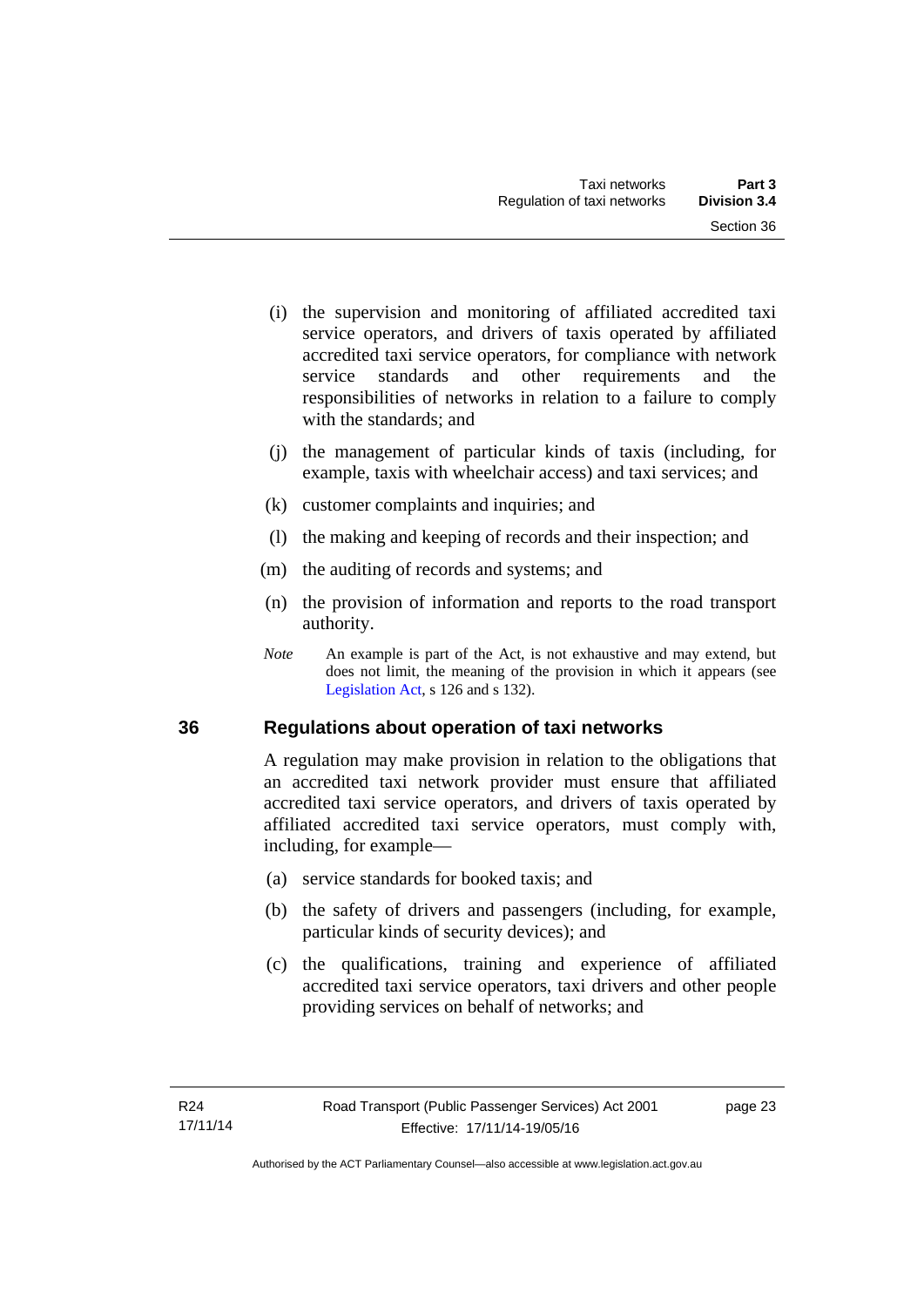- (d) the operation of equipment for sending messages between a network (including messages sent through a taxi booking service) and taxi drivers; and
- (e) the maintenance and cleaning of taxis.
- *Note* An example is part of the Act, is not exhaustive and may extend, but does not limit, the meaning of the provision in which it appears (see [Legislation Act,](http://www.legislation.act.gov.au/a/2001-14) s 126 and s 132).

page 24 Road Transport (Public Passenger Services) Act 2001 Effective: 17/11/14-19/05/16

R24 17/11/14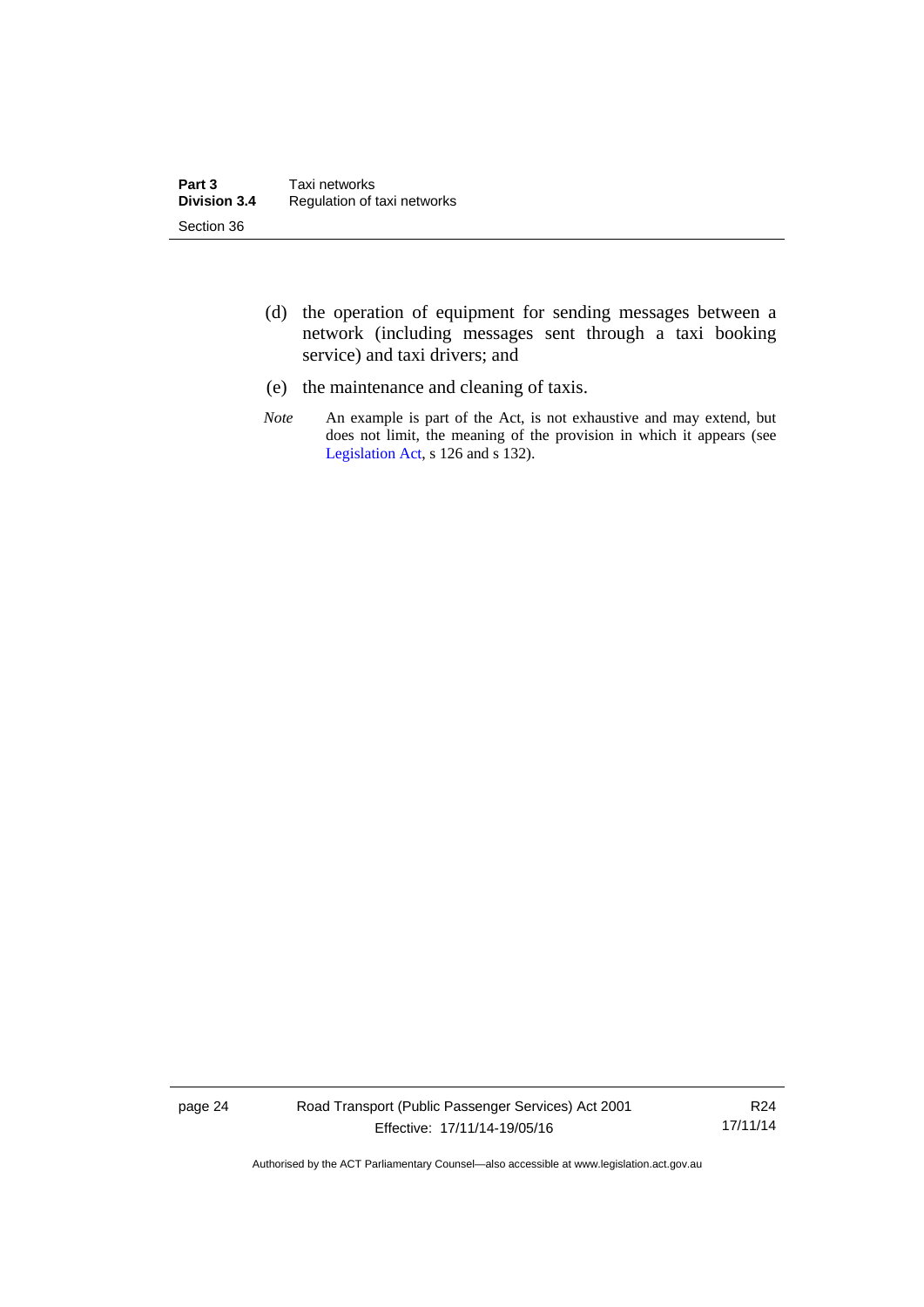# <span id="page-32-0"></span>**Part 4 Licensing of taxi vehicles**

# <span id="page-32-1"></span>**Division 4.1 Basic concepts**

#### <span id="page-32-2"></span>**37 Meaning of** *taxi licence*

A *taxi licence* is a licence issued under the regulations to use a vehicle as a taxi, and includes a restricted taxi licence.

*Note* References to *taxi licence* include a *restricted taxi licence* unless the contrary intention otherwise appears (see [Legislation Act,](http://www.legislation.act.gov.au/a/2001-14) s 155).

#### <span id="page-32-3"></span>**38 Meaning of** *restricted taxi licence*

A *restricted taxi licence* is a licence issued under the regulations to use a vehicle as a restricted taxi.

# <span id="page-32-4"></span>**Division 4.2 Taxi licences**

#### <span id="page-32-5"></span>**39 Maximum numbers of taxi licences**

- (1) The Minister may, in writing, determine the number of taxi licences or restricted taxi licences.
- (2) A determination is a notifiable instrument.

*Note* A notifiable instrument must be notified under the [Legislation Act](http://www.legislation.act.gov.au/a/2001-14).

#### <span id="page-32-6"></span>**40 Issue of taxi licences**

The road transport authority must not issue a taxi licence or a restricted taxi licence if the number of taxi licences or restricted taxi licences (as appropriate) would exceed the relevant number determined by the Minister.

#### <span id="page-32-7"></span>**41 Transferability of taxi licences**

(1) A taxi licence (other than a restricted taxi licence) issued before the commencement of the *[Road Transport Legislation Amendment](http://www.legislation.act.gov.au/a/2006-26)  [Act 2006](http://www.legislation.act.gov.au/a/2006-26)* (the *amendment Act*) is transferable.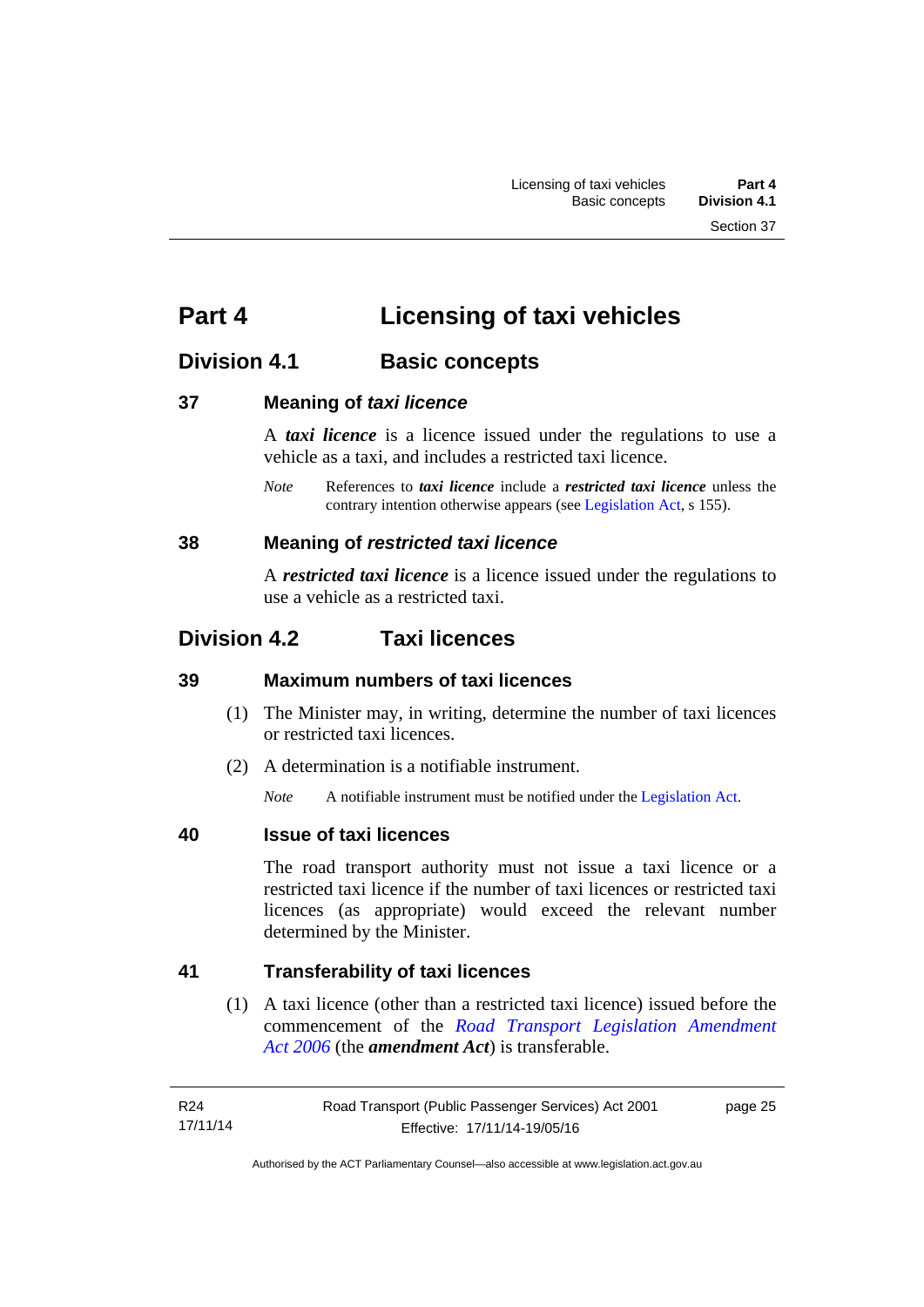- (2) A taxi licence (other than a restricted taxi licence) issued after the commencement of the amendment Act may be issued as a transferable or non-transferable taxi licence.
- (3) If the holder of a taxi licence mentioned in subsection (1), or of a taxi licence issued as a transferable taxi licence, asks the road transport authority to transfer the licence to someone else, the authority must transfer the licence to the person.
- (4) The following taxi licences are not transferable:
	- (a) a taxi licence issued as a non-transferable taxi licence;
	- (b) a restricted taxi licence.
- (5) A taxi licence mentioned in subsection (4) that is issued after the commencement of the amendment Act is issued subject to the condition that the licence-holder must not transfer the licence to anyone else.

#### **Example of transfer of licence**

The licence-holder hiring the licence to someone else.

*Note* An example is part of the Act, is not exhaustive and may extend, but does not limit, the meaning of the provision in which it appears (see [Legislation Act,](http://www.legislation.act.gov.au/a/2001-14) s 126 and s 132).

#### <span id="page-33-0"></span>**42 Use of vehicles as taxis**

 (1) A person must not use a vehicle as a taxi (other than a restricted taxi) unless the vehicle is licensed under the regulations as a taxi.

Maximum penalty: 50 penalty units.

 (2) A person must not use a vehicle as a restricted taxi unless the vehicle is licensed under the regulations as a restricted taxi.

Maximum penalty: 50 penalty units.

 (3) This section does not apply to a person in relation to the hiring of a vehicle used by the person if—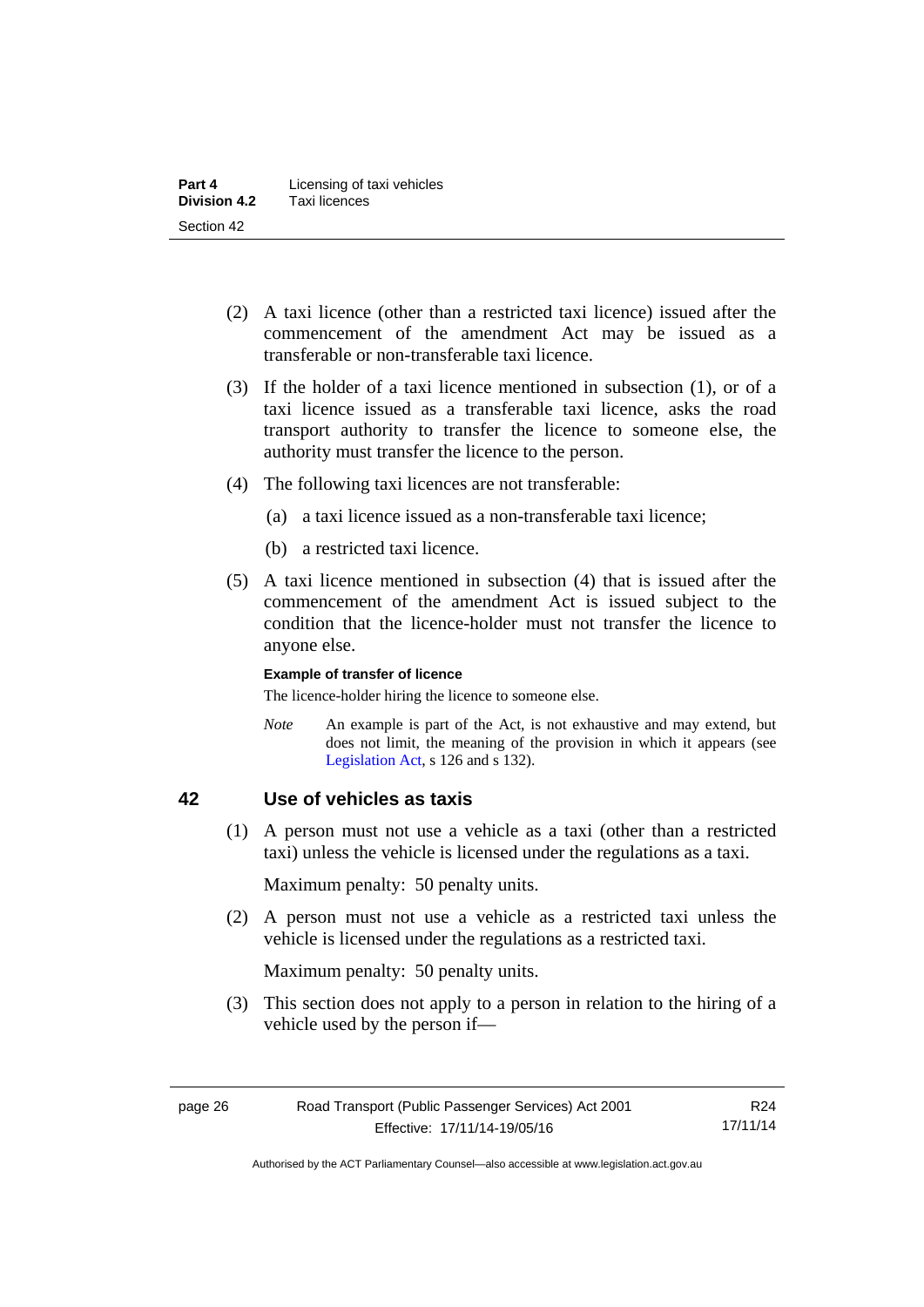- (a) the vehicle is licensed as a taxi under the law of another jurisdiction; and
- (b) the hiring begins in that jurisdiction and is completed in the ACT.
- (4) This section also does not apply to a person who is using a substitute vehicle as a licensed taxi in accordance with the regulations.

#### <span id="page-34-0"></span>**43 Pretending vehicles are licensed taxis**

(1) A person must not pretend that a vehicle is licensed under the regulations as a taxi (other than a restricted taxi).

Maximum penalty: 30 penalty units.

 (2) A person must not pretend that a vehicle is licensed under the regulations as a restricted taxi.

Maximum penalty: 30 penalty units.

#### <span id="page-34-1"></span>**44 Regulations about taxi licences**

- (1) A regulation may provide a system for the licensing of taxis and restricted taxis, including, for example—
	- (a) matters relating to the giving, refusal or surrender of licences; and
	- (b) the term (if any) of taxi licences; and
	- (c) the conditions of licences; and
	- (d) the circumstances in which a substitute vehicle may be used as a licensed taxi; and
	- (e) the action that may be taken in relation to licences in circumstances prescribed by regulation, including—
		- (i) the suspension or cancellation of a licence; and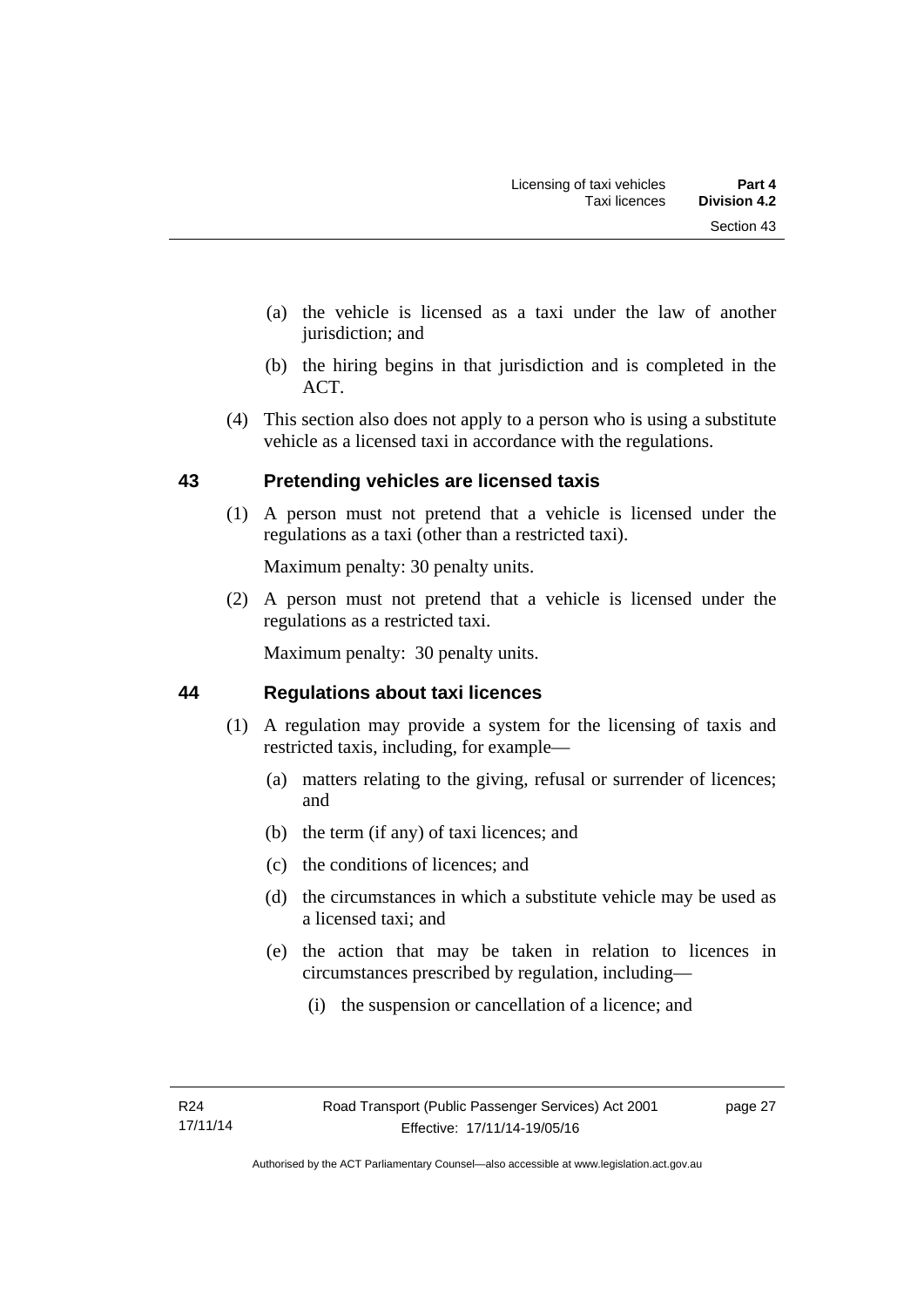| Part 4              | Licensing of taxi vehicles |
|---------------------|----------------------------|
| <b>Division 4.2</b> | Taxi licences              |
| Section 44          |                            |

- (ii) the imposition of a condition on, or the amendment of a condition of, a licence; and
- (iii) an order that the holder of a licence pay to the Territory an amount of not more than—
	- (A) for an individual—\$5 000; or
	- (B) for a corporation—\$25 000; and
- (iv) the reprimanding of the holder of a licence.

#### **Examples of conditions for restricted taxi licences—s (1) (c)**

- 1 how the vehicle to which the restricted taxi licence relates must be equipped
- 2 the kinds of restricted taxi services that may be operated using the vehicle
- *Note* An example is part of the Act, is not exhaustive and may extend, but does not limit, the meaning of the provision in which it appears (see [Legislation Act,](http://www.legislation.act.gov.au/a/2001-14) s 126 and s 132).
- (2) The regulations may place different requirements on the person to whom a taxi licence (other than a restricted taxi licence) is issued and a person to whom the licence is hired.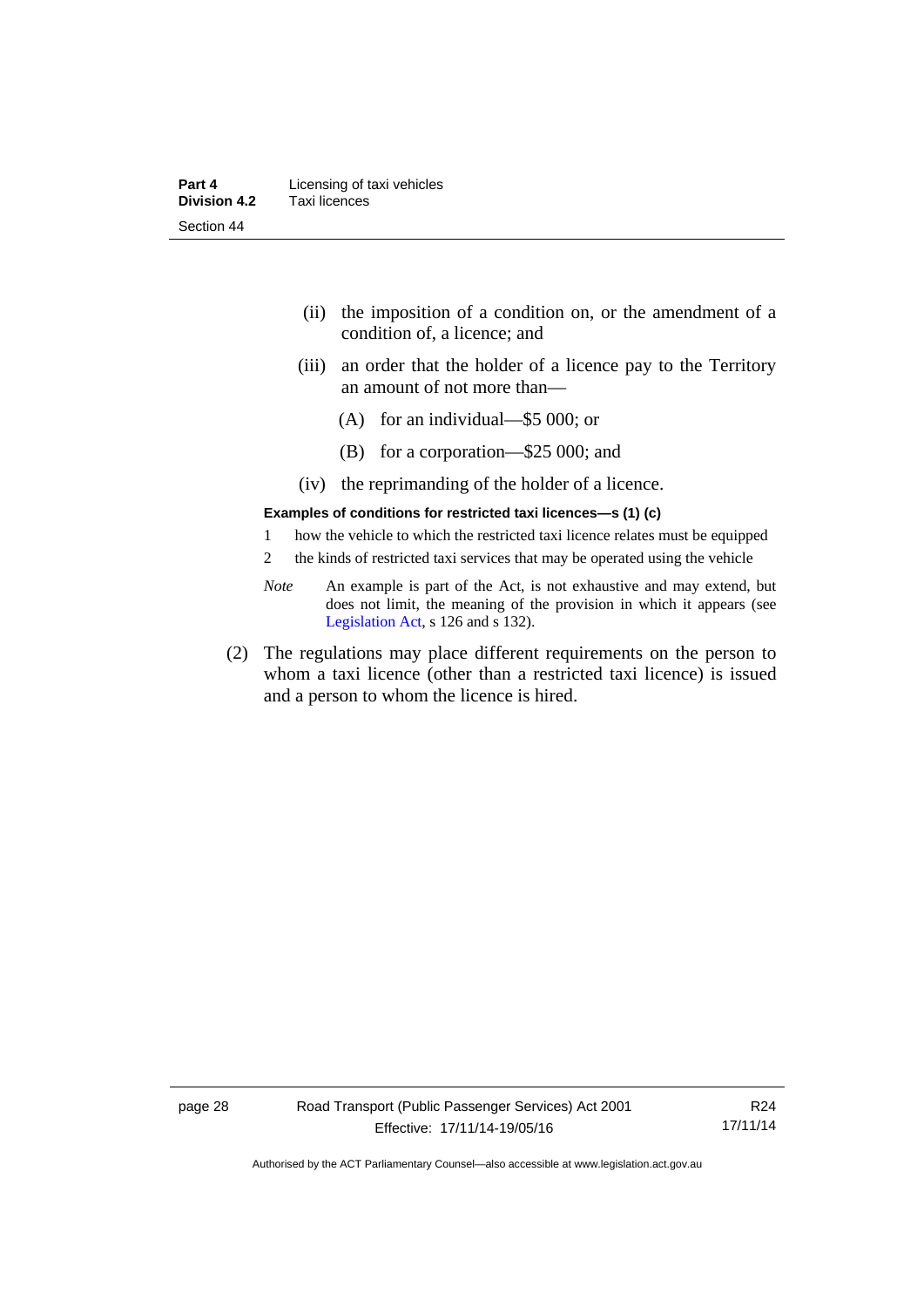# **Part 5 Taxi services**

## **Division 5.1 Basic concepts**

## **45 Meaning of** *taxi*

A *taxi* is a vehicle (other than a bus or demand responsive service vehicle) that stands or plies for hire for the transport of passengers along a road or road related area, and includes a restricted taxi.

*Note* References to *taxi* include a *restricted taxi* unless the contrary intention otherwise appears (see [Legislation Act,](http://www.legislation.act.gov.au/a/2001-14) s 155).

## **46 Meaning of** *restricted taxi*

A *restricted taxi* is a vehicle (other than a bus or demand responsive service vehicle) that stands or plies for hire for the transport of passengers along a road or road related area and that is licensed under the regulations as a restricted taxi.

## **47 Meaning of** *taxi service*

A *taxi service* is a public passenger service operated using 1 or more taxis (including restricted taxis).

## **48 Meaning of** *restricted taxi service*

A *restricted taxi service* is a public passenger service operated using only 1 or more restricted taxis.

## **Examples of kinds of restricted taxi services**

- 1 a service that must give priority to the transport of people with disabilities
- 2 a service with no requirement to give priority to the transport of people with disabilities
- *Note* An example is part of the Act, is not exhaustive and may extend, but does not limit, the meaning of the provision in which it appears (see [Legislation Act,](http://www.legislation.act.gov.au/a/2001-14) s 126 and s 132).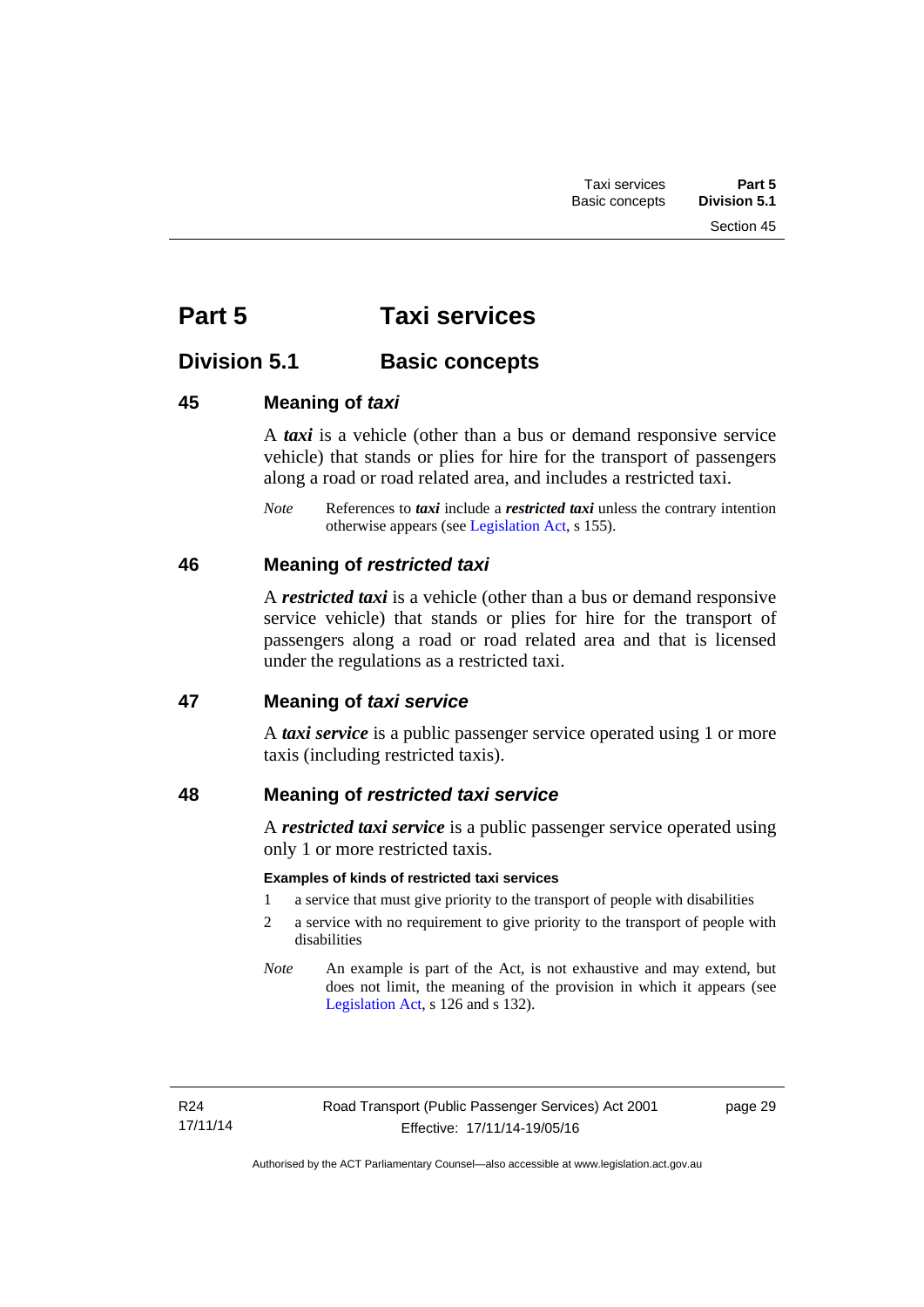# **Division 5.2 Accreditation of taxi service operators**

## **49 Taxi service operators—purposes of accreditation**

The purpose of accreditation under the regulations to operate a taxi service is to ensure that—

- (a) the accredited person has the financial capacity to meet the service standards for the service; and
- (b) the accredited person, and each person who is concerned with, or takes part in, the management of the service, are suitable people to operate the service; and
- (c) the accredited person, and each person who is concerned with, or takes part in, the management of the service, have demonstrated the capacity to comply with the relevant regulations and, in particular, the regulations about—
	- (i) the safety of passengers and the public; and
	- (ii) the maintenance of taxis.

## **50 Taxi service operators—regulations about accreditation system**

- (1) A regulation may provide a system for the accreditation of people to operate taxi services, including, for example—
	- (a) the kinds of accreditations; and
	- (b) the kinds of taxis and taxi services that a person who holds a particular kind of accreditation is entitled to operate; and
	- (c) the conditions of accreditations; and
	- (d) matters relating to the giving, refusal or surrender of accreditations; and
	- (e) the action that may be taken in relation to an accredited person in circumstances prescribed by regulation, including—

page 30 Road Transport (Public Passenger Services) Act 2001 Effective: 17/11/14-19/05/16 R24 17/11/14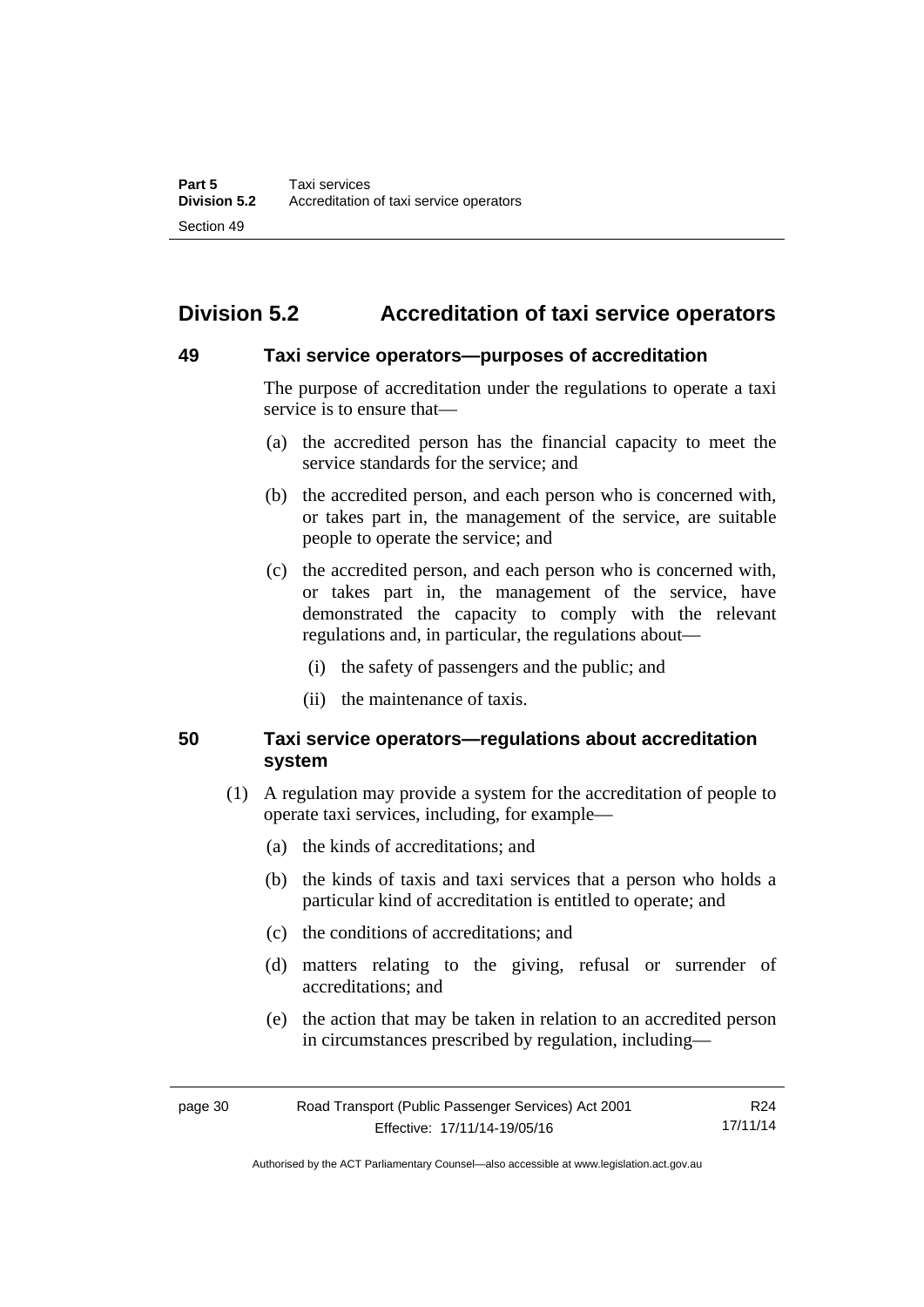- (i) the suspension or cancellation of an accreditation; and
- (ii) the imposition of a condition on, or the amendment of a condition of, an accreditation; and
- (iii) an order that an accredited person pay to the Territory an amount of not more than—
	- (A) for an individual—\$5 000; or
	- (B) for a corporation—\$25 000; and
- (iv) the reprimanding of an accredited person.
- *Note* An example is part of the Act, is not exhaustive and may extend, but does not limit, the meaning of the provision in which it appears (see [Legislation Act,](http://www.legislation.act.gov.au/a/2001-14) s 126 and s 132).
- (2) The regulations may make provision in relation to the accreditation of people to operate taxi services, including, for example—
	- (a) requirements about the suitability of the applicant and each person who will be concerned with, or take part in, the management of the service; and
	- (b) capacity to meet service standards; and
	- (c) financial viability.
- (3) For subsection (1) (a), the regulations must provide for the accreditation of people to operate—
	- (a) a taxi service (other than a restricted taxi service); and
	- (b) a restricted taxi service.
	- *Note* For examples of kinds of restricted taxi services, see s 48.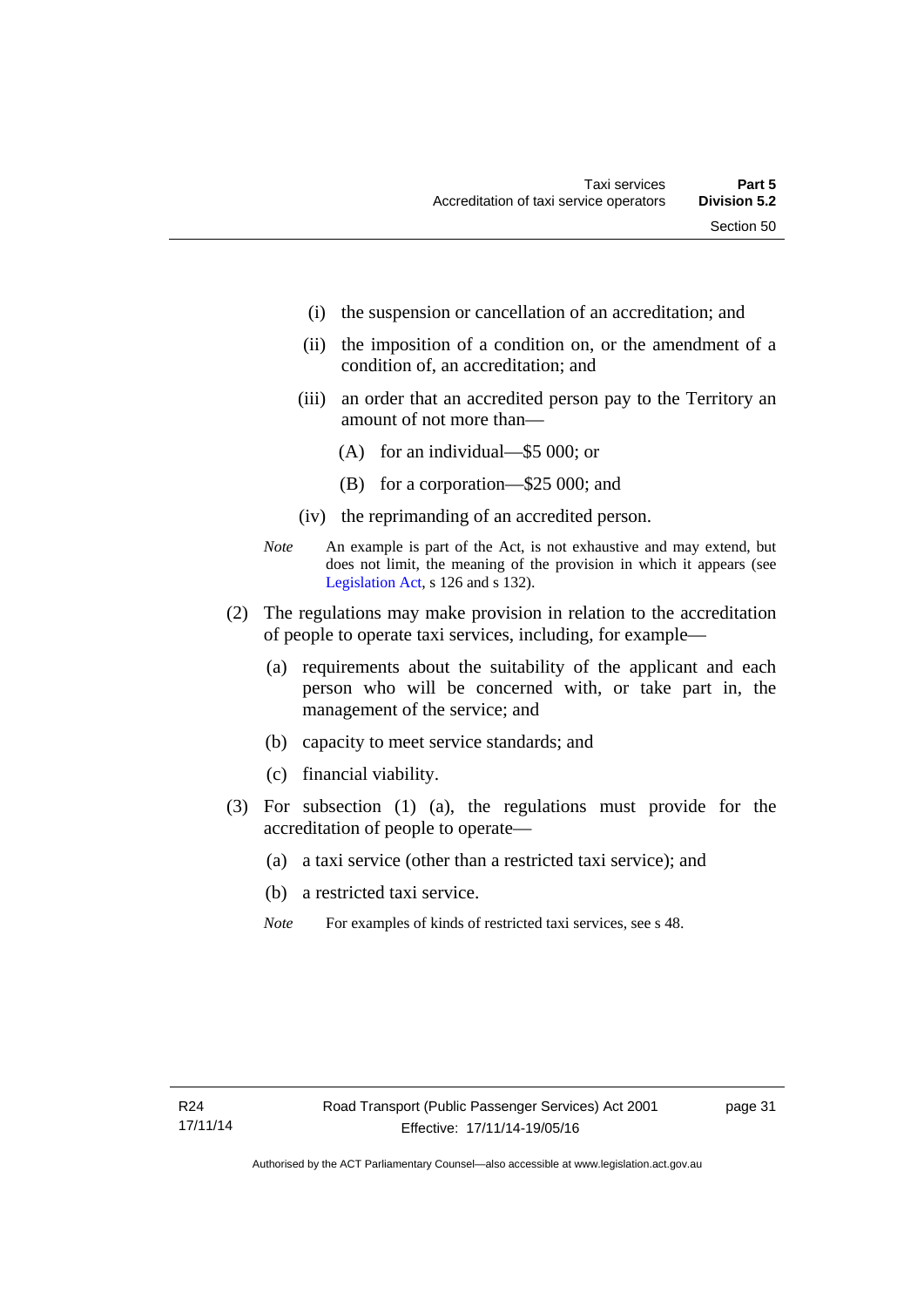# **Division 5.3 Entitlement to operate taxi services**

## **51 Entitlement to operate taxi services**

A person is entitled to operate a particular kind of taxi service, in or partly in the ACT, if—

- (a) the person is accredited under the regulations to operate a taxi service of that kind; and
- (b) the vehicles used to operate the service are licensed under the regulations as taxis for that kind of taxi service; and
- (c) the person is affiliated with an accredited taxi network provider.

## **52 Unaccredited operators not to operate taxi services**

(1) A person must not operate, in or partly in the ACT, a taxi service of a particular kind unless the person is accredited under the regulations to operate the taxi service of that kind.

Maximum penalty: 50 penalty units.

- (2) This section does not apply to a person in relation to the hiring of a taxi operated by the person if—
	- (a) the person is authorised to operate a taxi service under the law of another jurisdiction; and
	- (b) the hiring begins in that jurisdiction and is completed in the ACT.

## **53 Pretending to be an accredited taxi service operator**

(1) A person must not pretend to be accredited under the regulations to operate a taxi service.

Maximum penalty: 30 penalty units.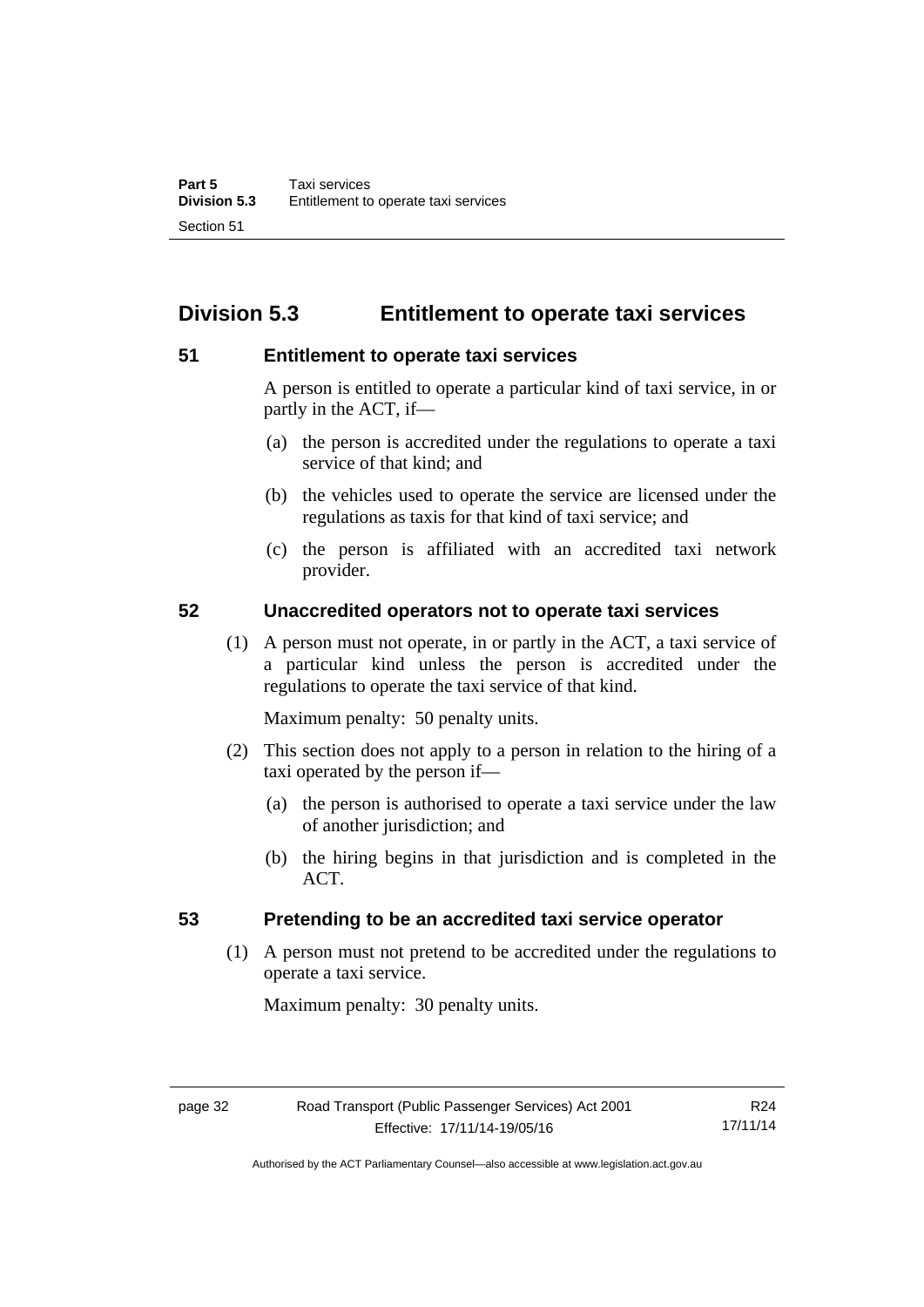(2) A person must not pretend to be accredited under the regulations to operate a particular kind of taxi service.

Maximum penalty: 30 penalty units.

## **54 Taxi service operators to be affiliated with taxi network**

- (1) The accredited operator of a taxi service commits an offence if—
	- (a) the operator operates a taxi service; and
	- (b) the operator is not affiliated with an accredited taxi network provider.

Maximum penalty: 50 penalty units.

(2) An offence against this section is a strict liability offence.

## **55 Pretending to be affiliated with taxi network**

A person must not pretend to be affiliated with an accredited taxi network provider.

Maximum penalty: 30 penalty units.

## **Division 5.4 Regulation of taxi services**

## **56 Regulations about operation of taxi services by accredited people**

A regulation may make provision in relation to the operation of taxi services by accredited taxi service operators, including, for example—

 (a) the specifications for, and operation of, equipment in taxis operated by accredited taxi service operators to receive messages from the accredited taxi network provider with which the operator is affiliated and for taximeters; and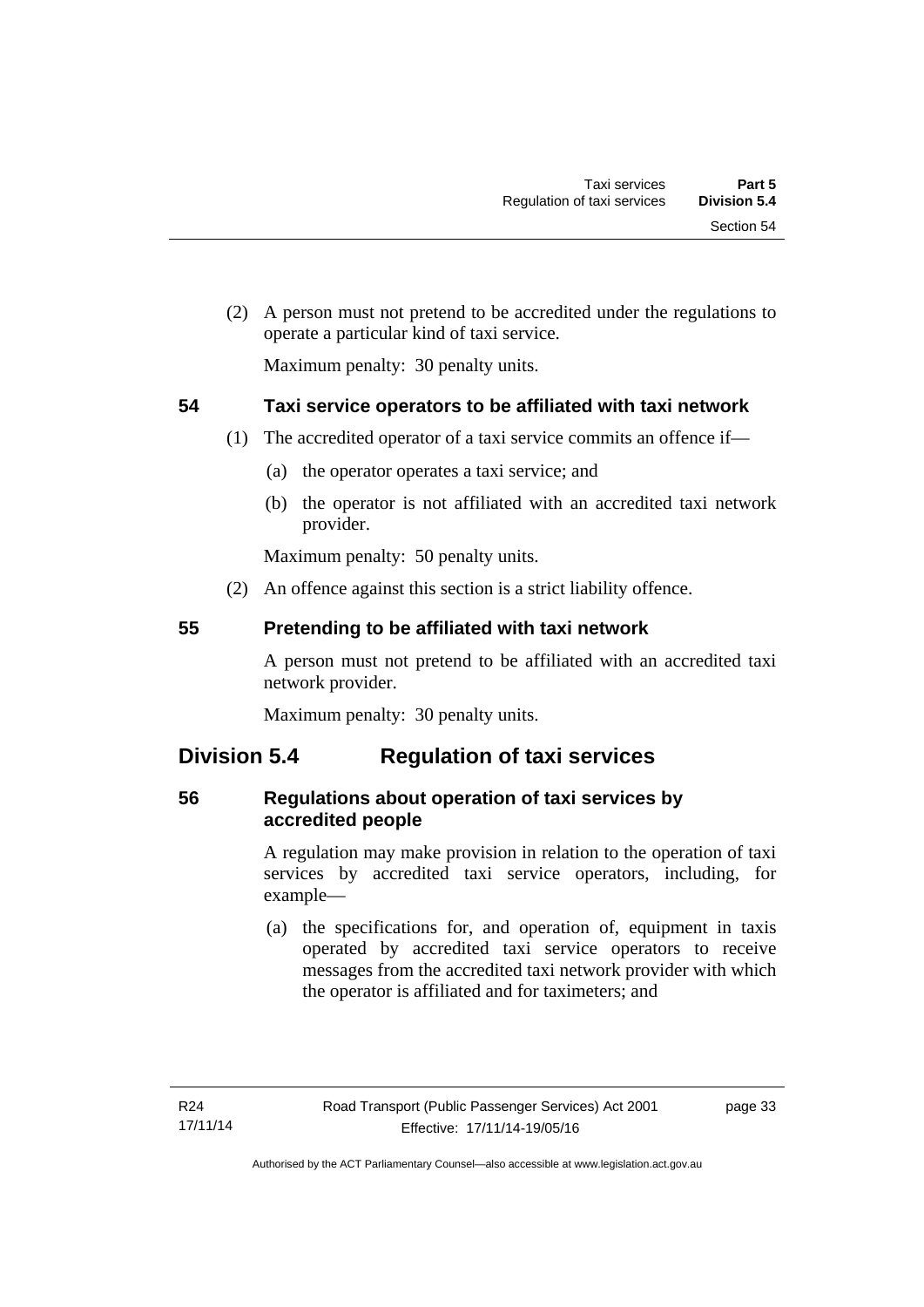- (b) compliance with the requirements of the accredited taxi network provider with which an accredited taxi service operator is affiliated; and
- (c) the supervision and monitoring of drivers of taxis for compliance with the service standards and other requirements of the operator's affiliated taxi network provider and the responsibilities of the operator in relation to a failure to comply with the standards; and
- (d) the safety of passengers (including, for example, by the use of particular kinds of security devices) and the public; and
- (e) the qualifications, training and experience of accredited taxi service operators and taxi drivers (including, for example, in relation to particular kinds of taxi services); and
- (f) maximum driving times and minimum rest times of taxi drivers; and
- (g) insurance; and
- (h) customer complaints and inquiries; and
	- *Note* For the vehicle age limitations on the registration of a motor vehicle as a taxi, see the *[Road Transport \(Vehicle Registration\)](http://www.legislation.act.gov.au/sl/2000-12)  [Regulation 2000](http://www.legislation.act.gov.au/sl/2000-12)*, s 32B.
- (i) lost property; and
- (j) the obligations of accredited taxi network providers and taxi drivers and other people providing services to or on behalf of accredited taxi service operators; and
- (k) the operation of particular kinds of taxis (including, for example, taxis with wheelchair access) and taxi services; and
- (l) the requirements that taxis, and their equipment and fittings (internal and external) (including, for example, baby capsules), must comply with; and
- (m) the maintenance and cleaning of taxis; and

| page 34 | Road Transport (Public Passenger Services) Act 2001 | R24      |
|---------|-----------------------------------------------------|----------|
|         | Effective: 17/11/14-19/05/16                        | 17/11/14 |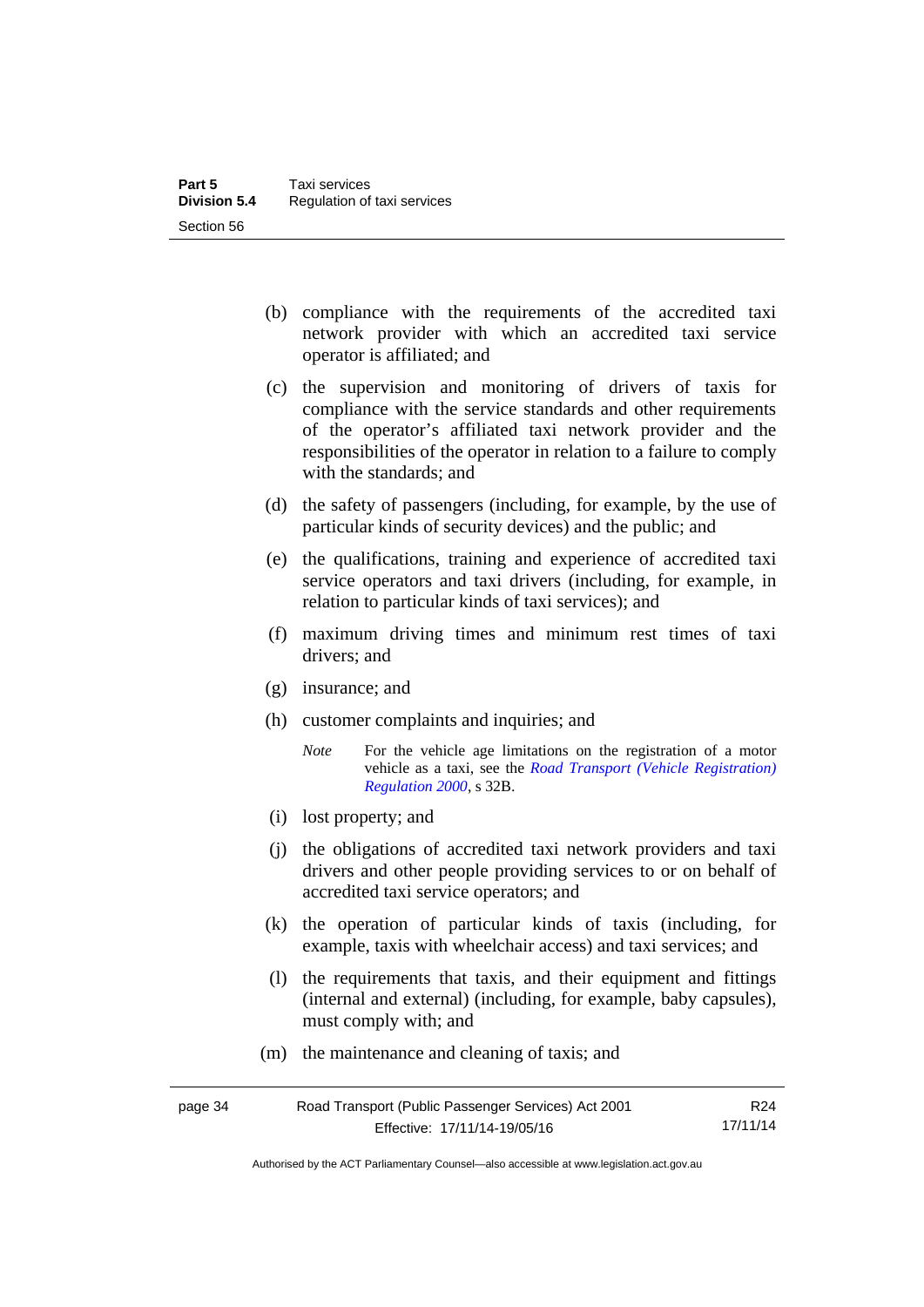- (n) the making and keeping of records and their inspection; and
- (o) the auditing of records and systems; and
- (p) the provision of information and reports to the road transport authority.
- *Note* An example is part of the Act, is not exhaustive and may extend, but does not limit, the meaning of the provision in which it appears (see [Legislation Act,](http://www.legislation.act.gov.au/a/2001-14) s 126 and s 132).

## **57 Regulations about operation of taxis**

A regulation may make provision in relation to the operation of taxis, including, for example—

- (a) the solicitation of passengers or hirings; and
- (b) the hiring of vehicles and the payment of fares; and
- (c) the picking-up and dropping-off of passengers and other matters relating to the transport of passengers; and
- (d) the transport of passengers' luggage or other goods, and animals; and
- (e) the regulation or prohibition of the use of vehicles on certain roads or road related areas; and
- (f) the maximum speed of a vehicle; and
- (g) the design, equipment and fittings (internal or external) of vehicles; and
- (h) the regulation or prohibition of notices, signs and advertisements inside or on the outside of vehicles; and
- (i) the records to be made and kept by drivers, how they are to be made and kept, and their inspection; and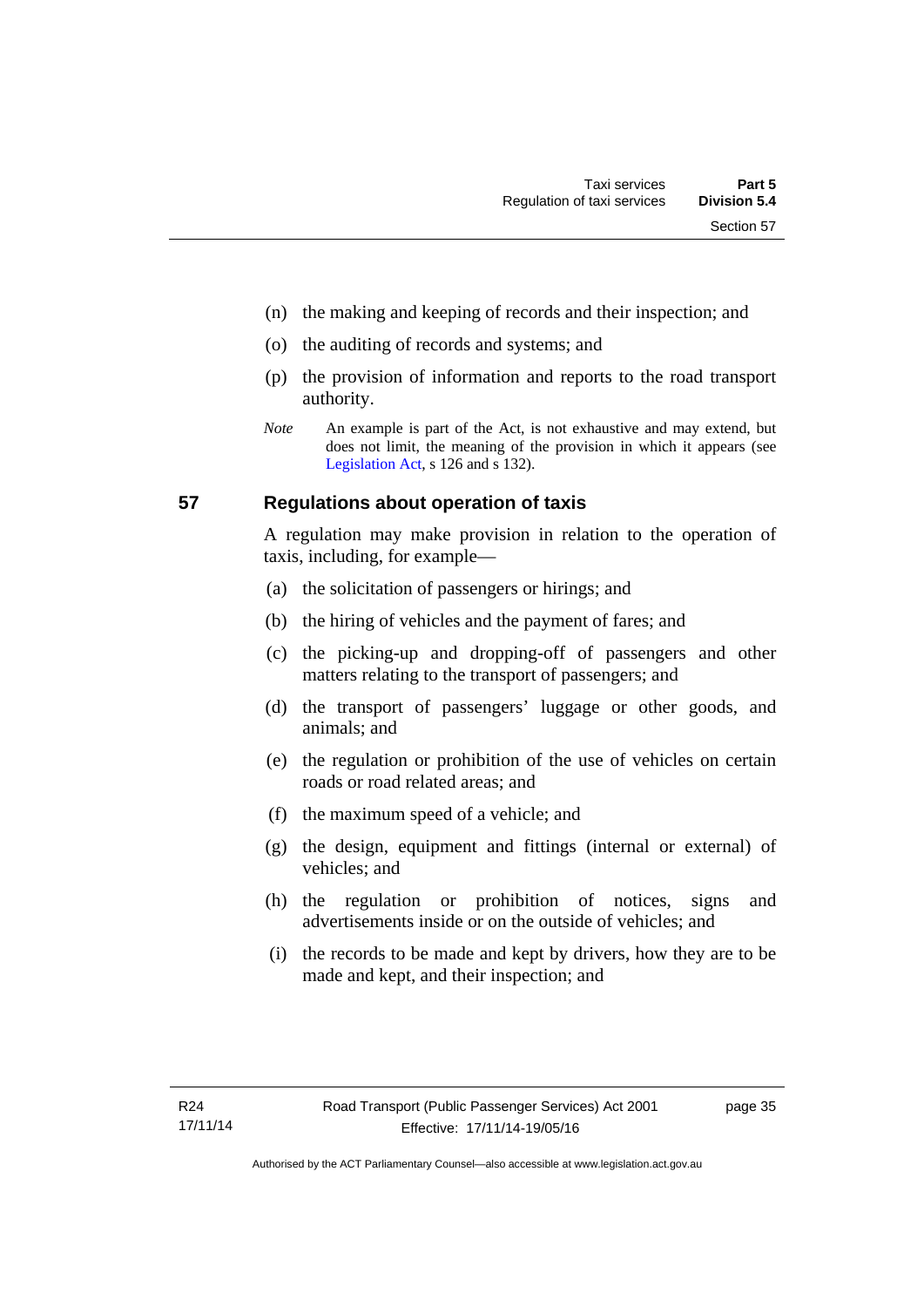- (j) the provision, use and operation of taxi zones.
- *Note* An example is part of the Act, is not exhaustive and may extend, but does not limit, the meaning of the provision in which it appears (see [Legislation Act,](http://www.legislation.act.gov.au/a/2001-14) s 126 and s 132).

## **58 Regulations about taxi drivers**

A regulation may make provision in relation to taxi drivers, including, for example—

- (a) the powers, duties and conduct of taxi drivers; and
- (b) the training of drivers; and
- (c) how taxi drivers must dress.
- *Note 1* For the licensing of people to drive taxis, see the *[Road Transport](http://www.legislation.act.gov.au/sl/2000-14)  [\(Driver Licensing\) Regulation 2000](http://www.legislation.act.gov.au/sl/2000-14)*.
- *Note 2* An example is part of the Act, is not exhaustive and may extend, but does not limit, the meaning of the provision in which it appears (see [Legislation Act,](http://www.legislation.act.gov.au/a/2001-14) s 126 and s 132).

#### **59 Regulations about conduct of taxi passengers**

A regulation may make provision in relation to the conduct of passengers being carried by taxis, including, for example—

- (a) the regulation or prohibition of eating and drinking; and
- (b) the authority of taxi drivers, police officers and authorised people to direct people contravening a regulation to leave a taxi and to remove them if they fail to leave.

#### **60 Power to determine maximum taxi fares**

- (1) The Minister may, in writing, determine maximum fares, and ways of calculating maximum fares, relating to hiring or using a taxi.
- (2) A determination is a disallowable instrument.
	- *Note* A disallowable instrument must be notified, and presented to the Legislative Assembly, under the [Legislation Act.](http://www.legislation.act.gov.au/a/2001-14)

| page 36 | Road Transport (Public Passenger Services) Act 2001 | R24      |
|---------|-----------------------------------------------------|----------|
|         | Effective: 17/11/14-19/05/16                        | 17/11/14 |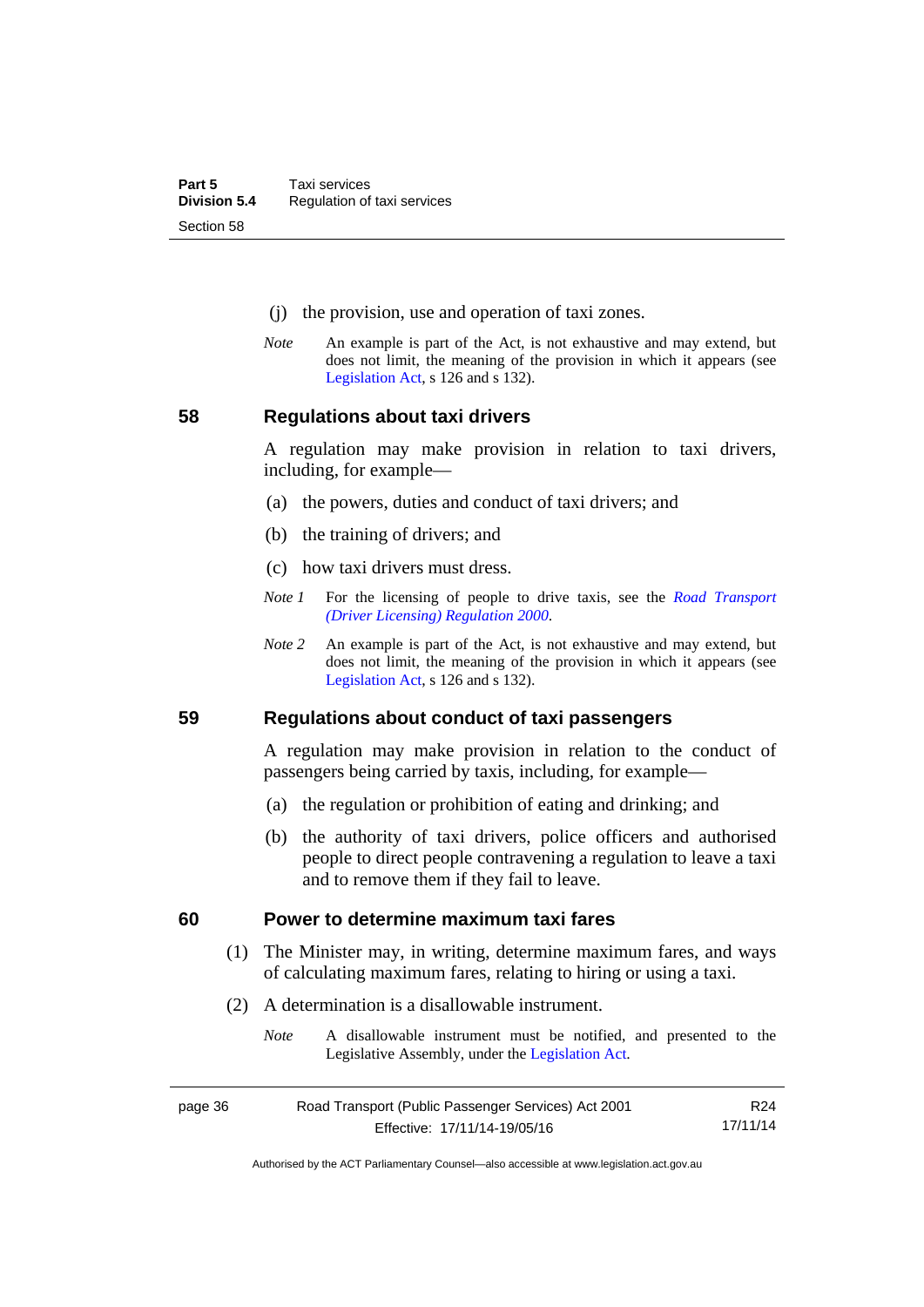- (3) This section does not require the Minister to determine maximum fares for hiring or using a taxi.
	- *Note* The Independent Competition and Regulatory Commission may give price directions for regulated industries, see the *Independent [Competition and Regulatory Commission Act 1997](http://www.legislation.act.gov.au/a/1997-77)*, s 20.
- (4) In this section:

*fare* includes a charge relating to hiring or using a taxi.

R24 17/11/14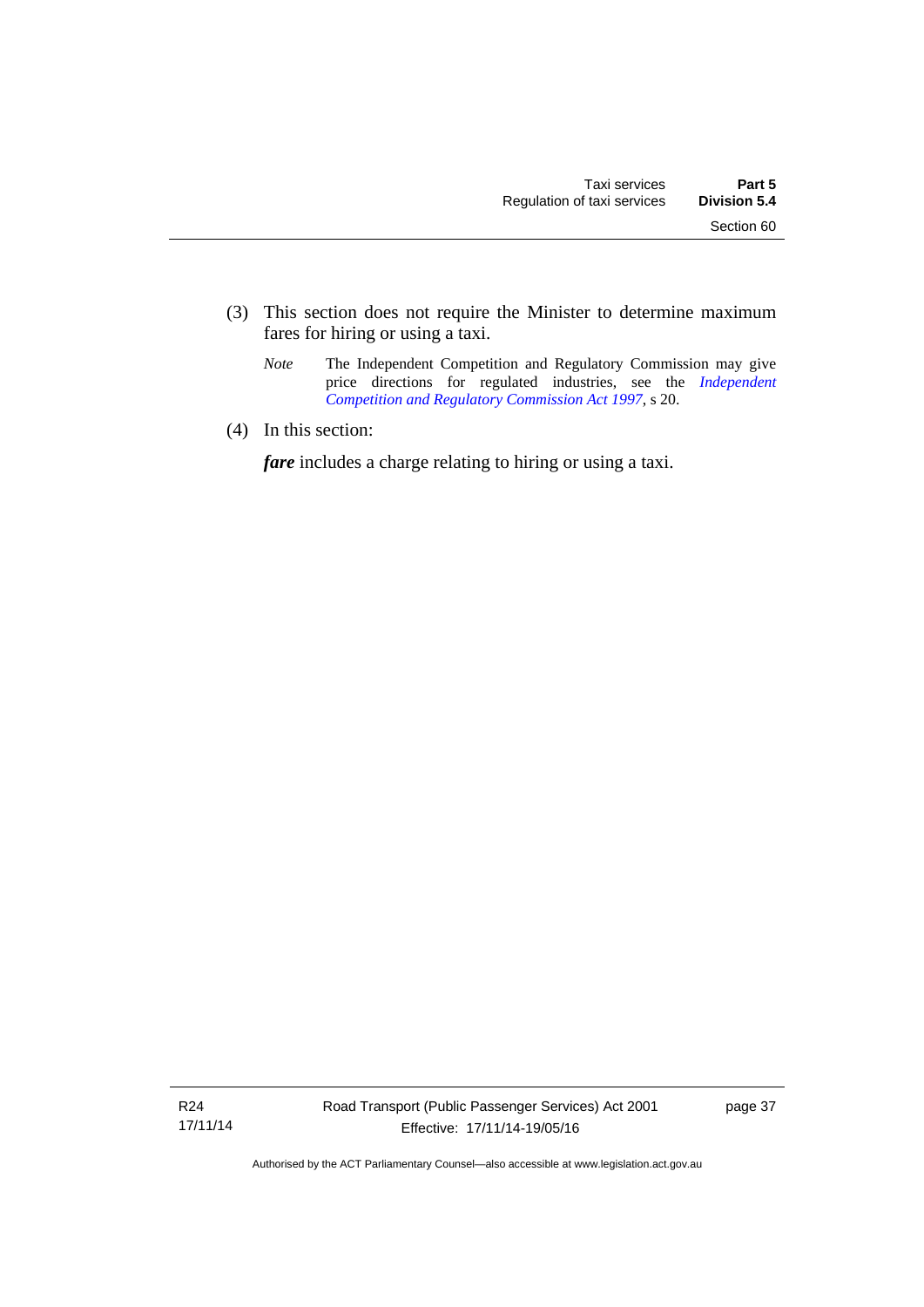**Part 6 Licensing of hire cars**<br>**Division 6.1 Basic concepts Division 6.1** Basic concepts Section 61

# **Part 6 Licensing of hire cars**

## **Division 6.1 Basic concepts**

## **61 Meaning of** *hire car licence*

A *hire car licence* is a licence issued under the regulations to use a vehicle as a hire car, and includes a restricted hire car licence.

*Note* References to *hire car licence* include a *restricted hire car licence* unless the contrary intention otherwise appears (see [Legislation Act,](http://www.legislation.act.gov.au/a/2001-14) s 155).

## **62 Meaning of** *restricted hire car licence*

A *restricted hire car licence* is a licence issued under the regulations to use a vehicle as a restricted hire car.

## **Division 6.2 Hire car licences**

## **63 Transferability of hire car licences**

 (1) A hire car licence (other than a restricted hire car licence) issued before the commencement of this section is transferable.

#### **Examples of how licence might be transferred**

- 1 hiring the licence to someone else
- 2 selling the licence to someone else
- *Note* An example is part of the Act, is not exhaustive and may extend, but does not limit, the meaning of the provision in which it appears (see [Legislation Act,](http://www.legislation.act.gov.au/a/2001-14) s 126 and s 132).
- (2) A hire car licence issued after the commencement of this section is not transferable.
- (3) A restricted hire car licence is not transferable.
- (4) If the holder of a transferable hire car licence asks the road transport authority to transfer the licence to someone else, the authority must transfer the licence to the person.

| page 38 | Road Transport (Public Passenger Services) Act 2001 | R24      |
|---------|-----------------------------------------------------|----------|
|         | Effective: 17/11/14-19/05/16                        | 17/11/14 |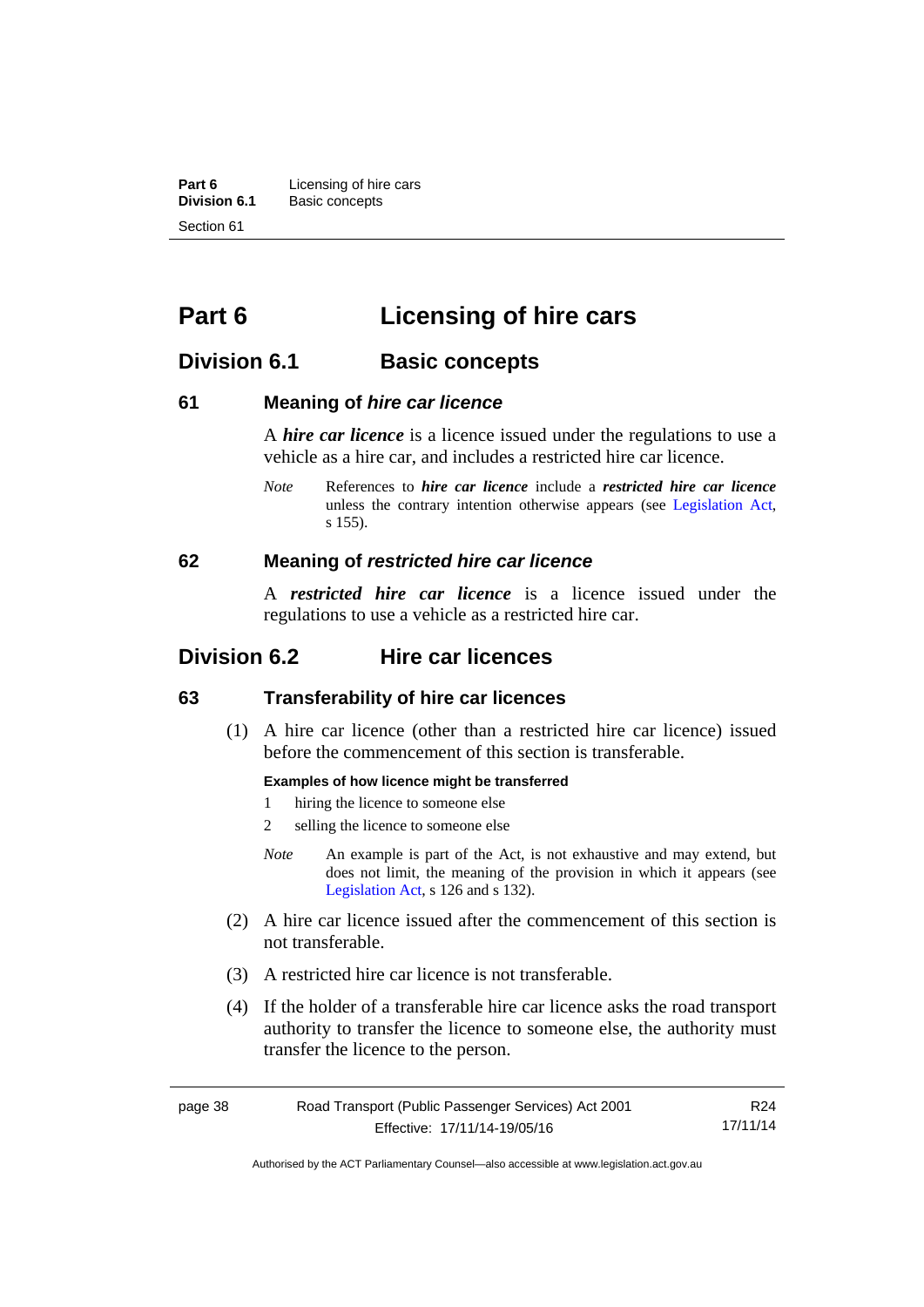## **64 Use of vehicles as hire cars**

 (1) A person must not use a vehicle as a hire car (other than a restricted hire car) unless the vehicle is licensed under the regulations as a hire car.

Maximum penalty: 50 penalty units.

 (2) A person must not use a vehicle as a restricted hire car unless the vehicle is licensed under the regulations as a restricted hire car.

Maximum penalty: 50 penalty units.

- (3) This section does not apply to a person in relation to the hiring of a vehicle used by the person if—
	- (a) the vehicle is licensed as a hire car under the law of another jurisdiction; and
	- (b) the hiring begins in that jurisdiction and is completed in the ACT.
- (4) This section also does not apply to a person who is using a substitute vehicle as a licensed hire car in accordance with the regulations.
- (5) An offence against this section is a strict liability offence.

## **65 Pretending vehicles are licensed hire cars**

(1) A person must not pretend that a vehicle is licensed under the regulations as a hire car (other than a restricted hire car).

Maximum penalty: 30 penalty units.

 (2) A person must not pretend that a vehicle is licensed under the regulations as a restricted hire car.

Maximum penalty: 30 penalty units.

(3) An offence against this section is a strict liability offence.

page 39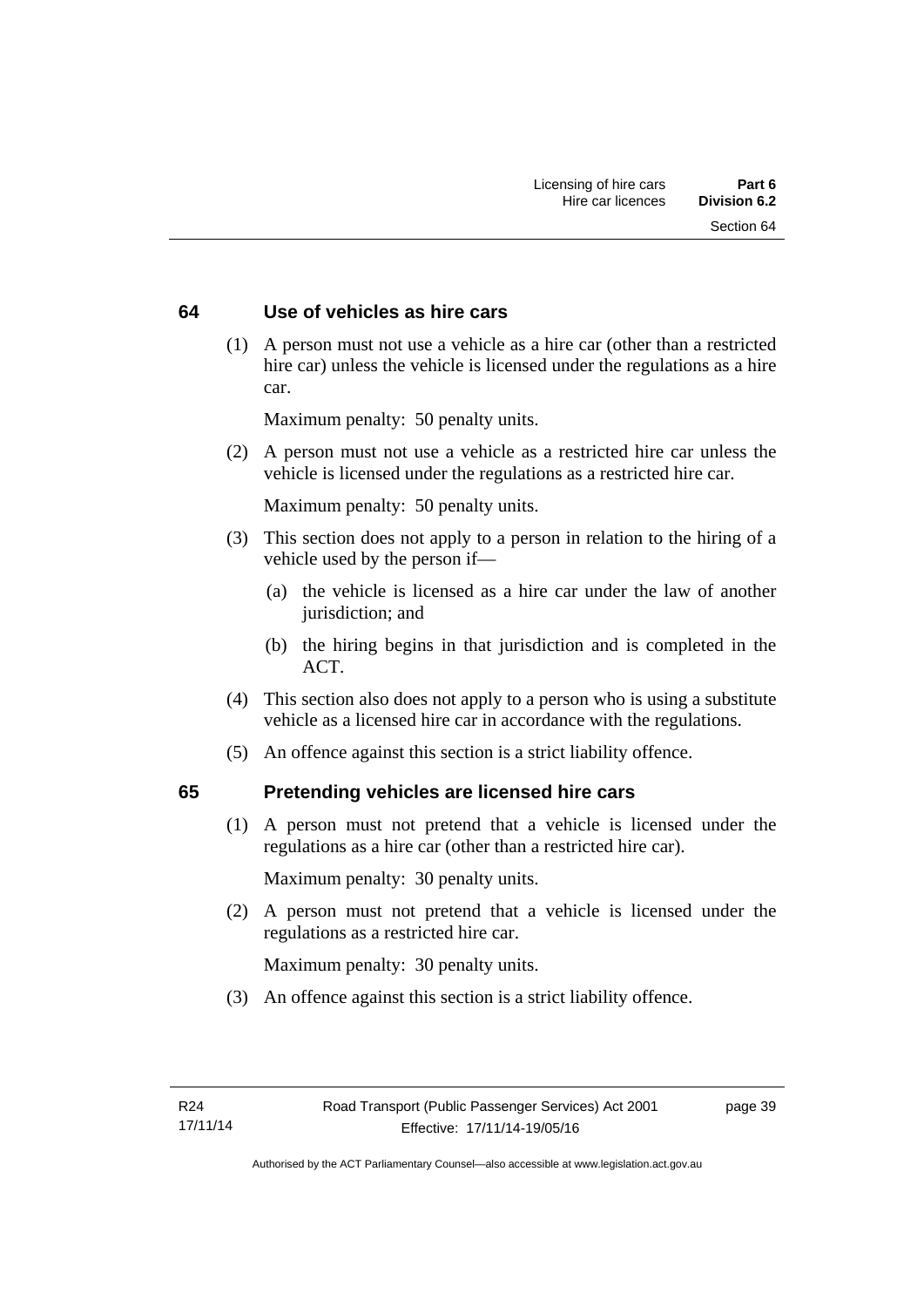#### **66 Regulations about hire car licences**

- (1) A regulation may provide a system for the licensing of hire cars and restricted hire cars, including, for example—
	- (a) matters in relation to the giving, refusal or surrender of licences; and
	- (b) the term of restricted hire car licences; and
	- (c) the conditions of licences; and
	- (d) the circumstances in which a substitute vehicle may be used as a licensed hire car; and
	- (e) the action that may be taken in relation to licences in circumstances prescribed by regulation, including, for example—
		- (i) the suspension or cancellation of a licence; and
		- (ii) the imposition of a condition on, or the amendment of a condition of, a licence; and
		- (iii) an order that the holder of a licence pay to the Territory an amount of not more than—
			- (A) for an individual—\$5 000; or
			- (B) for a corporation—\$25 000; and
		- (iv) the reprimanding of the holder of a licence.

#### **Examples of conditions for restricted hire car licences—s (1) (c)**

- 1 how the vehicle to which the restricted hire car licence relates must be equipped
- 2 the kinds of restricted hire car services that may be operated using the vehicle
- *Note* An example is part of the Act, is not exhaustive and may extend, but does not limit, the meaning of the provision in which it appears (see [Legislation Act,](http://www.legislation.act.gov.au/a/2001-14) s 126 and s 132).

R24 17/11/14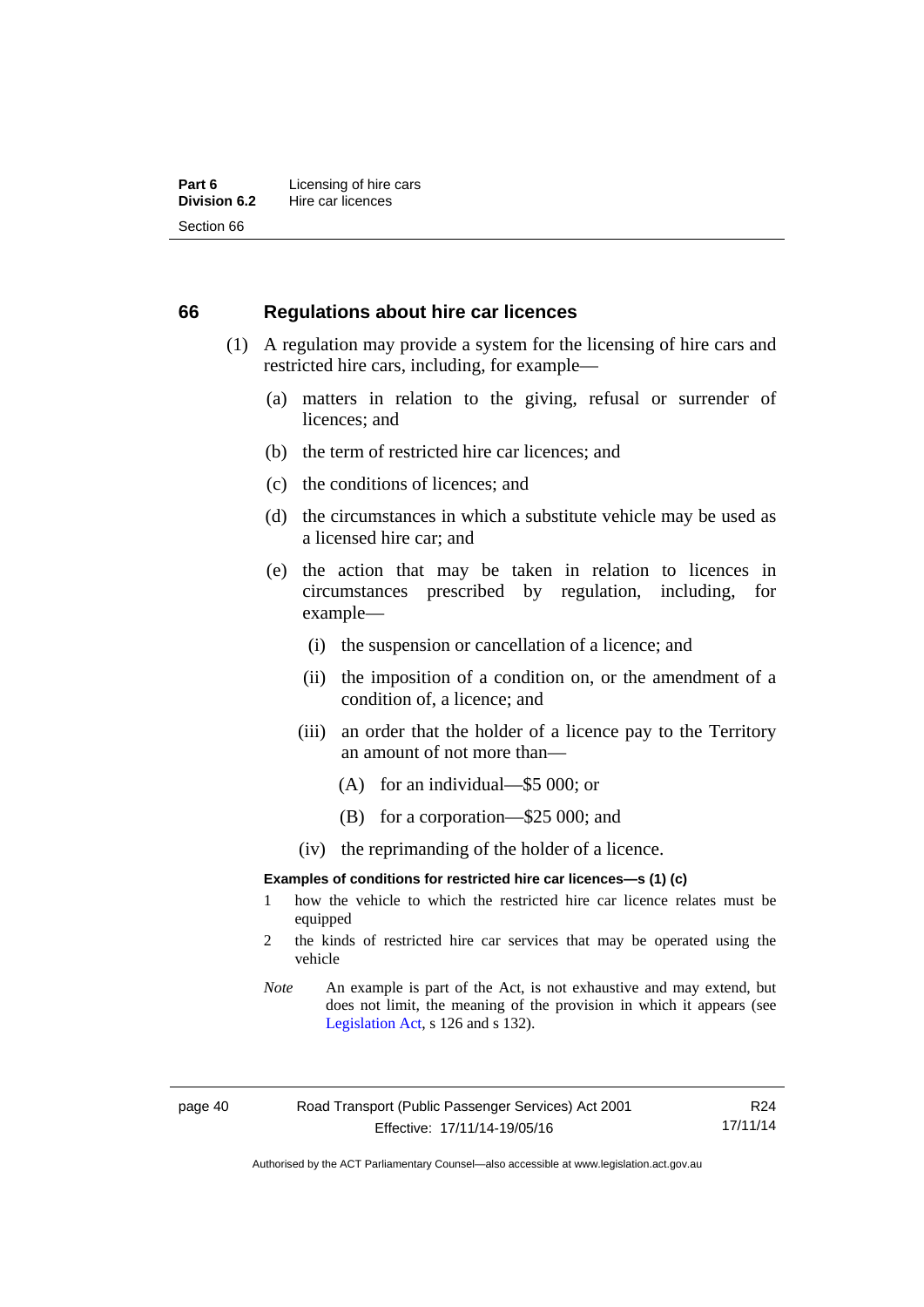(2) The regulations may place different requirements on the person to whom a hire car licence (other than a restricted hire car licence) is issued and a person to whom the licence is hired.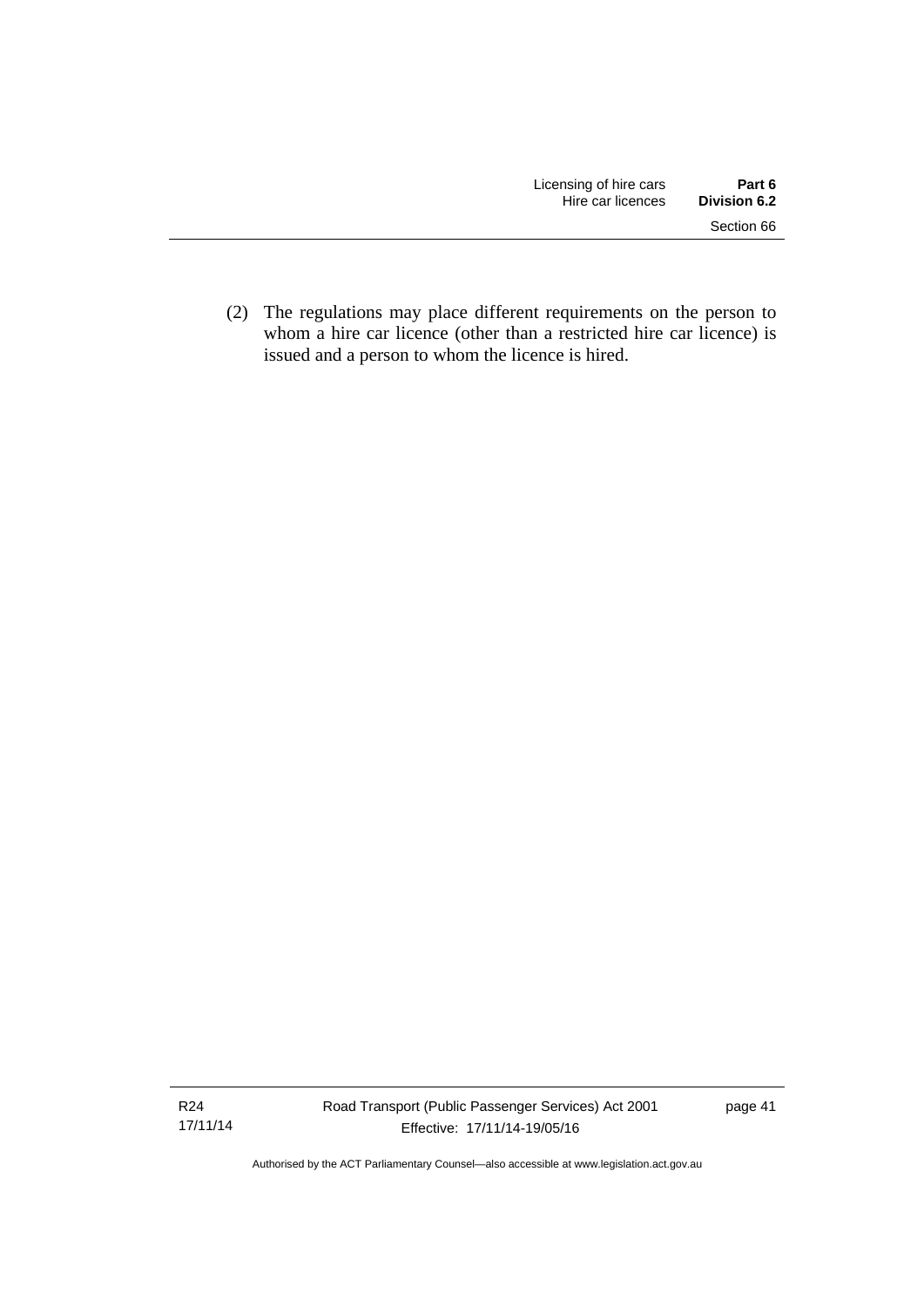**Part 7 Hire car services**<br>**Division 7.1 Basic concepts Division 7.1** Basic concepts Section 67

# **Part 7 Hire car services**

## **Division 7.1 Basic concepts**

## **67 Meaning of** *hire car*

A *hire car* is a vehicle (other than a bus, taxi or demand responsive service vehicle) that—

- (a) is used, or is intended to be used, for the transport of passengers under a contract; and
- (b) does not stand or ply for hire for the transport of passengers along a road or road related area;

and includes a restricted hire car.

*Note* References to *hire car* include a *restricted hire car* unless the contrary intention otherwise appears (see [Legislation Act](http://www.legislation.act.gov.au/a/2001-14), s 155).

## **68 Meaning of** *restricted hire car*

A *restricted hire car* is a vehicle (other than a bus, taxi or demand responsive service vehicle) that—

- (a) is used, or is intended to be used, for the transport of passengers under a contract; and
- (b) does not stand or ply for hire for the transport of passengers along a road or road related area; and
- (c) is licensed under the regulations as a restricted hire car.

#### **69 Meaning of** *hire car service*

A *hire car service* is a public passenger service operated using 1 or more hire cars (including restricted hire cars).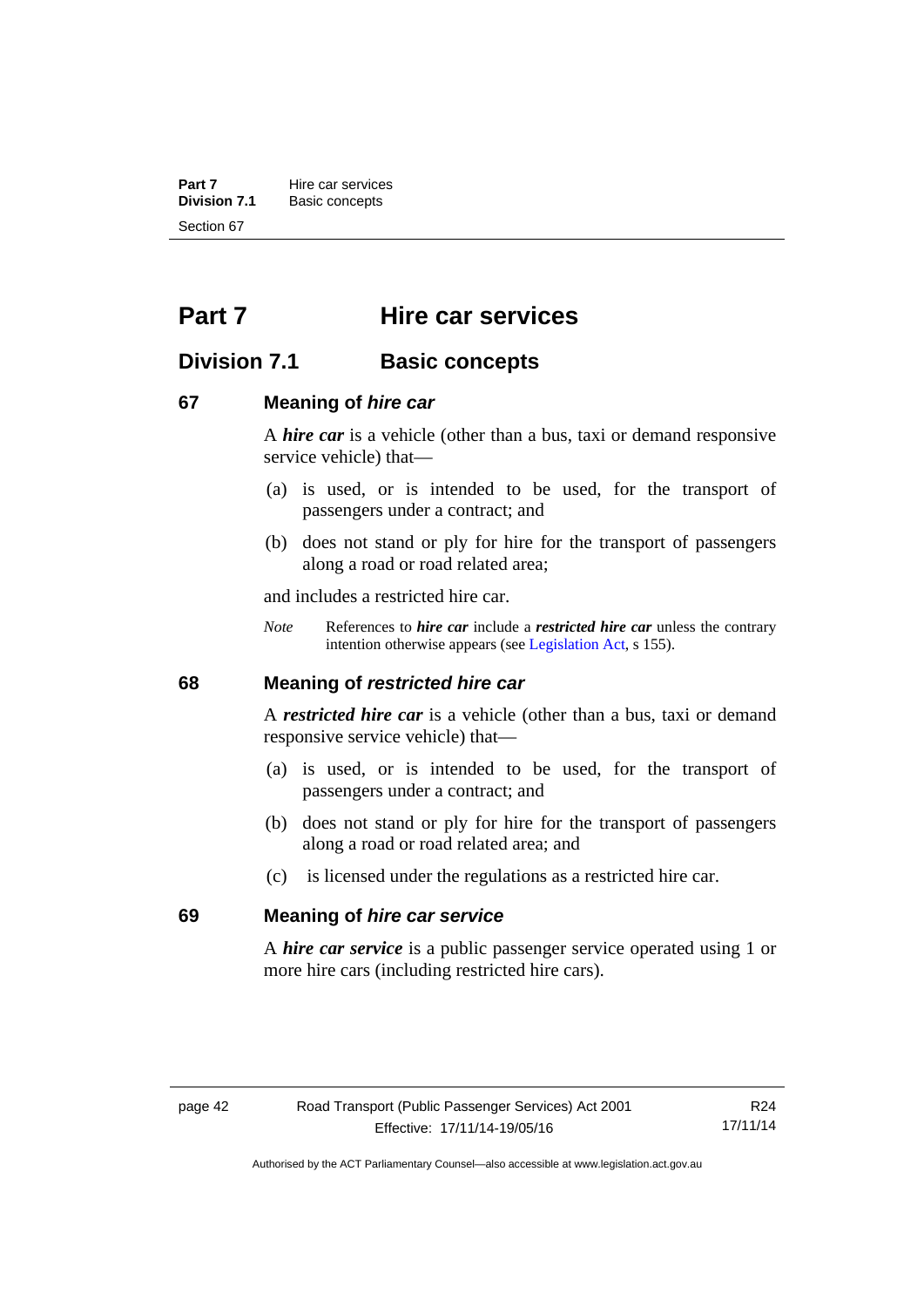## **70 Meaning of** *restricted hire car service*

A *restricted hire car service* is a public passenger service operated using only 1 or more restricted hire cars.

#### **Example of a restricted hire car service**

a pre-booked public passenger service that provides transport to weddings and school formals

## **Division 7.2 Accreditation of hire car service operators**

## **71 Hire car service operators—purposes of accreditation**

The purpose of accreditation under the regulations to operate a hire car service is to ensure that—

- (a) each person, including the accredited person, who is concerned with, or takes part in, the management of the service, is a suitable person to operate the service; and
- (b) each person, including the accredited person, who is concerned with, or takes part in, the management of the service, has demonstrated the capacity to comply with the relevant regulations and, in particular, the regulations about—
	- (i) the safety of passengers and the public; and
	- (ii) the maintenance of hire cars.

## **72 Hire car service operators—regulations about accreditation system**

- (1) A regulation may provide a system for the accreditation of people to operate hire car services, including, for example—
	- (a) the kinds of accreditations; and

*Note* An example is part of the Act, is not exhaustive and may extend, but does not limit, the meaning of the provision in which it appears (see [Legislation Act,](http://www.legislation.act.gov.au/a/2001-14) s 126 and s 132).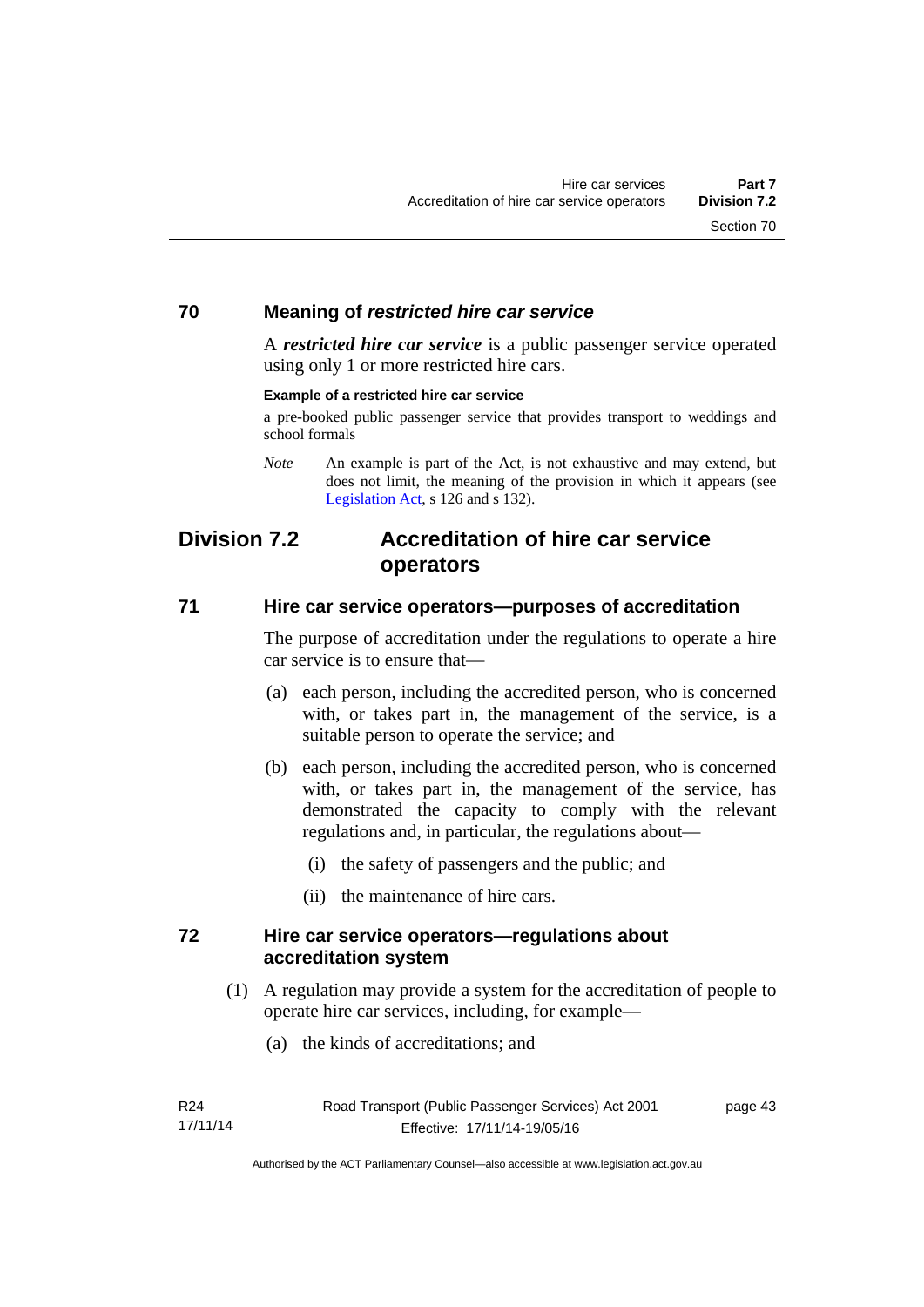- (b) the kinds of hire cars and hire car services that a person who holds a particular kind of accreditation is entitled to operate; and
- (c) the conditions of accreditations; and
- (d) matters in relation to the giving, refusal or surrender of accreditations; and
- (e) the action that may be taken in relation to an accredited person in circumstances prescribed by regulation, including, for example—
	- (i) the suspension or cancellation of an accreditation; and
	- (ii) the imposition of a condition on, or the amendment of a condition of, an accreditation; and
	- (iii) an order that an accredited person pay to the Territory an amount of not more than—
		- (A) for an individual—\$5 000; or
		- (B) for a corporation—\$25 000; and
	- (iv) the reprimanding of an accredited person.
- *Note* An example is part of the Act, is not exhaustive and may extend, but does not limit, the meaning of the provision in which it appears (see [Legislation Act,](http://www.legislation.act.gov.au/a/2001-14) s 126 and s 132).
- (2) The regulations may make provision in relation to the accreditation of people to operate hire car services, including, for example—
	- (a) requirements about the suitability of the applicant and each person who will be concerned with, or take part in, the management of the service; and
	- (b) capacity to meet service standards.
- (3) For subsection (1) (a), the regulations must provide for the accreditation of people to operate—

| page 44 | Road Transport (Public Passenger Services) Act 2001 | R24      |
|---------|-----------------------------------------------------|----------|
|         | Effective: 17/11/14-19/05/16                        | 17/11/14 |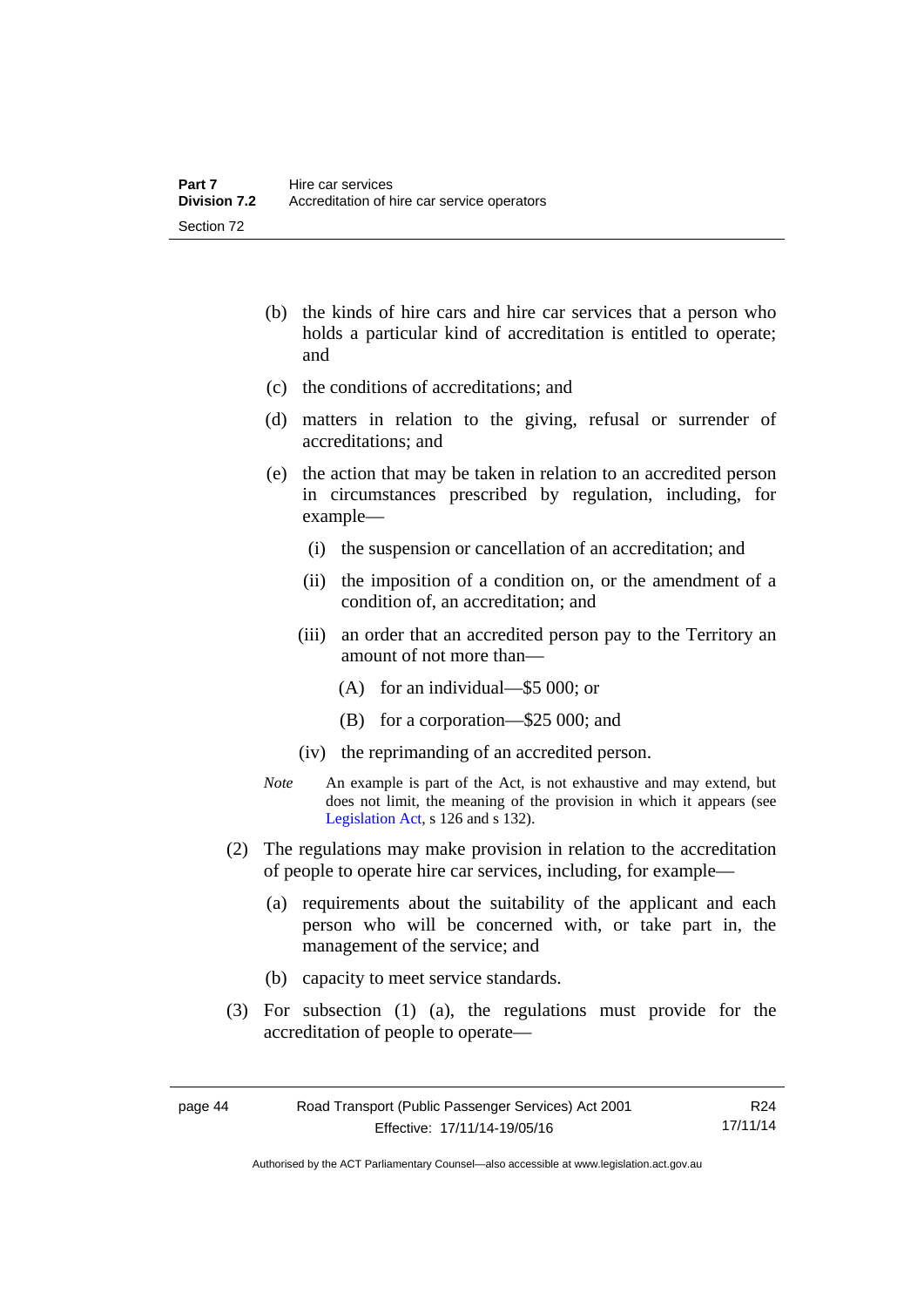- (a) a hire car service (other than a restricted hire car service); and
- (b) a restricted hire car service.
- *Note* For examples of kinds of restricted hire car services, see s 70.

## **Division 7.3 Entitlement to operate hire car services**

## **73 Entitlement to operate hire car services**

A person is entitled to operate a particular kind of hire car service, in or partly in the ACT, if—

- (a) the person is accredited under the regulations to operate a hire car service of that kind; and
- (b) the vehicles used to operate the service are licensed under the regulations as hire cars for that kind of hire car service.

## **74 Unaccredited operators not to operate hire car services**

(1) A person must not operate, in or partly in the ACT, a hire car service of a particular kind unless the person is accredited under the regulations to operate a hire car service of that kind.

Maximum penalty: 50 penalty units.

- (2) This section does not apply to a person in relation to the hiring of a hire car operated by the person if—
	- (a) the person is authorised to operate a hire car service under the law of another jurisdiction; and
	- (b) the hiring begins in that jurisdiction and is completed in the ACT; and
	- (c) the hiring is of a kind that the person is authorised to operate under the law of that jurisdiction.
- (3) An offence against this section is a strict liability offence.

page 45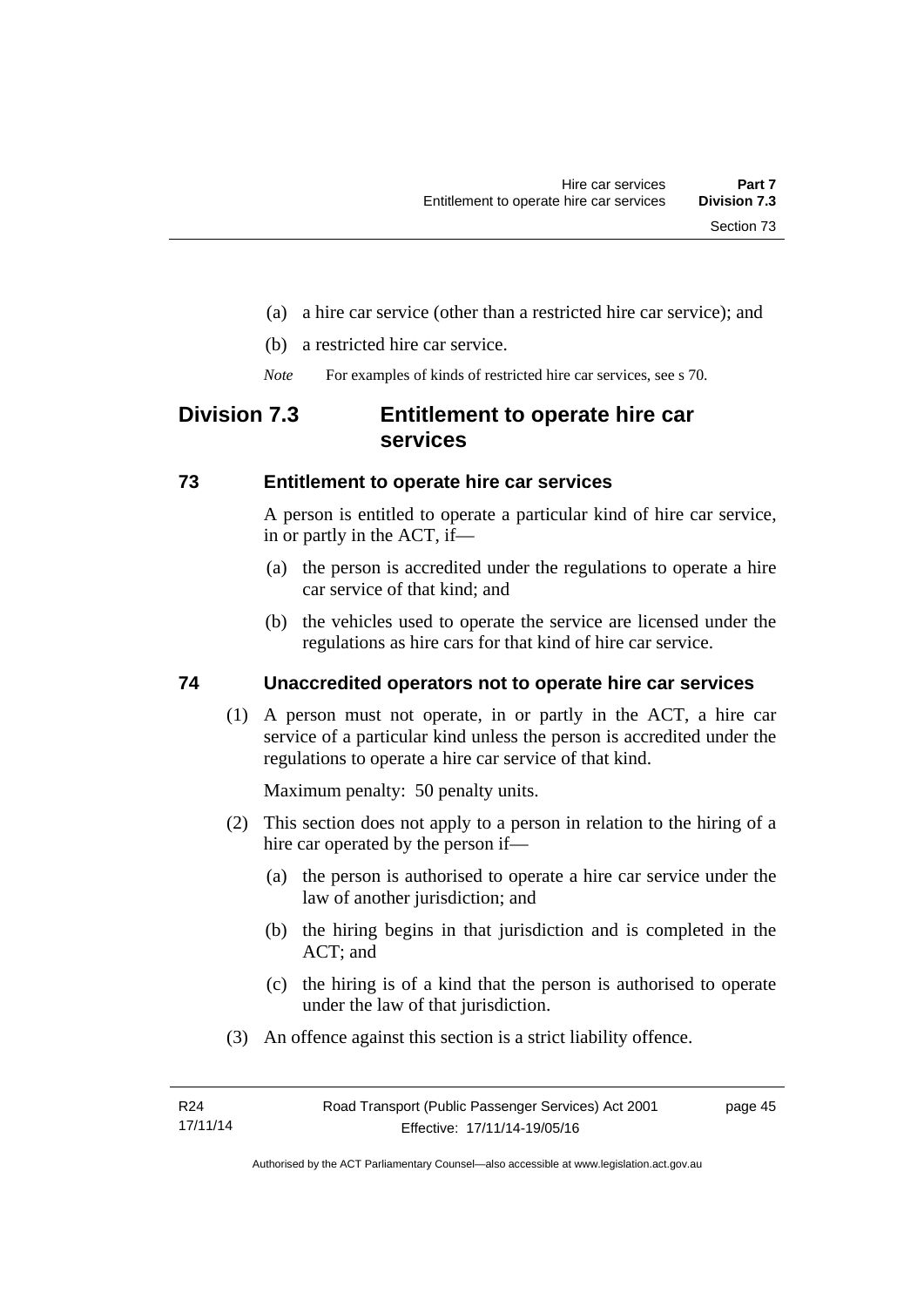## **75 Pretending to be an accredited hire car service operator**

 (1) A person must not pretend to be accredited under the regulations to operate a hire car service.

Maximum penalty: 30 penalty units.

 (2) A person must not pretend to be accredited under the regulations to operate a particular kind of hire car service.

Maximum penalty: 30 penalty units.

(3) An offence against this section is a strict liability offence.

## **Division 7.4 Regulation of hire car services**

## **76 Regulations about operation of hire car services by accredited people**

A regulation may make provision in relation to the operation of hire car services by accredited hire car service operators, including, for example—

- (a) the supervision and monitoring of drivers of hire cars for compliance with the service standards and the responsibilities of the operator in relation to a failure to comply with the standards; and
- (b) the safety of passengers (including, for example, by the use of particular kinds of security devices) and the public; and
- (c) the qualifications, training and experience of accredited hire car service operators and hire car drivers (including, for example, in relation to particular kinds of hire car services); and
- (d) maximum driving times and minimum rest times of hire car drivers; and
- (e) insurance; and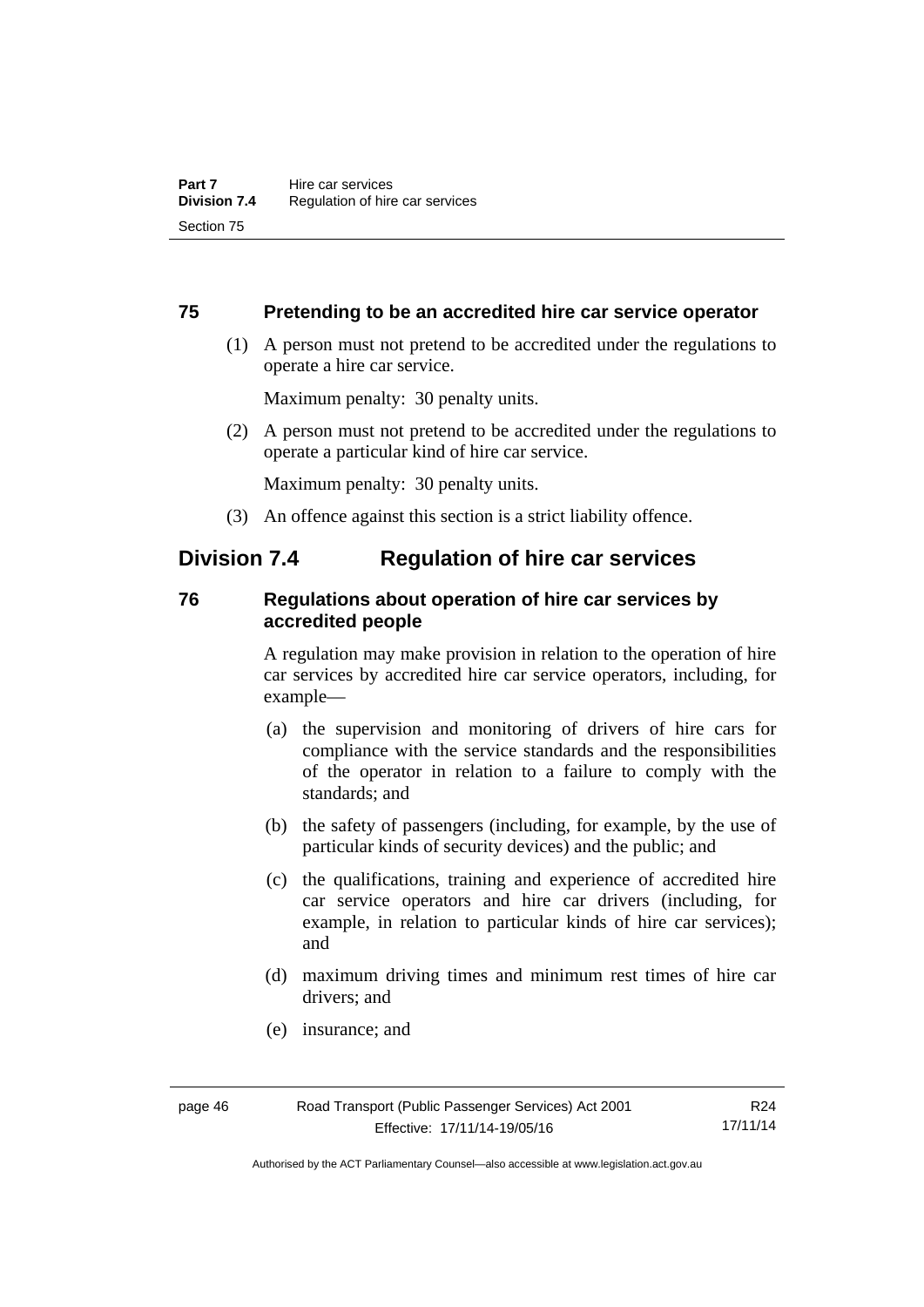- (f) customer complaints and inquiries; and
- (g) lost property; and
- (h) the operation of particular kinds of hire cars and hire car services; and
- (i) the requirements that hire cars, and their equipment and fittings (internal and external) (including, for example, baby capsules), must comply with; and
- (j) the maintenance and cleaning of hire cars; and
- (k) the making and keeping of records and their inspection; and
- (l) the auditing of records and systems; and
- (m) the display of licences; and
- (n) requirements for display of accreditation numbers on advertisements for the service; and
- (o) the provision of information and reports to the road transport authority.
- *Note* An example is part of the Act, is not exhaustive and may extend, but does not limit, the meaning of the provision in which it appears (see [Legislation Act,](http://www.legislation.act.gov.au/a/2001-14) s 126 and s 132).

## **77 Regulations about operation of hire cars**

A regulation may make provision in relation to the operation of hire cars, including, for example—

- (a) the solicitation of passengers or hirings; and
- (b) the hiring of vehicles; and
- (c) the picking-up and dropping-off of passengers and other matters relating to the transport of passengers; and
- (d) the transport of passengers' luggage or other goods, and animals; and

page 47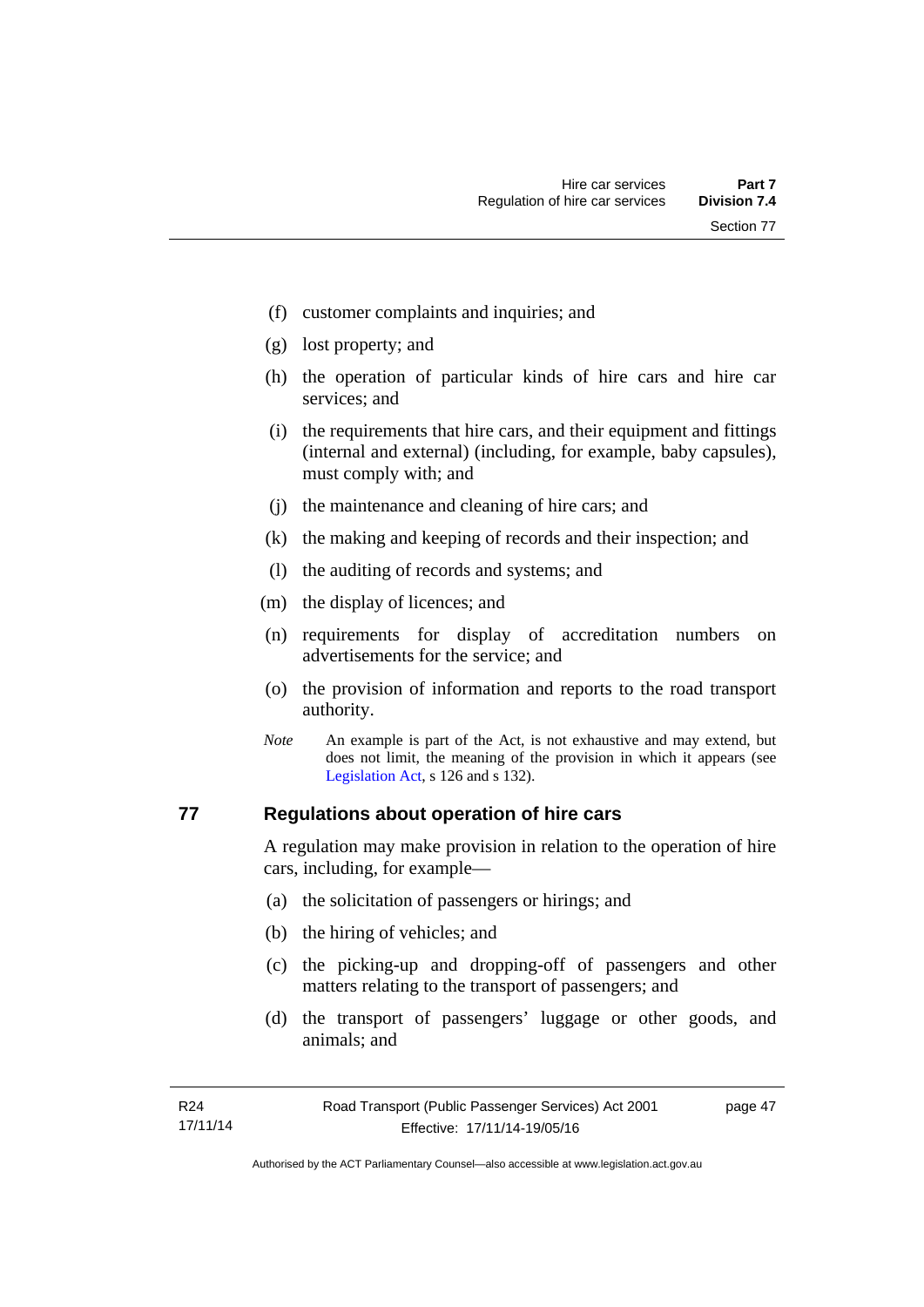- (e) the regulation or prohibition of the use of vehicles on certain roads or road related areas; and
- (f) the maximum speed of a vehicle; and
- (g) the design, equipment and fittings (internal or external) of vehicles; and
- (h) the regulation or prohibition of notices, signs and advertisements inside or on the outside of vehicles; and
- (i) the records to be made and kept, how they are to be made and kept, and their inspection; and
- (j) approval of uniforms or industry codes of practice for dress standards.
- *Note* An example is part of the Act, is not exhaustive and may extend, but does not limit, the meaning of the provision in which it appears (see [Legislation Act,](http://www.legislation.act.gov.au/a/2001-14) s 126 and s 132).

#### **78 Regulations about hire car drivers**

A regulation may make provision in relation to hire car drivers, including, for example—

- (a) the powers, duties and conduct of hire car drivers; and
- (b) the training of drivers; and
- (c) how hire car drivers must dress.
- *Note 1* For the licensing of people to drive hire cars, see the *Road Transport [\(Driver Licensing\) Regulation 2000](http://www.legislation.act.gov.au/sl/2000-14)*.
- *Note 2* An example is part of the Act, is not exhaustive and may extend, but does not limit, the meaning of the provision in which it appears (see [Legislation Act,](http://www.legislation.act.gov.au/a/2001-14) s 126 and s 132).

## **79 Regulations about conduct of hire car passengers**

A regulation may make provision in relation to the conduct of passengers being carried by hire cars, including, for example the

| page 48 |  |
|---------|--|
|---------|--|

```
R24
17/11/14
```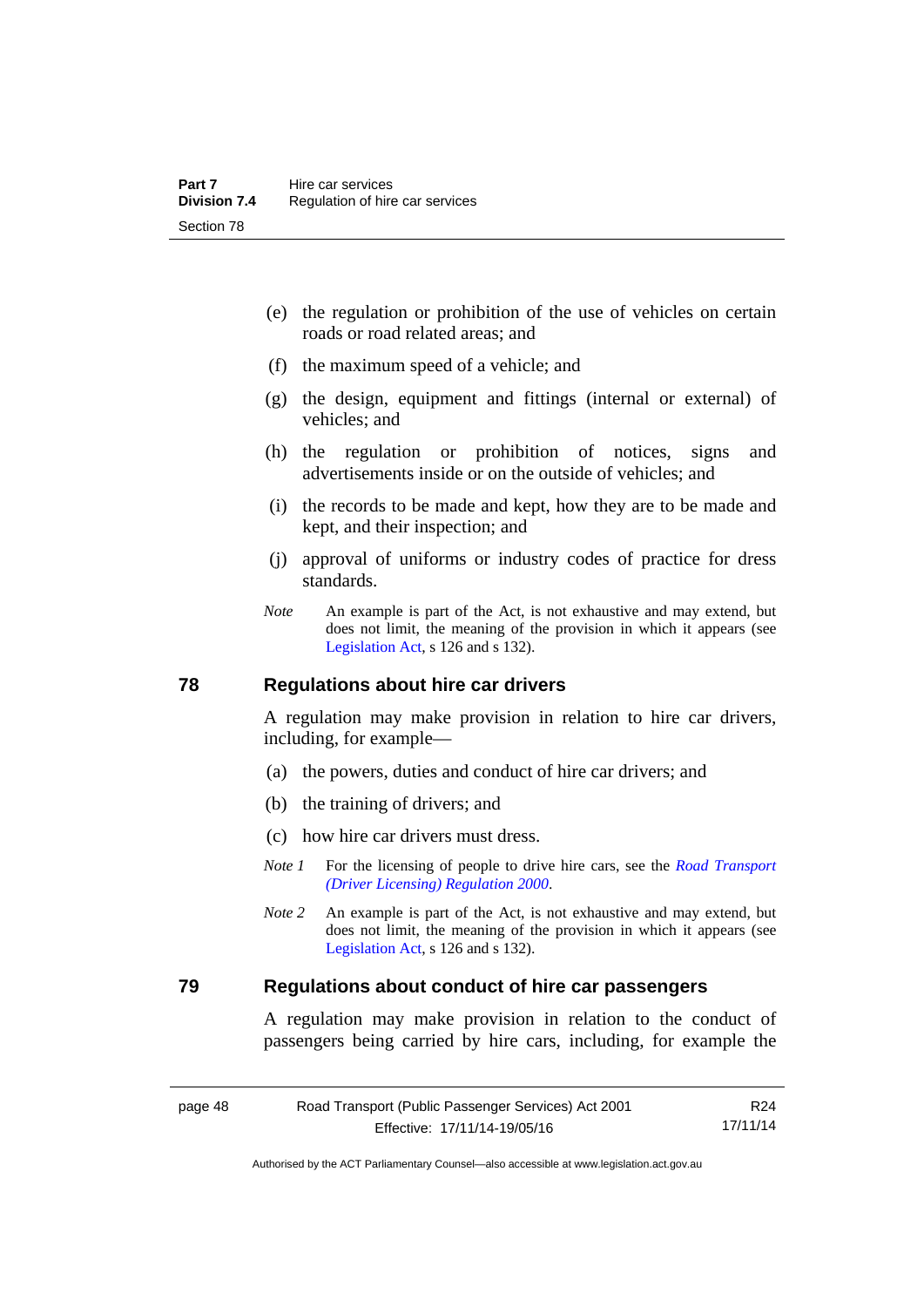authority of hire car drivers, police officers and authorised people to direct people contravening a regulation to leave a hire car and to remove them if they fail to leave.

*Note* An example is part of the Act, is not exhaustive and may extend, but does not limit, the meaning of the provision in which it appears (see [Legislation Act,](http://www.legislation.act.gov.au/a/2001-14) s 126 and s 132).

R24 17/11/14 page 49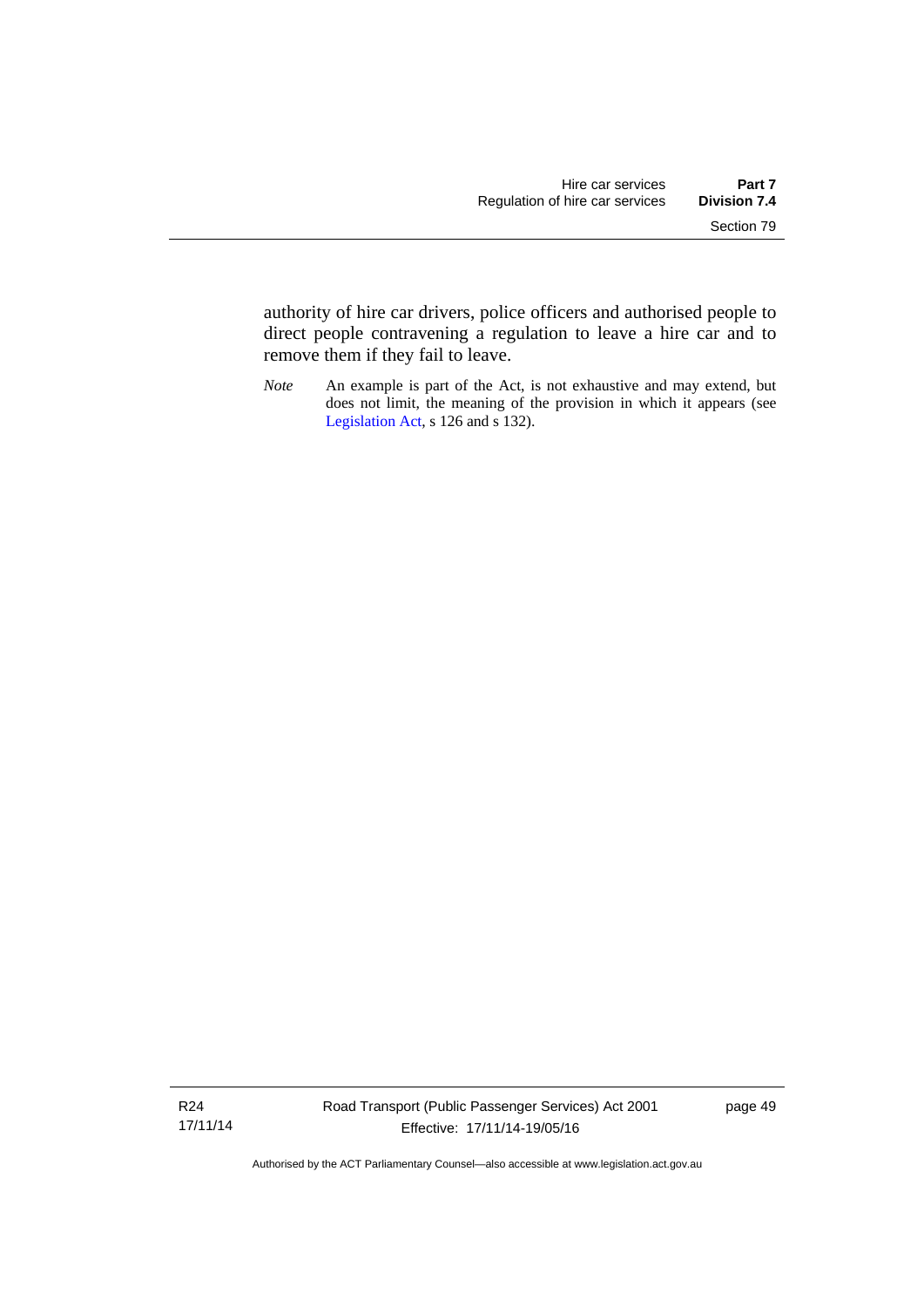**Part 8 Demand responsive services**<br>**Division 8.1 Basic concepts Division 8.1** Basic concepts Section 80

# **Part 8 Demand responsive services**

## **Division 8.1 Basic concepts**

## **80 Meaning of** *demand responsive service*

A *demand responsive service* is a public passenger service that a person may operate under an authorisation given for this part.

## **81 Meaning of** *demand responsive service vehicle*

A *demand responsive service vehicle* is a motor vehicle used, in accordance with a demand responsive service authorisation, to operate the demand responsive service.

## **Division 8.2 Authorisations to operate demand responsive services**

#### **82 Demand responsive service authorisations**

- (1) The Minister must have regard to the guidelines approved under section 83 in deciding whether to give a person an authorisation to operate a demand responsive service.
- (2) A demand responsive service authorisation may exempt a person or vehicle from this Act (or a stated provision of this Act).
	- *Note* A reference to an Act includes a reference to the statutory instruments made or in force under the Act, including any regulation (see [Legislation Act,](http://www.legislation.act.gov.au/a/2001-14) s 104).
- (3) An authorisation is a disallowable instrument.
	- *Note* A disallowable instrument must be notified, and presented to the Legislative Assembly, under the [Legislation Act.](http://www.legislation.act.gov.au/a/2001-14)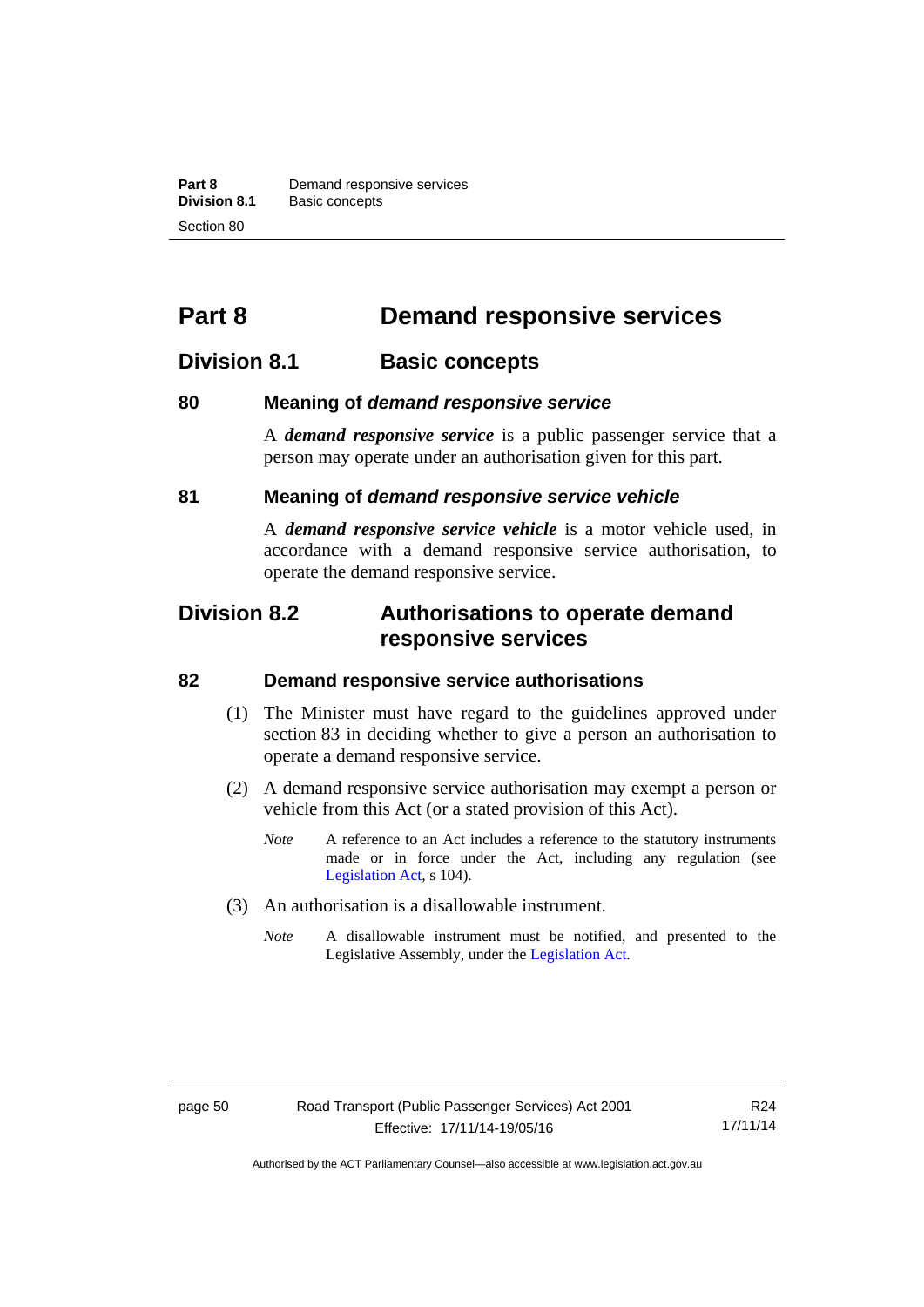## **82A Territory's entitlement to operate demand responsive service**

If the Territory operates a demand responsive service, the Territory may operate the service under a name prescribed by regulation.

## **83 Demand responsive services—guidelines for giving authorisations**

- (1) The Minister may approve guidelines for the giving of authorisations to operate demand responsive services.
- (2) The guidelines may make provision in relation to—
	- (a) the kinds of public passenger services that may be operated under demand responsive service authorisations, including, for example, matters in relation to—
		- (i) hours of operation; and
		- (ii) routes and areas of operation; and
		- (iii) kinds of passengers that may be transported; and
		- (iv) accessing of services by passengers; and
	- (b) the kinds of vehicles that may be used to operate demand responsive services.
	- *Note* An example is part of the Act, is not exhaustive and may extend, but does not limit, the meaning of the provision in which it appears (see [Legislation Act,](http://www.legislation.act.gov.au/a/2001-14) s 126 and s 132).
- (3) The guidelines must provide that the Minister must not give a person an authorisation for a demand responsive service if the operation of the service will have an adverse impact on the viability of an existing regular route service.
- (4) Approved guidelines are a disallowable instrument.
	- *Note* A disallowable instrument must be notified, and presented to the Legislative Assembly, under the [Legislation Act.](http://www.legislation.act.gov.au/a/2001-14)

page 51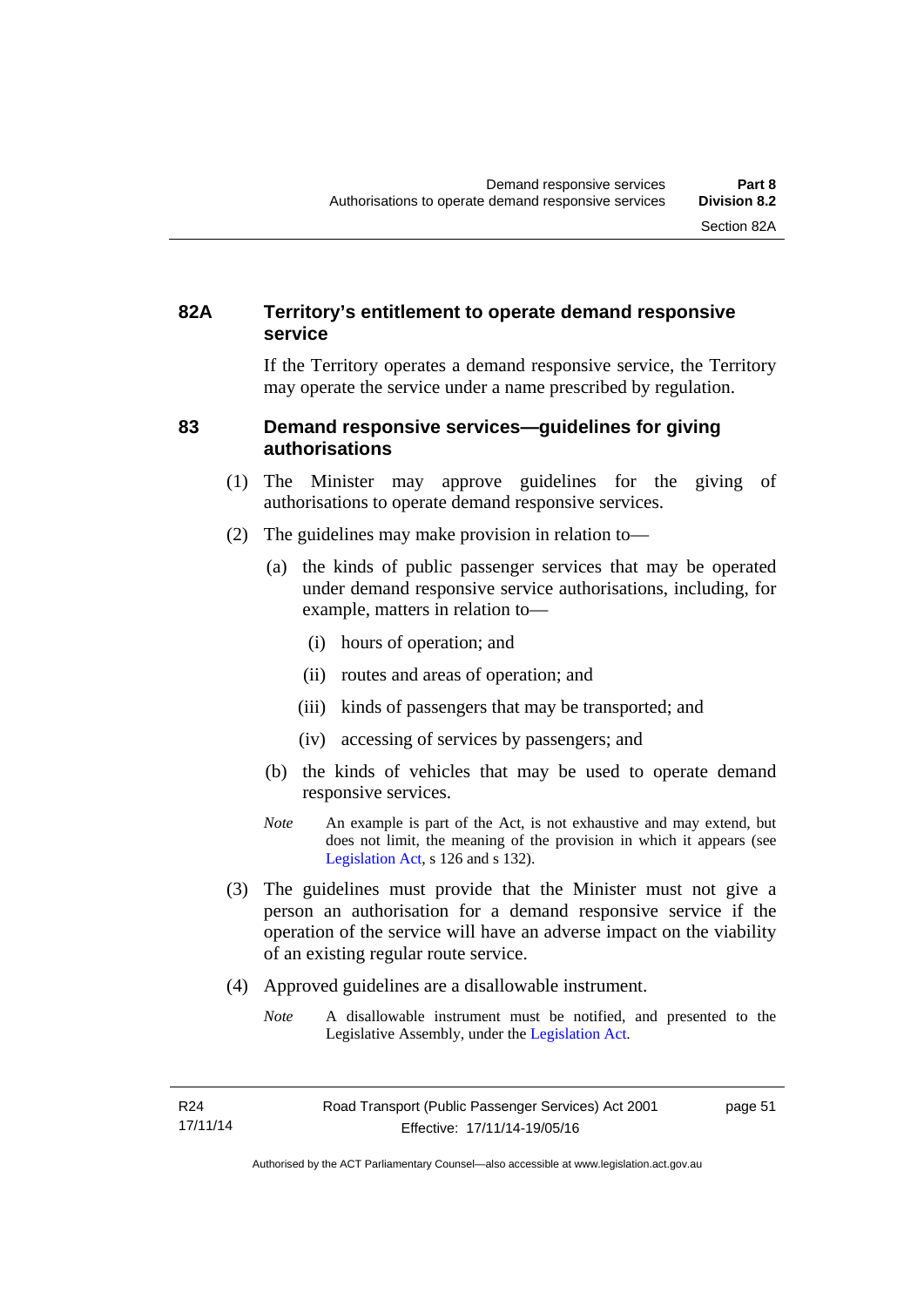## **84 Demand responsive services—regulations about authorisations**

A regulation may make provision in relation to authorisations to operate demand responsive services, including, for example—

- (a) the term of authorisations; and
- (b) the conditions of authorisations; and
- (c) matters relating to the giving, refusal or surrender of an authorisation; and
- (d) the action that may be taken in relation to an authorised demand responsive service operator in circumstances prescribed by regulation, including—
	- (i) the suspension or cancellation of an authorisation; and
	- (ii) the imposition of a condition on, or the amendment of a condition of, an authorisation; and
	- (iii) an order that an authorised demand responsive service operator pay to the Territory an amount of not more than—
		- (A) for an individual—\$5 000; or
		- (B) for a corporation—\$25 000; and
	- (iv) the reprimanding of an authorised demand responsive service operator.
- *Note* An example is part of the Act, is not exhaustive and may extend, but does not limit, the meaning of the provision in which it appears (see [Legislation Act,](http://www.legislation.act.gov.au/a/2001-14) s 126 and s 132).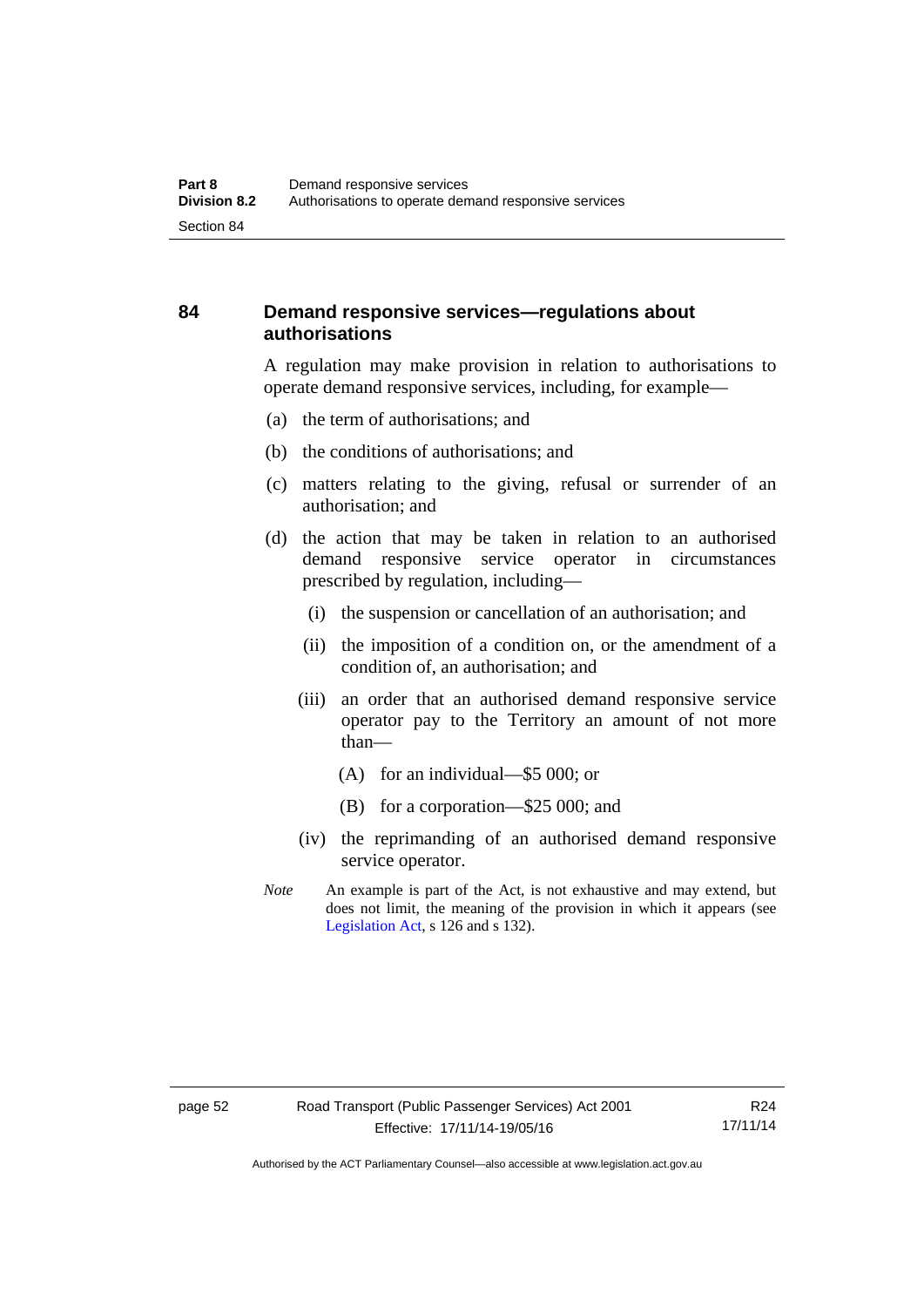## **85 Use of vehicles for demand responsive services**

- (1) An authorised demand responsive service operator commits an offence if—
	- (a) the operator uses a vehicle to operate a demand responsive service; and
	- (b) the operator is not authorised by the demand responsive service authorisation for the service to use the vehicle to operate the service.

Maximum penalty: 50 penalty units.

(2) An offence against this section is a strict liability offence.

## **86 Representing vehicle as demand responsive service vehicle**

- (1) A person commits an offence if—
	- (a) the person represents a vehicle to be a demand responsive service vehicle; and
	- (b) the person is reckless about whether the person's conduct represents the vehicle to be a demand responsive service vehicle; and
	- (c) the vehicle is not a demand responsive service vehicle.

Maximum penalty: 30 penalty units.

(2) Strict liability applies to subsection (1) (c).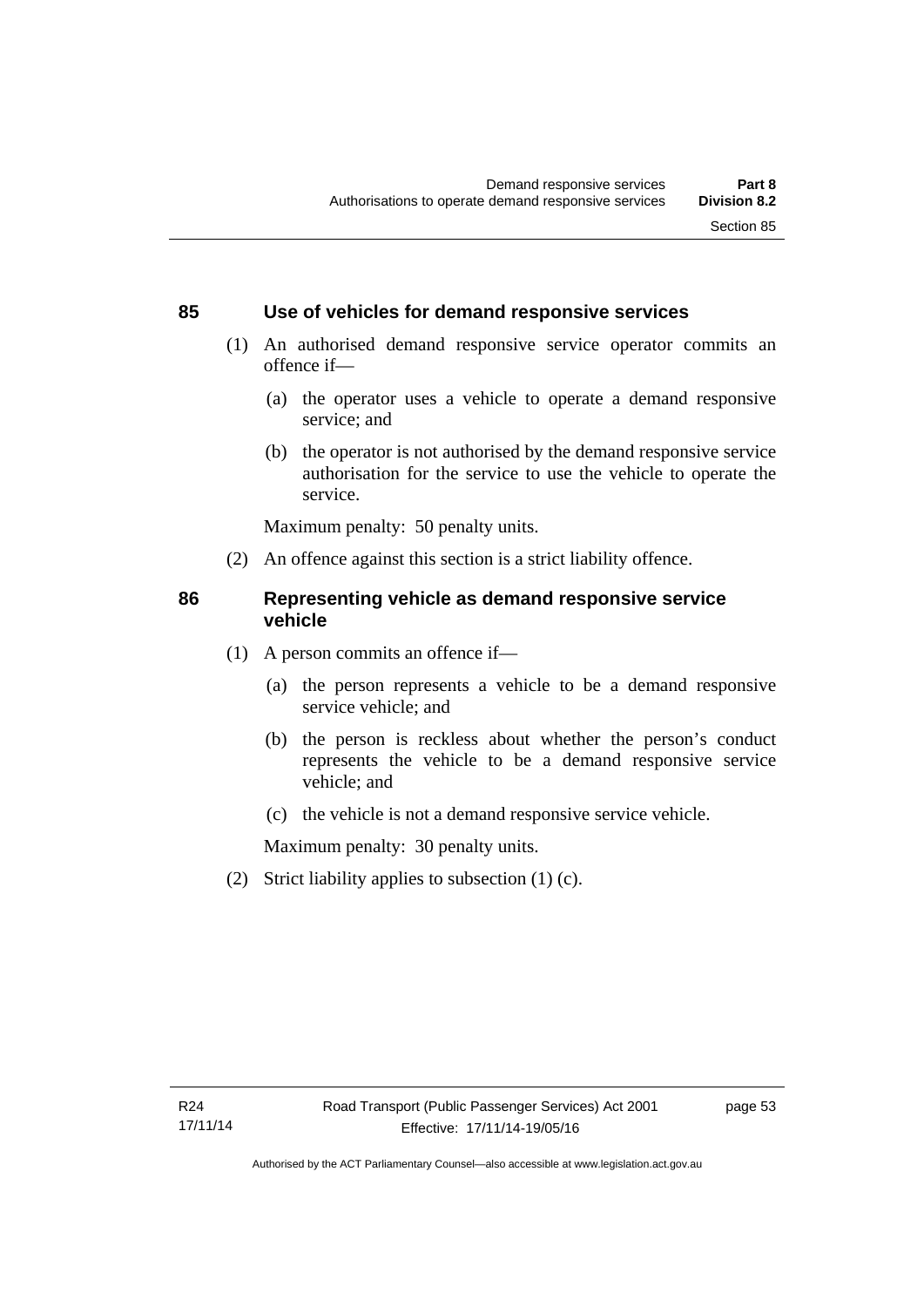## **Division 8.3 Accreditation of demand responsive service operators**

## **87 Demand responsive service operators—purposes of accreditation**

The purpose of accreditation under the regulations to operate a demand responsive service is to ensure that—

- (a) the accredited person has the financial capacity to meet the service standards for the service; and
- (b) the accredited person, and each person who is concerned with, or takes part in, the management of the service, are suitable people to operate the service; and
- (c) the accredited person, and each person who is concerned with, or takes part in, the management of the service, have demonstrated the capacity to comply with the relevant regulations and, in particular, regulations about—
	- (i) the safety of passengers and the public; and
	- (ii) the maintenance of demand responsive service vehicles.

#### **88 Demand responsive service operators—regulations about accreditation system**

- (1) The regulations may provide a system for the accreditation of people to operate demand responsive services, including, for example—
	- (a) the kinds of accreditations; and
	- (b) the conditions of accreditations; and
	- (c) matters relating to the giving, refusal or surrender of accreditations; and
	- (d) the action that may be taken in relation to an accredited person in circumstances prescribed by regulation, including—

| page 54 | Road Transport (Public Passenger Services) Act 2001 | R24      |
|---------|-----------------------------------------------------|----------|
|         | Effective: 17/11/14-19/05/16                        | 17/11/14 |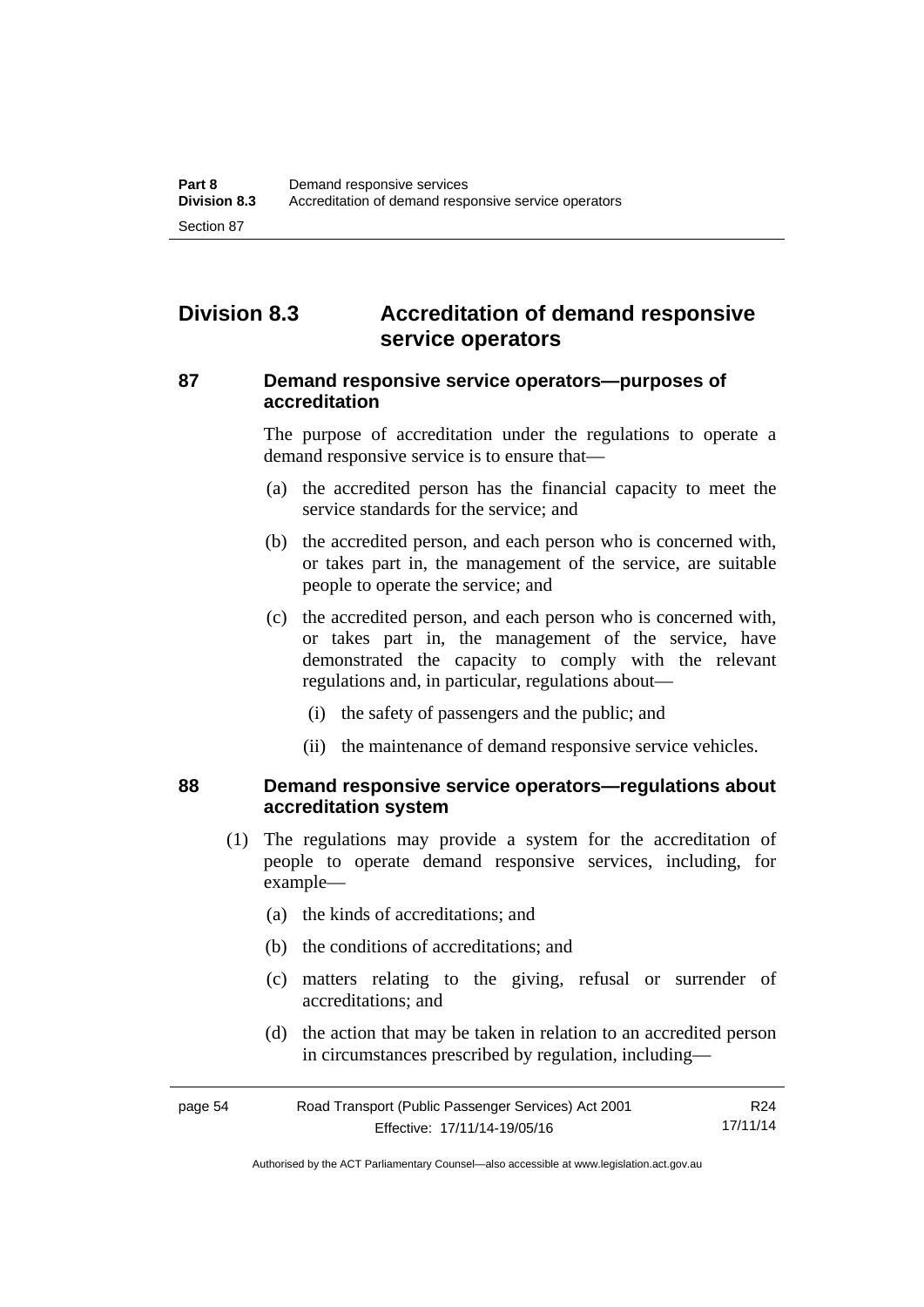- (i) the suspension or cancellation of an accreditation; and
- (ii) the imposition of a condition on, or the amendment of a condition of, an accreditation; and
- (iii) an order that an accredited person pay to the Territory an amount of not more than—
	- (A) for an individual—\$5 000; or
	- (B) for a corporation—\$25 000; and
- (iv) the reprimanding of an accredited person.
- *Note* An example is part of the Act, is not exhaustive and may extend, but does not limit, the meaning of the provision in which it appears (see [Legislation Act,](http://www.legislation.act.gov.au/a/2001-14) s 126 and s 132).
- (2) The regulations may make provision in relation to the accreditation of people to operate demand responsive services, including, for example—
	- (a) requirements about the suitability of the applicant and each person who will be concerned with, or take part in, the management of the service; and
	- (b) capacity to meet service standards; and
	- (c) financial viability.

## **Division 8.4 Service contracts for demand responsive services**

## **89 Service contracts—demand responsive services**

- (1) The road transport authority may, on behalf of the Territory, enter into a contract (a *service contract*) for the operation of a demand responsive service with an authorised demand responsive service operator.
- (2) A service contract must state whether the right given under the contract to operate a demand responsive service is an exclusive right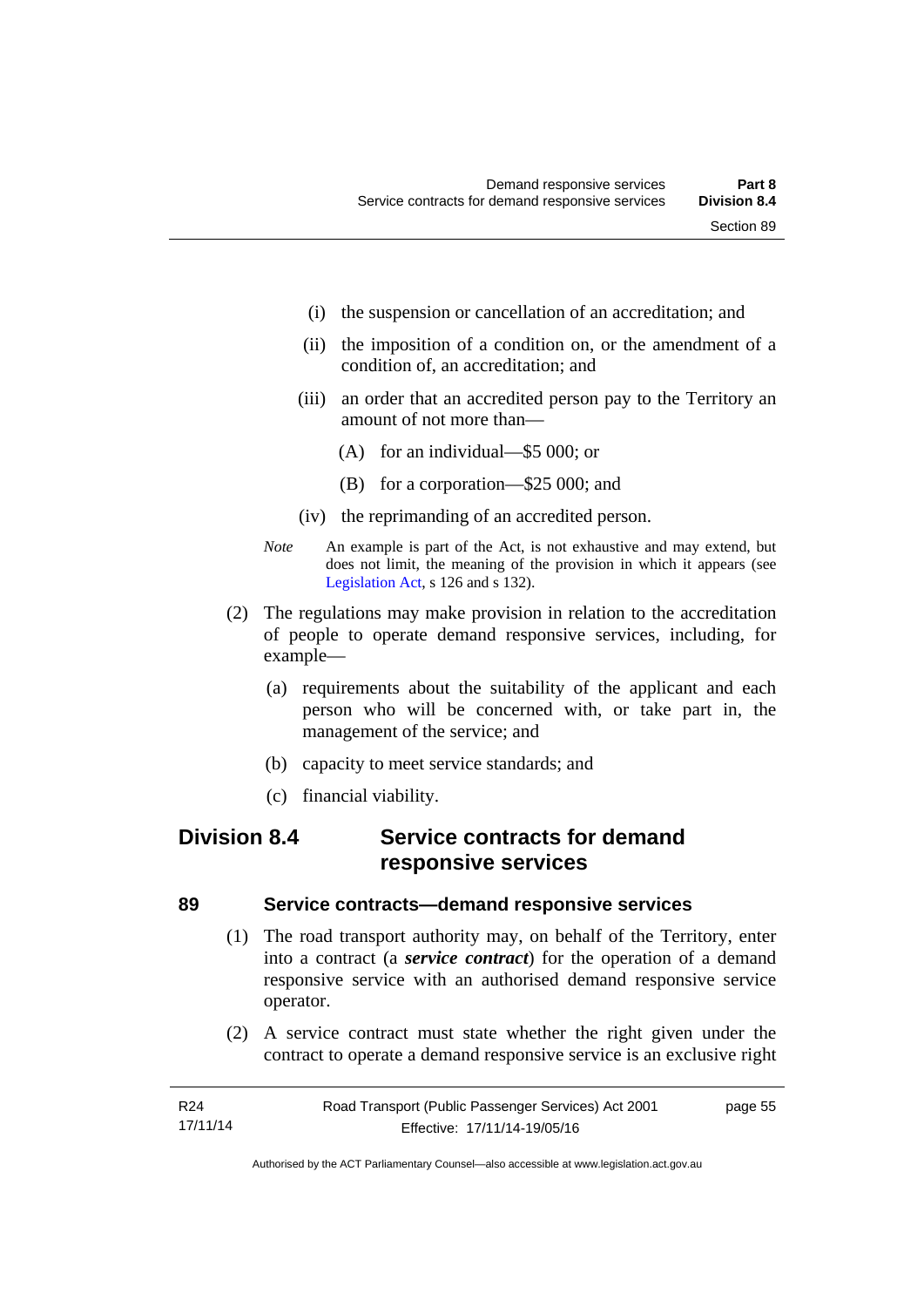to operate a demand responsive service, or a demand responsive service operated in a particular way, along a particular route or in a particular area.

- (3) A service contract may make provision in relation to the operation of a demand responsive service and the administration of the contract, including, for example—
	- (a) service requirements under the contract; and
	- (b) the availability and use of booking services for the service; and
	- (c) the transfer, suspension, cancellation and surrender of the contract; and
	- (d) the fees (if any) payable under the contract; and
	- (e) the adjustment of payments and refunds in relation to any contract fees; and
	- (f) financial or other penalties for breaches of the contract; and
	- (g) the records (including accounts) to be made and kept, how they are to be made and kept, and their inspection; and
	- (h) the provision of information and reports to the road transport authority about the demand responsive service and the verification of the information and reports; and
	- (i) the publication and the collection of fares payable by passengers; and
	- (j) the sale of tickets and the conditions under which tickets must be sold.
	- (k) free or reduced fares for travel; and
	- (l) the issue and acceptance of free or concession passes.
	- *Note* An example is part of the Act, is not exhaustive and may extend, but does not limit, the meaning of the provision in which it appears (see [Legislation Act,](http://www.legislation.act.gov.au/a/2001-14) s 126 and s 132).

Authorised by the ACT Parliamentary Counsel—also accessible at www.legislation.act.gov.au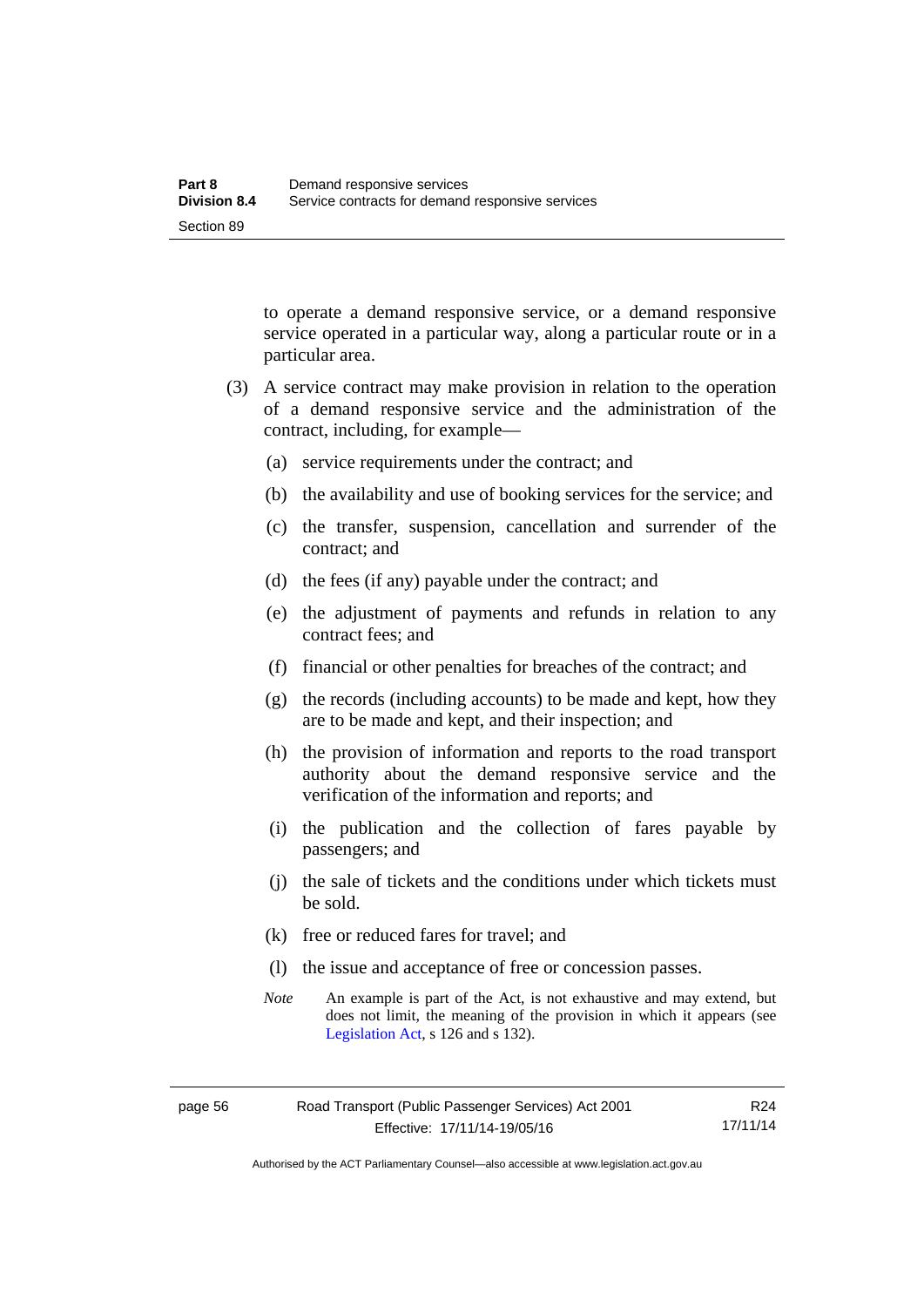(4) Subsection (3) does not limit the matters about which a service contract may make provision.

## **Division 8.5 Entitlement to operate demand responsive services**

## **90 Entitlement to operate demand responsive services**

- (1) A person is entitled to operate a demand responsive service, in or partly in the ACT, if the person—
	- (a) holds an authorisation to operate the service; and
	- (b) holds a service contract for the service; and
	- (c) is an accredited demand responsive service operator.
- (2) However, the Territory is entitled to operate a demand responsive service, whether or not the Territory—
	- (a) holds an authorisation to operate the service; or
	- (b) holds a service contract for the service; or
	- (c) is an accredited demand responsive service operator.
- (3) If the Territory operates a demand responsive service, part 8 (Demand responsive services) applies in relation to the Territory's operation of the service as if—
	- (a) the Territory held an authorisation to operate the service; and
	- (b) the Territory held a service contract for the service; and
	- (c) the Territory were accredited to operate the service; and
	- (d) all necessary changes, and any changes prescribed by regulation, were made.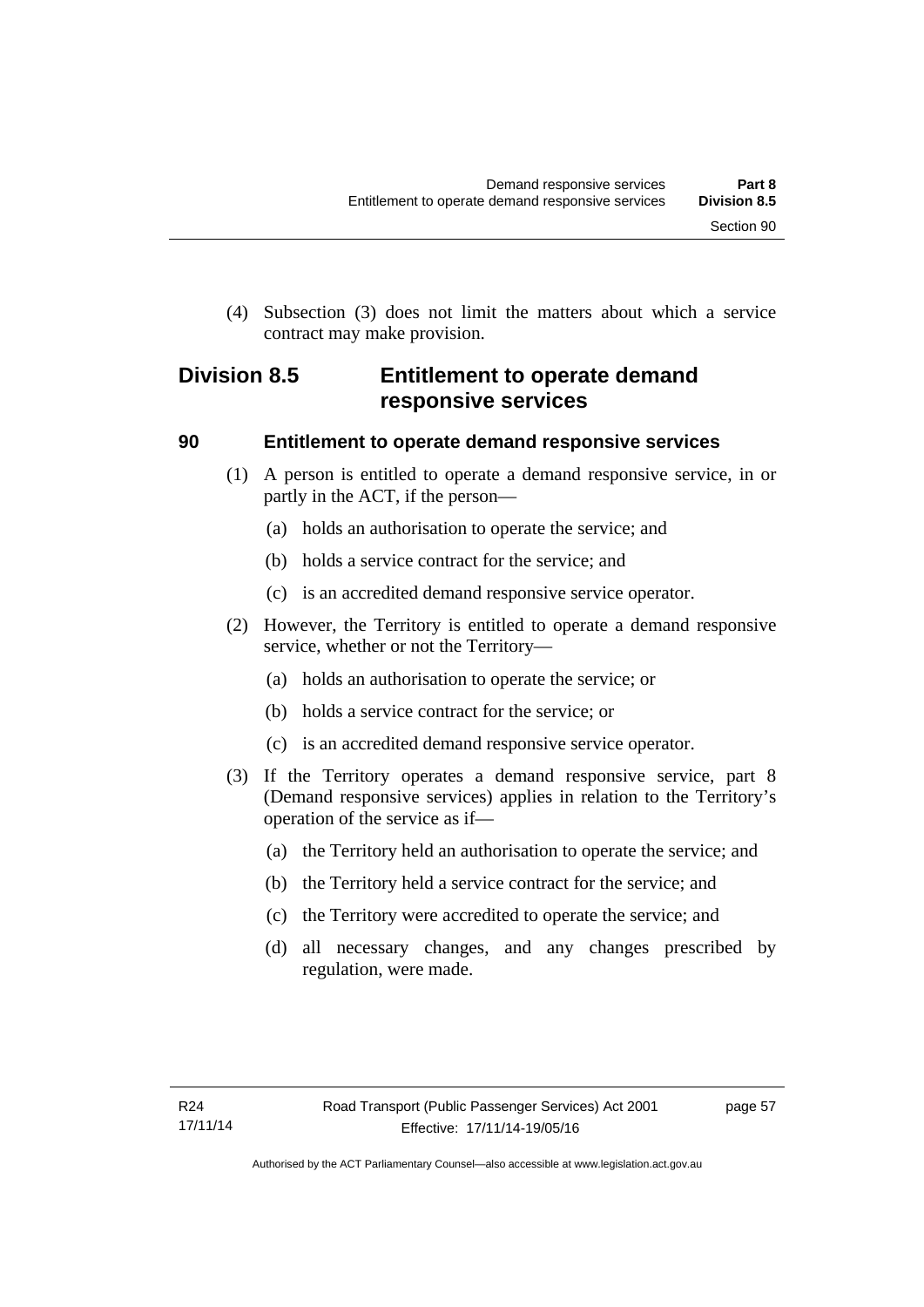## **91 Operating demand responsive service without entitlement**

- (1) A person commits an offence if—
	- (a) the person operates, in or partly in the ACT, a demand responsive service; and
	- (b) the person is not entitled under section 90 to operate the service.

Maximum penalty: 50 penalty units.

- (2) An offence against this section is a strict liability offence.
- (3) However, section 90 (b) does not apply in relation to the person if—
	- (a) a demand responsive service is discontinued because of a variation or termination of a service contract; and
	- (b) the road transport authority has made arrangements with the person, to operate a temporary demand responsive service without a service contract, to replace the discontinued service.
- (4) Also, this section does not apply to the operation of a demand responsive service by the Territory.

## **92 Representing entitlement to operate demand responsive service**

- (1) A person commits an offence if—
	- (a) the person represents that the person is entitled to operate a demand responsive service; and
	- (b) the person is reckless about whether the person's conduct represents that the person is entitled to operate a demand responsive service; and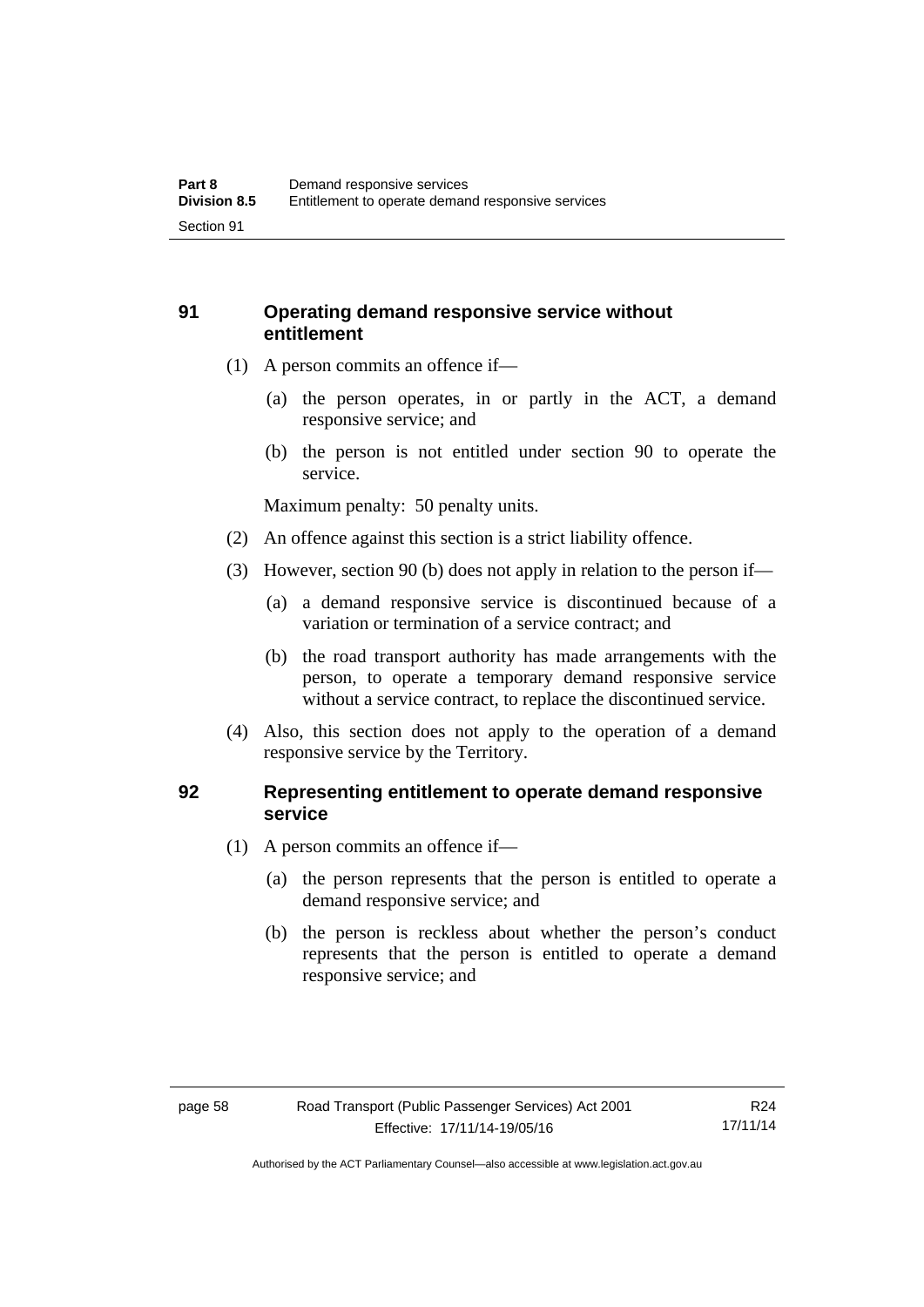(c) the person is not entitled to operate a demand responsive service.

Maximum penalty: 30 penalty units.

(2) Strict liability applies to subsection (1) (c).

## **Division 8.6 Regulation of demand responsive services**

## **93 Demand responsive services—minimum fares**

- (1) The Minister must determine minimum fares, or ways of calculating minimum fares, payable by passengers for a demand responsive service.
- (2) A determination is a disallowable instrument.
	- *Note* A disallowable instrument must be notified, and presented to the Legislative Assembly, under the [Legislation Act.](http://www.legislation.act.gov.au/a/2001-14)

## **94 Regulations about operation of demand responsive services**

A regulation may make provision in relation to the operation of demand responsive services by authorised demand responsive service operators, including, for example—

- (a) the conduct of demand responsive services, including, for example—
	- (i) the supervision and monitoring of drivers of demand responsive service vehicles for compliance with the service standards and the responsibilities of the operator in relation to a failure to comply with the standards; and

*Note* For the entitlement of a person to operate a demand responsive service, see s 90.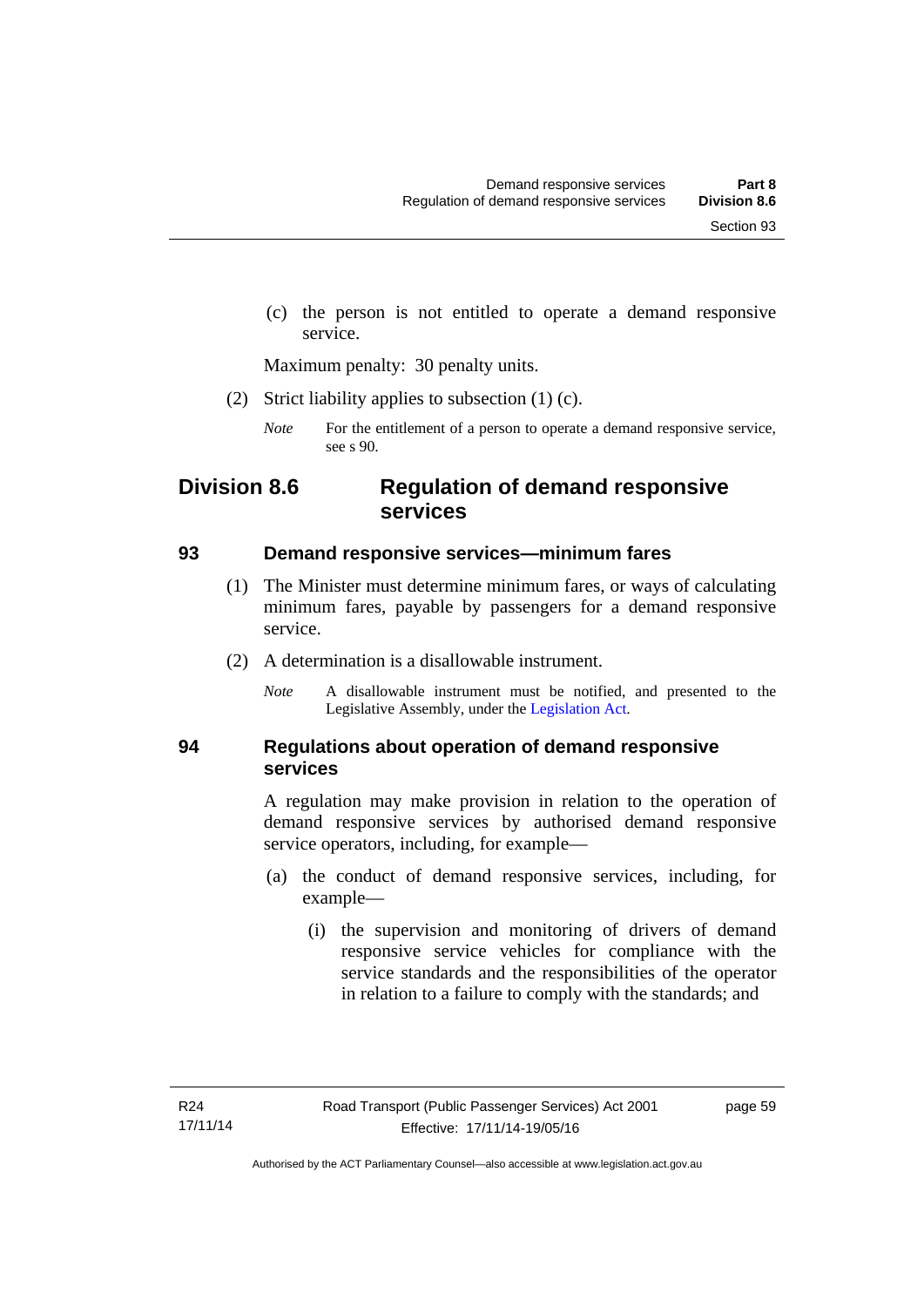- (ii) the safety of passengers (including, for example, by the use of particular kinds of security devices) and the public; and
- (iii) the qualifications, training and experience of demand responsive service vehicle drivers and other people providing services on behalf of authorised demand responsive service operators; and
- (iv) maximum driving times and minimum rest times of demand responsive service vehicle drivers; and
- (v) insurance; and
- (vi) if appropriate, the issue of tickets; and
- (vii) customer complaints and inquiries; and
- (viii) lost property; and
- (b) the preparation and publication of service information for demand responsive services, including timetables (if any) and compliance with any timetables; and
- (c) the obligations of drivers of demand responsive service vehicles and other people providing services on behalf of authorised demand responsive service operators; and
- (d) the requirements that demand responsive service vehicles, and their equipment and fittings (internal and external), must comply with; and
- (e) the maintenance and cleaning of demand responsive service vehicles; and
- (f) maintenance, parking and other facilities for demand responsive service vehicles; and
- (g) the making and keeping of records and their inspection; and
- (h) the auditing of records and systems; and

Authorised by the ACT Parliamentary Counsel—also accessible at www.legislation.act.gov.au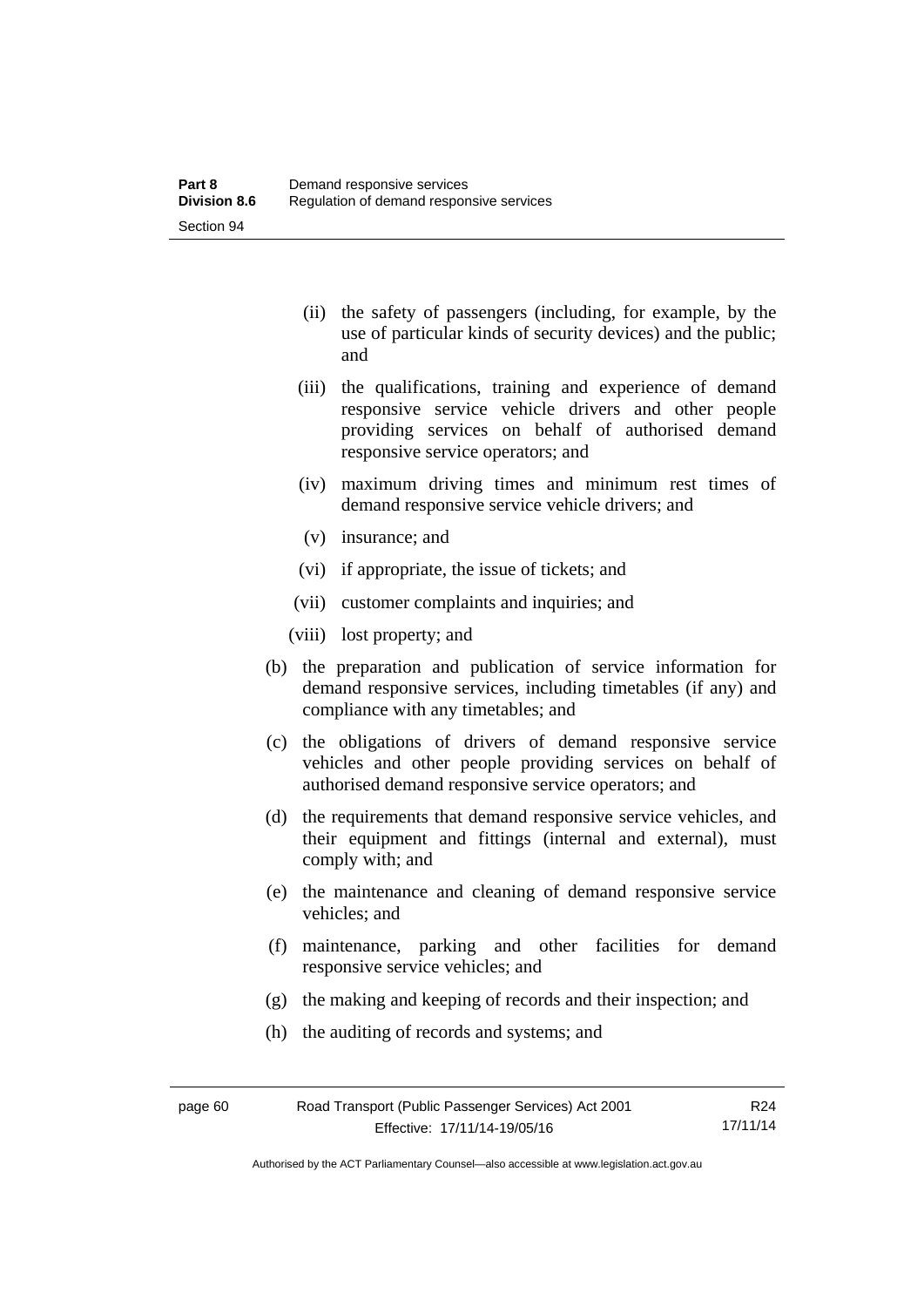- (i) requirements for display of authorisation numbers on advertisements for the service; and
- (j) the provision of information and reports to the road transport authority.
- *Note* An example is part of the Act, is not exhaustive and may extend, but does not limit, the meaning of the provision in which it appears (see [Legislation Act,](http://www.legislation.act.gov.au/a/2001-14) s 126 and s 132).

## **95 Regulations about operation of demand responsive service vehicles**

A regulation may make provision in relation to the operation of demand responsive service vehicles, including, for example—

- (a) the use of demand responsive services by people, including the payment of fares; and
- (b) the regulation or prohibition of the use of demand responsive service vehicles on certain roads or road related areas; and
- (c) the picking-up and dropping-off of passengers and other matters relating to the transport of passengers; and
- (d) the records to be made and kept, how they are to be made and kept, and their inspection; and
- (e) the transport of passengers' luggage or other goods, and animals; and
- (f) if the demand responsive service vehicle is a bus—the regulation or prohibition of the transport of passengers standing in or on any part of the vehicle; and
- (g) the maximum speed of demand responsive service vehicles; and
- (h) the solicitation of passengers; and
- (i) the payment of fares; and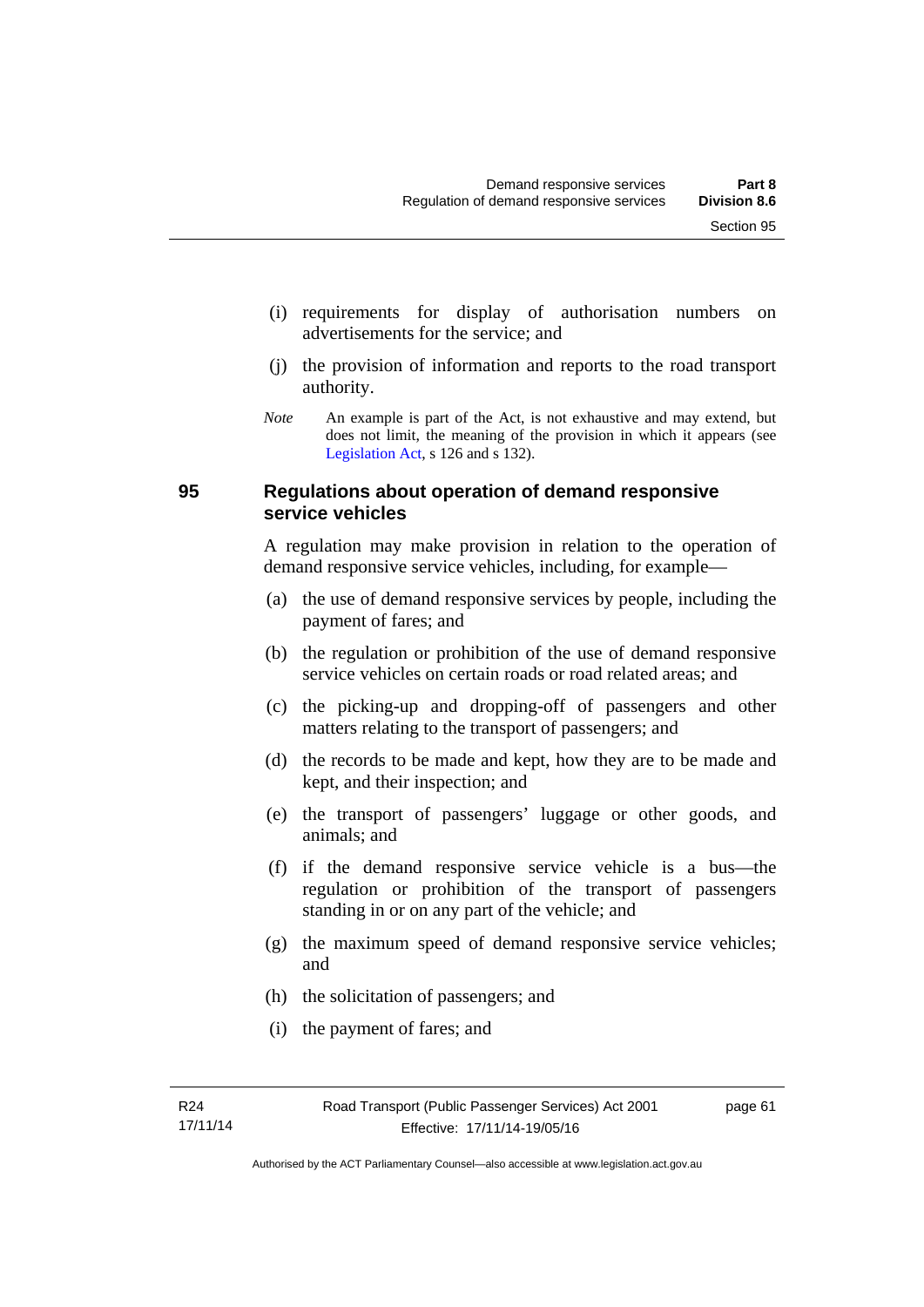- (j) the design, equipment and fittings (internal or external) of demand responsive service vehicles; and
- (k) the use of bus, minibus, loading and taxi zones; and
- (l) the regulation or prohibition of notices, signs, and advertisements inside or on the outside of demand responsive service vehicles; and
- (m) the use of decal signs and livery for demand responsive service vehicles; and
- (n) approval of uniforms or industry codes of practice for dress standards.
- *Note* An example is part of the Act, is not exhaustive and may extend, but does not limit, the meaning of the provision in which it appears (see [Legislation Act,](http://www.legislation.act.gov.au/a/2001-14) s 126 and s 132).

## **96 Regulations about demand responsive service vehicle drivers**

A regulation may make provision in relation to drivers of demand responsive service vehicles, including, for example—

- (a) the powers, duties and conduct of drivers; and
- (b) the training of drivers; and
- (c) how drivers must dress.
- *Note* An example is part of the Act, is not exhaustive and may extend, but does not limit, the meaning of the provision in which it appears (see [Legislation Act,](http://www.legislation.act.gov.au/a/2001-14) s 126 and s 132).

## **97 Regulations about conduct of demand responsive vehicle passengers**

A regulation may make provision in relation to the conduct of passengers being carried by demand responsive service vehicles, including, for example—

R24 17/11/14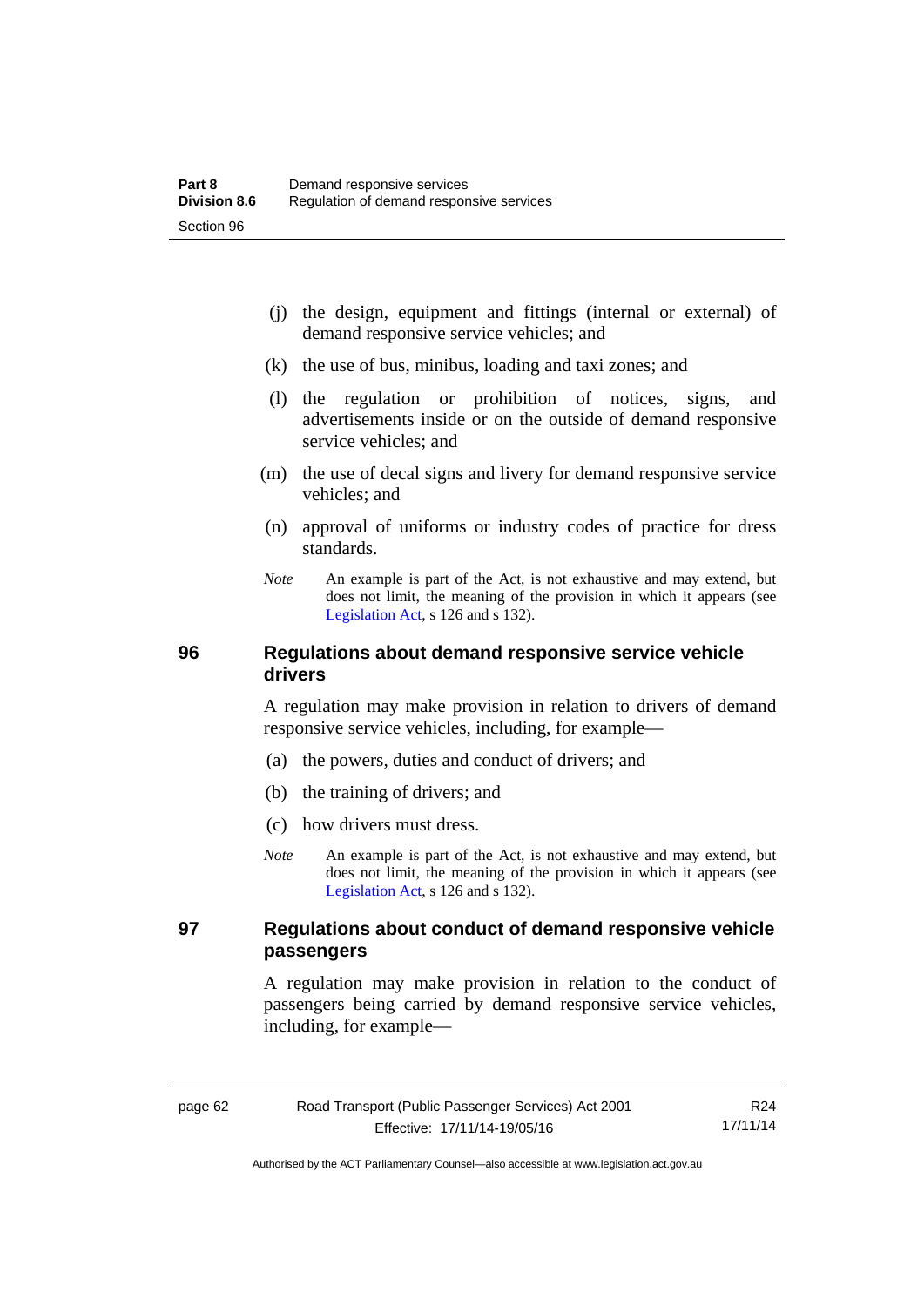- (a) the regulation or prohibition of eating and drinking; and
- (b) the authority of demand responsive service vehicle drivers, police officers and authorised people to direct people contravening a regulation to leave a demand responsive service vehicle and to remove them if they fail to leave.
- *Note* An example is part of the Act, is not exhaustive and may extend, but does not limit, the meaning of the provision in which it appears (see [Legislation Act,](http://www.legislation.act.gov.au/a/2001-14) s 126 and s 132).

R24 17/11/14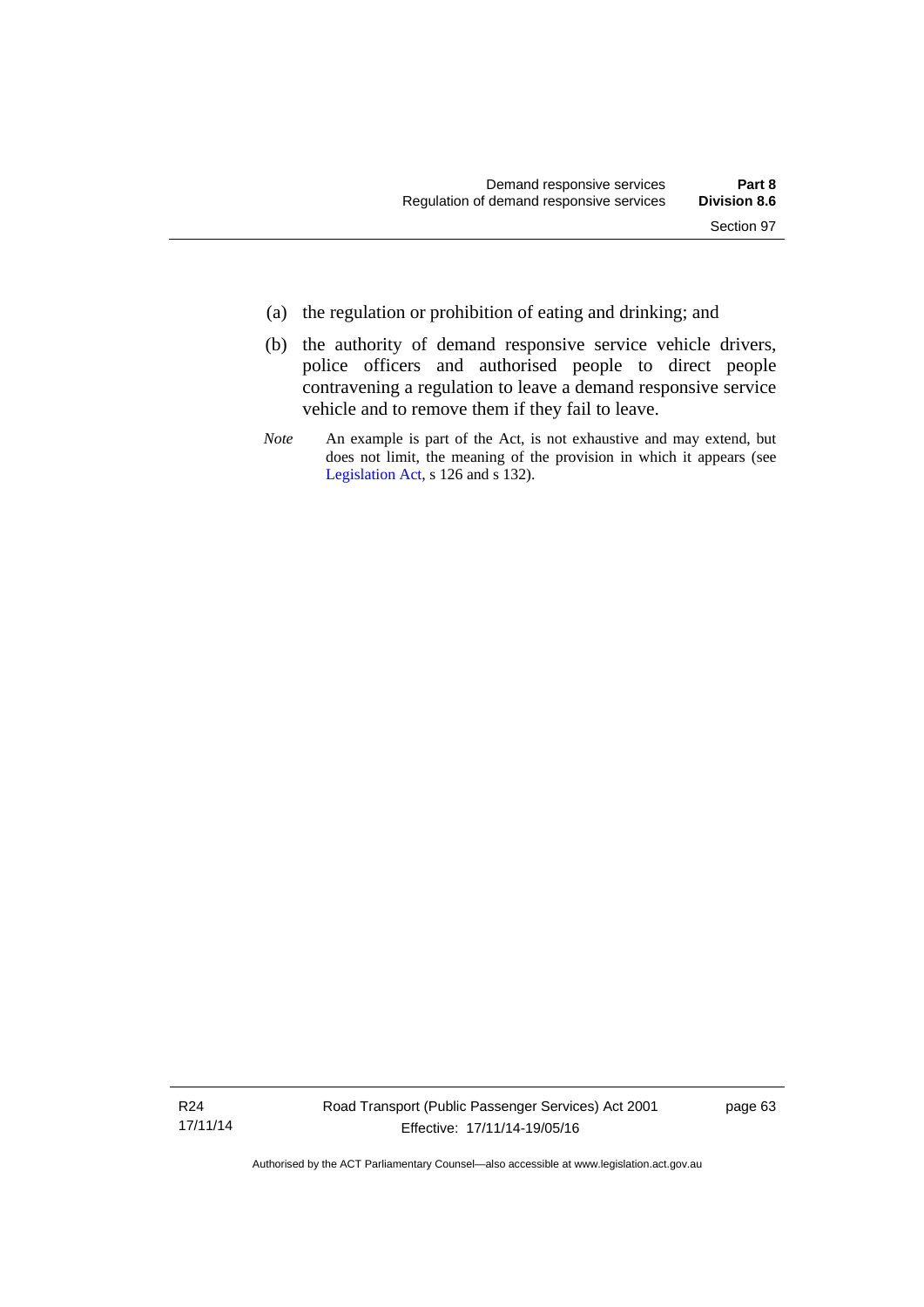Section 110

# **Part 8A Additional public passenger vehicle insurance**

## **110 Definitions—pt 8A**

In this part:

*accredited operator*, of a public passenger vehicle, means a person who is accredited to operate the public passenger service for which the vehicle is operated.

*public passenger vehicle policy* means a policy that—

- (a) is issued (or renewed) by a corporation authorised under the *[Insurance Act 1973](http://www.comlaw.gov.au/Details/C2013C00019)* (Cwlth); and
- (b) insures the accredited operator of the public passenger vehicle to which the policy applies against liability in relation to damage to property caused by, or arising out of the use of, the vehicle anywhere in Australia (whether or not on a road or road related area).

## **111 Public passenger vehicle insurance compulsory**

- (1) The accredited operator of a public passenger vehicle commits an offence if—
	- (a) the accredited operator operates the public passenger vehicle; and
	- (b) there is no public passenger vehicle policy for at least \$5 000 000 for the vehicle.

Maximum penalty: 50 penalty units.

 (2) To remove any doubt, it is irrelevant that a public passenger vehicle policy also insures the accredited operator against other risks.

R24 17/11/14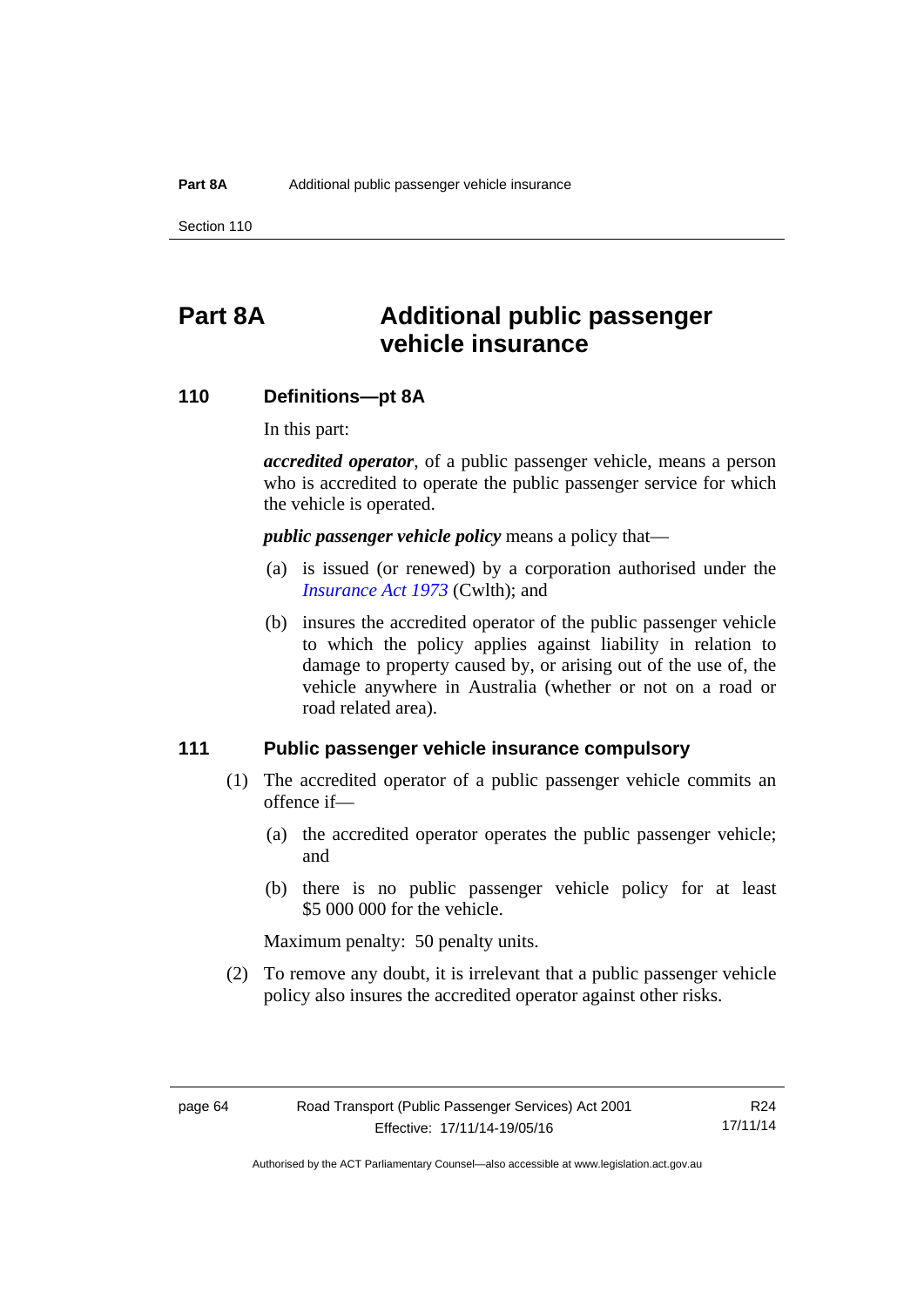# **112 Police officer or authorised person may require evidence of public passenger vehicle insurance**

- (1) A police officer or authorised person may require the accredited operator of a public passenger vehicle to produce evidence that a public passenger vehicle policy is in force for the vehicle.
- (2) The accredited operator must not fail to produce the evidence when required to do so.

Maximum penalty: 20 penalty units.

- (3) It is a defence to an offence against subsection (2) if—
	- (a) the accredited operator has a reasonable excuse for failing to produce the evidence when required to do so; and
	- (b) within 3 days after being required to produce the evidence, produces the evidence at a place prescribed by regulation or as directed by the police officer or authorised person.

page 65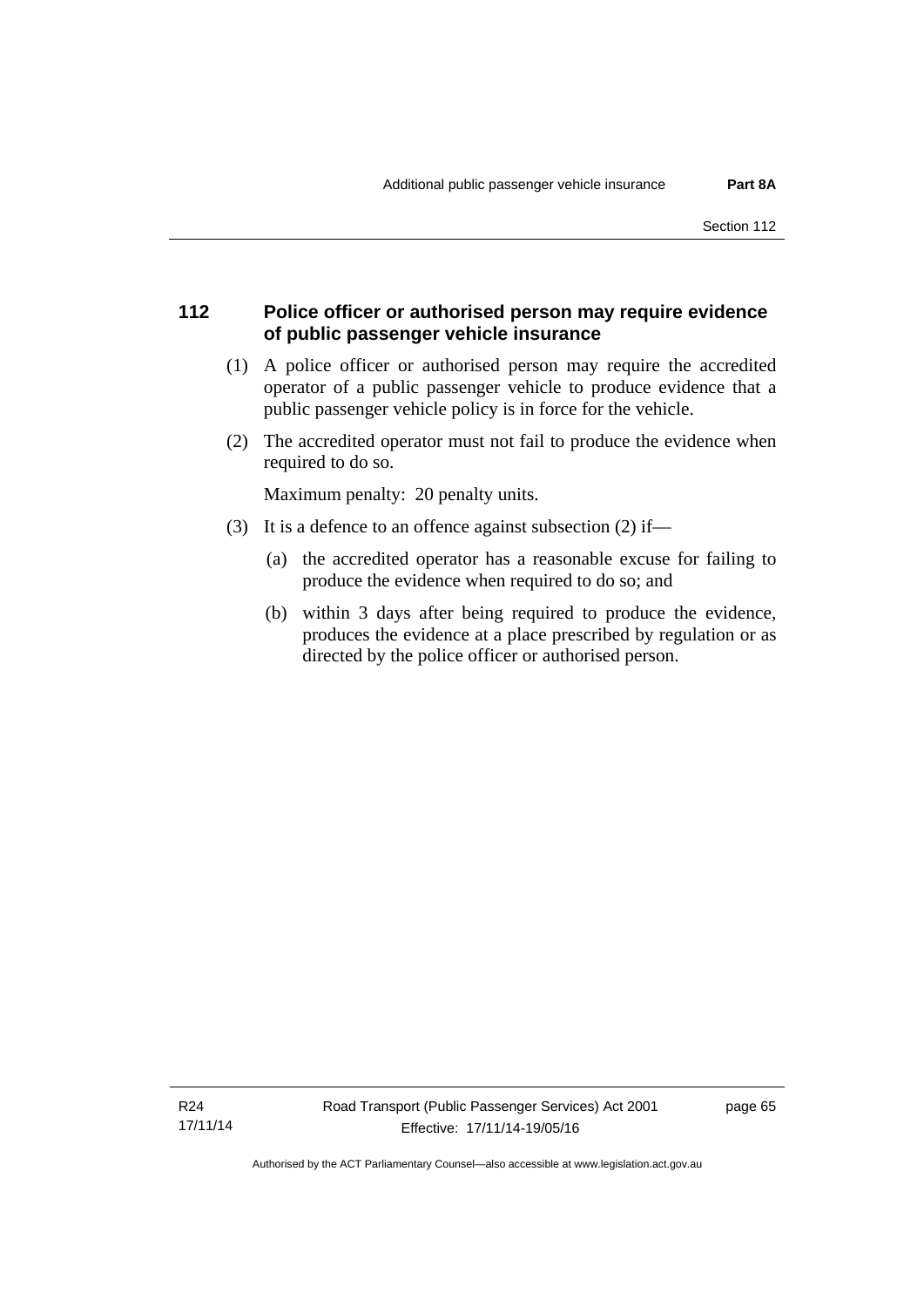#### **Part 9** Enforcement

Section 115

# **Part 9 Enforcement**

## **115 Purpose of powers under pt 9**

The powers under this part may be exercised by the road transport authority, a police officer or an authorised person to decide whether—

- (a) there has been compliance with, or a contravention of, this Act (including, for example, the conditions of an accreditation, taxi licence or hire car licence); or
- (b) a public passenger vehicle complies with the *[Road Transport](http://www.legislation.act.gov.au/a/1999-81)  [\(Vehicle Registration\) Act 1999](http://www.legislation.act.gov.au/a/1999-81)*.
- *Note 1* A reference to an Act includes a reference to the statutory instruments made or in force under the Act, including any regulation (see [Legislation Act,](http://www.legislation.act.gov.au/a/2001-14) s 104).
- *Note 2* An example is part of the regulation, is not exhaustive and may extend, but does not limit, the meaning of the provision in which it appears (see [Legislation Act,](http://www.legislation.act.gov.au/a/2001-14) s 126 and s 132).

# **116 Power to require records or information**

- (1) The road transport authority, a police officer or an authorised person may, by written notice, require a person to provide records or information within the reasonable time stated in the notice.
- (2) The notice may only require a person to provide records that are in the person's possession or control.
- (3) The road transport authority, police officer or authorised person may take copies of any record provided in response to the notice.
- (4) A record required by a notice must be provided in written form except as provided by the notice.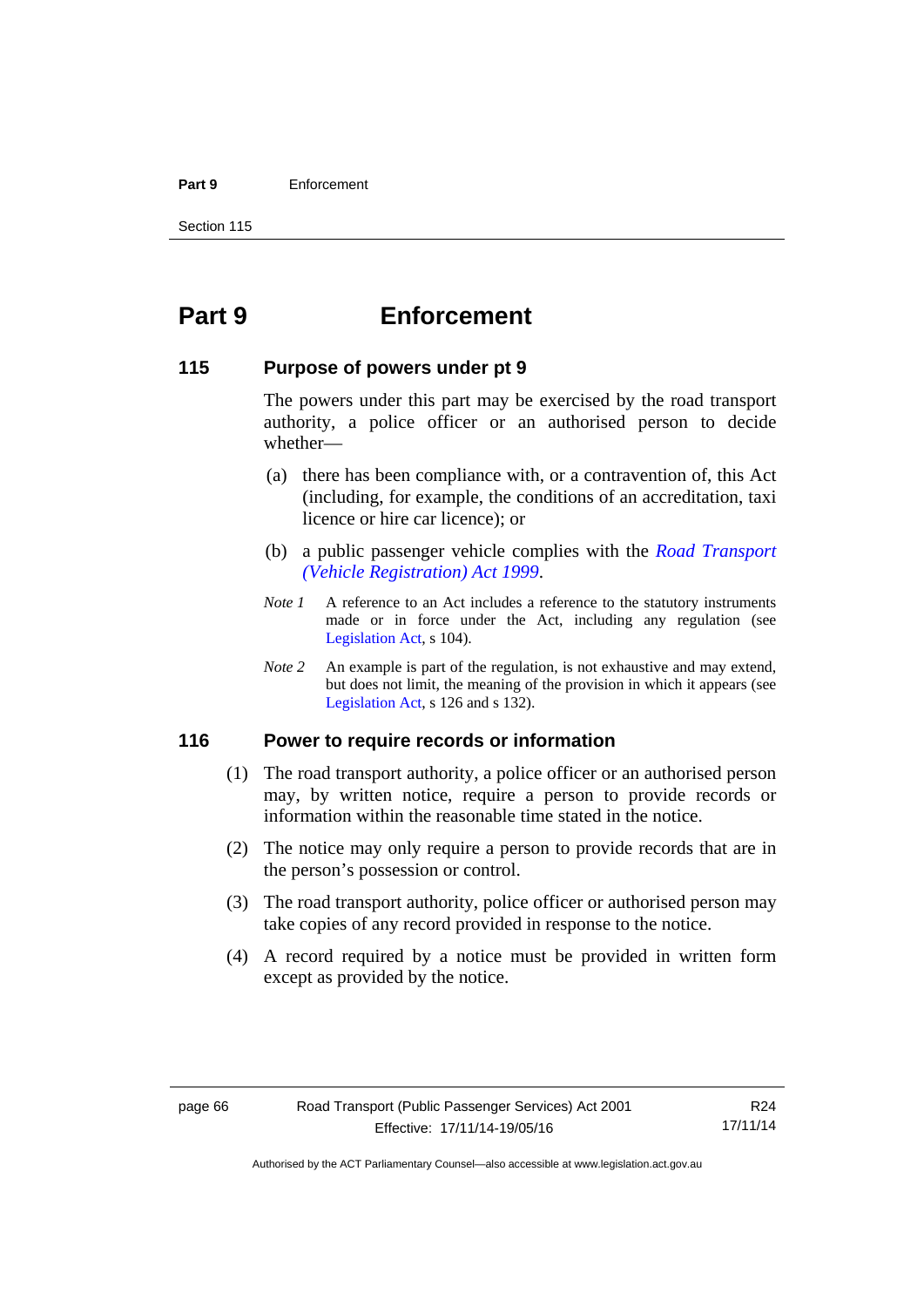(5) A person commits an offence if the person fails to comply with a notice given to the person under this section.

Maximum penalty: 20 penalty units.

(6) An offence against this section is a strict liability offence.

# **117 Power to inspect maintenance facilities**

- (1) For this part, a police officer or authorised person may, at any reasonable time, enter any premises used for or in relation to the maintenance of a public passenger vehicle (other than any part of premises being used solely for residential purposes).
- (2) The police officer or authorised person may—
	- (a) inspect records in the premises relating to the maintenance of public passenger vehicles carried out at the premises; and
	- (b) inspect the premises; and
	- (c) inspect or test any equipment in the premises used or proposed to be used for or in relation to the maintenance of a public passenger vehicle.
	- *Note* The dictionary definition of *inspect* a vehicle includes observe the performance of the vehicle or any of its equipment, with or without the use of instruments.
- (3) For subsection (2) (a), the police officer or authorised person may—
	- (a) require the person apparently in charge of the premises, or anyone else who has the custody or control of the records, to produce them to the police officer or authorised person for inspection; and
	- (b) make copies of, or take extracts from, a record and, for that purpose, may take possession of the record and, if necessary, keep it for not longer than 7 days.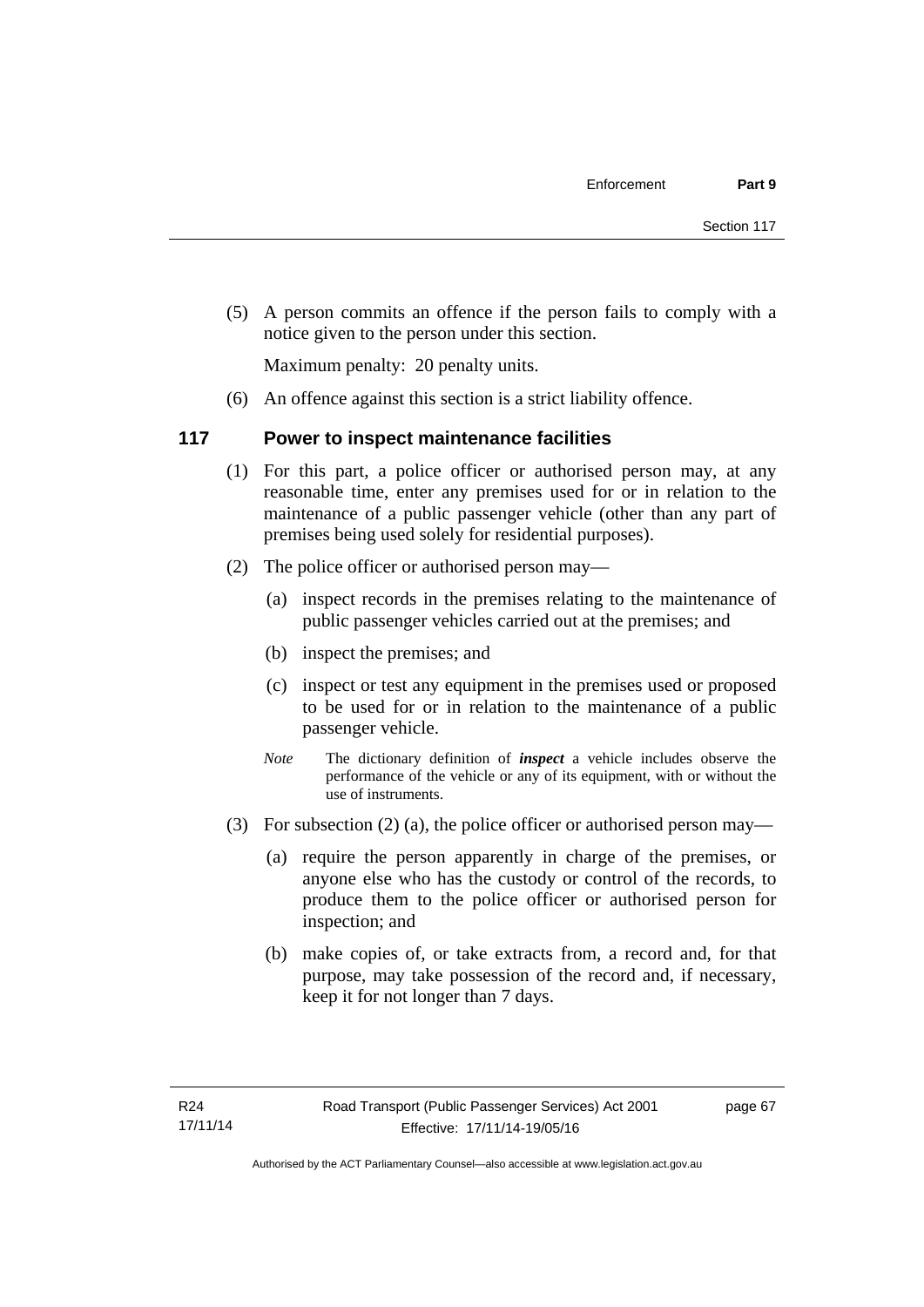Section 118

- (4) For subsection (2) (c), the police officer or authorised person may do any 1 or more of the following:
	- (a) operate any equipment in the premises;
	- (b) require the person apparently in charge of the premises to give the police officer or authorised person any information the police officer or authorised person reasonably needs to inspect or test any equipment in the premises;
	- (c) require the person apparently in charge of the premises to do anything else the police officer or authorised person reasonably needs to inspect or test any equipment in the premises.
- (5) A person commits an offence if the person fails to comply with a requirement made by a police officer or authorised person under this section.

Maximum penalty: 20 penalty units.

- (6) An offence against this section is a strict liability offence.
- (7) An authorised person who enters premises under this section is not authorised to remain in the premises if, when asked by the person in charge of the premises, the authorised person does not produce his or her identity card for inspection.

# **118 Power to inspect and test vehicles**

- (1) A police officer or authorised person may inspect a public passenger vehicle, or any other vehicle that the police officer or authorised person believes, on reasonable grounds, is operating, or has operated, as a public passenger vehicle, and may inspect and test its equipment and fittings.
	- *Note* The dictionary definition of *inspect* a vehicle includes observe the performance of the vehicle or any of its equipment, with or without the use of instruments.

R24 17/11/14

Authorised by the ACT Parliamentary Counsel—also accessible at www.legislation.act.gov.au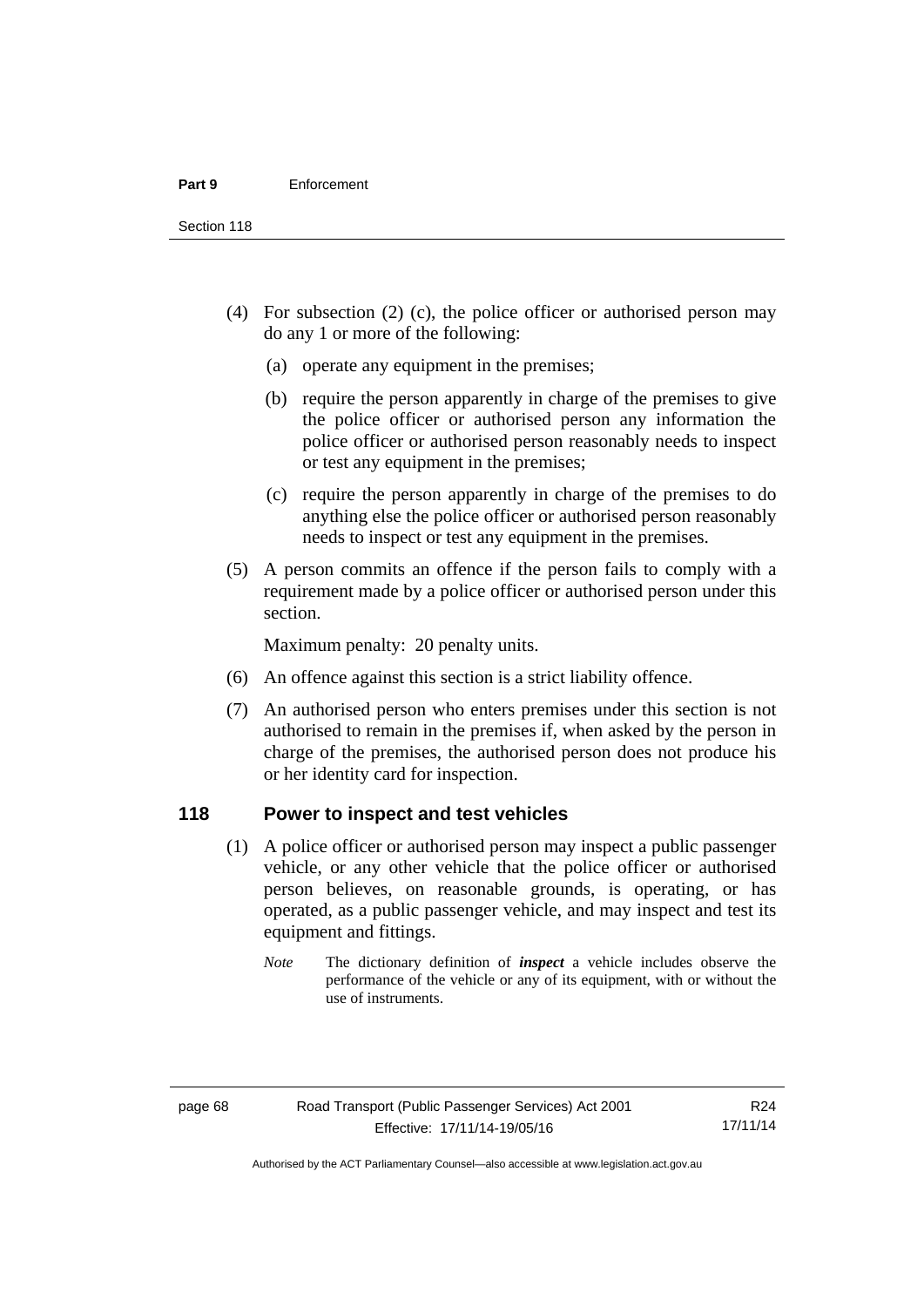- (2) Without limiting subsection (1), the police officer or authorised person may, for that subsection, do any 1 or more of the following:
	- (a) if the vehicle is being driven—ask or signal the driver of the vehicle to stop the vehicle;
	- (b) get into or onto the vehicle and remain in or on the vehicle;
	- (c) operate the vehicle and any of its equipment;
	- (d) ask the driver or anyone else apparently in charge of the vehicle to—
		- (i) give the police officer or authorised person any information the police officer or authorised person reasonably requires to inspect or test the vehicle; or
		- (ii) do anything else the police officer or authorised person reasonably requires to inspect or test the vehicle.
- (3) If a vehicle is stopped because of a request or signal under subsection (2) (a), any inspection or testing of the vehicle must be carried out—
	- (a) at, or as near as practicable to, the place where the request or signal is made or given; and
	- (b) as soon as practicable, and in any case within 1 hour, after the vehicle is stopped.
- (4) A person commits an offence if the person fails to comply with a request or signal made or given by a police officer or authorised person under this section.

Maximum penalty: 20 penalty units.

(5) An offence against this section is a strict liability offence.

page 69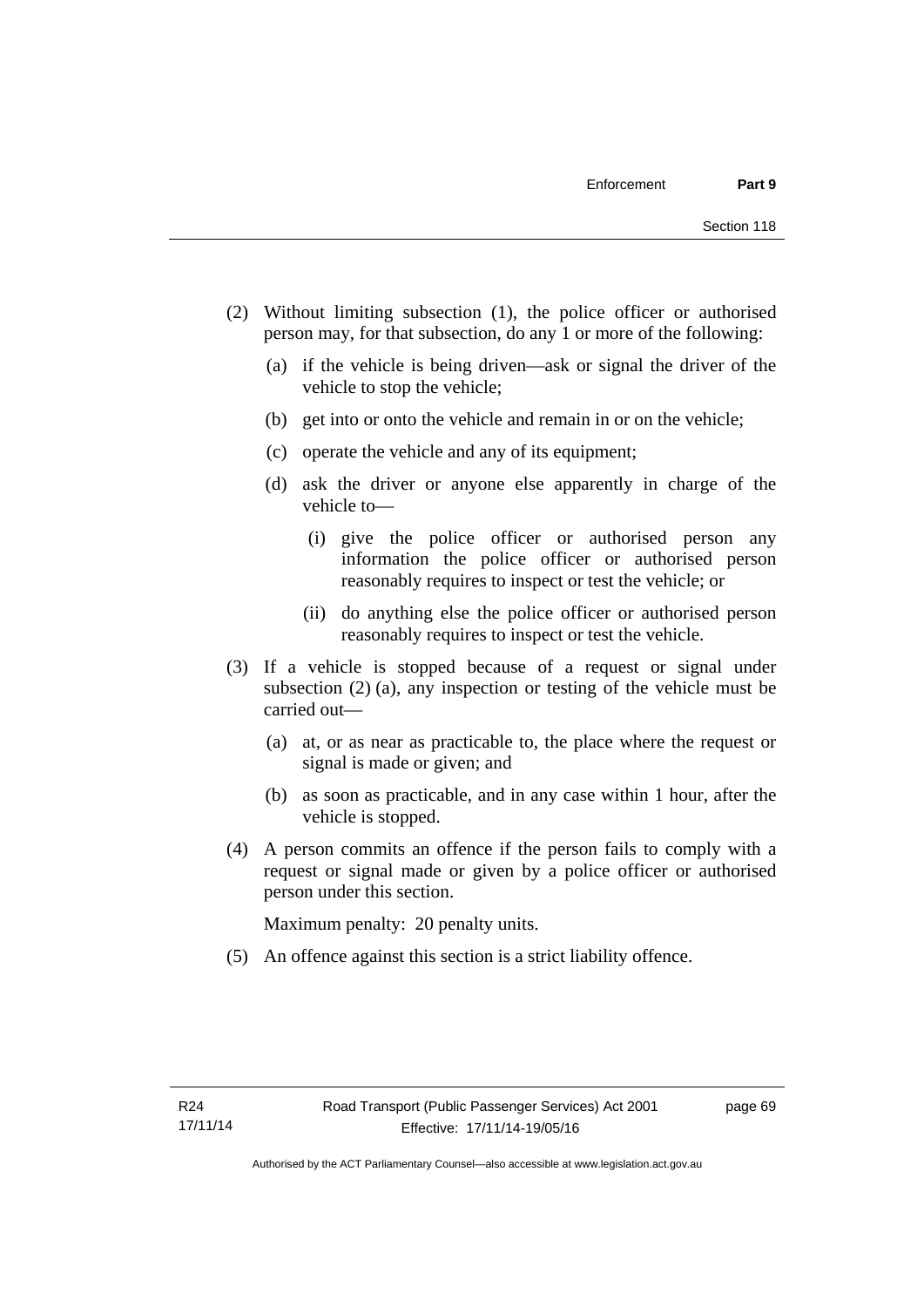#### **Part 9** Enforcement

# **119 Power to require vehicles or equipment to be inspected and tested**

- (1) A police officer or authorised person may, by written notice given to the operator of a public passenger vehicle, or any other vehicle that the police officer or authorised person believes, on reasonable grounds, is operating, or has operated, as a public passenger vehicle, require the person to have the vehicle and its equipment and fittings (or stated equipment) inspected or tested.
- (2) The notice may require any of the following:
	- (a) the inspection and testing to be carried out within or at a stated reasonable time;
	- (b) the inspection and testing to be carried out by or in the presence of a police officer, an authorised person or anyone else;
	- (c) the inspection and testing to be carried out at a stated reasonable place;
	- (d) a report of the inspection and testing to be given to a police officer, an authorised person or the road transport authority within a stated reasonable time;
	- (e) anything else reasonably necessary or convenient for the inspection and testing.
- (3) A person commits an offence if the person fails to comply with a notice given to the person under subsection (1).

Maximum penalty: 20 penalty units.

- (4) An offence against this section is a strict liability offence.
- (5) In subsection (1):

*operator*, of a vehicle, includes the responsible person for the vehicle within the meaning of the *[Road Transport \(General\) Act](http://www.legislation.act.gov.au/a/1999-77)  [1999](http://www.legislation.act.gov.au/a/1999-77)*, section 10 and section 11.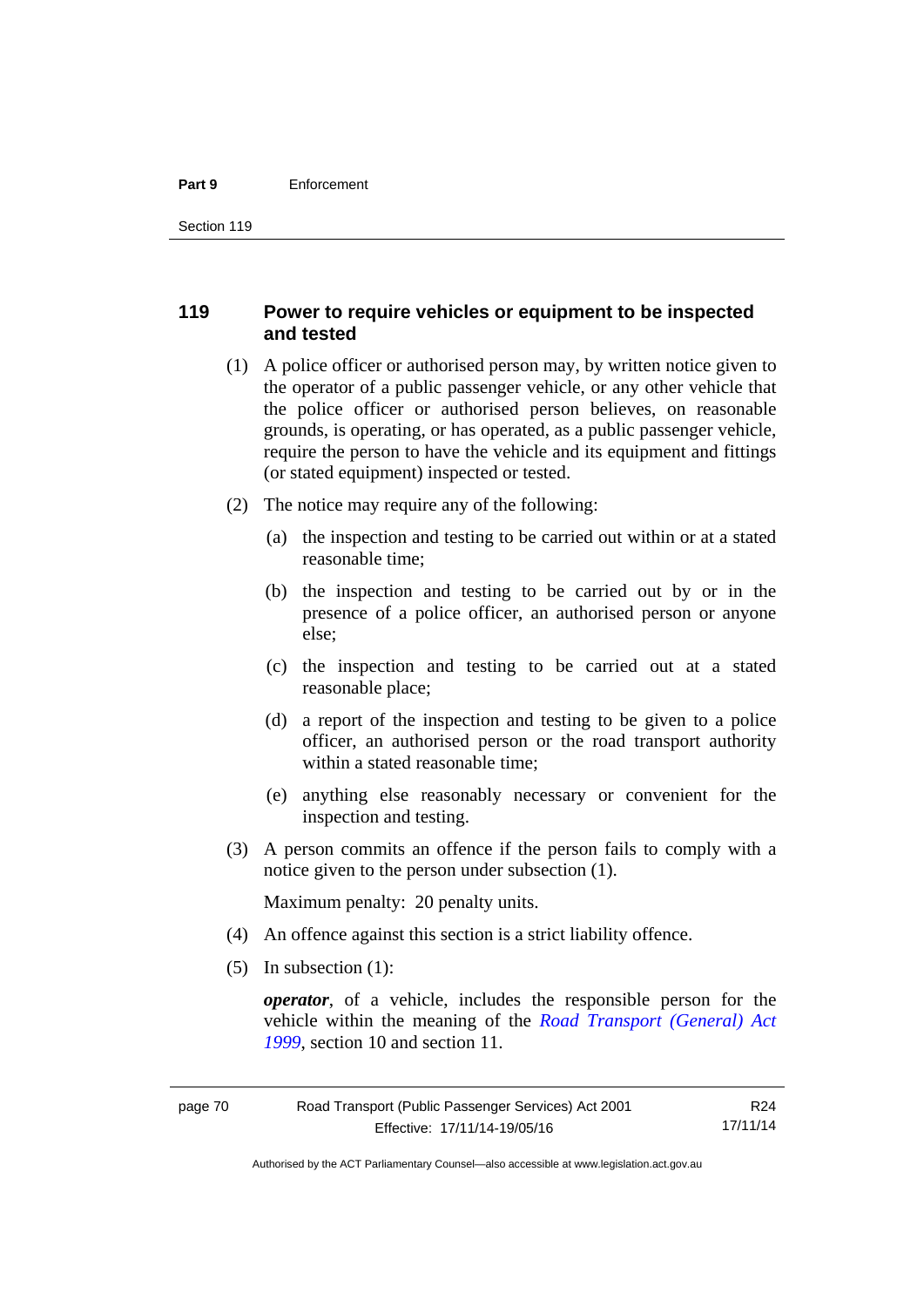## **120 Attachment and removal of noncompliance notices**

- (1) A police officer or authorised person, or a person inspecting a vehicle under this part, may attach a notice (a *noncompliance notice*) to the vehicle if the officer or person suspects, on reasonable grounds, that—
	- (a) the vehicle or its equipment or fittings, or its servicing or maintenance, do not comply with this Act; or
	- (b) the vehicle (including its equipment and fittings) does not comply with the *[Road Transport \(Vehicle Registration\) Act](http://www.legislation.act.gov.au/a/1999-81)  [1999](http://www.legislation.act.gov.au/a/1999-81)*.
	- *Note* A reference to an Act includes a reference to the statutory instruments made or in force under the Act, including any regulation (see [Legislation Act,](http://www.legislation.act.gov.au/a/2001-14) s 104).
- (2) The notice must state—
	- (a) the action necessary for the vehicle, equipment or fittings, or its servicing or maintenance, to comply with this Act or the *[Road Transport \(Vehicle Registration\) Act 1999](http://www.legislation.act.gov.au/a/1999-81)*; and
	- (b) a date and time (the *time of effect*) after which the vehicle must not be operated as a public passenger vehicle if the notice has not been removed by a police officer or authorised person.
- (3) A police officer or authorised person may remove the noncompliance notice from the vehicle, or direct in writing that it be taken to have been removed, if satisfied on inspection or testing of the vehicle or its equipment or fittings that the necessary action mentioned in the notice has been taken.
- (4) A person other than a police officer or authorised person commits an offence if the person removes a noncompliance notice from a public passenger vehicle.

Maximum penalty: 20 penalty units.

(5) An offence against this section is a strict liability offence.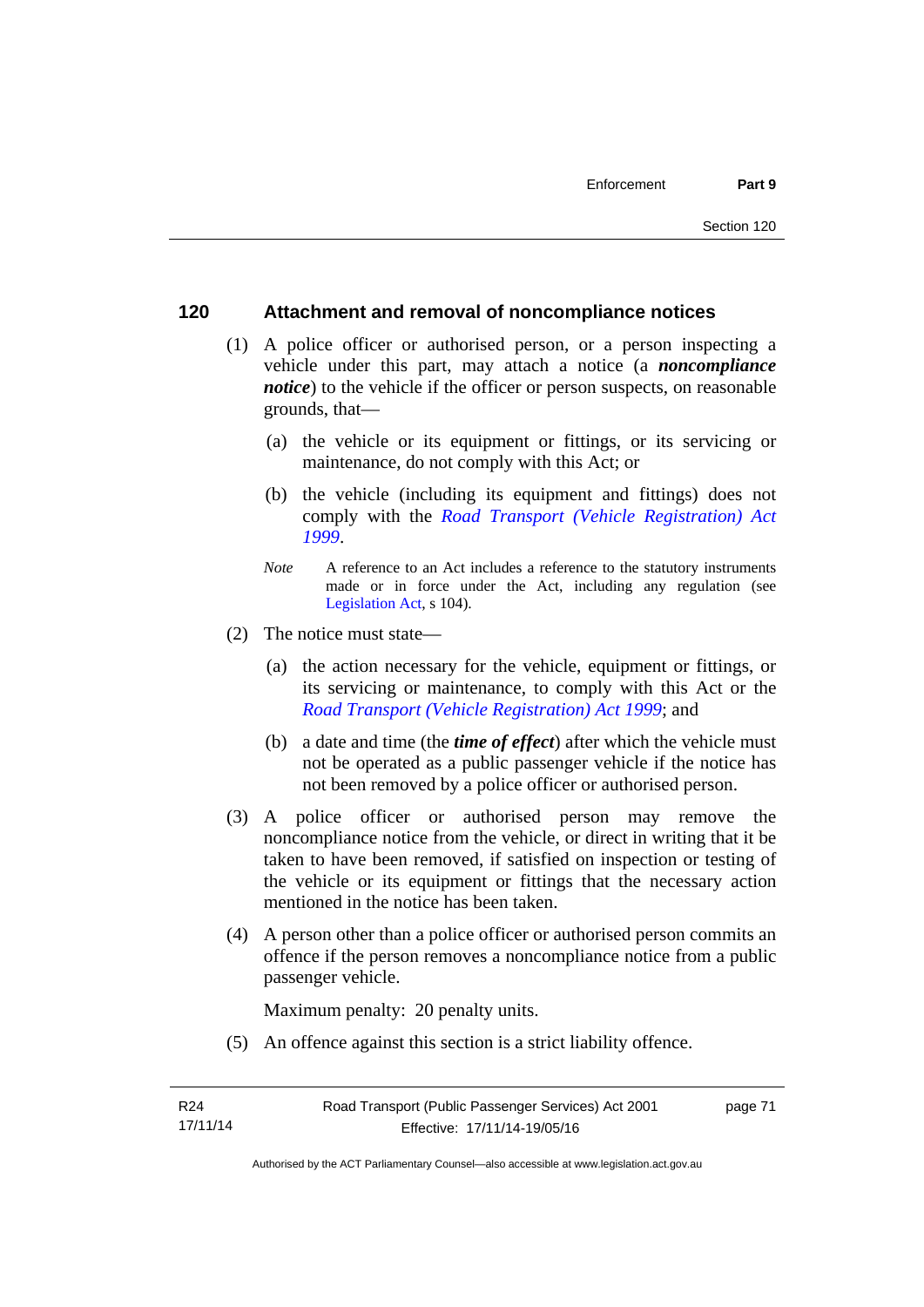#### **Part 9** Enforcement

Section 121

 (6) A police officer's or authorised person's power to issue a noncompliance notice for a public passenger vehicle under this section is additional to the power of the police officer or authorised person to issue a defect notice under the *[Road Transport \(Vehicle](http://www.legislation.act.gov.au/sl/2000-12)  [Registration\) Regulation 2000](http://www.legislation.act.gov.au/sl/2000-12)* for a public passenger vehicle.

# **121 Police officer or authorised person—power to require name and address etc**

- (1) A police officer or authorised person may require a person to state the person's name and home address if the police officer or authorised person believes, on reasonable grounds, that the person is committing or has committed an offence against this Act.
	- *Note* A reference to an Act includes a reference to the statutory instruments made or in force under the Act, including any regulation (see [Legislation Act,](http://www.legislation.act.gov.au/a/2001-14) s 104).
- (2) The police officer or authorised person must tell the person the reason for the requirement and, as soon as practicable, record the reason.
- (3) The person may ask the police officer or authorised person to produce his or her identity card for inspection by the person.
- (4) A person must comply with a requirement made of the person under subsection (1) if—
	- (a) the police officer or authorised person tells the person the reason for the requirement; and
	- (b) for a request made by an authorised person—the authorised person has complied with the *[Road Transport \(General\) Act](http://www.legislation.act.gov.au/a/1999-77)  [1999](http://www.legislation.act.gov.au/a/1999-77)*, section 21 (Power not to be exercised before identity card shown).

Maximum penalty: 10 penalty units.

(5) An offence against this section is a strict liability offence.

Authorised by the ACT Parliamentary Counsel—also accessible at www.legislation.act.gov.au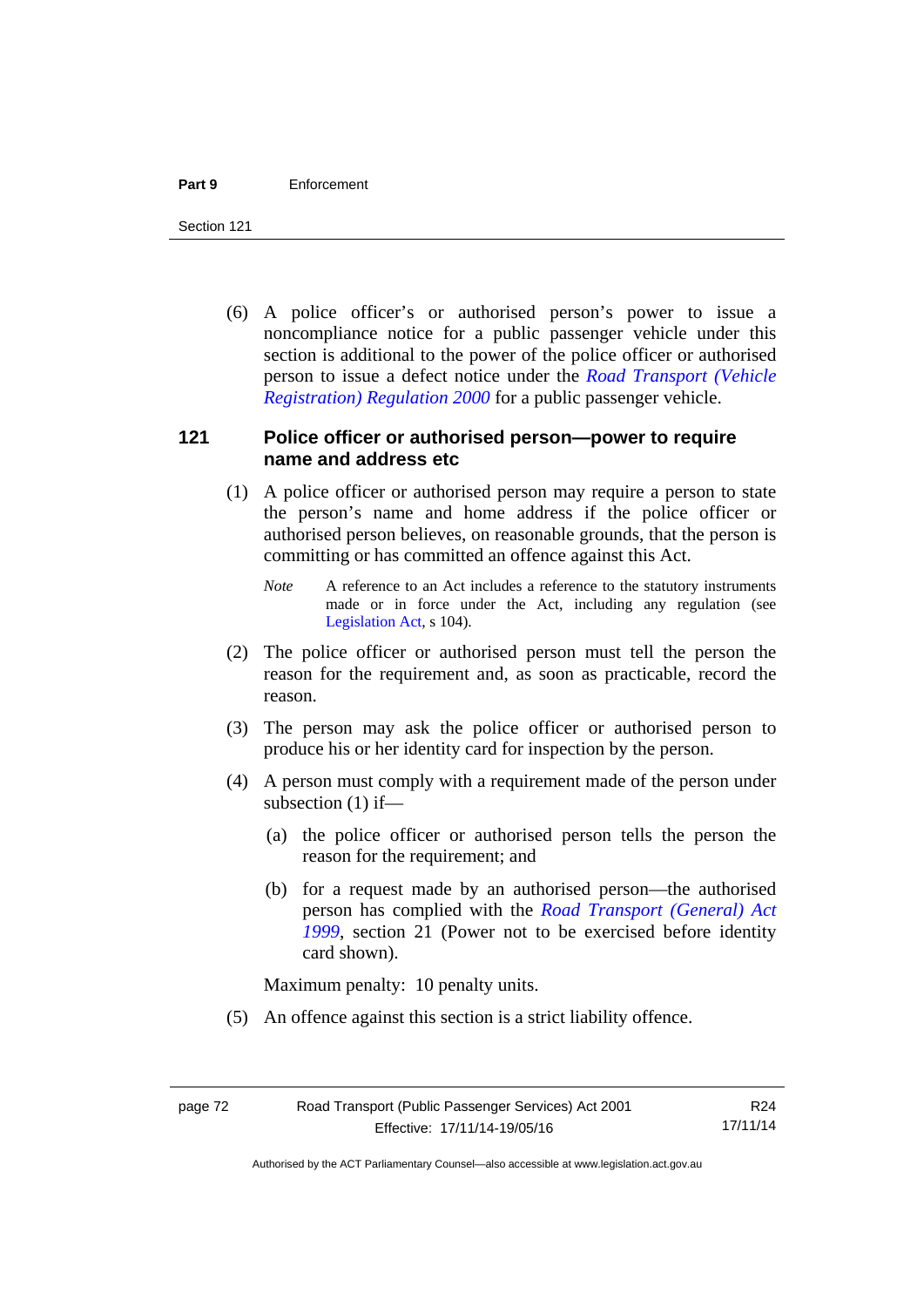# **Part 10 Miscellaneous**

## **125 Unauthorised public passenger services**

 (1) A person must not use a vehicle for the transport of passengers for a fare or other consideration along a road or road related area.

Maximum penalty: 50 penalty units.

- (2) This section does not apply to the person if—
	- (a) the monetary or other consideration receivable by the person is not more than the cost of operating the vehicle to transport the passengers; or
	- (b) the person is entitled under this Act to operate the public passenger service being operated by the person.

#### **Examples for par (a)**

- 1 A car pool in which participants share the costs of operating the vehicle for the car pool.
- 2 Helen is a member of Bush Hikers Anonymous. She carries 2 other members in her car to a club walk. The 2 other members pay Helen part of the costs of operating her car for the club walk.
- *Note 1* For the entitlement of a person to operate a public passenger service, see the following provisions:
	- $\bullet$  s 18 and s 19 (bus services)
	- s 51 (taxi services)
	- s 73 (hire car services)
	- s 90 (demand responsive services).
- *Note* 2 This section also does not apply if the person is exempted from the operation of this section under s 127 or s 128.
- *Note 3* An example is part of the Act, is not exhaustive and may extend, but does not limit, the meaning of the provision in which it appears (see [Legislation Act,](http://www.legislation.act.gov.au/a/2001-14) s 126 and s 132).
- (3) An offence against this section is a strict liability offence.

R24 17/11/14 page 73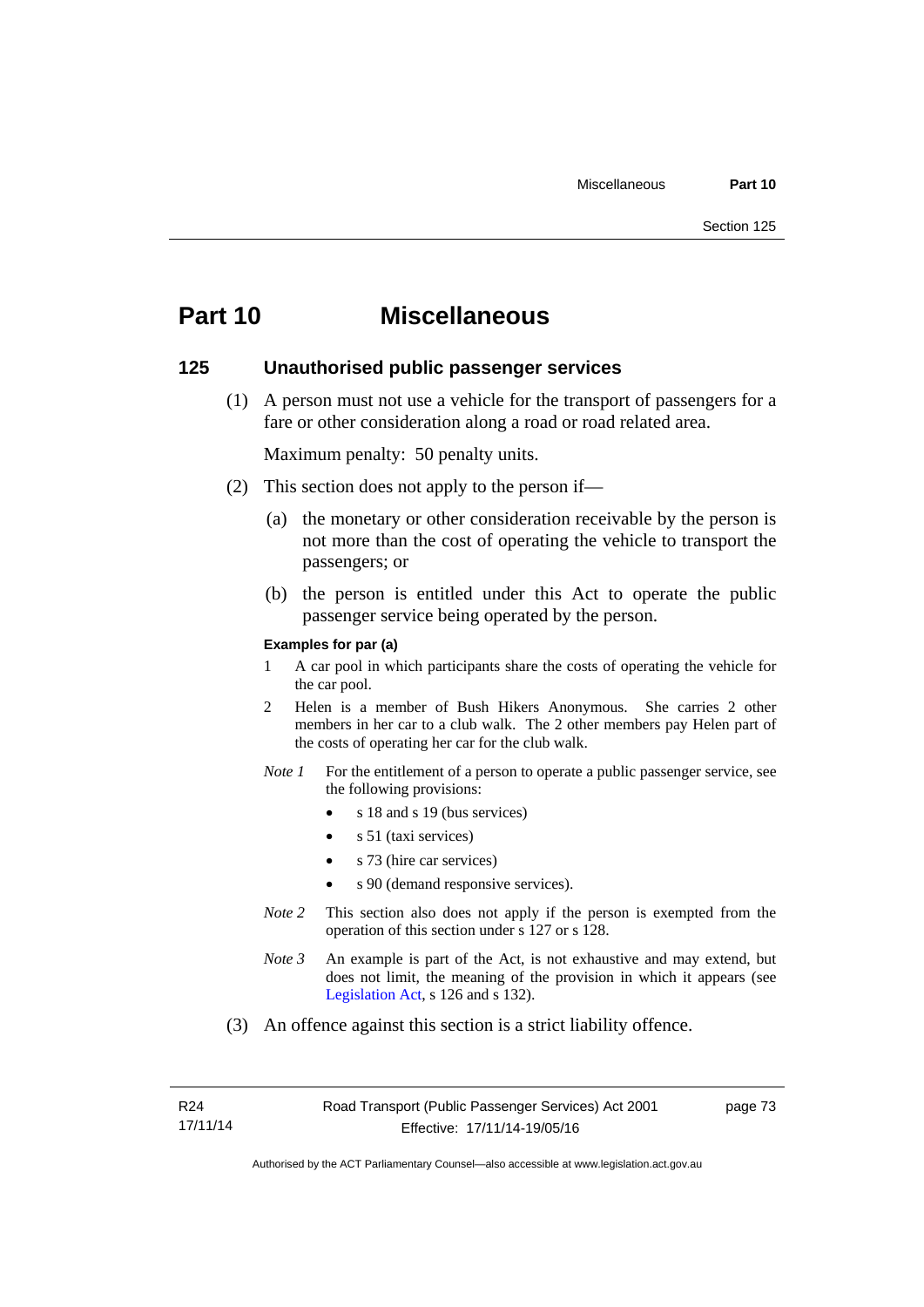#### **Part 10** Miscellaneous

Section 126

# **126 Regulation-making power**

- (1) The Executive may make regulations for this Act.
	- *Note* Regulations must be notified and presented to the Legislative Assembly, under the [Legislation Act.](http://www.legislation.act.gov.au/a/2001-14)
- (2) A regulation may apply, adopt or incorporate a law of another jurisdiction or an instrument, or a provision of a law of another jurisdiction or instrument, as in force from time to time.
	- *Note 1* The text of an applied, adopted or incorporated law or instrument, whether applied as in force from time to time or as at a particular time, is taken to be a notifiable instrument if the operation of the [Legislation](http://www.legislation.act.gov.au/a/2001-14)  [Act](http://www.legislation.act.gov.au/a/2001-14), s 47 (5) or (6) is not disapplied (see s 47 (7)).
	- *Note 2* A notifiable instrument must be notified under the [Legislation Act](http://www.legislation.act.gov.au/a/2001-14).
- (3) A regulation may make provision in relation to the powers and duties of police officers and authorised people in relation to public passenger services, including, for example, in relation to public passenger vehicles, drivers of public passenger vehicles and passengers.
	- *Note* An example is part of the Act, is not exhaustive and may extend, but does not limit, the meaning of the provision in which it appears (see [Legislation Act,](http://www.legislation.act.gov.au/a/2001-14) s 126 and s 132).
- (4) A regulation may make provision in relation to insurance against liability for damage to property caused by, or arising out of the use of, a public passenger vehicle.
- (5) A regulation may create offences and fix maximum penalties of not more than 20 penalty units for the offences.
- (6) In this section:

*law of another jurisdiction*—see the [Legislation Act](http://www.legislation.act.gov.au/a/2001-14), section 47 (10).

R24 17/11/14

Authorised by the ACT Parliamentary Counsel—also accessible at www.legislation.act.gov.au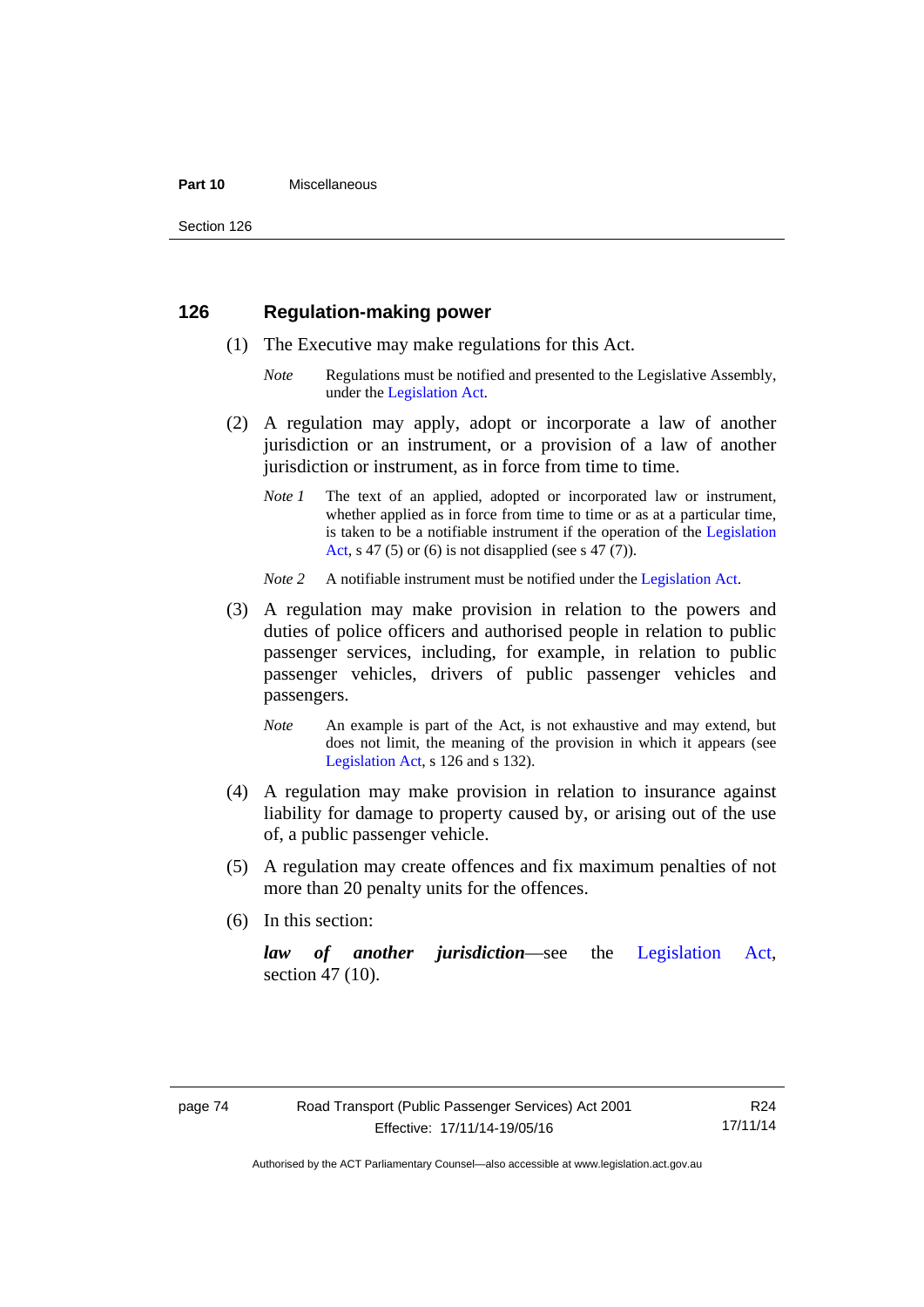# **127 Minister may exempt vehicles and people from Act**

- (1) The Minister may exempt a vehicle or person from this Act (or a stated provision of this Act).
- (2) An exemption is a disallowable instrument.
	- *Note* A disallowable instrument must be notified, and presented to the Legislative Assembly, under the [Legislation Act.](http://www.legislation.act.gov.au/a/2001-14)

# **128 Regulations may exempt vehicles and people from Act**

- (1) A regulation may—
	- (a) exempt a vehicle or person, or a kind of vehicle or person, prescribed by regulation from this Act (or a stated provision of this Act); or
	- (b) authorise the road transport authority to exempt a vehicle or person, or a kind of vehicle or person, by regulation from this Act (or a stated provision of this Act).
- (2) An exemption given under a regulation mentioned in subsection (1) may be conditional.
- (3) A regulation may provide for the road transport authority to—
	- (a) suspend the operation of a regulation mentioned in subsection (1) (a) in the way and circumstances prescribed by regulation; or
	- (b) suspend the operation of an exemption given by the authority to a vehicle or person in the way and circumstances prescribed by regulation.

# **129 References to Motor Traffic Act, Traffic Act etc**

(1) In any Act, instrument made under an Act or document, a reference to an earlier law is, in relation to anything to which this Act applies, a reference to this Act.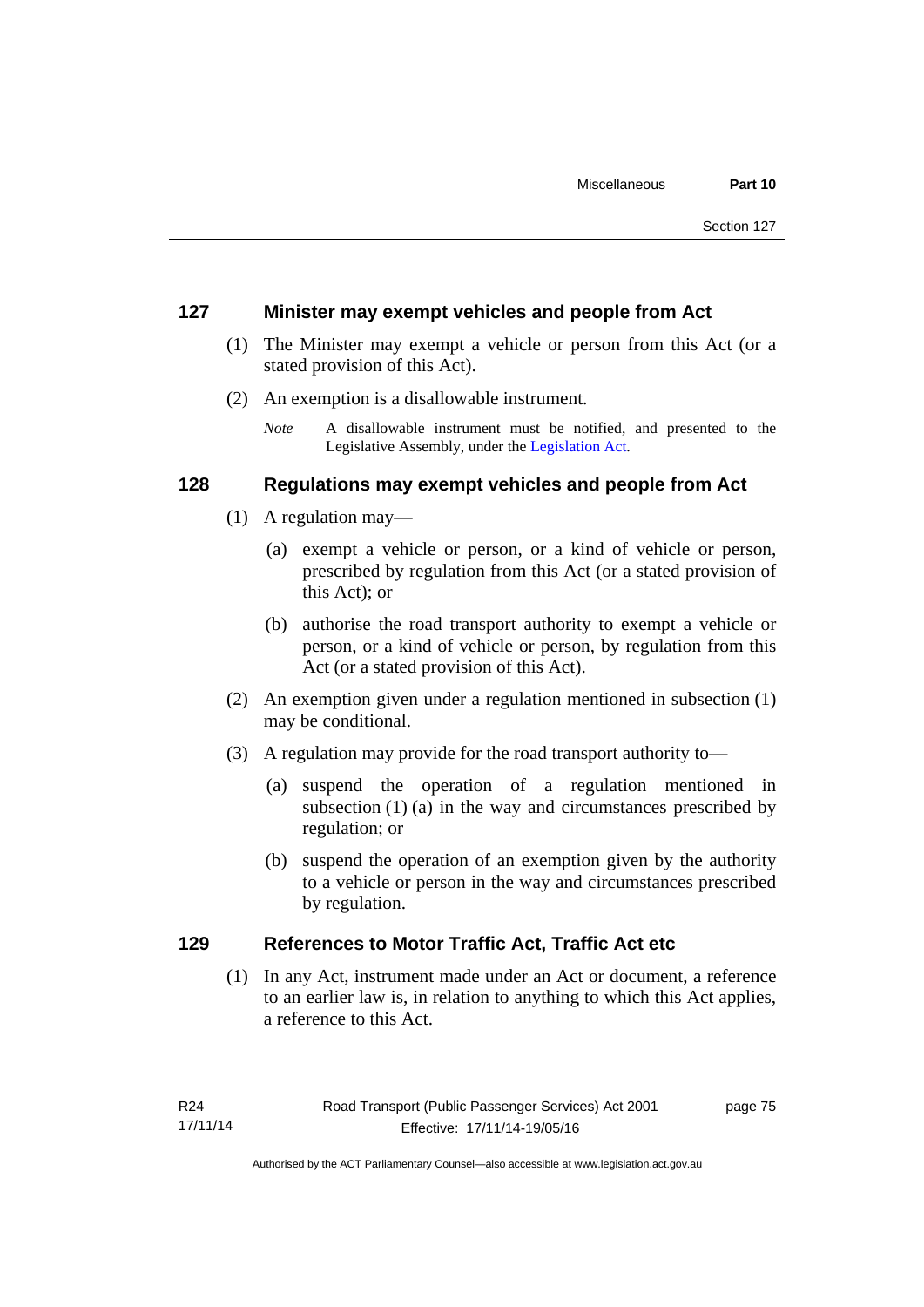### **Part 10** Miscellaneous

(2) In this section:

*earlier law* means any of the following:

- (a) *[Motor Traffic Act 1936](http://www.legislation.act.gov.au/a/1936-45)*;
- (b) *[Motor Traffic Regulations 1934](http://www.legislation.act.gov.au/sl/1934-6)*;
- (c) *[Road Transport \(Bus Services\) Regulations 2000](http://www.legislation.act.gov.au/sl/2000-9)*;
- (d) *[Road Transport \(General\) Act 1999](http://www.legislation.act.gov.au/a/1999-77)*;
- (e) *[Road Transport \(Hire Vehicle Services\) Regulations 2000](http://www.legislation.act.gov.au/sl/2000-4)*;
- (f) *[Road Transport \(Taxi Services\) Regulations 2000](http://www.legislation.act.gov.au/sl/2000-5)*. <sup>1</sup>

page 76 Road Transport (Public Passenger Services) Act 2001 Effective: 17/11/14-19/05/16

R24 17/11/14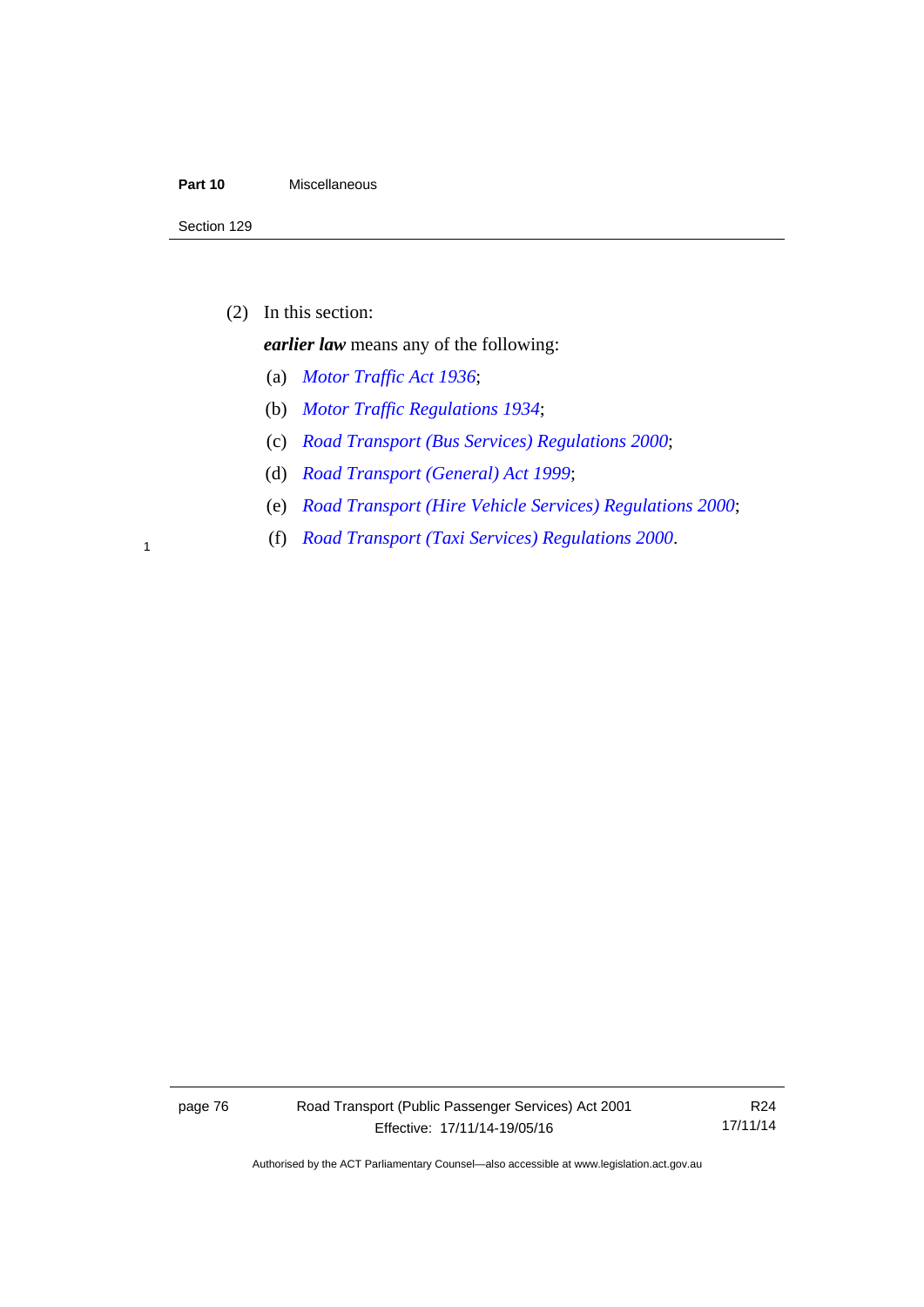# **Dictionary**

(see  $s$  4)

- Note 1 The [Legislation Act](http://www.legislation.act.gov.au/a/2001-14) contains definitions and other provisions relevant to this Act.
- *Note 2* In particular, the [Legislation Act,](http://www.legislation.act.gov.au/a/2001-14) dict, pt 1, defines the following terms:
	- **ACT**
	- exercise
	- function
	- home address
	- the Territory.
- *Note 3* The *[Road Transport \(General\) Act 1999](http://www.legislation.act.gov.au/a/1999-77)* contains definitions relevant to this Act. For example, the following terms are defined in the *[Road](http://www.legislation.act.gov.au/a/1999-77)  [Transport \(General\) Act 1999](http://www.legislation.act.gov.au/a/1999-77)*, dictionary:
	- another jurisdiction
	- Australian Road Rules
	- driver
	- jurisdiction
	- motor vehicle
	- road transport authority (or authority) (see s 16)
	- road transport legislation (see s 6)
	- use (in relation to a vehicle)
	- vehicle.
- *Note 4* If a word or expression is defined in an Act (but not a regulation or another publication) included in the road transport legislation, the definition applies to each use of the word or expression in other road transport legislation unless the contrary intention appears (see *[Road](http://www.legislation.act.gov.au/a/1999-77)  [Transport \(General\) Act 1999](http://www.legislation.act.gov.au/a/1999-77)*, s 8).

*accredited*, in relation to a kind of public passenger service, means accredited under the regulations to operate that kind of public passenger service.

*accredited demand responsive service operator* means accredited under a regulation to operate a demand responsive service.

*accredited hire car service operator* means accredited under the regulations to operate a hire car service.

page 77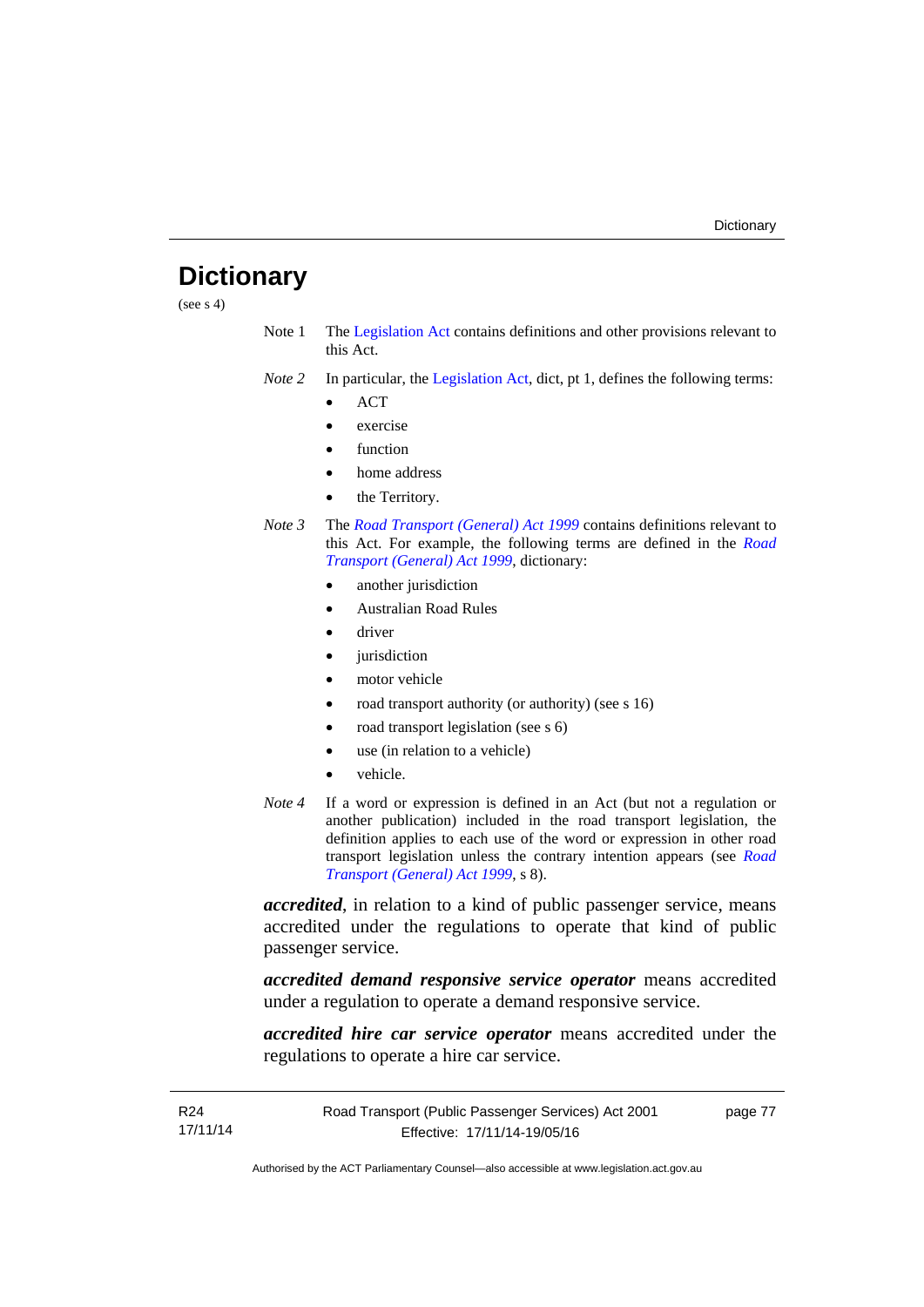*accredited taxi network provider* means accredited under the regulations to operate a taxi network.

*accredited taxi service operator* means accredited under the regulations to operate a taxi service.

*affiliated*, in relation to an accredited taxi service operator, means affiliated with an accredited taxi network provider.

*authorisation*, in relation to a demand responsive service, means an authorisation under this Act to operate a demand responsive service.

*authorised demand responsive service operator* means a person who is authorised under this Act to operate a demand responsive service.

*bus*—see section 10A.

*bus service*—see section 11.

*demand responsive service—*see section 80.

*demand responsive service vehicle—*see section 81.

*fare* means the amount payable by passengers for transport, or for the transport of passengers' luggage or other goods, on public passenger vehicles.

*fittings*, of a vehicle, includes the seats, seat covers and floor coverings of the vehicle.

*hire car*—see section 67.

*hire car licence*—see section 61.

*hire car service*—see section 69.

*inspect* a vehicle includes observe the performance of the vehicle or any of its equipment, with or without the use of instruments.

*long-distance service*—see section 14.

*noncompliance notice*—see section 120 (1).

*public bus*—see section 10A.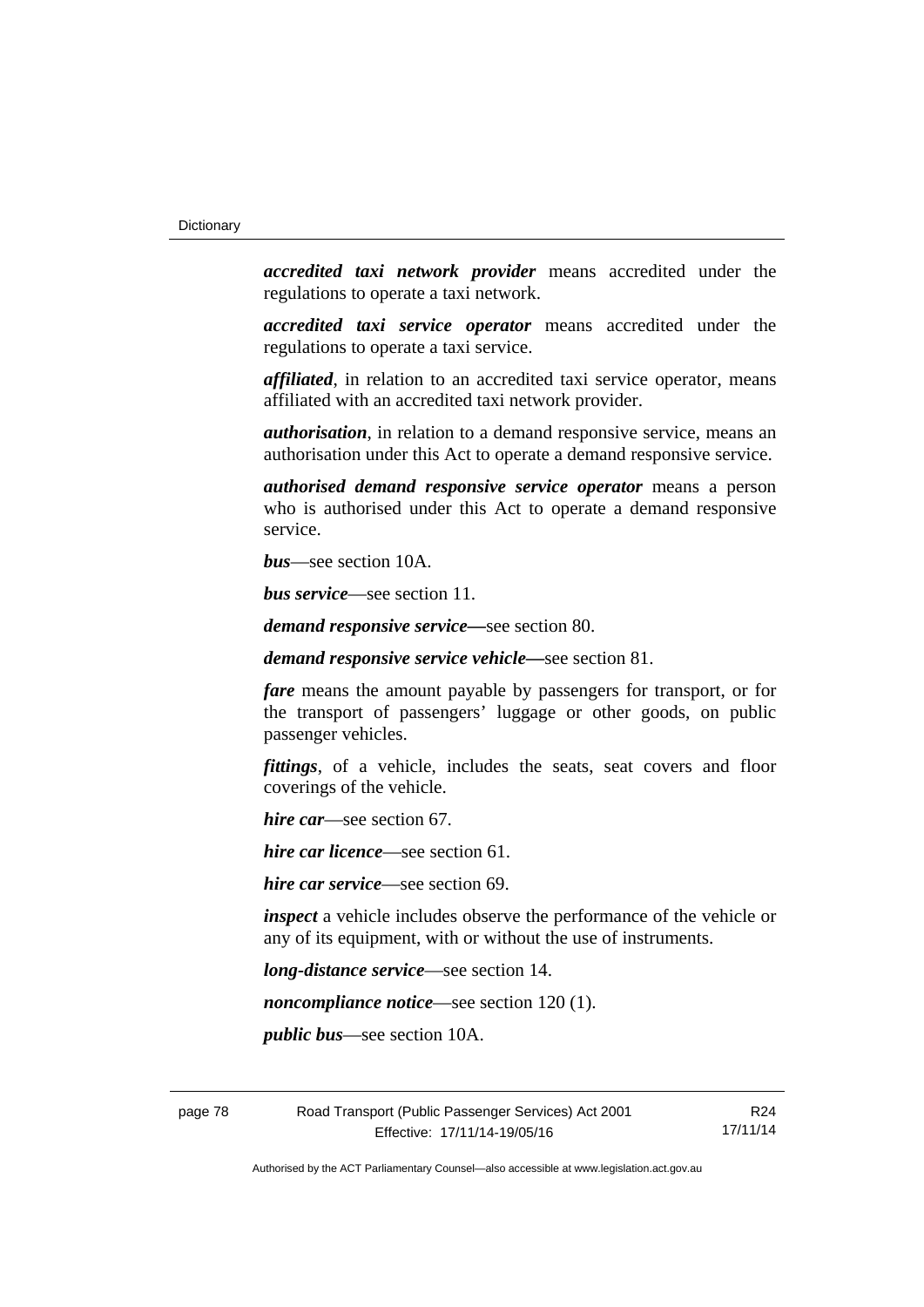*public passenger service*—see section 10.

*public passenger vehicle* means a public bus, taxi, hire car or demand responsive service vehicle.

*public vehicle licence*—see the *[Road Transport \(Driver Licensing\)](http://www.legislation.act.gov.au/a/1999-78)  [Act 1999](http://www.legislation.act.gov.au/a/1999-78)*, dictionary.

*regular route service*—see section 12.

*restricted hire car*—see section 68.

*restricted hire car licence*—see section 62.

*restricted hire car service*—see section 70.

*restricted taxi*—see section 46.

*restricted taxi licence*—see section 38.

*restricted taxi service*—see section 48.

*road* means an area that is open to or used by the public and is developed for, or has as 1 of its main uses, the driving or riding of motor vehicles, but does not include an area that would otherwise be a road so far as a declaration under the *[Road Transport \(General\)](http://www.legislation.act.gov.au/a/1999-77)  [Act 1999](http://www.legislation.act.gov.au/a/1999-77)*, section 12 (Power to include or exclude areas in road transport legislation) declares that this Act does not apply to the area.

*road related area* means—

- (a) an area that divides a road; or
- (b) a footpath or nature strip adjacent to a road; or
- (c) an area that is open to the public and is designated for use by cyclists or animals; or
- (d) an area that is not a road and that is open to or used by the public for driving, riding or parking vehicles; or
- (e) a shoulder of a road; or
- (f) any other area that is open to or used by the public so far as a declaration under the *[Road Transport \(General\) Act 1999](http://www.legislation.act.gov.au/a/1999-77)*,

page 79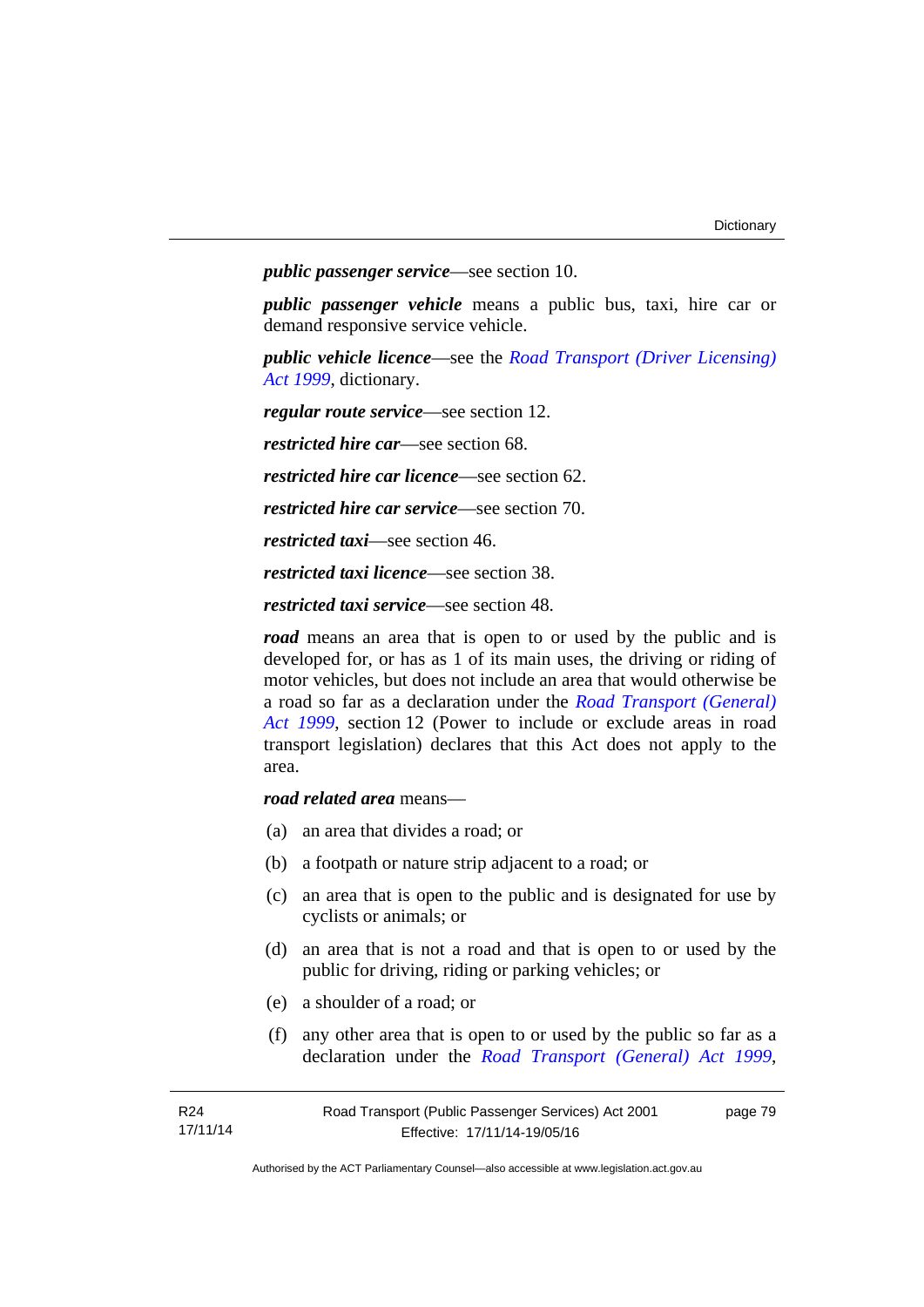**Dictionary** 

section 12 (Power to include or exclude areas in road transport legislation) declares that this Act applies to the area;

but does not include an area that would otherwise be a road related area so far as a declaration under that section declares that this Act does not apply to the area.

*service contract—*

(a) for part 2 (Bus services)—see section 17; and

(b) for part 8 (Demand responsive services)—see section 89.

*taxi*—see section 45.

*taxi booking service*—see section 29.

*taxi driver* means the person driving a taxi if the person holds a public vehicle licence authorising the person to drive the taxi for hire or reward.

*taxi licence*—see section 37.

*taxi network*—see section 28.

*taxi service*—see section 47.

*taxi zone*—see the [Australian Road Rules](http://www.legislation.act.gov.au//ni/db_37271/default.asp), rule 182.

*time of effect*, for a noncompliance notice—see section 120 (2) (b).

*tour and charter service*—see section 13.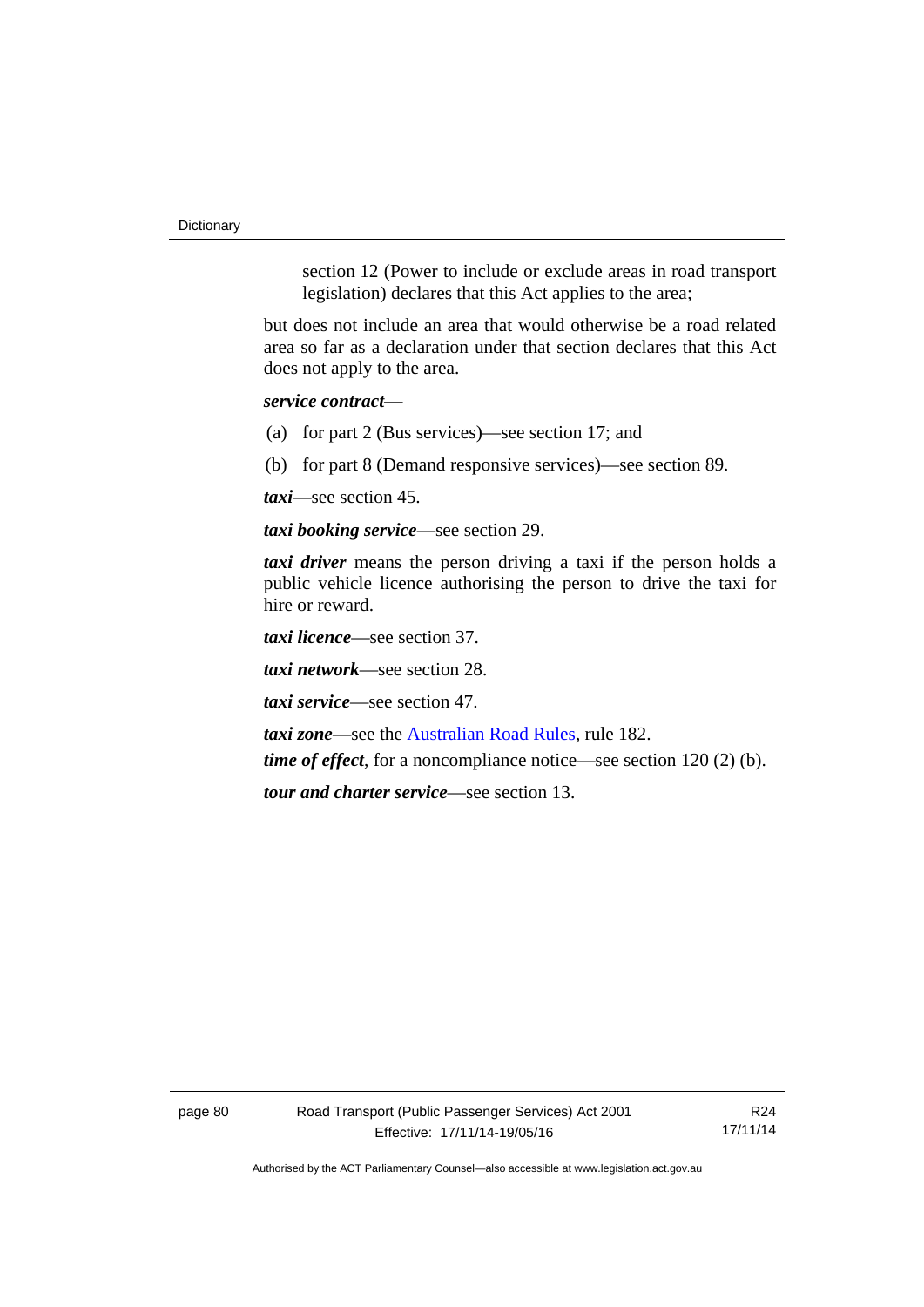# **Endnotes**

# **1 About the endnotes**

Amending and modifying laws are annotated in the legislation history and the amendment history. Current modifications are not included in the republished law but are set out in the endnotes.

Not all editorial amendments made under the *Legislation Act 2001*, part 11.3 are annotated in the amendment history. Full details of any amendments can be obtained from the Parliamentary Counsel's Office.

Uncommenced amending laws are not included in the republished law. The details of these laws are underlined in the legislation history. Uncommenced expiries are underlined in the legislation history and amendment history.

If all the provisions of the law have been renumbered, a table of renumbered provisions gives details of previous and current numbering.

The endnotes also include a table of earlier republications.

| $A = Act$<br>$AF =$ Approved form<br>$am = amended$<br>$amdt = amendment$<br>$AR = Assembly resolution$<br>$ch = chapter$<br>$CN =$ Commencement notice<br>$def = definition$<br>$DI = Disallowable instrument$<br>$dict = dictionary$<br>disallowed = disallowed by the Legislative<br>Assembly<br>$div = division$<br>$exp = expires/expired$<br>$Gaz = gazette$<br>$hdg = heading$<br>$IA = Interpretation Act 1967$<br>$ins = inserted/added$<br>$LA =$ Legislation Act 2001<br>$LR =$ legislation register | NI = Notifiable instrument<br>$o = order$<br>$om = omitted/repealed$<br>$ord = ordinance$<br>$orig = original$<br>par = paragraph/subparagraph<br>$pres = present$<br>$prev = previous$<br>$(\text{prev}) = \text{previously}$<br>$pt = part$<br>$r = rule/subrule$<br>$reloc = relocated$<br>$remum = renumbered$<br>$R[X]$ = Republication No<br>$RI = reissue$<br>$s = section/subsection$<br>$sch = schedule$<br>$sdiv = subdivision$<br>$SL = Subordinate$ law<br>$sub =$ substituted |
|-----------------------------------------------------------------------------------------------------------------------------------------------------------------------------------------------------------------------------------------------------------------------------------------------------------------------------------------------------------------------------------------------------------------------------------------------------------------------------------------------------------------|--------------------------------------------------------------------------------------------------------------------------------------------------------------------------------------------------------------------------------------------------------------------------------------------------------------------------------------------------------------------------------------------------------------------------------------------------------------------------------------------|
|                                                                                                                                                                                                                                                                                                                                                                                                                                                                                                                 |                                                                                                                                                                                                                                                                                                                                                                                                                                                                                            |
| $LRA =$ Legislation (Republication) Act 1996<br>$mod = modified/modification$                                                                                                                                                                                                                                                                                                                                                                                                                                   | $underlining = whole or part not commenced$<br>or to be expired                                                                                                                                                                                                                                                                                                                                                                                                                            |
|                                                                                                                                                                                                                                                                                                                                                                                                                                                                                                                 |                                                                                                                                                                                                                                                                                                                                                                                                                                                                                            |

## **2 Abbreviation key**

R24 17/11/14 Road Transport (Public Passenger Services) Act 2001 Effective: 17/11/14-19/05/16

page 81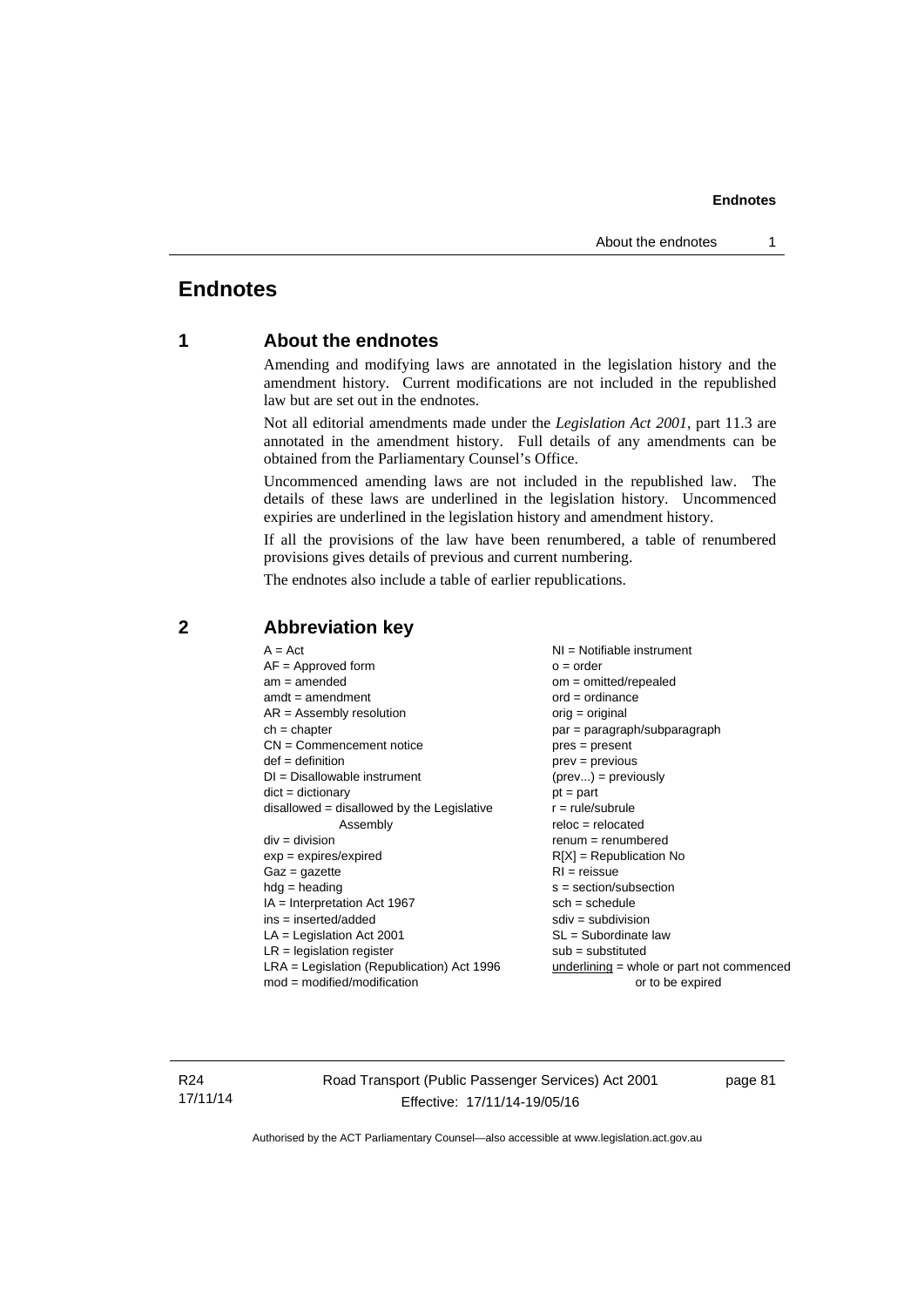3 Legislation history

# **3 Legislation history**

#### **Road Transport (Public Passenger Services) Act 2001 A2001-62**  notified 10 September 2001 [\(Gaz 2001 No S66\)](http://www.legislation.act.gov.au/gaz/2001-S66/default.asp)

s 1, s 2 commenced 10 September 2001 (IA s 10B) remainder commenced 1 December 2001 (s 2 and [CN2001-2\)](http://www.legislation.act.gov.au/cn/2001-2/default.asp)

as amended by

### **[Road Transport \(Public Passenger Services\) Amendment Act 2001](http://www.legislation.act.gov.au/a/2001-94) A2001-94**

notified LR 27 September 2001

s 1, s 2 commenced 27 September 2001 (LA s 75) remainder commenced 1 March 2002 (s 2 and [CN2002-2\)](http://www.legislation.act.gov.au/cn/2002-2/default.asp)

# **[Statute Law Amendment Act 2002](http://www.legislation.act.gov.au/a/2002-30) A2002-30 pt 3.70**

notified LR 16 September 2002

s 1, s 2 taken to have commenced 19 May 1997 (LA s 75 (2))

pt 3.70 commenced 17 September 2002 (s 2 (1))

## **[Statute Law Amendment Act 2002 \(No 2\)](http://www.legislation.act.gov.au/a/2002-49) A2002-49 pt 3.23**

notified LR 20 December 2002 s 1, s 2 taken to have commenced 7 October 1994 (LA s 75 (2)) pt 3.23 commenced 17 January 2003 (s 2 (1))

#### **[Road Transport \(Public Passenger Services\) \(Hire Cars\) Amendment](http://www.legislation.act.gov.au/a/2004-69)  [Act 2004](http://www.legislation.act.gov.au/a/2004-69) A2004-69 pt 2**

notified LR 9 September 2004 s 1, s 2 commenced 9 September 2004 (LA s 75 (1)) pt 2 commenced 9 March 2005 (s 2 and LA s 79)

as modified by

### **[Road Transport \(Public Passenger Services\) Regulation 2002](http://www.legislation.act.gov.au/sl/2002-3) SL2002-3 (as am by [SL2005-4](http://www.legislation.act.gov.au/sl/2005-4) s 12)**

notified LR 27 February 2002

s 1, s 2 commenced 27 February 2002 (LA s 75 (1))

s 132 (4) commenced 1 March 2003 (s 2 (2))

remainder commenced 1 March 2002 (s 2 (1) and see [CN2002-2](http://www.legislation.act.gov.au/cn/2002-2/default.asp))

page 82 Road Transport (Public Passenger Services) Act 2001 Effective: 17/11/14-19/05/16

R24 17/11/14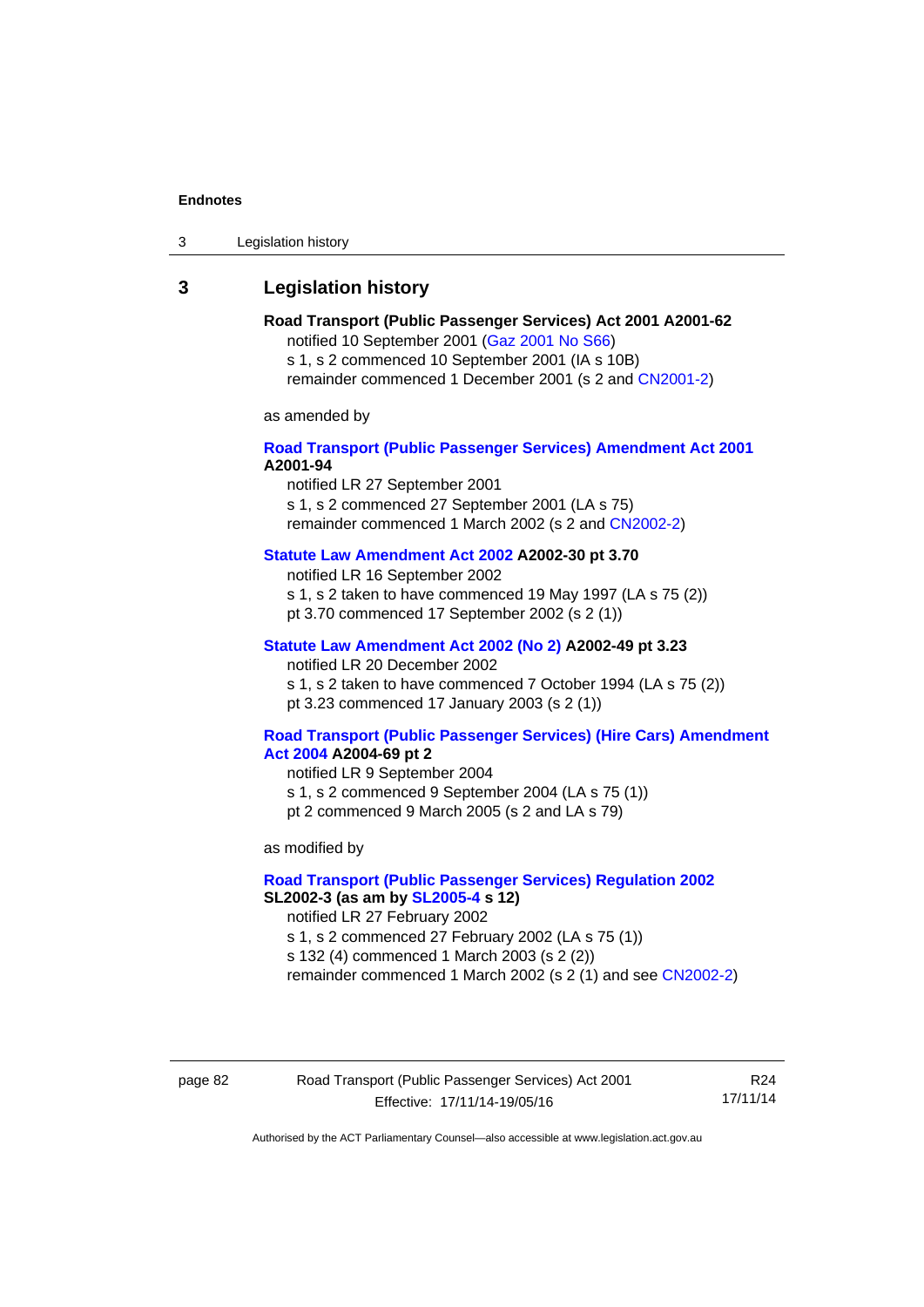## **[Road Transport Legislation \(Hire Cars\) Amendment Regulation 2005](http://www.legislation.act.gov.au/sl/2005-4)  [\(No 1\)](http://www.legislation.act.gov.au/sl/2005-4) SL2005-4 s 12**

notified LR 7 March 2005

s 1, s 2 commenced 7 March 2005 (LA s 75 (1))

s 12 commenced 9 March 2005 (s 2 and see Road Transport (Public [Passenger Services\) \(Hire Cars\) Amendment Act 2004](http://www.legislation.act.gov.au/a/2004-69) A2004-69, s 2 and LA s 79)

*Note* This regulation only amends the [Road Transport \(Public](http://www.legislation.act.gov.au/sl/2002-3)  [Passenger Services\) Regulation 2002](http://www.legislation.act.gov.au/sl/2002-3) SL2002-3.

as amended by

#### **[Statute Law Amendment Act 2005](http://www.legislation.act.gov.au/a/2005-20) A2005-20 sch 3 pt 3.57**

notified LR 12 May 2005

s 1, s 2 taken to have commenced 8 March 2005 (LA s 75 (2)) amdt 3.372, amdt 3.374 commenced 2 June 2005 (s 2 (2)) sch 3 pt 3.57 remainder commenced 2 June 2005 (s 2 (1))

#### **[Road Transport \(Public Passenger Services\) Amendment Act 2006](http://www.legislation.act.gov.au/a/2006-9) A2006-9**

notified LR 15 March 2006 s 1, s 2 commenced 15 March 2006 (LA s 75 (1)) remainder commenced 1 July 2006 (s 2 and [CN2006-13](http://www.legislation.act.gov.au/cn/2006-13/default.asp))

### **[Road Transport Legislation Amendment Act 2006](http://www.legislation.act.gov.au/a/2006-26) A2006-26 pt 2, s 31**

notified LR 14 June 2006 s 1, s 2 commenced 14 June 2006 (LA s 75 (1)) pt 2, s 31 commenced 2 July 2006 (s 2 and [CN2006-12](http://www.legislation.act.gov.au/cn/2006-12/default.asp))

#### **[Administrative \(Miscellaneous Amendments\) Act 2006](http://www.legislation.act.gov.au/a/2006-30) A2006-30 sch 1 pt 1.10**

notified LR 16 June 2006 s 1, s 2 commenced 16 June 2006 (LA s 75 (1)) amdt 1.84 commenced 3 July 2006 (s 2 (2)) sch 1 pt 1.10 remainder commenced 1 July 2006 (s 2 (1))

#### **[Road Transport \(Third-Party Insurance\) Act 2008](http://www.legislation.act.gov.au/a/2008-1) A2008-1 sch 1 pt 1.9 (as am by [A2008-39](http://www.legislation.act.gov.au/a/2008-39) s 4)**

notified LR 26 February 2008

s 1, s 2 commenced 26 February 2008 (LA s 75 (1))

sch 1 pt 1.9 commenced 1 October 2008 (s 2 as am by [A2008-39](http://www.legislation.act.gov.au/a/2008-39) s 4)

R24 17/11/14 page 83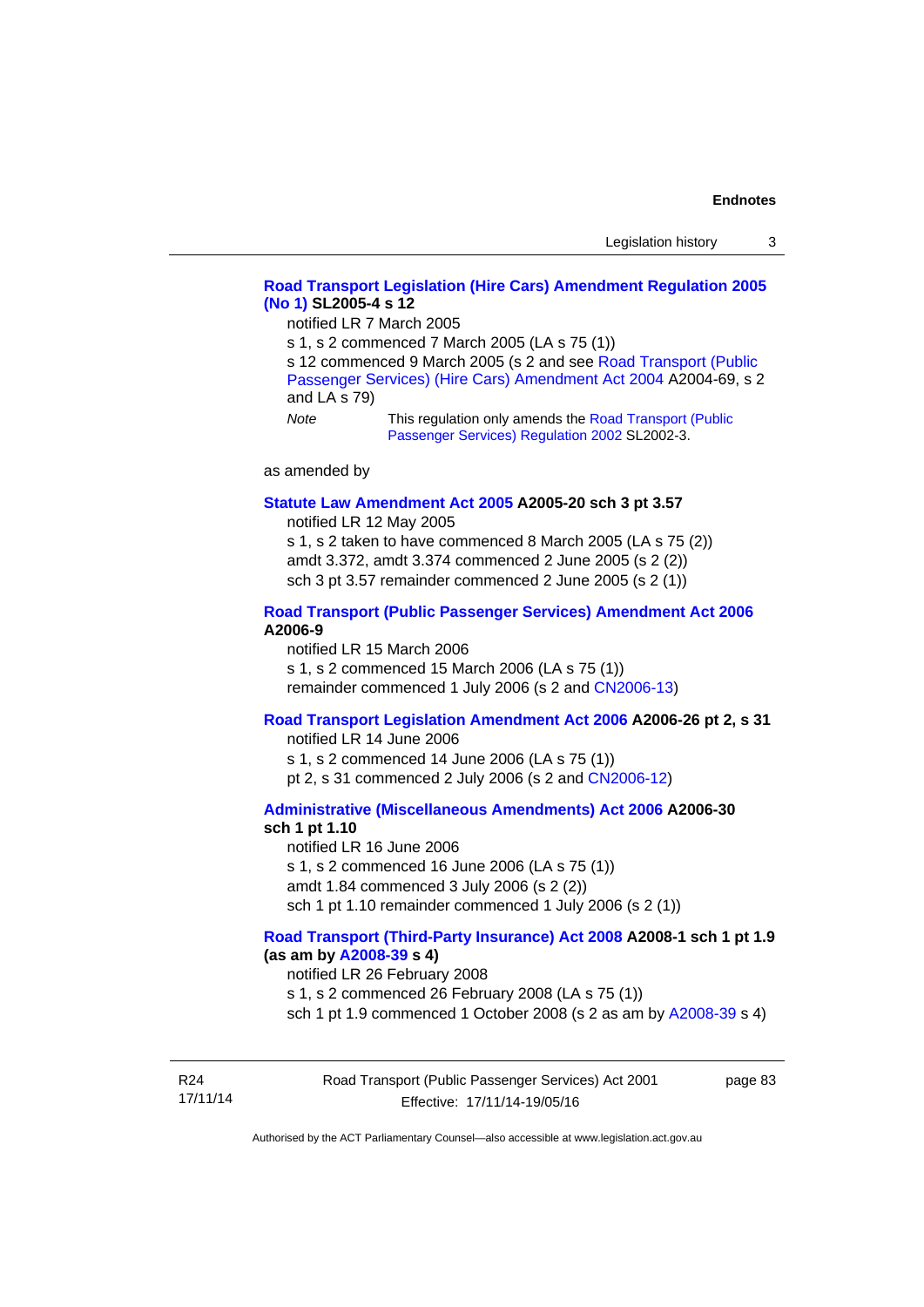3 Legislation history

## **[Road Transport \(Third-Party Insurance\) Amendment Act 2008](http://www.legislation.act.gov.au/a/2008-39) A2008-39**

notified LR 22 August 2008 s 1, s 2 commenced 22 August 2008 (LA s 75 (1)) remainder commenced 23 August 2008 (s 2) *Note* This Act only amends the [Road Transport \(Third-Party](http://www.legislation.act.gov.au/a/2008-1)  [Insurance\) Act 2008](http://www.legislation.act.gov.au/a/2008-1) A2008-1.

as modified by

#### **[Road Transport \(Third-Party Insurance\) Regulation 2008](http://www.legislation.act.gov.au/sl/2008-37) SL2008-37 s 103 and sch 20 mod 20.1**

notified LR 25 August 2008

s 1, s 2 commenced 25 August 2008 (LA s 75 (1)) s 103 and sch 20 mod 20.1 commenced 1 October 2008 (s 2 and see [Road Transport \(Third-Party Insurance\) Act 2008](http://www.legislation.act.gov.au/a/2008-1) A2008-1 s 2 (as am by [A2008-39](http://www.legislation.act.gov.au/a/2008-39) s 4))

as amended by

### **[Road Transport \(Third-Party Insurance\) Amendment Act 2009](http://www.legislation.act.gov.au/a/2009-16) A2009-16 sch 3 pt 3.3**

notified LR 30 June 2009 s 1, s 2 commenced 30 June 2009 (LA s 75 (1)) sch 3 pt 3.3 commenced 5 July 2009 (s 2)

## **[Road Transport \(Mass, Dimensions and Loading\) Act 2009](http://www.legislation.act.gov.au/a/2009-22/default.asp) A2009-22**

### **sch 1 pt 1.8**

notified LR 3 September 2009

s 1, s 2 commenced 3 September 2009 (LA s 75 (1))

sch 1 pt 1.8 commenced 3 March 2010 (s 2 and LA s 79)

## **[Statute Law Amendment Act 2009 \(No 2\)](http://www.legislation.act.gov.au/a/2009-49) A2009-49 sch 3 pt 3.63**

notified LR 26 November 2009 s 1, s 2 commenced 26 November 2009 (LA s 75 (1)) sch 3 pt 3.63 commenced 17 December 2009 (s 2)

#### **[Statute Law Amendment Act 2010](http://www.legislation.act.gov.au/a/2010-18) A2010-18 sch 3 pt 3.18**

notified LR 13 May 2010

s 1, s 2 commenced 13 May 2010 (LA s 75 (1))

sch 3 pt 3.18 commenced 3 June 2010 (s 2)

| page 84 | Road Transport (Public Passenger Services) Act 2001 | R24      |
|---------|-----------------------------------------------------|----------|
|         | Effective: 17/11/14-19/05/16                        | 17/11/14 |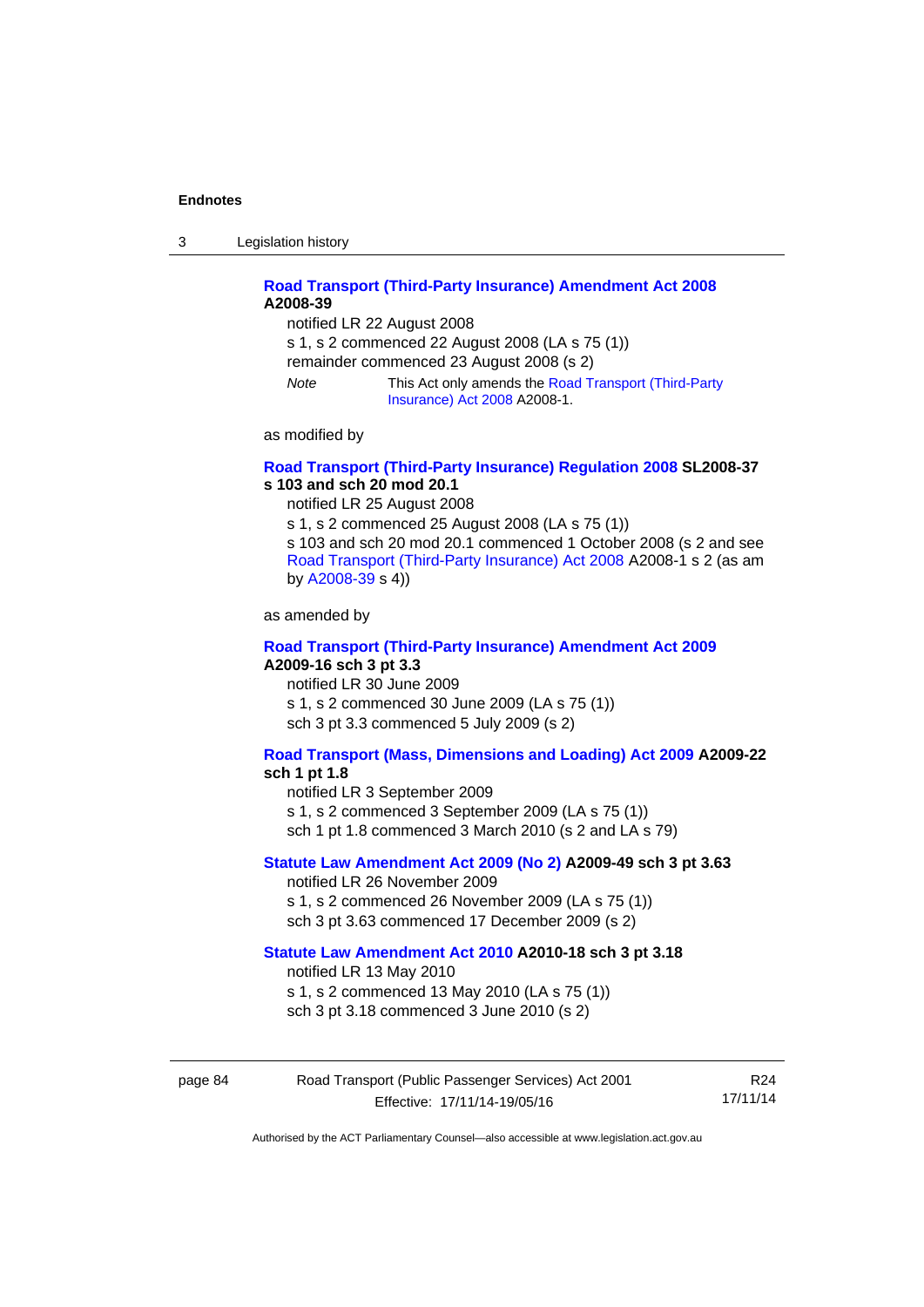| Legislation history |  |
|---------------------|--|
|---------------------|--|

## **[Fair Trading \(Australian Consumer Law\) Amendment Act 2010](http://www.legislation.act.gov.au/a/2010-54) A2010-54 sch 3 pt 3.21**

notified LR 16 December 2010 s 1, s 2 commenced 16 December 2010 (LA s 75 (1)) sch 3 pt 3.21 commenced 1 January 2011 (s 2 (1))

## **[Statute Law Amendment Act 2013](http://www.legislation.act.gov.au/a/2013-19) A2013-19 sch 3 pt 3.42**

notified LR 24 May 2013 s 1, s 2 commenced 24 May 2013 (LA s 75 (1))

sch 3 pt 3.42 commenced 14 June 2013 (s 2)

#### **[Heavy Vehicle National Law \(Consequential Amendments\) Act 2013](http://www.legislation.act.gov.au/a/2013-52) A2013-52 pt 11**

notified LR 9 December 2013

s 1, s 2 commenced 9 December 2013 (LA s 75 (1)) pt 11 commenced 10 February 2014 (s 2 and see [Heavy Vehicle](http://www.legislation.act.gov.au/a/2013-51/default.asp)  [National Law \(ACT\) Act 2013](http://www.legislation.act.gov.au/a/2013-51/default.asp) A2013-51, s 2 (1) and [CN2014-2](http://www.legislation.act.gov.au/cn/2014-2/default.asp))

#### **[Justice and Community Safety Legislation Amendment Act 2014](http://www.legislation.act.gov.au/a/2014-49)**

## **[\(No 2\)](http://www.legislation.act.gov.au/a/2014-49) A2014-49 sch 1 pt 1.19**

notified LR 10 November 2014

s 1, s 2 commenced 10 November 2014 (LA s 75 (1))

sch 1 pt 1.19 commenced 17 November 2014 (s 2)

page 85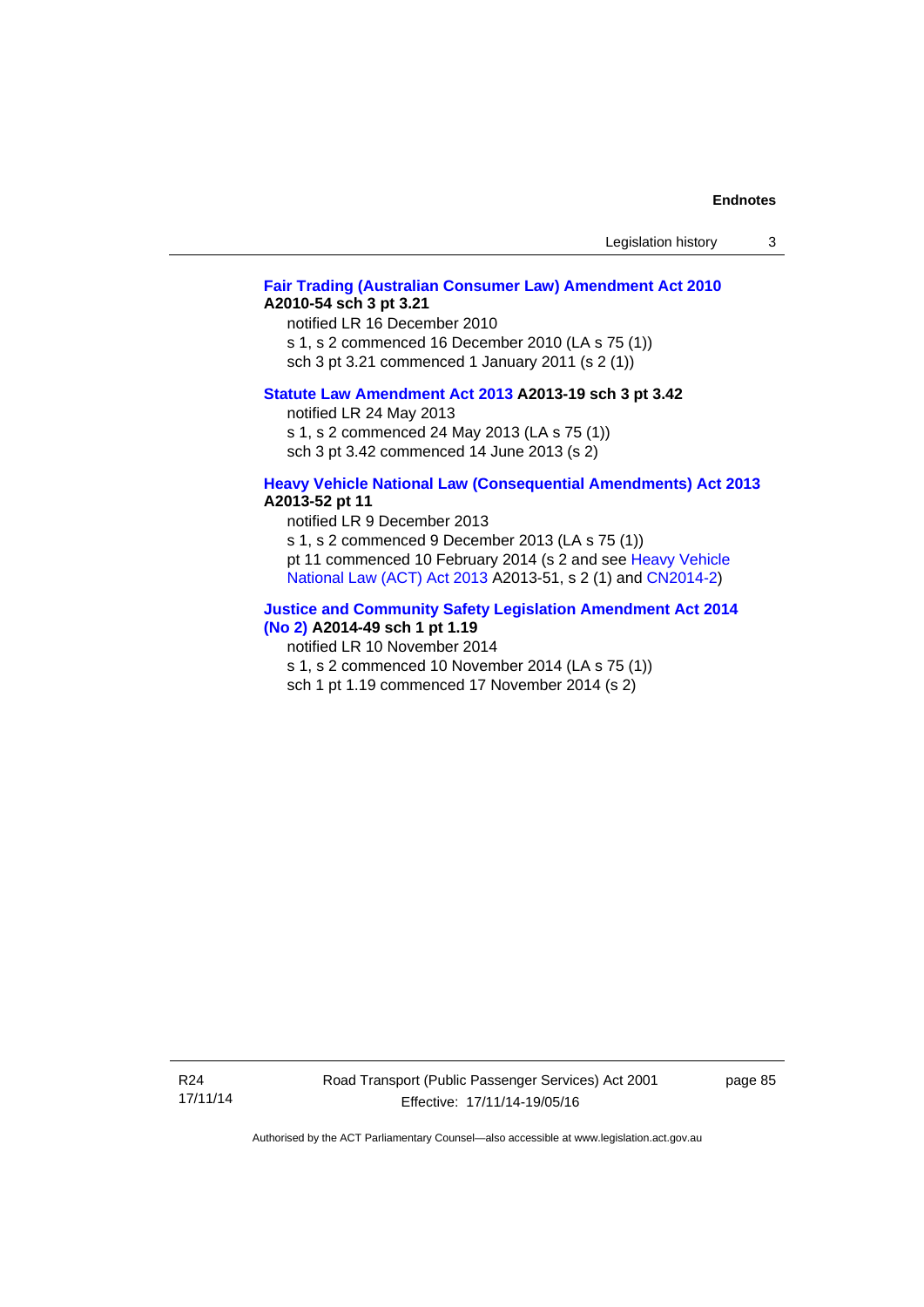| 4 | Amendment history |  |
|---|-------------------|--|
|---|-------------------|--|

# **4 Amendment history**

| Preliminary<br>pt 1 hdg note     | om A2005-20 amdt 3.369                                                                                                                                                                         |
|----------------------------------|------------------------------------------------------------------------------------------------------------------------------------------------------------------------------------------------|
| <b>Name of Act</b><br>s 1        | am A2005-20 amdt 3.370; A2009-22 amdt 1.23; A2013-52<br>s 61, s 62                                                                                                                             |
| <b>Objects</b><br>s 2 hdg<br>s 2 | bracketed note exp 30 June 2002 (s 4 (3))<br>orig s 2 om R1 LA (s 89 (4))<br>(prev s 3) sub A2001-94 s 4<br>renum as s 2 R1 LA (see A2001-94 s 17)<br>am A2004-69 s 4                          |
| <b>Dictionary</b><br>s 3         | (prev s 4) renum as s 3 R1 LA (see A2001-94 s 17)                                                                                                                                              |
| <b>Notes</b><br>s 4              | (prev s 5) sub A2001-94 s 5<br>renum as s 4 R1 LA (see A2001-94 s 17)<br>ss (2), (3) exp 30 June 2002 (s 4 (3))                                                                                |
| s 4A                             | Offences against Act-application of Criminal Code etc<br>ins A2004-69 s 5<br>am A2006-9 s 4; A2006-26 s 4                                                                                      |
|                                  |                                                                                                                                                                                                |
| s <sub>5</sub>                   | Functions of road transport authority<br>(prev s 6) sub A2001-94 s 5<br>renum as s 5 R1 LA (see A2001-94 s 17)<br>am A2004-69 s 6; A2006-9 ss 5-7; pars renum R13 LA                           |
|                                  | Registers of accredited people, demand responsive service authorisations                                                                                                                       |
| and licences<br>s 6 hdg<br>s 6   | sub A2006-9 s 8<br>(prev s 7) sub A2001-94 s 5<br>renum as s 6 R1 LA (see A2001-94 s 17)<br>am A2004-69 s 7; A2006-9 s 9                                                                       |
| s 7                              | Security and disclosure of information in registers<br>(prev s 8) sub A2001-94 s 5<br>renum as s 7 R1 LA (see A2001-94 s 17)<br>sub A2002-49 amdt 3.229<br>am A2006-9 s 10; A2014-49 amdt 1.40 |
| s 8 hdg                          | <b>Competition and Consumer Act authorisation</b><br>am A2010-54 amdt 3.50                                                                                                                     |

page 86 Road Transport (Public Passenger Services) Act 2001 Effective: 17/11/14-19/05/16

R24 17/11/14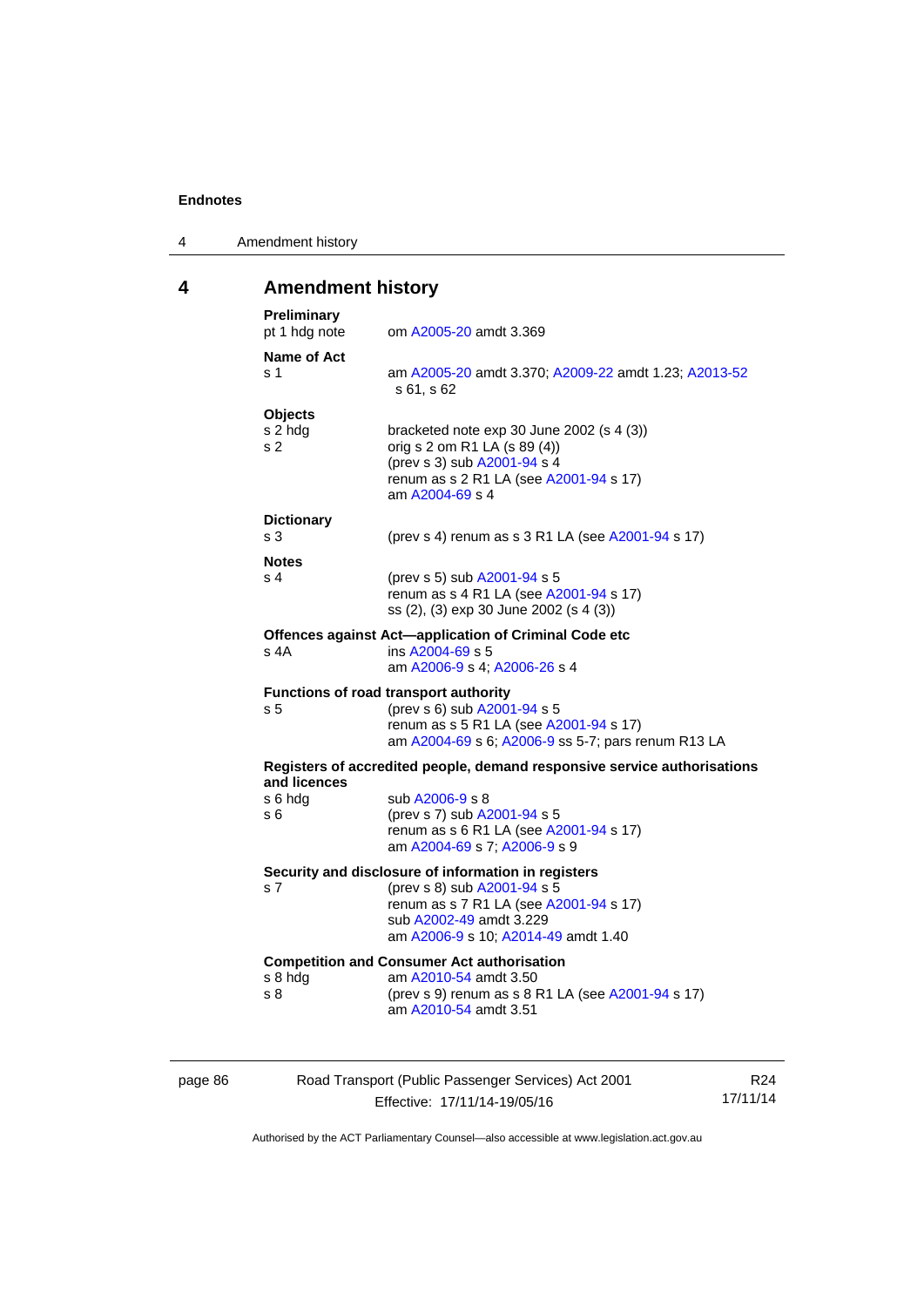| s 9                                               | Combinations of accreditations, authorisations and licences<br>(prev s 9A) ins A2001-94 s 6<br>renum as s 9 R1 LA (see A2001-94 s 17)<br>sub A2006-9 s 11 |
|---------------------------------------------------|-----------------------------------------------------------------------------------------------------------------------------------------------------------|
| s 9A                                              | <b>Combinations of accreditations and licences</b><br>renum as s 9                                                                                        |
| s 10A                                             | Meaning of bus and public bus<br>ins A2005-20 amdt 3.371                                                                                                  |
| <b>Meaning of bus service</b><br>s 11 hdg<br>s 11 | bracketed note exp 30 June 2002 (s 4 (3))<br>sub A2006-9 s 12                                                                                             |
| s 12 hdg                                          | What is a regular route service?<br>bracketed note $exp 30$ June 2002 (s 4 (3))                                                                           |
| s 14 hda                                          | What is a long-distance service?<br>bracketed note exp 30 June 2002 (s 4 (3))                                                                             |
| s 15 hdg                                          | Bus operators--purposes of accreditation<br>bracketed note $exp 30$ June 2002 (s 4 (3))                                                                   |
| s 16                                              | <b>Regulations about accreditation system</b><br>am A2002-30 amdt 3.748; A2006-9 amdt 1.9                                                                 |
| s 17 hdg                                          | Service contracts-regular route services<br>bracketed note exp 30 June 2002 (s 4 (3))<br>sub A2006-9 s 13                                                 |
| s 17                                              | am A2002-49 amdt 3.230; A2005-20 amdt 3.372                                                                                                               |
| s 18                                              | Entitlement to operate regular route services<br>am A2006-30 amdt 1.78                                                                                    |
| s 19                                              | Entitlement to operate tour and charter services<br>am A2006-30 amdt 1.79                                                                                 |
| s 19A                                             | Territory's entitlement to operate bus service<br>ins A2006-30 amdt 1.80                                                                                  |
| s 20 hdg<br>s 20                                  | Unaccredited operators not to operate certain bus services<br>bracketed note $exp 30$ June 2002 (s 4 (3))<br>am A2006-30 amdt 1.81                        |
| s <sub>21</sub>                                   | Pretending to be an accredited bus service operator<br>sub A2002-30 amdt 3.749                                                                            |
| s 22 hdg<br>s 22                                  | Operators of regular route services to hold service contracts<br>bracketed note exp 30 June 2002 (s 4 (3))<br>am A2006-30 amdt 1.82                       |
| s 24                                              | Regulations about operation of bus services by accredited people<br>am A2004-69 s 8; A2006-9 amdt 1.1                                                     |
|                                                   | Road Transport (Public Passenger Services) Act 2001<br>Effective: 17/11/14-19/05/16                                                                       |

page 87

Authorised by the ACT Parliamentary Counsel—also accessible at www.legislation.act.gov.au

R24 17/11/14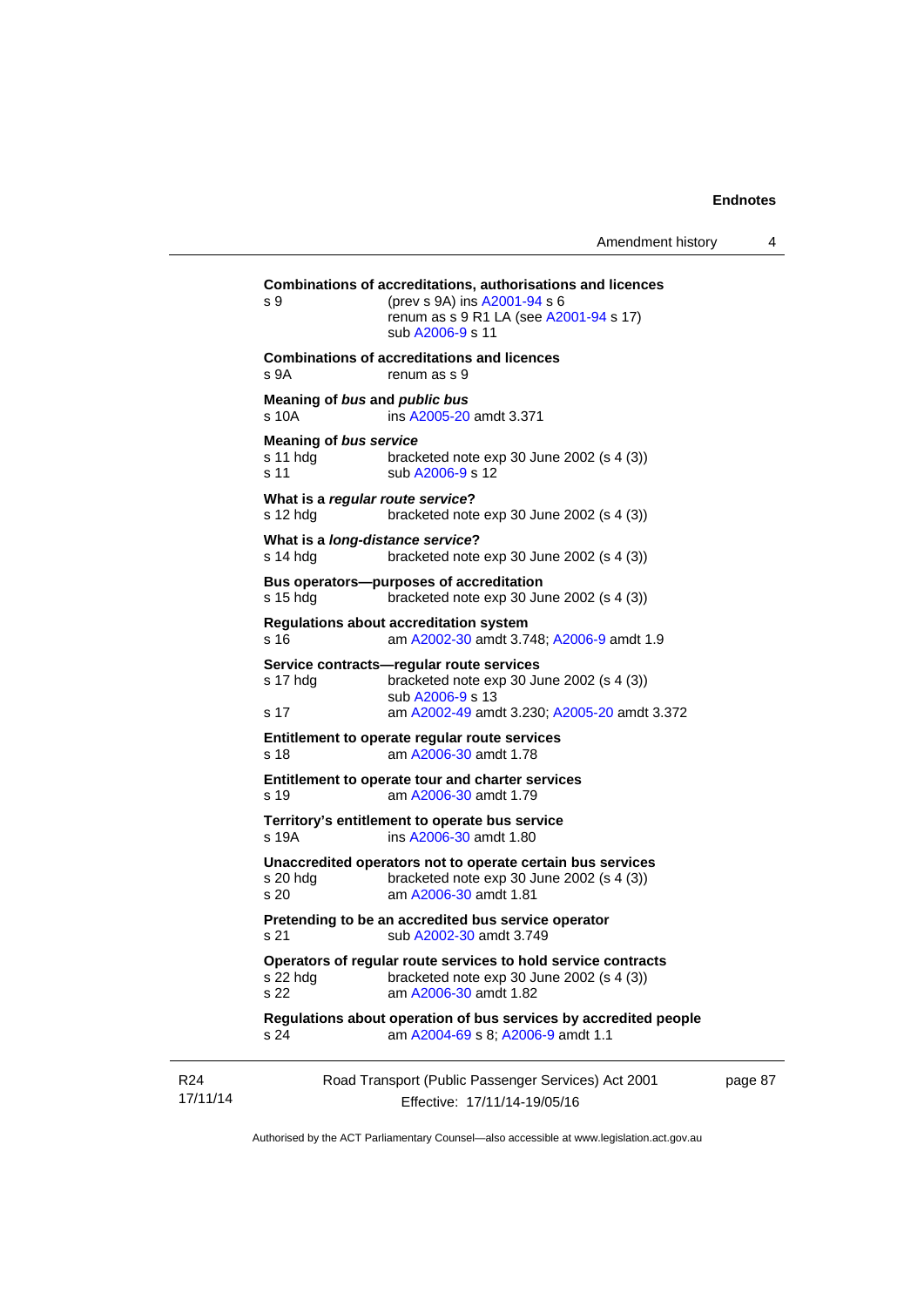4 Amendment history

| <b>Regulations about bus drivers</b>                |                                                                                                                                                   |
|-----------------------------------------------------|---------------------------------------------------------------------------------------------------------------------------------------------------|
| s 26                                                | am A2002-49 amdt 3.230                                                                                                                            |
| s 27                                                | Regulations about conduct of passengers<br>am A2002-49 amdt 3.230                                                                                 |
| Taxi networks<br>pt 3 hdg                           | sub A2001-94 s 8                                                                                                                                  |
| <b>Basic concepts</b><br>div 3.1 hdg                | ins A2001-94 s 8                                                                                                                                  |
| Meaning of taxi network<br>s 28 hda<br>s 28         | bracketed note exp 30 June 2002 (s 4 (3))<br>orig s 28 om A2001-94 s 7<br>(prev s 29) sub A2001-94 s 8<br>renum as s 28 R1 LA (see A2001-94 s 17) |
| Meaning of taxi booking service<br>s 29 hdg<br>s 29 | bracketed note exp 30 June 2002 (s 4 (3))<br>(prev s 29A) ins A2001-94 s 8<br>renum as s 29 R1 LA (see A2001-94 s 17)                             |
| Meaning of taxi booking service<br>s 29A            | renum as s 29                                                                                                                                     |
| s 29B                                               | Taxi network providers--purposes of accreditation<br>renum as s 30                                                                                |
| s 29C                                               | Taxi network providers-regulations about accreditation system<br>renum as s 31                                                                    |
| s 29D                                               | Entitlement to operate taxi networks<br>renum as s 32                                                                                             |
| s 29E                                               | Unaccredited persons not to operate taxi network<br>renum as s 33                                                                                 |
| s 29F                                               | Pretending to be an accredited taxi network provider<br>renum as s 34                                                                             |
| s 29G                                               | Regulations about operation of taxi networks by accredited people<br>renum as s 35                                                                |
| s 29H                                               | Regulations about operation of taxi networks<br>renum as s 36                                                                                     |
| div 3.2 hdg                                         | Accreditation of taxi network providers<br>ins A2001-94 s 8                                                                                       |

page 88 Road Transport (Public Passenger Services) Act 2001 Effective: 17/11/14-19/05/16

R24 17/11/14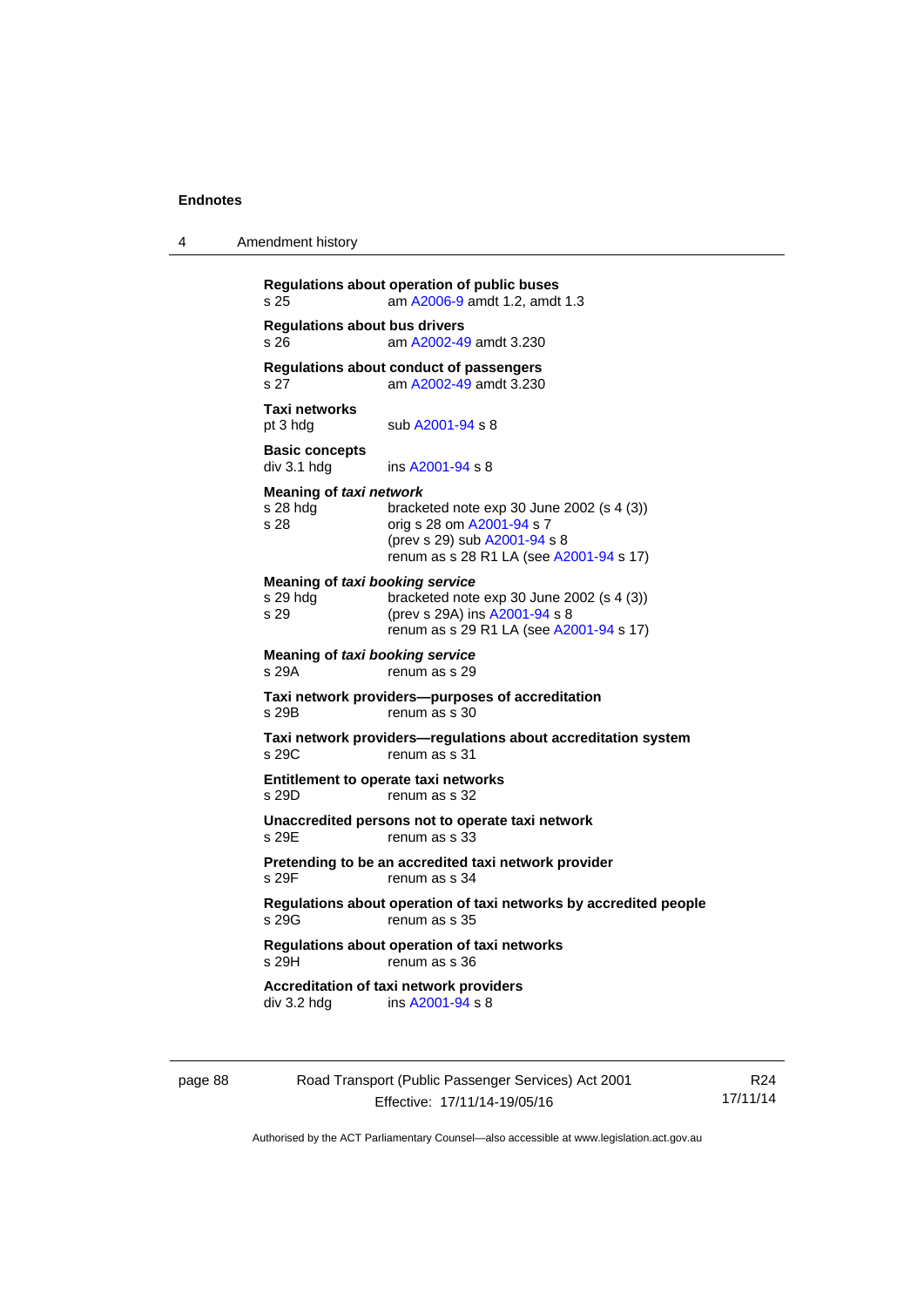```
Road Transport (Public Passenger Services) Act 2001 
Taxi network providers—purposes of accreditation 
s 30 hdg bracketed note exp 30 June 2002 (s 4 (3)) 
s 30 (prev s 29B) ins A2001-94 s 8 
                renum as s 30 R1 LA (see A2001-94 s 17)
Meaning of restricted taxi licence 
s 30A renum as s 38 
Maximum numbers of taxi licences 
s 30B renum as s 39
Issue of taxi licences 
s 30C renum as s 40
Transferability of taxi licences 
s 30D renum as s 41
Use of vehicles as taxis 
s 30E renum as s 42
Pretending vehicles are licensed taxis 
s 30F renum as s 43
Regulations about taxi licences 
s 30G renum as s 44
Taxi network providers—regulations about accreditation system 
s 31 hdg bracketed note exp 30 June 2002 (s 4 (3))
s 31 (prev s 29C) ins A2001-94 s 8 
                renum as s 31 R1 LA (see A2001-94 s 17)
                 am A2006-9 amdt 1.9; A2006-26 s 5; pars renum A2006-26
                 s 6 
Meaning of restricted taxi 
s 31A renum as s 46
Meaning of taxi service<br>s 31B renur
                renum as s 47
Meaning of restricted taxi service 
s 31C renum as s 48
Taxi service operators—purposes of accreditation 
s 31D renum as s 49
Taxi service operators—regulations about accreditation system 
s 31E renum as s 50
Entitlement to operate taxi services 
                renum as s 51
Unaccredited operators not to operate taxi services 
s 31G renum as s 52
```
R24 17/11/14

Effective: 17/11/14-19/05/16

page 89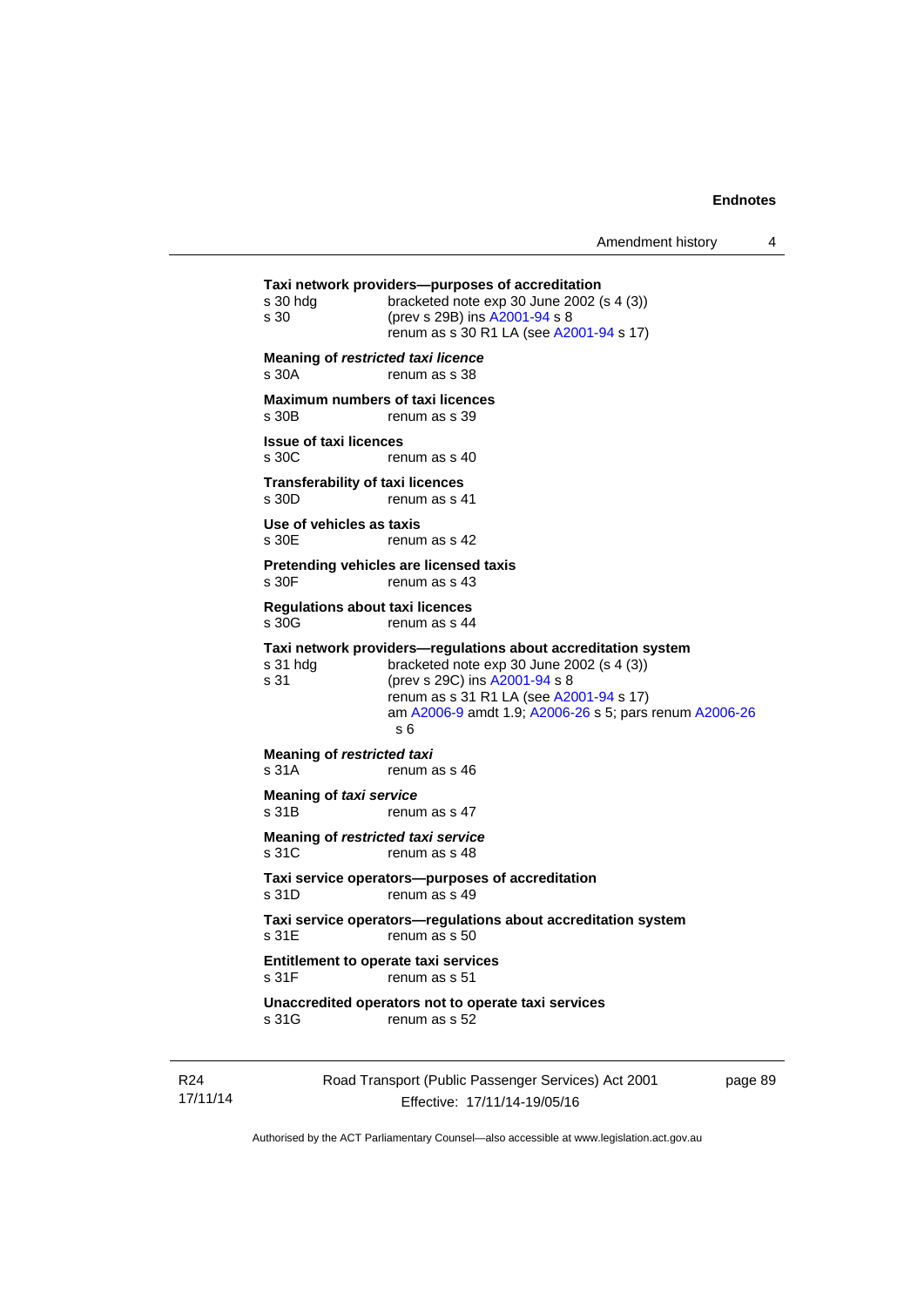| 4 | Amendment history                                                                                                                                                                                                                                    |
|---|------------------------------------------------------------------------------------------------------------------------------------------------------------------------------------------------------------------------------------------------------|
|   | Pretending to be an accredited taxi service operator<br>s 31H<br>renum as s 53                                                                                                                                                                       |
|   | Taxi service operators to be affiliated with taxi network<br>s 31I<br>renum as s 54                                                                                                                                                                  |
|   | Pretending to be affiliated with taxi network<br>s 31 J<br>renum as s 55                                                                                                                                                                             |
|   | Regulations about operation of taxi services by accredited people<br>s.31K<br>renum as s 56                                                                                                                                                          |
|   | Regulations about operation of taxis<br>s 31L<br>renum as s 57                                                                                                                                                                                       |
|   | <b>Regulations about taxi drivers</b><br>s 31M<br>renum as s 58                                                                                                                                                                                      |
|   | Regulations about conduct of taxi passengers<br>s 31N<br>renum as s 59                                                                                                                                                                               |
|   | Power to determine maximum taxi fares<br>s 31O<br>renum as s 60                                                                                                                                                                                      |
|   | Entitlement to operate taxi networks<br>ins A2001-94 s 8<br>div 3.3 hdg                                                                                                                                                                              |
|   | Entitlement to operate taxi networks<br>s 32<br>(prev s 29D) ins A2001-94 s 8<br>renum as s 32 R1 LA (see A2001-94 s 17)<br>sub A2006-26 s 7                                                                                                         |
|   | Regulations may apply certain laws and instruments<br>s 32A<br>renum as s 62 and then s 82                                                                                                                                                           |
|   | <b>Regulations about enforcement</b><br>s 32B<br>renum as s 63 and then s 83                                                                                                                                                                         |
|   | Minister may exempt vehicles and people from Act<br>s 32C<br>renum as s 64 and then s 84                                                                                                                                                             |
|   | Regulations may exempt vehicles and people from Act<br>renum as s 65 and then s 85<br>s 32D                                                                                                                                                          |
|   | Operating taxi network without entitlement<br>s 33 hdg<br>bracketed note exp 30 June 2002 (s 4 (3))<br>s 33<br>orig s 33 renum as s 66 and then s 87<br>(prev s 29E) ins A2001-94 s 8<br>renum as s 33 R1 LA (see A2001-94 s 17)<br>sub A2006-26 s 7 |
|   |                                                                                                                                                                                                                                                      |

page 90 Road Transport (Public Passenger Services) Act 2001 Effective: 17/11/14-19/05/16

R24 17/11/14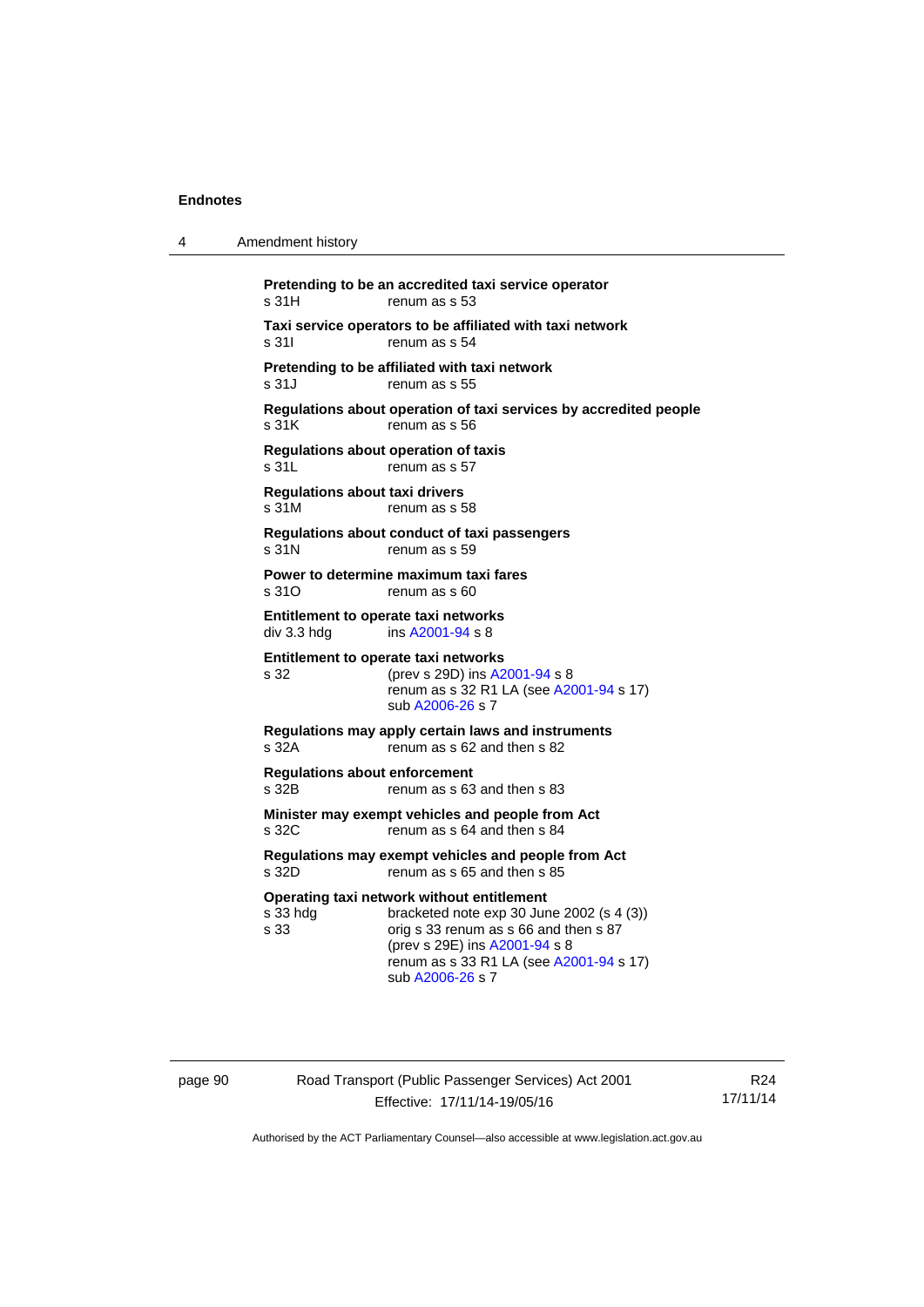| s 34                                                   | Pretending to be an accredited taxi network provider<br>orig s 34 renum as s 67 and then s 88<br>(prev s 29F) ins A2001-94 s 8<br>renum as s 34 R1 LA (see A2001-94 s 17)<br>am A2006-26 s 8                                        |
|--------------------------------------------------------|-------------------------------------------------------------------------------------------------------------------------------------------------------------------------------------------------------------------------------------|
| <b>Regulation of taxi networks</b><br>div 3.4 hdg      | ins A2001-94 s 8                                                                                                                                                                                                                    |
| s 35 hda<br>s 35                                       | Regulations about operation of taxi networks by accredited people<br>bracketed note exp 30 June 2002 (s 4 (3))<br>orig s 35 renum as s 68 and then s 89<br>(prev s 29G) ins A2001-94 s 8<br>renum as s 35 R1 LA (see A2001-94 s 17) |
| s 36                                                   | Regulations about operation of taxi networks<br>orig s 36 renum as s 69 and then s 90<br>(prev s 29H) ins A2001-94 s 8<br>renum as s 36 R1 LA (see A2001-94 s 17)                                                                   |
| <b>Licensing of taxi vehicles</b><br>pt 4 hdg          | orig pt 4 hdg renum as pt 7 hdg (see A2001-94 s 9)<br>ins A2001-94 s 8                                                                                                                                                              |
| <b>Basic concepts</b><br>div 4.1 hdg                   | orig div 4.1 hdg renum as div 7.1 hdg<br>ins A2001-94 s 8                                                                                                                                                                           |
| <b>Meaning of taxi licence</b><br>s 37 hdg<br>s 37     | bracketed note exp 30 June 2002 (s 4 (3))<br>orig s 37 renum as s 70 and then s 91<br>(prev s 30) sub A2001-94 s 8<br>renum as s 37 R1 LA (see A2001-94 s 17)<br>sub A2004-69 s 37                                                  |
| Meaning of restricted taxi licence<br>s 38 hdg<br>s 38 | bracketed note exp 30 June 2002 (s 4 (3))<br>orig s 38 renum as s 71 and then s 92<br>(prev s 30A) ins A2001-94 s 8<br>renum as s 38 R1 LA (see A2001-94 s 17)                                                                      |
| <b>Taxi licences</b><br>div 4.2 hdg                    | orig div 4.2 hdg renum as div 7.2 hdg<br>ins A2001-94 s 8                                                                                                                                                                           |
| s 39 hdg<br>s 39                                       | <b>Maximum numbers of taxi licences</b><br>bracketed note exp 30 June 2002 (s 4 (3))<br>orig s 39 renum as s 72 and then s 93<br>(prev s 30B) ins A2001-94 s 8<br>renum as s 39 R1 LA (see A2001-94 s 17)                           |

R24 17/11/14 Road Transport (Public Passenger Services) Act 2001 Effective: 17/11/14-19/05/16

page 91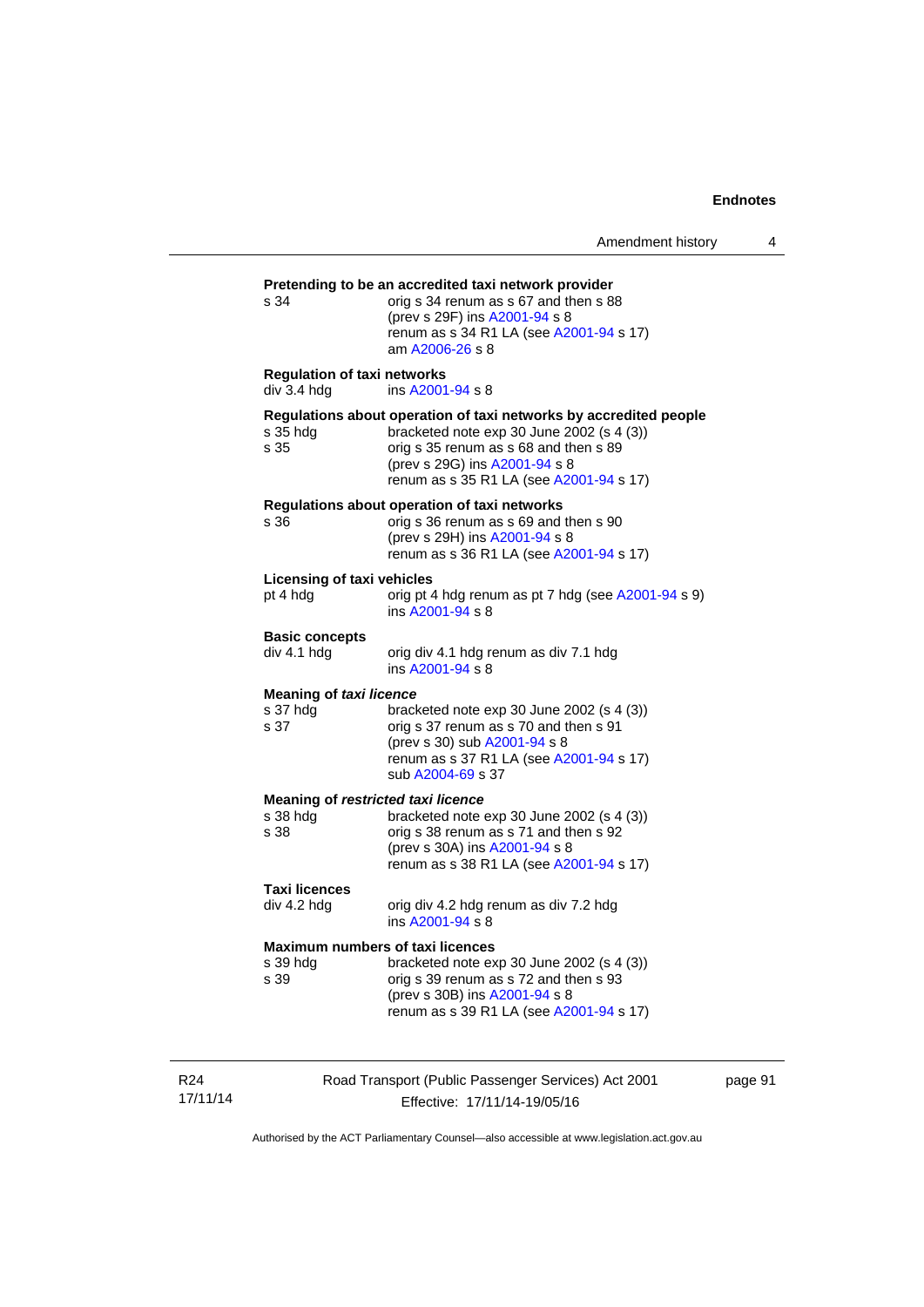4 Amendment history

| <b>Issue of taxi licences</b><br>s 40 hda<br>s <sub>40</sub>          | bracketed note $exp 30$ June 2002 (s 4 (3))<br>orig s 40 renum as s 73<br>(prev s 30C) ins A2001-94 s 8<br>renum as s 40 R1 LA (see A2001-94 s 17)                                     |
|-----------------------------------------------------------------------|----------------------------------------------------------------------------------------------------------------------------------------------------------------------------------------|
| <b>Transferability of taxi licences</b><br>s 41 hdg<br>s 41           | bracketed note exp 30 June 2002 (s 4 (3))<br>orig s 41 renum as s 74<br>(prev s 30D) ins A2001-94 s 8<br>renum as s 41 R1 LA (see A2001-94 s 17)<br>sub A2006-26 s 9                   |
| Use of vehicles as taxis<br>s 42 hdg<br>s 42                          | bracketed note exp 30 June 2002 (s 4 (3))<br>orig s 42 renum as s 75<br>(prev s 30E) ins A2001-94 s 8<br>renum as s 42 R1 LA (see A2001-94 s 17)<br>am A2004-69 s 10                   |
| s 43                                                                  | Pretending vehicles are licensed taxis<br>orig s 43 renum as s 76<br>(prev s 30F) ins A2001-94 s 8<br>renum as s 43 R1 LA (see A2001-94 s 17)                                          |
| <b>Regulations about taxi licences</b><br>s 44 hdg<br>s <sub>44</sub> | bracketed note exp 30 June 2002 (s 4 (3))<br>orig s 44 renum as s 77<br>(prev s 30G) ins A2001-94 s 8<br>renum as s 44 R1 LA (see A2001-94 s 17)<br>am A2006-9 amdt 1.9; A2006-26 s 10 |
| Taxi services<br>pt 5 hdg                                             | orig pt 5 hdg om R1 LA (s 89 (3)) but see s 54)<br>prev pt 5 hdg exp 31 December 2001 (s 54)<br>ins A2001-94 s 8                                                                       |
| <b>Basic concepts</b><br>div 5.1 hdg                                  | ins A2001-94 s 8                                                                                                                                                                       |
| Meaning of taxi<br>s 45 hdg<br>s 45                                   | bracketed note exp 30 June 2002 (s 4 (3))<br>orig s 45 renum as s 78<br>(prev s 31) sub A2001-94 s 8<br>renum as s 45 R1 LA (see A2001-94 s 17)<br>sub A2004-69 s 11                   |

page 92 Road Transport (Public Passenger Services) Act 2001 Effective: 17/11/14-19/05/16

R24 17/11/14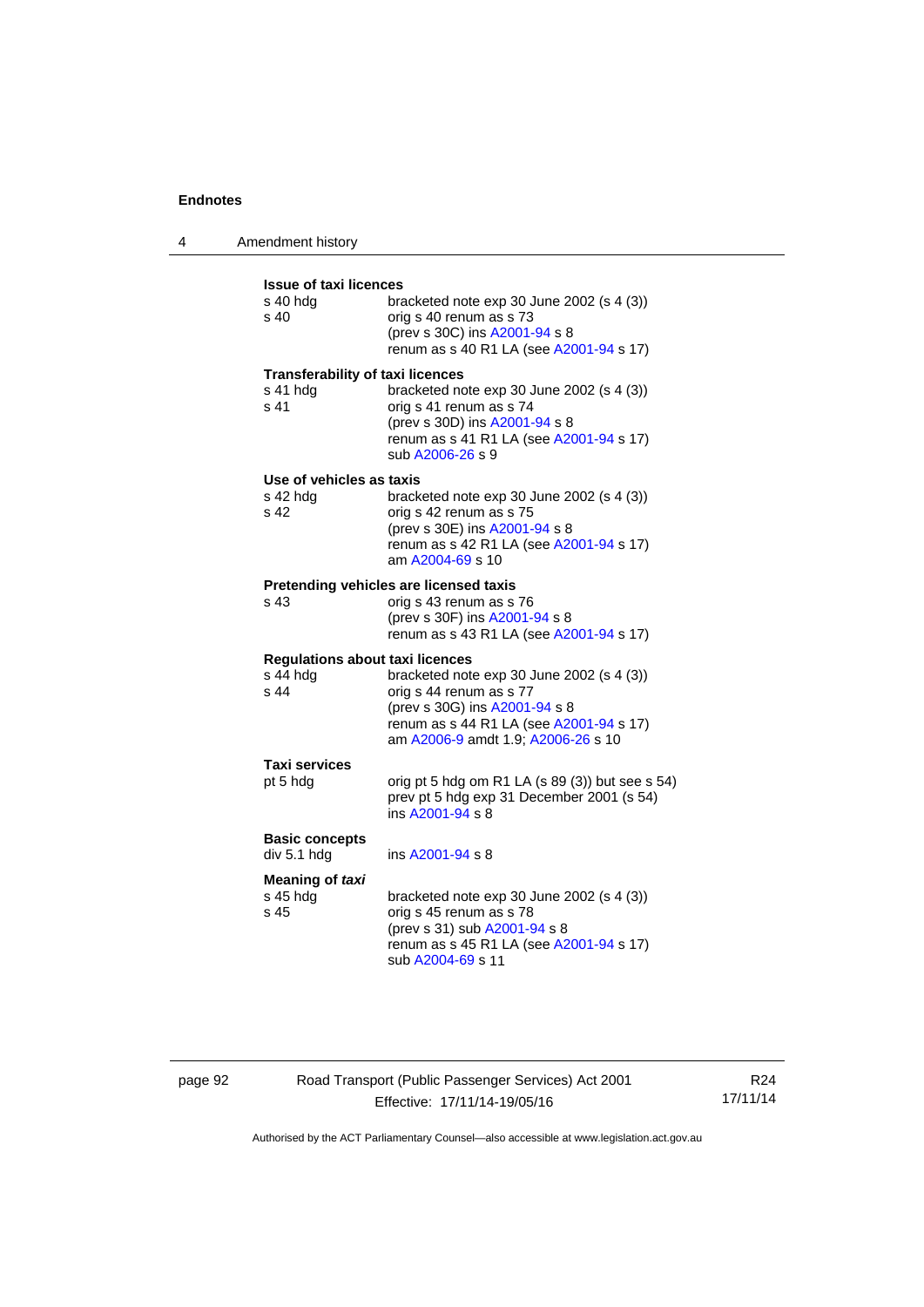### **Meaning of** *restricted taxi*

| <b>Meaning Of TestRucled laxi</b>  |                                                                                                                                                                                                        |
|------------------------------------|--------------------------------------------------------------------------------------------------------------------------------------------------------------------------------------------------------|
| s 46 hdg<br>s 46                   | bracketed note $exp 30$ June 2002 (s 4 (3))<br>orig s 46 renum as s 79<br>(prev s 31A) ins A2001-94 s 8<br>renum as s 46 R1 LA (see A2001-94 s 17)<br>am A2006-9 s 15                                  |
| <b>Meaning of taxi service</b>     |                                                                                                                                                                                                        |
| s 47 hdg<br>s 47                   | bracketed note $exp 30$ June 2002 (s 4 (3))<br>orig s 47 renum as s 80<br>(prev s 31B) ins A2001-94 s 8<br>renum as s 47 R1 LA (see A2001-94 s 17)                                                     |
| Meaning of restricted taxi service |                                                                                                                                                                                                        |
| s 48                               | orig s 48 renum as s 81<br>(prev s 31C) ins A2001-94 s 8<br>renum as s 48 R1 LA (see A2001-94 s 17)                                                                                                    |
|                                    | Accreditation of taxi service operators                                                                                                                                                                |
| div 5.2 hdg                        | ins A2001-94 s 8                                                                                                                                                                                       |
| s 49 hdg<br>s 49                   | Taxi service operators-purposes of accreditation<br>bracketed note $exp 30$ June 2002 (s 4 (3))<br>orig s 49 renum as s 82<br>(prev s 31D) ins A2001-94 s 8<br>renum as s 49 R1 LA (see A2001-94 s 17) |
|                                    | Taxi service operators-regulations about accreditation system                                                                                                                                          |
| s 50 hdg<br>s 50                   | bracketed note $exp 30$ June 2002 (s 4 (3))<br>orig s 50 renum as s 83<br>(prev s 31E) ins A2001-94 s 8<br>renum as s 50 R1 LA (see A2001-94 s 17)<br>am A2006-9 amdt 1.9                              |

#### **Entitlement to operate taxi services**  div 5.3 hdg ins [A2001-94](http://www.legislation.act.gov.au/a/2001-94) s 8

## **Entitlement to operate taxi services**

|          | Entitlement to operate taxi services                        |
|----------|-------------------------------------------------------------|
| s 51 hda | bracketed note exp 30 June 2002 (s 4 (3))                   |
| s 51     | orig s 51 renum as s 84                                     |
|          | (prev s 31F) ins A2001-94 s 8                               |
|          | renum as s 51 R1 LA (see A2001-94 s 17)<br>am A2006-26 s 11 |
|          |                                                             |

#### **Existing approved taxi networks**

s 51A renum as s 85

#### **Existing taxi licences and restricted taxi licences**  renum as s 86

#### **Interim accreditation of existing taxi operators**   $renum$  as s  $87$

R24 17/11/14 Road Transport (Public Passenger Services) Act 2001 Effective: 17/11/14-19/05/16

page 93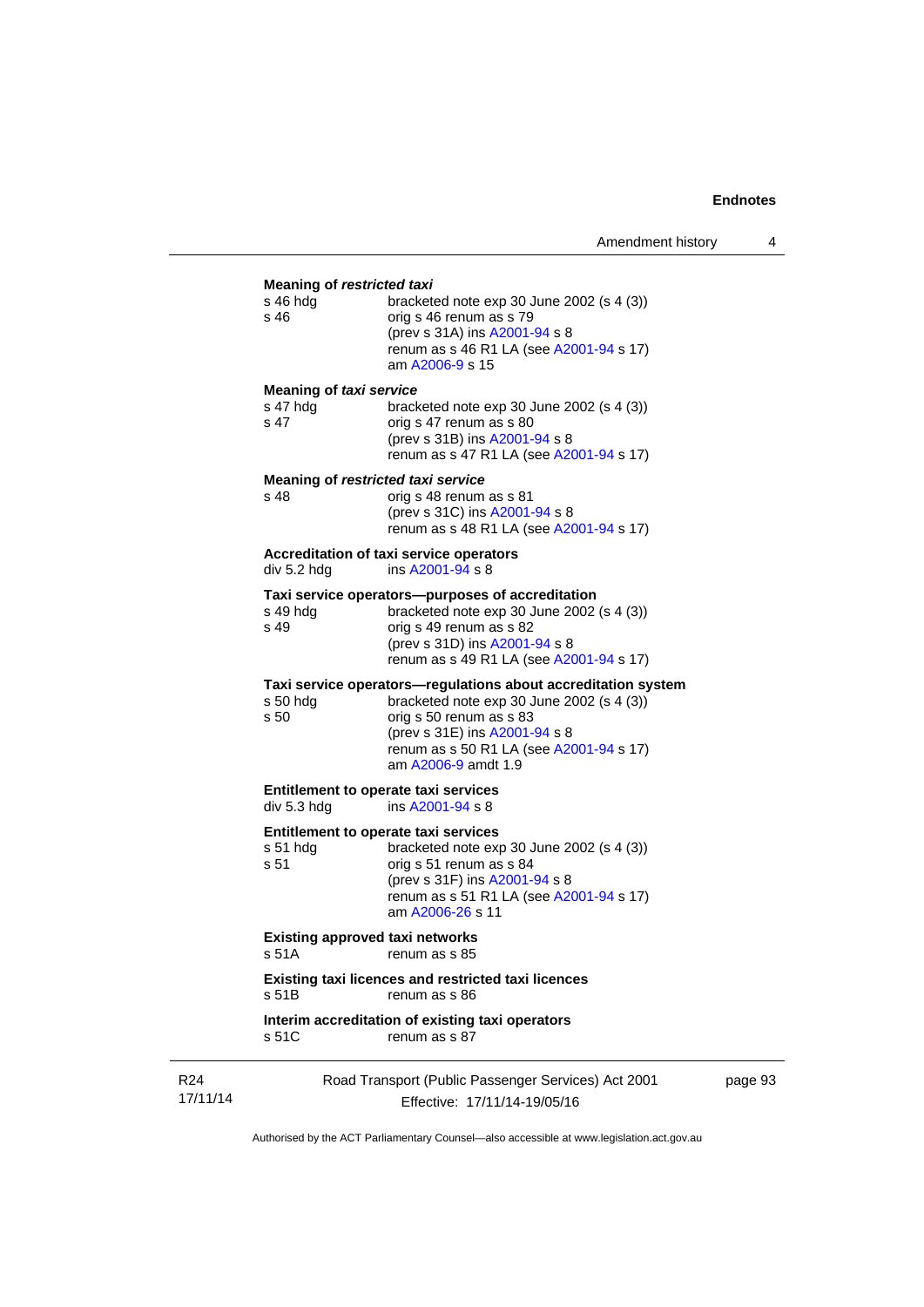| 4 | Amendment history                                 |                                                                                                                                                                                                                                                 |
|---|---------------------------------------------------|-------------------------------------------------------------------------------------------------------------------------------------------------------------------------------------------------------------------------------------------------|
|   | s 51D                                             | Determination about maximum number of taxi licences<br>renum as s 88                                                                                                                                                                            |
|   | s 51E                                             | Determination about maximum number of restricted taxi licences<br>renum as s 89                                                                                                                                                                 |
|   | Application to transfer taxi licence<br>s 51F     | renum as s 90                                                                                                                                                                                                                                   |
|   | s 51G                                             | Determination about maximum taxi fares<br>renum as s 91                                                                                                                                                                                         |
|   | Expiry of div 7.7<br>s <sub>51H</sub>             | renum as s 92                                                                                                                                                                                                                                   |
|   | s 52 hdg<br>s 52                                  | Unaccredited operators not to operate taxi services<br>bracketed note exp 30 June 2002 (s 4 (3))<br>orig s 52 exp 31 December 2001 (s 54)<br>(prev s 31G) ins A2001-94 s 8<br>renum as s 52 R1 LA (see A2001-94 s 17)<br>am A2004-69 s 12       |
|   | s <sub>53</sub>                                   | Pretending to be an accredited taxi service operator<br>orig s 53 exp 31 December 2001 (s 54)<br>(prev s 31H) ins A2001-94 s 8<br>renum as s 53 R1 LA (see A2001-94 s 17)                                                                       |
|   | s 54                                              | Taxi service operators to be affiliated with taxi network<br>orig s 54 exp 31 December 2001 (s 54)<br>(prev s 31l) ins A2001-94 s 8<br>renum as s 54 R1 LA (see A2001-94 s 17)<br>sub A2006-26 s 12                                             |
|   | s 55                                              | Pretending to be affiliated with taxi network<br>(prev s 31J) ins A2001-94 s 8<br>renum as s 55 R1 LA (see A2001-94 s 17)                                                                                                                       |
|   | <b>Regulation of taxi services</b><br>div 5.4 hdg | ins A2001-94 s 8                                                                                                                                                                                                                                |
|   | s 56 hdg<br>s 56                                  | Regulations about operation of taxi services by accredited people<br>bracketed note exp 30 June 2002 (s 4 (3))<br>(prev s 31K) ins A2001-94 s 8<br>renum as s 56 R1 LA (see A2001-94 s 17)<br>am A2006-9 amdt 1.4, amdt 1.5; A2010-18 amdt 3.77 |
|   | s 57                                              | Regulations about operation of taxis<br>(prev s 31L) ins A2001-94 s 8<br>renum as s 57 R1 LA (see A2001-94 s 17)                                                                                                                                |

page 94 Road Transport (Public Passenger Services) Act 2001 Effective: 17/11/14-19/05/16

R24 17/11/14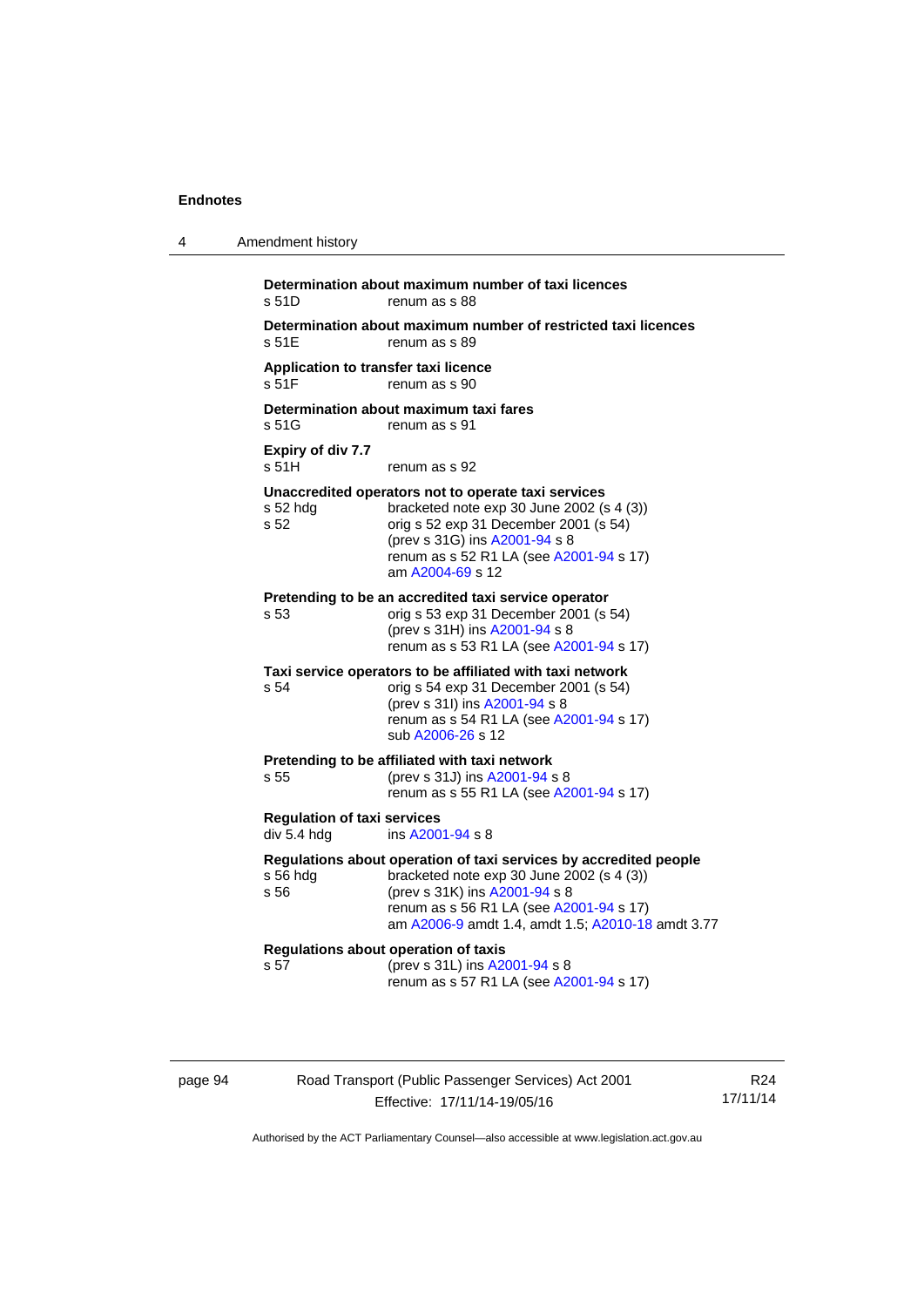| Amendment history |  |
|-------------------|--|
|-------------------|--|

|                             | <b>Regulations about taxi drivers</b><br>s 58                                       | (prev s 31M) ins A2001-94 s 8<br>renum as s 58 R1 LA (see A2001-94 s 17)                                                                                         |  |
|-----------------------------|-------------------------------------------------------------------------------------|------------------------------------------------------------------------------------------------------------------------------------------------------------------|--|
|                             | s 59                                                                                | Regulations about conduct of taxi passengers<br>(prev s 31N) ins A2001-94 s 8<br>renum as s 59 R1 LA (see A2001-94 s 17)                                         |  |
|                             | s 60 hdg<br>s 60                                                                    | Power to determine maximum taxi fares<br>bracketed note $exp 30$ June 2002 (s 4 (3))<br>(prev s 310) ins A2001-94 s 8<br>renum as s 60 R1 LA (see A2001-94 s 17) |  |
|                             | <b>Licensing of hire cars</b><br>pt 5A hdg                                          | renum as pt 6 hdg                                                                                                                                                |  |
|                             | <b>Basic concepts</b><br>div 5A.1 hdg                                               | renum as div 6.1 hdg                                                                                                                                             |  |
|                             | <b>Hire car licences</b><br>div 5A.2 hdg                                            | renum as div 6.2 hdg                                                                                                                                             |  |
|                             | Hire car services<br>pt 5B hdg                                                      | renum as pt 7 hdg                                                                                                                                                |  |
|                             | <b>Basic concepts</b><br>div 5B.1 hdg                                               | renum as div 7.1 hdg                                                                                                                                             |  |
|                             | Accreditation of hire car service operators<br>div 5B.2 hdg<br>renum as div 7.2 hdg |                                                                                                                                                                  |  |
|                             | div 5B.3 hdg                                                                        | Entitlement to operate hire car services<br>renum as div 7.3 hdg                                                                                                 |  |
|                             | <b>Regulation of hire car services</b><br>div 5B.4 hdg                              | renum as div 7.4 hdg                                                                                                                                             |  |
|                             | <b>Licensing of hire cars</b><br>pt 6 hdg                                           | orig pt 6 hdg renum as pt 8 hdg<br>(prev pt 5A hdg) ins A2004-69 s 13<br>renum as pt 6 hdg R10 LA (see A2004-69 s 17)                                            |  |
|                             | <b>Basic concepts</b><br>div 6.1 hdg                                                | (prev div 5A.1 hdg) ins A2004-69 s 13<br>renum as div 6.1 hdg R10 LA (see A2004-69 s 17)                                                                         |  |
|                             | <b>Meaning of hire car licence</b><br>s 60A                                         | renum as s 61                                                                                                                                                    |  |
|                             | s 60B                                                                               | Meaning of restricted hire car licence<br>renum as s 62                                                                                                          |  |
|                             | <b>Transferability of hire car licences</b><br>s 60C                                | renum as s 63                                                                                                                                                    |  |
| R <sub>24</sub><br>17/11/14 |                                                                                     | Road Transport (Public Passenger Services) Act 2001<br>Effective: 17/11/14-19/05/16                                                                              |  |

page 95

Authorised by the ACT Parliamentary Counsel—also accessible at www.legislation.act.gov.au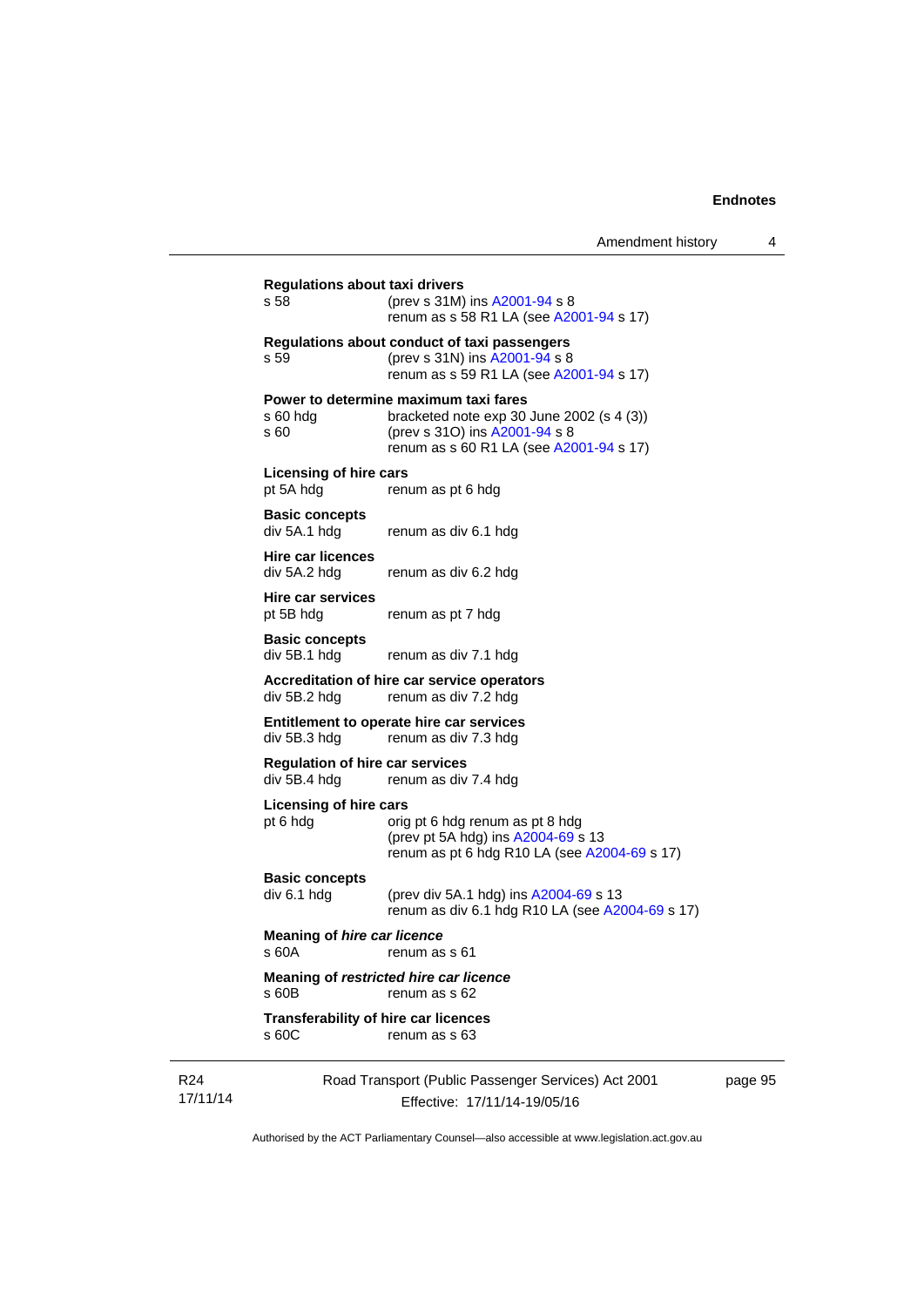4 Amendment history

| page 96 |                                                         | Road Transport (Public Passenger Services) Act 2001<br>Effective: 17/11/14-19/05/16                                   | R <sub>24</sub><br>17/11/14 |
|---------|---------------------------------------------------------|-----------------------------------------------------------------------------------------------------------------------|-----------------------------|
|         | <b>Meaning of hire car licence</b><br>s 61              | (prev s 32) renum as s 61 and then s 81<br>(prev s 60A) ins A2004-69 s 13<br>renum as s 61 R10 LA (see A2004-69 s 17) |                             |
|         | s 60T                                                   | Unauthorised public passenger services<br>renum as s 80                                                               |                             |
|         | s 60S                                                   | Regulations about conduct of hire car passengers<br>renum as s 79                                                     |                             |
|         | <b>Regulations about hire car drivers</b><br>$s$ 60 $R$ | renum as s 78                                                                                                         |                             |
|         | s 60Q                                                   | Regulations about operation of hire cars<br>renum as s 77                                                             |                             |
|         | s 60P                                                   | Regulations about operation of hire car services by accredited people<br>renum as s 76                                |                             |
|         | s 60O                                                   | Pretending to be an accredited hire car service operator<br>renum as s 75                                             |                             |
|         | s 60N                                                   | Unaccredited operators not to operate hire car services<br>renum as s 74                                              |                             |
|         | Entitlement to operate hire car services<br>s 60M       | renum as s 73                                                                                                         |                             |
|         | $s$ 60L                                                 | Hire car service operators-regulations about accreditation system<br>renum as s 72                                    |                             |
|         | s 60K                                                   | Hire car service operators--purposes of accreditation<br>renum as s 71                                                |                             |
|         | Meaning of restricted hire car service<br>s 60J         | renum as s 70                                                                                                         |                             |
|         | Meaning of hire car service<br>s 601                    | renum as s 69                                                                                                         |                             |
|         | Meaning of restricted hire car<br>s60H                  | renum as s 68                                                                                                         |                             |
|         | <b>Meaning of hire car</b><br>s60G                      | renum as s 67                                                                                                         |                             |
|         | <b>Regulations about hire car licences</b><br>s 60F     | renum as s 66                                                                                                         |                             |
|         | s 60E                                                   | Pretending vehicles are licensed hire cars<br>renum as s 65                                                           |                             |
|         | s60D                                                    | renum as s 64                                                                                                         |                             |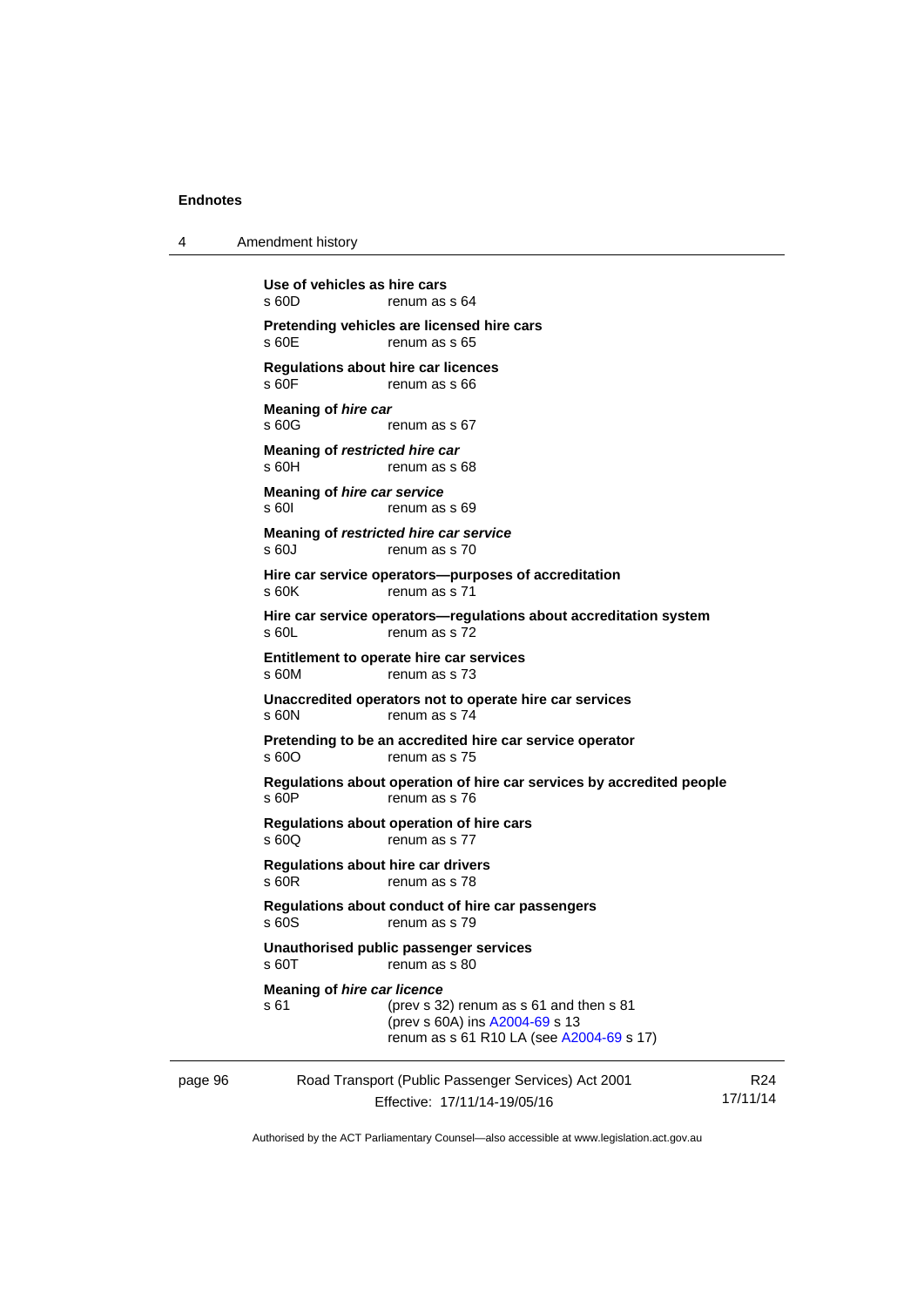|                                              | Amendment history                                                                                                                                                                                                                                                                                                                                 | 4 |
|----------------------------------------------|---------------------------------------------------------------------------------------------------------------------------------------------------------------------------------------------------------------------------------------------------------------------------------------------------------------------------------------------------|---|
| s 62                                         | Meaning of restricted hire car licence<br>(prev s 32A) renum as s 62 and then s 82<br>(prev s 60B) ins A2004-69 s 13<br>renum as s 62 R10 LA (see A2004-69 s 17)                                                                                                                                                                                  |   |
| <b>Hire car licences</b><br>div 6.2 hdg      | (prev div 5A.2 hdg) ins A2004-69 s 13<br>renum as div 6.2 hdg R10 LA (see A2004-69 s 17)                                                                                                                                                                                                                                                          |   |
| Transferability of hire car licences<br>s 63 | (prev s 32B) renum as s 63 and then s 83<br>(prev s 60C) ins A2004-69 s 13<br>renum as s 63 R10 LA (see A2004-69 s 17)                                                                                                                                                                                                                            |   |
| Use of vehicles as hire cars<br>s 64         | (prev s $32C$ ) renum as s 64 and then s 84<br>(prev s 60D) ins A2004-69 s 13<br>renum as s 64 R10 LA (see A2004-69 s 17)                                                                                                                                                                                                                         |   |
| s 65                                         | Pretending vehicles are licensed hire cars<br>(prev s $32D$ ) renum as s 65 and then s 85<br>(prev s 60E) ins A2004-69 s 13<br>renum as s 65 R10 LA (see A2004-69 s 17)                                                                                                                                                                           |   |
| s 65A                                        | <b>References to Motor Traffic Act, Traffic Act etc</b><br>renum as s 86                                                                                                                                                                                                                                                                          |   |
| Regulations about hire car licences<br>s 66  | orig s 66 (prev s 33) def restricted taxi operator's licence ins<br>A2001-94 s 10<br>def taxi operator's licence ins A2001-94 s 10<br>renum as s 66 R1 LA (see A2001-94 s 17)<br>exp 1 June 2003 (s 69)<br>prev s 66 renum as s 87<br>pres s 66 (prev s 60F) ins A2004-69 s 13<br>renum as s 66 R10 LA (see A2004-69 s 17)<br>am A2006-9 amdt 1.9 |   |
| <b>Hire car services</b><br>pt 7 hdg         | orig pt 7 hdg<br>(prev pt 4 hdg) renum as pt 7 hdg A2001-94 s 9<br>om R9 LA<br>prev pt 7 hdg<br>renum as pt 9 hdg<br>pres pt 7 hdg<br>(prev pt 5B hdg) ins A2004-69 s 13<br>renum as pt 7 hdg R10 LA (see A2004-69 s 17)                                                                                                                          |   |

R24 17/11/14 Road Transport (Public Passenger Services) Act 2001 Effective: 17/11/14-19/05/16

page 97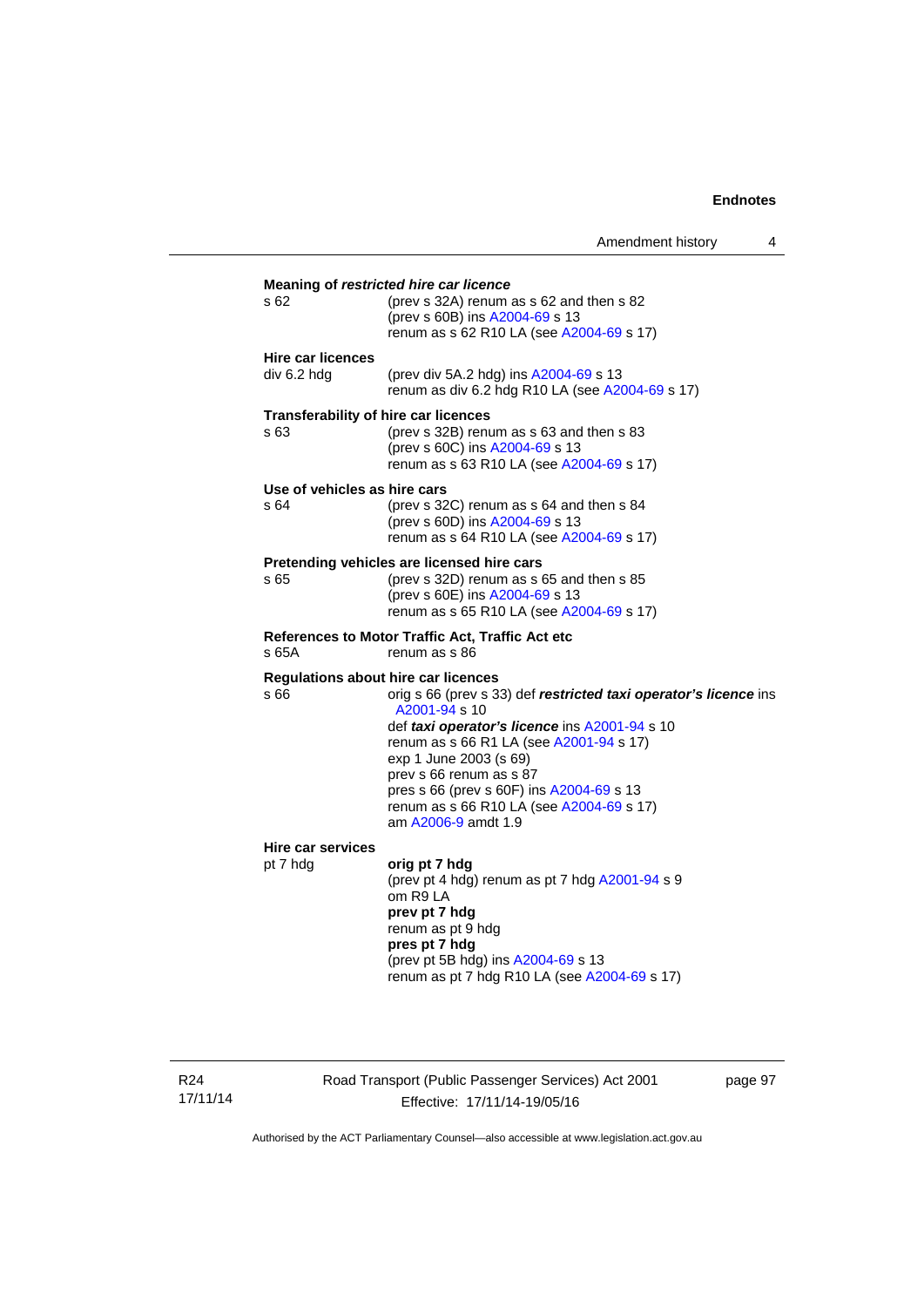4 Amendment history



page 98 Road Transport (Public Passenger Services) Act 2001 Effective: 17/11/14-19/05/16

R24 17/11/14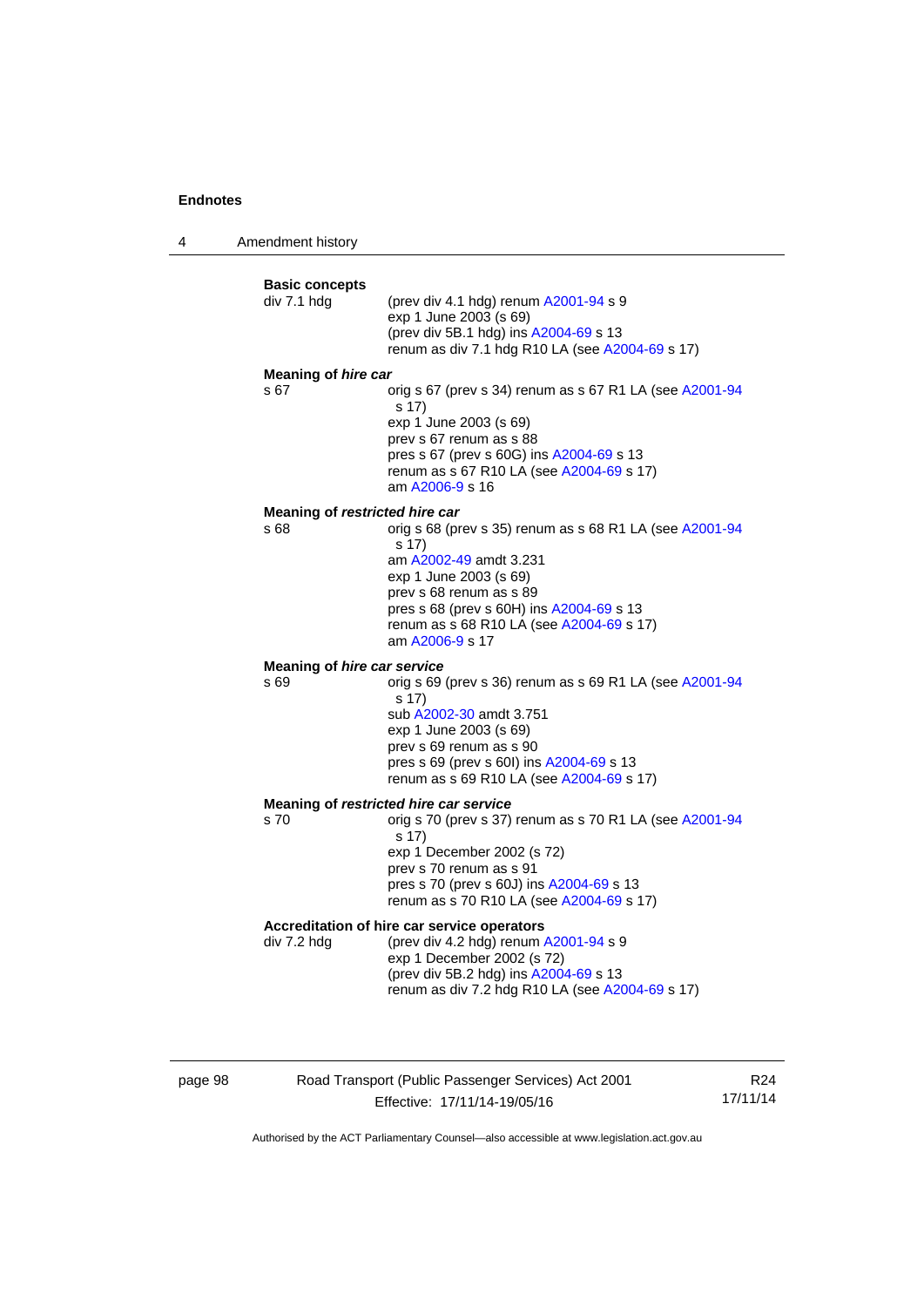### **Hire car service operators—purposes of accreditation**  s 71 orig s 71 (prev s 38) renum as s 71 R1 LA (see [A2001-94](http://www.legislation.act.gov.au/a/2001-94) s 17) exp 1 December 2002 (s 72) prev s 71 renum as s 92 pres s 71 (prev s 60K) ins [A2004-69](http://www.legislation.act.gov.au/a/2004-69) s 13 renum as s 71 R10 LA (see [A2004-69](http://www.legislation.act.gov.au/a/2004-69) s 17) **Hire car service operators—regulations about accreditation system**  s 72 orig s 72 (prev s 39) renum as s 72 R1 LA (see [A2001-94](http://www.legislation.act.gov.au/a/2001-94) s 17) exp 1 December 2002 (s 72) prev s 72 renum as s 93 pres s 72 (prev s 60L) ins [A2004-69](http://www.legislation.act.gov.au/a/2004-69) s 13 renum as s 72 R10 LA (see [A2004-69](http://www.legislation.act.gov.au/a/2004-69) s 17) am [A2006-9](http://www.legislation.act.gov.au/a/2006-9) amdt 1.9 **Entitlement to operate hire car services**  div 7.3 hdg (prev div 4.3 hdg) renum [A2001-94](http://www.legislation.act.gov.au/a/2001-94) s 9  $exp 1$  June 2002 $(s 78)$ (prev div 5B.3 hdg) ins [A2004-69](http://www.legislation.act.gov.au/a/2004-69) s 13 renum as div 7.3 hdg R10 LA (see [A2004-69](http://www.legislation.act.gov.au/a/2004-69) s 17) **Entitlement to operate hire car services**  s 73 (prev s 40) renum R1 LA (see [A2001-94](http://www.legislation.act.gov.au/a/2001-94) s 17) exp 1 June 2002 (s 78) (prev s 60M) ins [A2004-69](http://www.legislation.act.gov.au/a/2004-69) s 13 renum as s 73 R10 LA (see [A2004-69](http://www.legislation.act.gov.au/a/2004-69) s 17) **Unaccredited operators not to operate hire car services**  s 74 (prev s 41) renum R1 LA (see [A2001-94](http://www.legislation.act.gov.au/a/2001-94) s 17) exp 1 June 2002 (s 78) (prev s 60N) ins [A2004-69](http://www.legislation.act.gov.au/a/2004-69) s 13 renum as s 74 R10 LA (see [A2004-69](http://www.legislation.act.gov.au/a/2004-69) s 17) **Pretending to be an accredited hire car service operator**  s 75 (prev s 42) renum R1 LA (see [A2001-94](http://www.legislation.act.gov.au/a/2001-94) s 17) exp 1 June 2002 (s 78) (prev s 60O) ins [A2004-69](http://www.legislation.act.gov.au/a/2004-69) s 13 renum as s 75 R10 LA (see [A2004-69](http://www.legislation.act.gov.au/a/2004-69) s 17) **Regulation of hire car services**   $div 7.4$  hdg  $(prev div 4.4 hdq)$  renum  $A2001-94 s 9$  $A2001-94 s 9$ exp 1 December 2002 (s 80) (prev div 5B.4 hdg) ins [A2004-69](http://www.legislation.act.gov.au/a/2004-69) s 13 renum as div 7.4 hdg R10 LA (see [A2004-69](http://www.legislation.act.gov.au/a/2004-69) s 17)

R24 17/11/14 Road Transport (Public Passenger Services) Act 2001 Effective: 17/11/14-19/05/16

page 99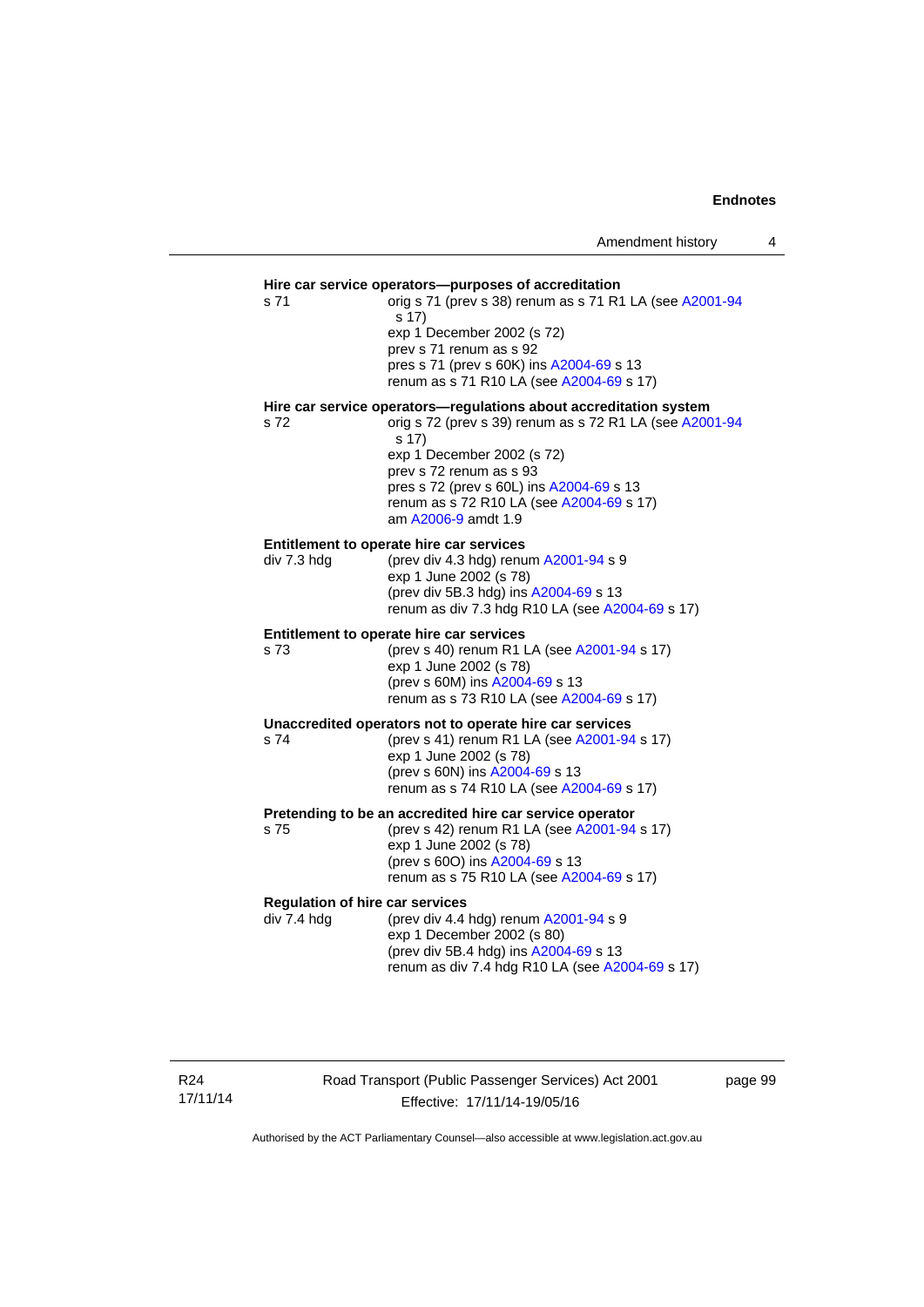| s76                                  | Regulations about operation of hire car services by accredited people<br>(prev s 43) renum R1 LA (see A2001-94 s 17)<br>exp 1 June 2002 (s 78)<br>(prev s 60P) ins A2004-69 s 13<br>renum as s 76 R10 LA (see A2004-69 s 17)<br>am A2006-9 amdt 1.6, amdt 1.7 |  |  |
|--------------------------------------|---------------------------------------------------------------------------------------------------------------------------------------------------------------------------------------------------------------------------------------------------------------|--|--|
| s 77                                 | Regulations about operation of hire cars<br>(prev s 44) renum R1 LA (see A2001-94 s 17)                                                                                                                                                                       |  |  |
|                                      | exp 1 June 2002 (s 78)<br>(prev s 60Q) ins A2004-69 s 13<br>renum as s 77 R10 LA (see A2004-69 s 17)<br>am A2006-9 amdt 1.8                                                                                                                                   |  |  |
| Regulations about hire car drivers   |                                                                                                                                                                                                                                                               |  |  |
| s 78                                 | (prev s 45) renum R1 LA (see A2001-94 s 17)<br>exp 1 June 2002 (s 78)                                                                                                                                                                                         |  |  |
|                                      | (prev s 60R) ins A2004-69 s 13<br>renum as s 78 R10 LA (see A2004-69 s 17)                                                                                                                                                                                    |  |  |
|                                      | Regulations about conduct of hire car passengers                                                                                                                                                                                                              |  |  |
| s 79                                 | (prev s 46) renum R1 LA (see A2001-94 s 17)                                                                                                                                                                                                                   |  |  |
|                                      | exp 1 December 2002 (s 80)<br>(prev s 60S) ins A2004-69 s 13<br>renum as s 79 R10 LA (see A2004-69 s 17)                                                                                                                                                      |  |  |
| <b>Bus service licences</b>          |                                                                                                                                                                                                                                                               |  |  |
| div 7.5 hdg                          | (prev div 4.5 hdg) renum R1 LA (see A2001-94 s 17)<br>exp 1 December 2002 (s 82)                                                                                                                                                                              |  |  |
| <b>Small buses</b>                   |                                                                                                                                                                                                                                                               |  |  |
| div 7.6 hdg                          | (prev div 4.6 hdg) renum R1 LA (see A2001-94 s 17)<br>exp 1 June 2003 (s 84)                                                                                                                                                                                  |  |  |
| Taxis                                |                                                                                                                                                                                                                                                               |  |  |
| div 7.7 hdg                          | ins A2001-94 s 11<br>exp 2 March 2003 (s 92)                                                                                                                                                                                                                  |  |  |
|                                      | <b>Demand responsive services</b>                                                                                                                                                                                                                             |  |  |
| pt 8 hdg                             | (prev pt 6 hdg) ins A2001-94 s 8<br>renum as pt 8 hdg R10 LA (see A2004-69 s 17)<br>sub A2006-9 s 18                                                                                                                                                          |  |  |
| <b>Basic concepts</b><br>div 8.1 hdg | ins A2006-9 s 18                                                                                                                                                                                                                                              |  |  |
|                                      |                                                                                                                                                                                                                                                               |  |  |

# page 100 Road Transport (Public Passenger Services) Act 2001 Effective: 17/11/14-19/05/16

R24 17/11/14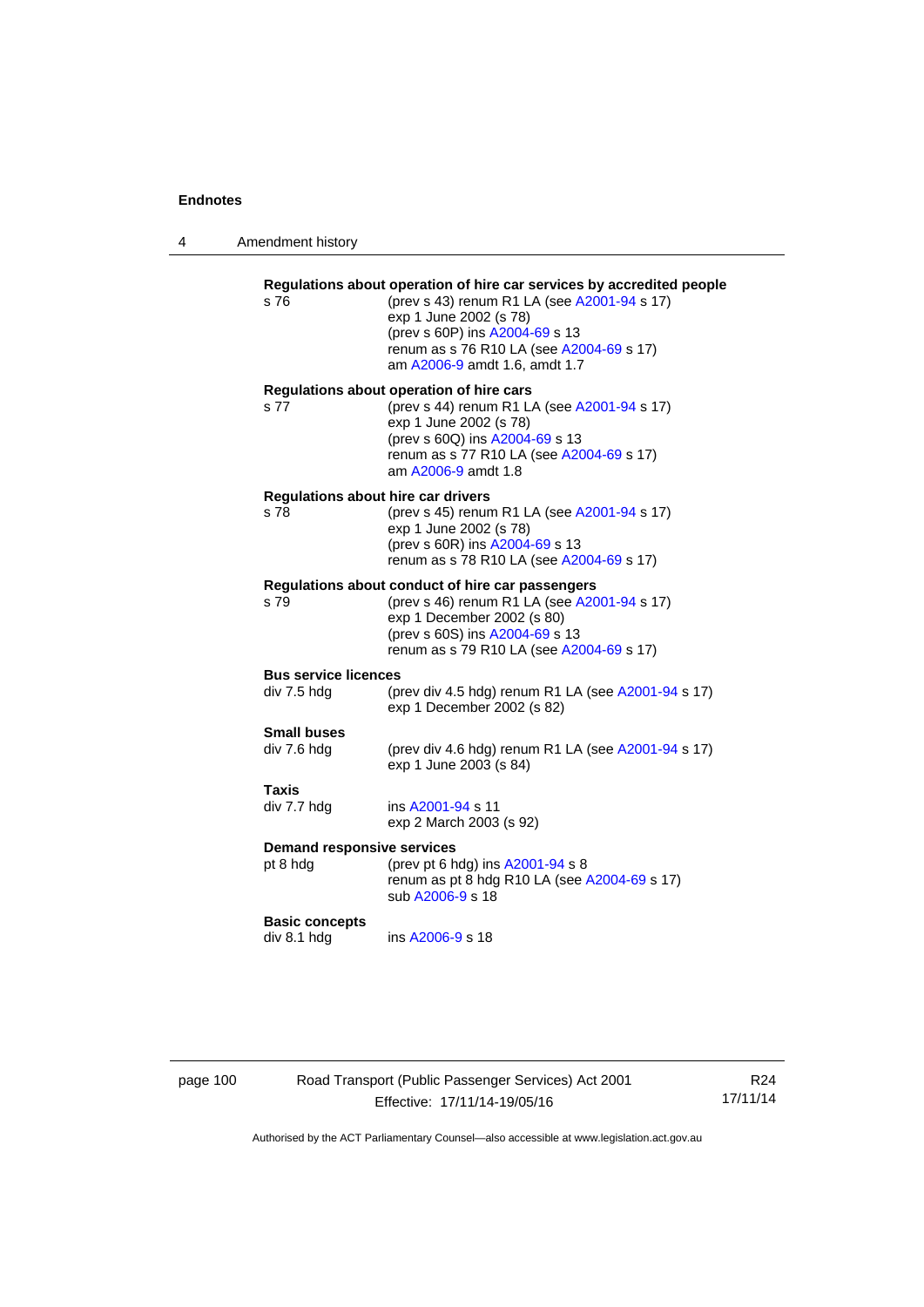| s 80             | Meaning of demand responsive service<br>(prev s 47) renum R1 LA (see A2001-94 s 17)<br>sub A2002-30 amdt 3.753<br>exp 1 December 2002 (s 80)<br>(prev s 60T) ins A2004-69 s 14<br>renum as s 80 R10 LA (see A2004-69 s 17)<br>sub A2006-9 s 18                                                              |
|------------------|-------------------------------------------------------------------------------------------------------------------------------------------------------------------------------------------------------------------------------------------------------------------------------------------------------------|
| s 81 hda<br>s 81 | Meaning of demand responsive service vehicle<br>bracketed note exp 30 June 2002 (s 4 (3))<br>(prev s 48) renum R1 LA (see A2001-94 s 17)<br>exp 1 December 2002 (s 82)<br>(prev s 32) sub A2001-94 s 8<br>renum as s 61 R1 LA (see A2001-94 s 17)<br>renum as s 81 R10 LA (see A2004-69 s 17)               |
| div 8.2 hdg      | sub A2006-9 s 18<br>Authorisations to operate demand responsive services<br>ins A2006-9 s 18                                                                                                                                                                                                                |
| s 82             | Demand responsive service authorisations<br>(prev s 32A) ins A2001-94 s 8<br>renum as s 62 R1 LA (see A2001-94 s 17)<br>sub A2002-30 amdt 3.750<br>renum as s 82 R10 LA (see A2004-69 s 17)<br>sub A2006-9 s 18                                                                                             |
| s 82A            | Territory's entitlement to operate demand responsive service<br>ins A2006-30 amdt 1.83<br>om A2006-9 s 18                                                                                                                                                                                                   |
| s 83             | Demand responsive services-guidelines for giving authorisations<br>(prev s 50) renum R1 LA (see A2001-94 s 17)<br>exp 1 June 2003 (s 84)<br>(prev s 32B) ins A2001-94 s 8<br>renum as s 63 R1 LA (see A2001-94 s 17)<br>renum as s 83 R10 LA (see A2004-69 s 17)<br>sub A2006-9 s 18                        |
| s 84             | Demand responsive services-regulations about authorisations<br>(prev s 51) renum R1 LA (see A2001-94 s 17)<br>sub A2002-30 amdt 3.755<br>exp 1 June 2003 (s 84)<br>(prev s 32C) ins A2001-94 s 8<br>renum as s 64 R1 LA (see A2001-94 s 17)<br>renum as s 84 R10 LA (see A2004-69 s 17)<br>sub A2006-9 s 18 |

R24 17/11/14 Road Transport (Public Passenger Services) Act 2001 Effective: 17/11/14-19/05/16

page 101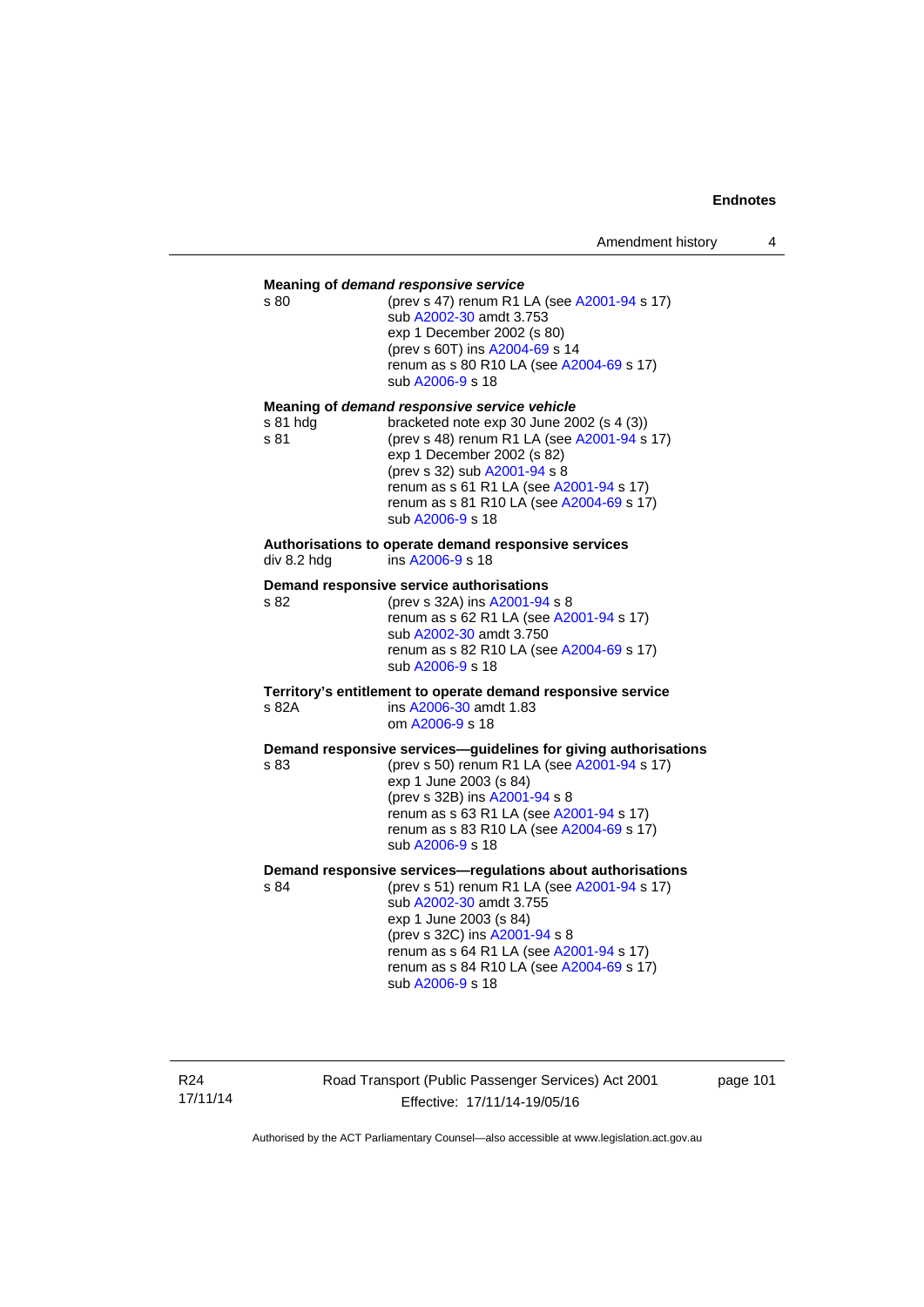4 Amendment history

| s 85 hda<br>s 85 | Use of vehicles for demand responsive services<br>bracketed note exp 30 June 2002 (s 4 (3))<br>(prev s 51A) ins A2001-94 s 11<br>renum R1 LA (see A2001-94 s 17)<br>exp 2 March 2003 (s 92)<br>(prev s 32D) ins A2001-94 s 8<br>renum as s 65 R1 LA (see A2001-94 s 17)<br>renum as s 85 R10 LA (see A2004-69 s 17)<br>sub A2006-9 s 18                                                                                                      |
|------------------|----------------------------------------------------------------------------------------------------------------------------------------------------------------------------------------------------------------------------------------------------------------------------------------------------------------------------------------------------------------------------------------------------------------------------------------------|
| s 86             | Representing vehicle as demand responsive service vehicle<br>(prev s 51B) ins A2001-94 s 11<br>renum R1 LA (see A2001-94 s 17)<br>exp 2 March 2003 (s 92)<br>(prev s 65A) ins A2004-69 s 15<br>renum as s 86 R10 LA (see A2004-69 s 17)<br>sub A2006-9 s 18                                                                                                                                                                                  |
| div 8.3 hdg      | Accreditation of demand responsive service operators<br>ins A2006-9 s 18                                                                                                                                                                                                                                                                                                                                                                     |
| s 87             | Demand responsive service operators--purposes of accreditation<br>(prev s 51C) ins A2001-94 s 11<br>renum R1 LA (see A2001-94 s 17)<br>exp 2 March 2003 (s 92)<br>(prev s 66) ins A2004-69 s 16<br>def annual weddings and school formals licence ins<br>A2004-69 s 16<br>def commencement ins A2004-69 s 16<br>def General Act ins A2004-69 s 16<br>renum as s 87 R10 LA (see A2004-69 s 17)<br>exp 9 March 2006 (s 93)<br>ins A2006-9 s 18 |
| system           | Demand responsive service operators-regulations about accreditation                                                                                                                                                                                                                                                                                                                                                                          |
| s 88             | (prev s 51D) ins A2001-94 s 11<br>renum R1 LA (see A2001-94 s 17)<br>exp 2 March 2003 (s 92)<br>(prev s 67) ins A2004-69 s 16<br>renum as s 88 R10 LA (see A2004-69 s 17)<br>exp 9 March 2006 (s 93)<br>ins A2006-9 s 18                                                                                                                                                                                                                     |
|                  |                                                                                                                                                                                                                                                                                                                                                                                                                                              |

page 102 Road Transport (Public Passenger Services) Act 2001 Effective: 17/11/14-19/05/16

R24 17/11/14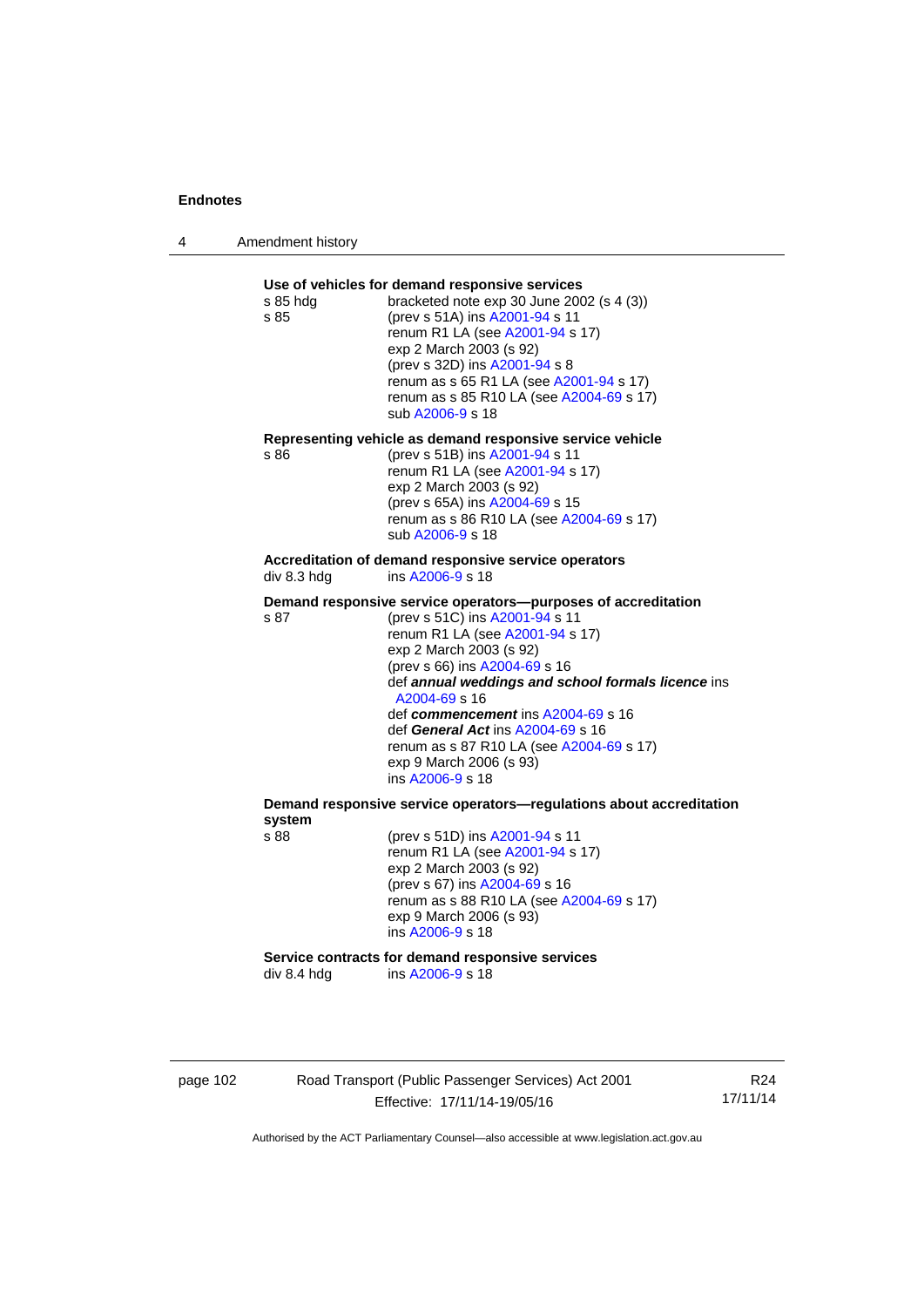#### **Service contracts—demand responsive services**

s 89 (prev s 51E) ins [A2001-94](http://www.legislation.act.gov.au/a/2001-94) s 11 renum R1 LA (see [A2001-94](http://www.legislation.act.gov.au/a/2001-94) s 17) exp 2 March 2003 (s 92) (prev s 68) ins [A2004-69](http://www.legislation.act.gov.au/a/2004-69) s 16 renum as s 89 R10 LA (see [A2004-69](http://www.legislation.act.gov.au/a/2004-69) s 17) exp 9 March 2006 (s 93) ins [A2006-9](http://www.legislation.act.gov.au/a/2006-9) s 18

**Entitlement to operate demand responsive services**  div 8.5 hdg ins [A2006-9](http://www.legislation.act.gov.au/a/2006-9) s 18

#### **Entitlement to operate demand responsive services**

s 90 (prev s 51F) ins [A2001-94](http://www.legislation.act.gov.au/a/2001-94) s 11 renum R1 LA (see [A2001-94](http://www.legislation.act.gov.au/a/2001-94) s 17) exp 2 March 2003 (s 92) (prev s 69) ins [A2004-69](http://www.legislation.act.gov.au/a/2004-69) s 16 renum as s 90 R10 LA (see [A2004-69](http://www.legislation.act.gov.au/a/2004-69) s 17) mod [SL2002-3](http://www.legislation.act.gov.au/sl/2002-3) s 246 (as am by [SL2005-4](http://www.legislation.act.gov.au/sl/2005-4) s 12) exp 9 March 2006 (s 93) ins [A2006-9](http://www.legislation.act.gov.au/a/2006-9) s 18 am [A2006-30](http://www.legislation.act.gov.au/a/2006-30) amdt 1.84

#### **Operating demand responsive service without entitlement**

s 91 (prev s 51G) ins [A2001-94](http://www.legislation.act.gov.au/a/2001-94) s 11 renum R1 LA (see [A2001-94](http://www.legislation.act.gov.au/a/2001-94) s 17) exp 2 March 2003 (s 92) (prev s 70) ins [A2004-69](http://www.legislation.act.gov.au/a/2004-69) s 16 renum as s 91 R10 LA (see [A2004-69](http://www.legislation.act.gov.au/a/2004-69) s 17) exp 9 March 2006 (s 93) ins [A2006-9](http://www.legislation.act.gov.au/a/2006-9) s 18 am [A2006-30](http://www.legislation.act.gov.au/a/2006-30) amdt 1.85

#### **Representing entitlement to operate demand responsive service**

s 92 (prev s 51H) ins [A2001-94](http://www.legislation.act.gov.au/a/2001-94) s 11 renum R1 LA (see [A2001-94](http://www.legislation.act.gov.au/a/2001-94) s 17) sub [A2002-30](http://www.legislation.act.gov.au/a/2002-30) amdt 3.756 exp 2 March 2003 (s 92) (prev s 71) ins [A2004-69](http://www.legislation.act.gov.au/a/2004-69) s 16 renum as s 92 R10 LA (see [A2004-69](http://www.legislation.act.gov.au/a/2004-69) s 17) exp 9 March 2006 (s 93) ins [A2006-9](http://www.legislation.act.gov.au/a/2006-9) s 18

# **Regulation of demand responsive services**

div 8.6 hdg ins [A2006-9](http://www.legislation.act.gov.au/a/2006-9) s 18

R24 17/11/14 Road Transport (Public Passenger Services) Act 2001 Effective: 17/11/14-19/05/16

page 103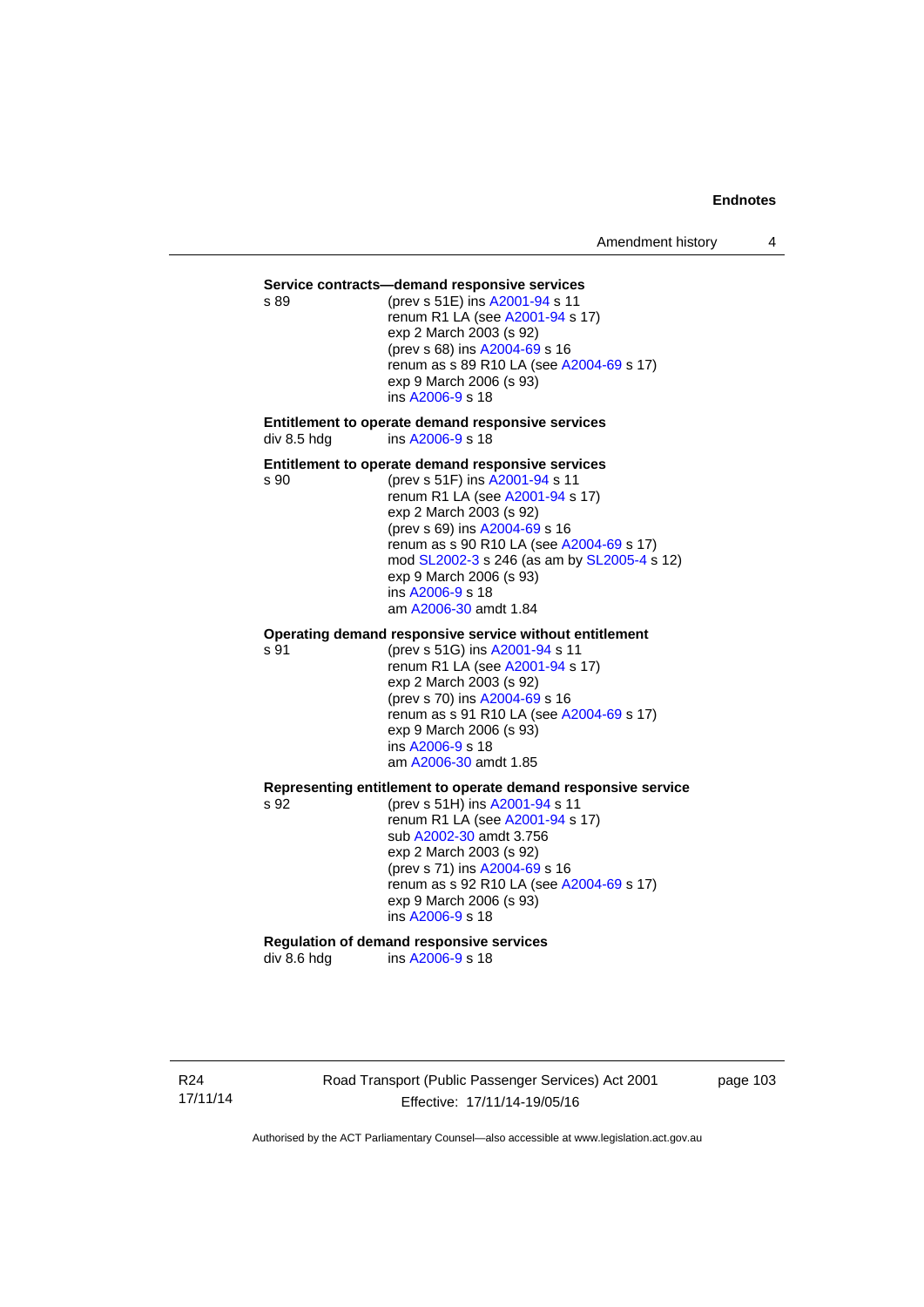| 4        | Amendment history                    |                                                                                                                                                                                                                                                                                                                                                                                                                                                                                      |                 |
|----------|--------------------------------------|--------------------------------------------------------------------------------------------------------------------------------------------------------------------------------------------------------------------------------------------------------------------------------------------------------------------------------------------------------------------------------------------------------------------------------------------------------------------------------------|-----------------|
|          | s 93                                 | Demand responsive services-minimum fares<br>(prev s 72) ins A2004-69 s 16<br>renum as s 93 R10 LA (see A2004-69 s 17)<br>exp 9 March 2006 (s 93)<br>ins A2006-9 s 18                                                                                                                                                                                                                                                                                                                 |                 |
|          | s 94                                 | Regulations about operation of demand responsive services<br>ins A2006-9 s 18                                                                                                                                                                                                                                                                                                                                                                                                        |                 |
|          | s 95                                 | Regulations about operation of demand responsive service vehicles<br>ins A2006-9 s 18                                                                                                                                                                                                                                                                                                                                                                                                |                 |
|          | s 96                                 | Regulations about demand responsive service vehicle drivers<br>ins A2006-9 s 18                                                                                                                                                                                                                                                                                                                                                                                                      |                 |
|          | s 97                                 | Regulations about conduct of demand responsive vehicle passengers<br>ins A2006-9 s 18                                                                                                                                                                                                                                                                                                                                                                                                |                 |
|          | pt 8A hdg                            | Additional public passenger vehicle insurance<br>ins as mod SL2008-37 mod 20.1<br>mod lapsed 5 July 2009 when sch 20 SL2008-37 om by<br>A2009-16 amdt 2.21                                                                                                                                                                                                                                                                                                                           |                 |
|          | Definitions-pt 8A<br>s 110           | ins as mod SL2008-37 mod 20.1<br>mod lapsed 5 July 2009 when sch 20 SL2008-37 om by<br>A2009-16 amdt 2.21<br>ins A2009-16 amdt 3.4<br>def accredited operator ins as mod SL2008-37 mod 20.1<br>mod lapsed 5 July 2009 when sch 20 SL2008-37 om by<br>A2009-16 amdt 2.21<br>ins A2009-16 amdt 3.4<br>def <i>public passenger vehicle policy</i> ins as mod SL2008-37<br>mod 20.1<br>mod lapsed 5 July 2009 when sch 20 SL2008-37 om by<br>A2009-16 amdt 2.21<br>ins A2009-16 amdt 3.4 |                 |
|          | s 111                                | Public passenger vehicle insurance compulsory<br>ins as mod SL2008-37 mod 20.1<br>mod lapsed 5 July 2009 when sch 20 SL2008-37 om by<br>A2009-16 amdt 2.21<br>ins A2009-16 amdt 3.4                                                                                                                                                                                                                                                                                                  |                 |
|          | passenger vehicle insurance<br>s 112 | Police officer or authorised person may require evidence of public<br>ins as mod SL2008-37 mod 20.1<br>mod lapsed 5 July 2009 when sch 20 SL2008-37 om by<br>A2009-16 amdt 2.21<br>ins A2009-16 amdt 3.4                                                                                                                                                                                                                                                                             |                 |
| page 104 |                                      | Road Transport (Public Passenger Services) Act 2001                                                                                                                                                                                                                                                                                                                                                                                                                                  | R <sub>24</sub> |

Effective: 17/11/14-19/05/16

R24 17/11/14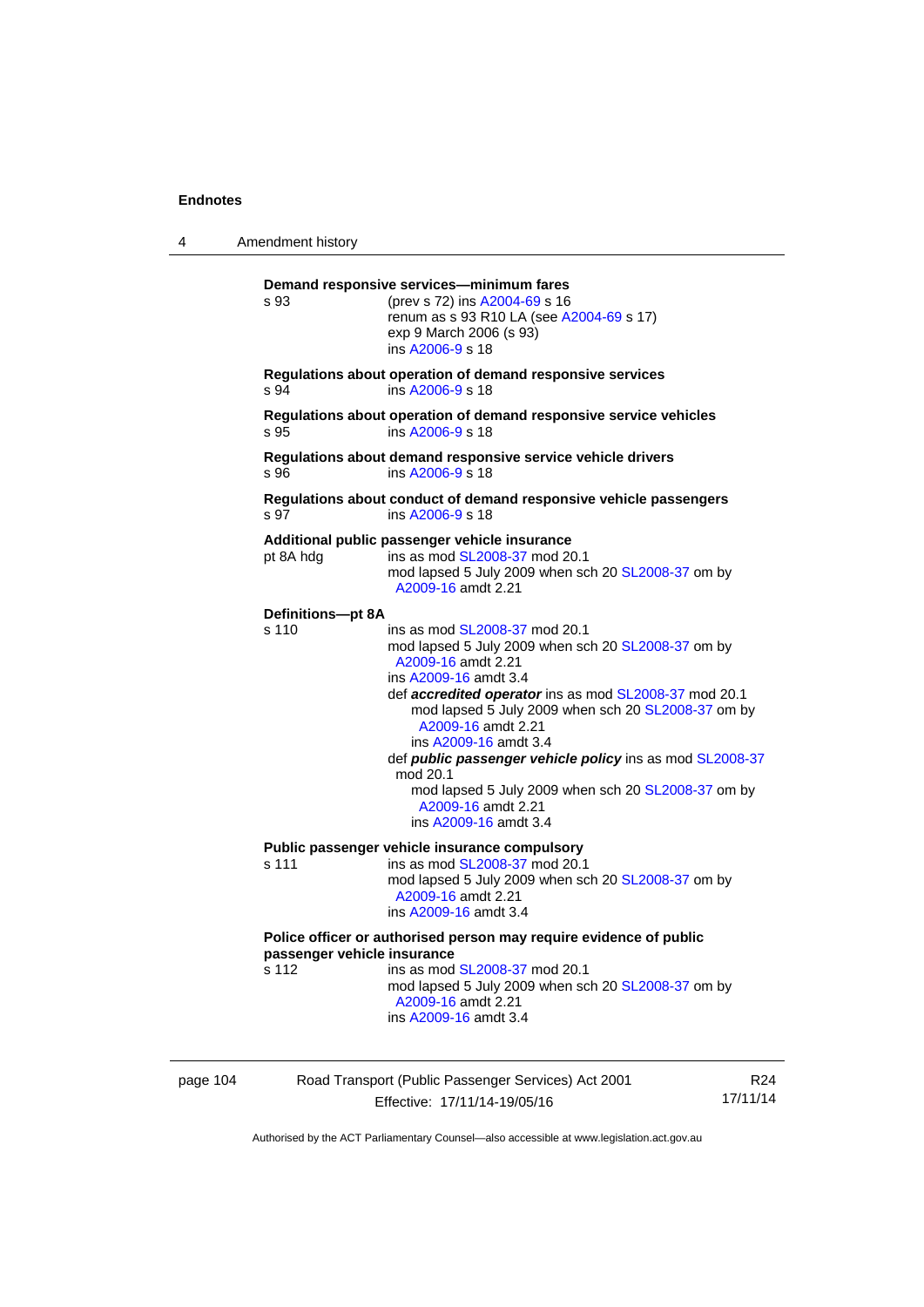|                 | s 112 (2)                             | Application of Road Transport (Offences) Regulation to s 111 (1) and                                                                                                                                                           |
|-----------------|---------------------------------------|--------------------------------------------------------------------------------------------------------------------------------------------------------------------------------------------------------------------------------|
|                 | s 113                                 | ins as mod SL2008-37 mod 20.1<br>mod lapsed 5 July 2009 when sch 20 SL2008-37 om by<br>A2009-16 amdt 2.21                                                                                                                      |
|                 | <b>Enforcement</b>                    |                                                                                                                                                                                                                                |
|                 | pt 9 hdg                              | orig pt 9 hdg<br>(prev pt 7 hdg) ins A2004-69 s 16<br>renum as pt 9 hdg R10 LA (see A2004-69 s 17)<br>exp 9 March 2006 (s 93)<br>prev pt 9 hdg<br>ins A2006-9 s 18<br>renum as pt 10 hdg<br>pres pt 9 hdg<br>ins A2006-26 s 14 |
|                 | Purpose of powers under pt 9<br>s 115 | reloc from Road Transport (Public Passenger Services)<br>Regulation 2002 s 229 by A2006-26 s 31                                                                                                                                |
|                 | s 116                                 | Power to require records or information<br>reloc from Road Transport (Public Passenger Services)<br>Regulation 2002 s 230 by A2006-26 s 31                                                                                     |
|                 | s 117                                 | Power to inspect maintenance facilities<br>reloc from Road Transport (Public Passenger Services)<br>Regulation 2002 s 231 by A2006-26 s 31                                                                                     |
|                 | s 118                                 | Power to inspect and test vehicles<br>reloc from Road Transport (Public Passenger Services)<br>Regulation 2002 s 232 by A2006-26 s 31                                                                                          |
|                 | s 119                                 | Power to require vehicles or equipment to be inspected and tested<br>reloc from Road Transport (Public Passenger Services)<br>Regulation 2002 s 233 by A2006-26 s 31                                                           |
|                 | s 120                                 | Attachment and removal of noncompliance notices<br>reloc from Road Transport (Public Passenger Services)<br>Regulation 2002 s 234 by A2006-26 s 31                                                                             |
|                 | s 121                                 | Police officer or authorised person--power to require name and address etc<br>reloc from Road Transport (Public Passenger Services)<br>Regulation 2002 s 235 by A2006-26 s 31<br>am A2009-49 amdt 3.153                        |
|                 | <b>Miscellaneous</b><br>pt 10 hdg     | (prev pt 9 hdg) ins A2006-9 s 18<br>renum as pt 10 hdg A2006-26 s 13                                                                                                                                                           |
|                 | s 125                                 | Unauthorised public passenger services<br>ins A2006-9 s 18                                                                                                                                                                     |
| R24<br>17/11/14 |                                       | Road Transport (Public Passenger Services) Act 2001<br>page 105<br>Effective: 17/11/14-19/05/16                                                                                                                                |

Authorised by the ACT Parliamentary Counsel—also accessible at www.legislation.act.gov.au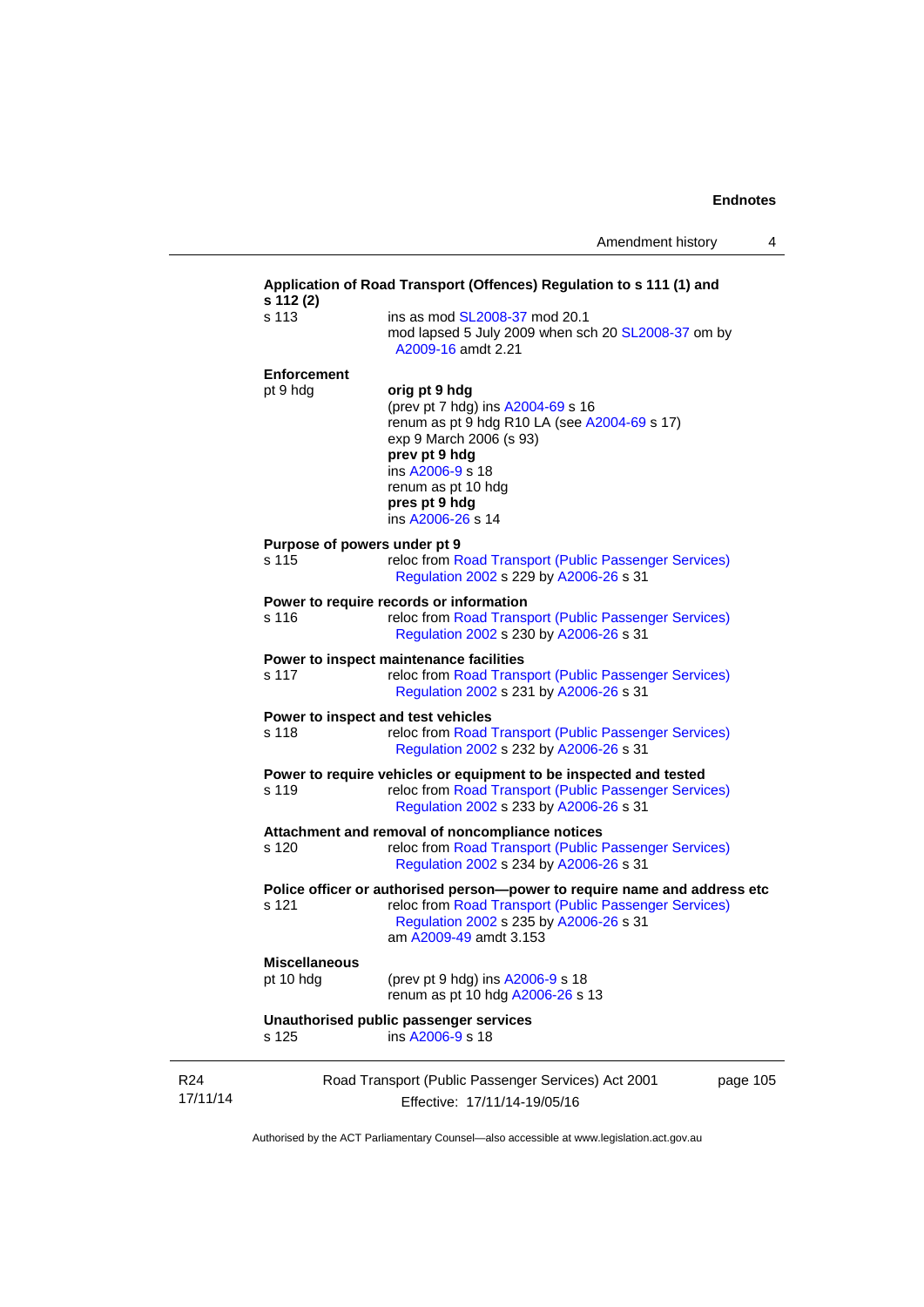4 Amendment history **Regulation-making power**  s 126 ins [A2006-9](http://www.legislation.act.gov.au/a/2006-9) s 18 am [A2008-1](http://www.legislation.act.gov.au/a/2008-1) amdt 1.33; ss renum R16 LA; [A2010-18](http://www.legislation.act.gov.au/a/2010-18) amdt 3.78 **Minister may exempt vehicles and people from Act**  s 127 ins [A2006-9](http://www.legislation.act.gov.au/a/2006-9) s 18 **Regulations may exempt vehicles and people from Act**  s 128 ins [A2006-9](http://www.legislation.act.gov.au/a/2006-9) s 18 **References to Motor Traffic Act, Traffic Act etc**  s 129 ins [A2006-9](http://www.legislation.act.gov.au/a/2006-9) s 18 **Dictionary**  dict am [A2002-30](http://www.legislation.act.gov.au/a/2002-30) amdt 3.757; [A2009-49](http://www.legislation.act.gov.au/a/2009-49) amdt 3.154; [A2010-18](http://www.legislation.act.gov.au/a/2010-18) amdt 3.79; [A2013-19](http://www.legislation.act.gov.au/a/2013-19) amdt 3.429 def *accredited* sub [A2001-94](http://www.legislation.act.gov.au/a/2001-94) s 12 def *accredited bus operators register* om [A2001-94](http://www.legislation.act.gov.au/a/2001-94) s 14 def *accredited demand responsive service operator* ins [A2006-9](http://www.legislation.act.gov.au/a/2006-9) s 19 def *accredited hire car service operator* ins [A2004-69](http://www.legislation.act.gov.au/a/2004-69) s 18 def *accredited taxi network provider* ins [A2001-94](http://www.legislation.act.gov.au/a/2001-94) s 13 def *accredited taxi service operator* ins [A2001-94](http://www.legislation.act.gov.au/a/2001-94) s 13 def *affiliated* ins [A2001-94](http://www.legislation.act.gov.au/a/2001-94) s 13 def *another jurisdiction* om [A2010-18](http://www.legislation.act.gov.au/a/2010-18) amdt 3.80 def *authorisation* ins [A2006-9](http://www.legislation.act.gov.au/a/2006-9) s 19 def *authorised demand responsive service operator* ins [A2006-9](http://www.legislation.act.gov.au/a/2006-9) s 19 def *authority* om [A2010-18](http://www.legislation.act.gov.au/a/2010-18) amdt 3.81 def *bus* sub [A2005-20](http://www.legislation.act.gov.au/a/2005-20) amdt 3.373 def *demand responsive service* ins [A2006-9](http://www.legislation.act.gov.au/a/2006-9) s 19 def *demand responsive service vehicle* ins [A2006-9](http://www.legislation.act.gov.au/a/2006-9) s 19 def *fittings* ins [A2006-26](http://www.legislation.act.gov.au/a/2006-26) s 15 def *function* om [A2002-30](http://www.legislation.act.gov.au/a/2002-30) amdt 3.758 def *hire car* ins [A2004-69](http://www.legislation.act.gov.au/a/2004-69) s 18 def *hire car licence* ins [A2004-69](http://www.legislation.act.gov.au/a/2004-69) s 18 def *hire car service* ins [A2004-69](http://www.legislation.act.gov.au/a/2004-69) s 18 def *holder* sub [A2001-94](http://www.legislation.act.gov.au/a/2001-94) s 12; [A2004-69](http://www.legislation.act.gov.au/a/2004-69) s 19 om [A2005-20](http://www.legislation.act.gov.au/a/2005-20) amdt 3.374 def *inspect* ins [A2006-26](http://www.legislation.act.gov.au/a/2006-26) s 15 def *jurisdiction* om [A2010-18](http://www.legislation.act.gov.au/a/2010-18) amdt 3.82 def *licence* ins [A2001-94](http://www.legislation.act.gov.au/a/2001-94) s 13 om [A2004-69](http://www.legislation.act.gov.au/a/2004-69) s 20 def *motor vehicle* om [A2010-18](http://www.legislation.act.gov.au/a/2010-18) amdt 3.82 def *noncompliance notice* ins [A2006-26](http://www.legislation.act.gov.au/a/2006-26) s 15 def *public bus* sub [A2005-20](http://www.legislation.act.gov.au/a/2005-20) amdt 3.375

page 106 Road Transport (Public Passenger Services) Act 2001 Effective: 17/11/14-19/05/16

R24 17/11/14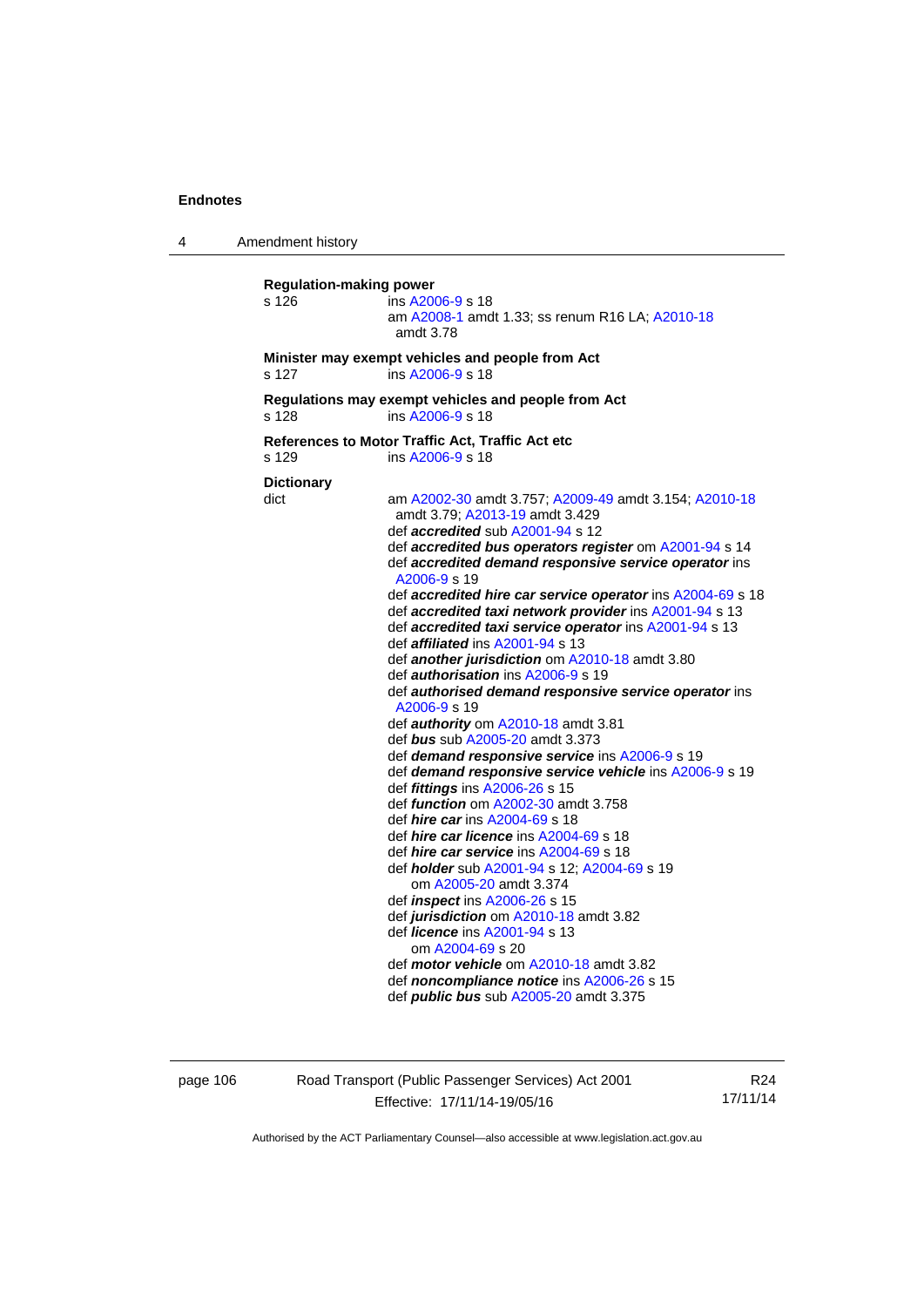Amendment history 4

```
 def public passenger vehicle sub A2001-94 s 12; A2004-69
s 21 
   am A2006-9 s 20 
def public vehicle licence ins A2001-94 s 13 
def restricted hire car ins A2004-69 s 22 
def restricted hire car licence ins A2004-69 s 22 
def restricted hire car service ins A2004-69 s 22 
def restricted taxi ins A2001-94 s 13 
def restricted taxi licence ins A2001-94 s 13 
def restricted taxi service ins A2001-94 s 13 
def road am A2002-30 amdt 3.759, amdt 3.760 
def road related area am A2002-30 amdt 3.759, amdt 3.760 
def road transport authority om A2010-18 amdt 3.82
def service contract sub A2006-9 s 21 
def taxi ins A2001-94 s 13 
def taxi booking service ins A2001-94 s 13 
def taxi driver ins A2001-94 s 13 
def taxi licence ins A2001-94 s 13 
def taxi network ins A2001-94 s 13 
def taxi service ins A2001-94 s 13 
def taxi zone ins A2001-94 s 13 
def time of effect ins A2006-26 s 15 
def vehicle om A2013-19 amdt 3.430
```
### **Consequential amendments**

sch 1 om R1 LA (s 89 (3)) but see s 54

R24 17/11/14 Road Transport (Public Passenger Services) Act 2001 Effective: 17/11/14-19/05/16

page 107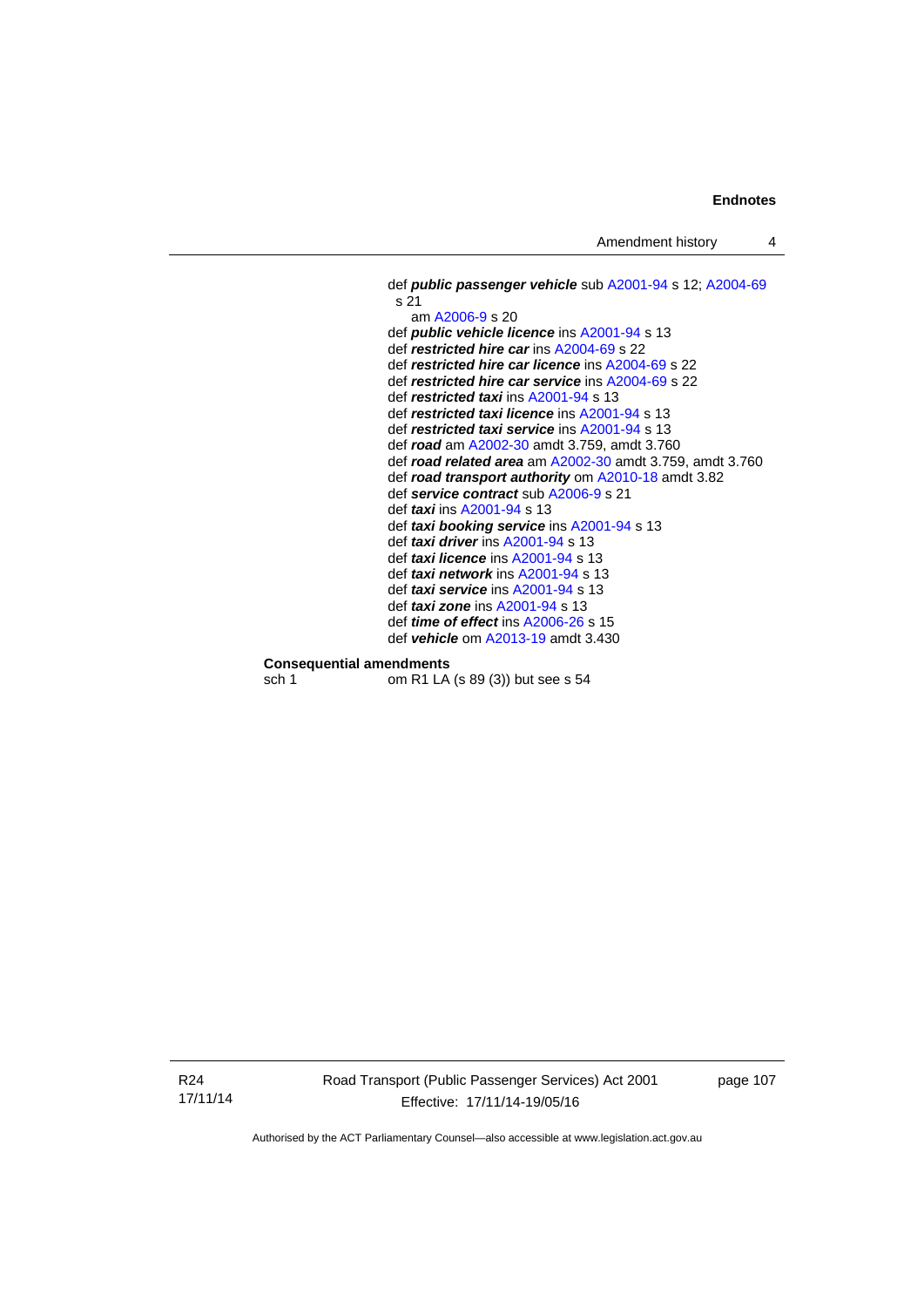5 Earlier republications

# **5 Earlier republications**

Some earlier republications were not numbered. The number in column 1 refers to the publication order.

Since 12 September 2001 every authorised republication has been published in electronic pdf format on the ACT legislation register. A selection of authorised republications have also been published in printed format. These republications are marked with an asterisk (\*) in column 1. Electronic and printed versions of an authorised republication are identical.

| <b>Republication</b><br>No and date                 | <b>Effective</b>             | Last<br>amendment<br>made by | <b>Republication</b><br>for                                                                       |
|-----------------------------------------------------|------------------------------|------------------------------|---------------------------------------------------------------------------------------------------|
| R <sub>1</sub><br>5 Dec 2001                        | 1 Dec 2001-<br>28 Feb 2002   | A2001-94                     | new Act                                                                                           |
| R <sub>2</sub><br>1 Mar 2002                        | 1 Mar 2002-<br>1 June 2002   | A2001-94                     | amendments by<br>A2001-94                                                                         |
| R <sub>3</sub><br>3 June 2002                       | 2 June 2002-<br>30 June 2002 | A2001-94                     | commenced expiry                                                                                  |
| R <sub>4</sub><br>1 July 2002                       | 1 July 2002-<br>16 Sept 2002 | A2001-94                     | commenced expiry                                                                                  |
| R <sub>5</sub><br>3 Oct 2002                        | 17 Sept 2002-<br>1 Dec 2002  | A2002-30                     | amendments by<br>A2002-30                                                                         |
| R <sub>6</sub><br>2 Dec 2002                        | 2 Dec 2002-<br>16 Jan 2003   | A2002-30                     | commenced expiry                                                                                  |
| R7<br>17 Jan 2003                                   | 17 Jan 2003-<br>2 Mar 2003   | A2002-49                     | amendments by<br>A2002-49                                                                         |
| R <sub>8</sub><br>3 Mar 2003                        | 3 Mar 2003-<br>1 June 2003   | A2002-49                     | commenced expiry                                                                                  |
| R <sub>9</sub><br>2 June 2003                       | 2 June 2003-<br>8 Mar 2005   | A2002-49                     | commenced expiry                                                                                  |
| R <sub>10</sub> *<br>9 Mar 2005                     | 9 Mar 2005-<br>1 June 2005   | A2004-69                     | amendments by<br>A2004-69 and<br>modifications by<br>SL2002-3 as<br>amended by<br><b>SL2005-4</b> |
| R <sub>11</sub><br>2 June 2005                      | 2 June 2005-<br>9 Mar 2006   | A2005-20                     | amendments by<br>A2005-20                                                                         |
|                                                     |                              |                              |                                                                                                   |
| Road Transport (Public Passenger Services) Act 2001 |                              |                              | R <sub>24</sub><br>$A = 1A A  A A$                                                                |

#### page 108

Effective: 17/11/14-19/05/16

17/11/14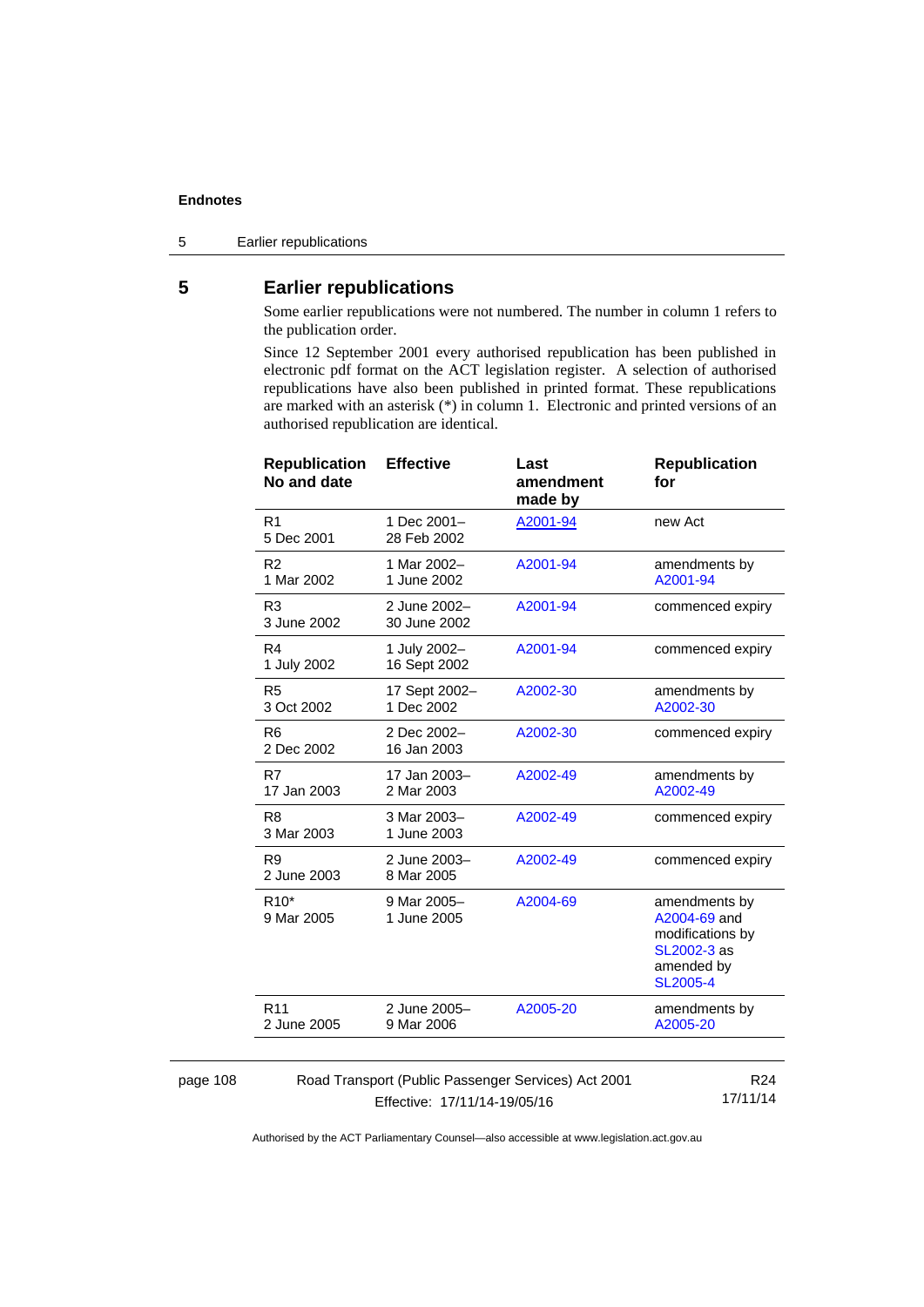Earlier republications 5

**for** 

[A2005-20](http://www.legislation.act.gov.au/a/2005-20) commenced expiry

**Republication** 

| 10 Mar 2006                     | 30 June 2006                |           |                                                                                            |
|---------------------------------|-----------------------------|-----------|--------------------------------------------------------------------------------------------|
| R <sub>13</sub><br>1 July 2006  | 1 July 2006-<br>1 July 2006 | A2006-30  | amendments by<br>A2006-9 and<br>A2006-30                                                   |
| R <sub>14</sub>                 | 2 July 2006-                | A2006-30  | amendments by                                                                              |
| 2 July 2006                     | 2 July 2006                 |           | A2006-26                                                                                   |
| R <sub>15</sub>                 | 3 July 2006-                | A2006-30  | amendments by                                                                              |
| 3 July 2006                     | 30 Sept 2008                |           | A2006-30                                                                                   |
| R <sub>16</sub> *<br>1 Oct 2008 | 1 Oct 2008-<br>4 July 2009  | SL2008-37 | amendments by<br>A2008-1 as<br>amended by<br>A2008-39 and<br>modifications by<br>SL2008-37 |
| R <sub>17</sub>                 | 5 July 2009-                | A2009-16  | amendments by                                                                              |
| 5 July 2009                     | 16 Dec 2009                 |           | A2009-16                                                                                   |
| R <sub>18</sub>                 | 17 Dec 2009-                | A2009-49  | amendments by                                                                              |
| 17 Dec 2009                     | 2 Mar 2010                  |           | A2009-49                                                                                   |
| R <sub>19</sub>                 | 3 Mar 2010-                 | A2009-49  | amendments by                                                                              |
| 3 Mar 2010                      | 2 June 2010                 |           | A2009-22                                                                                   |
| R <sub>20</sub>                 | 3 June 2010-                | A2010-18  | amendments by                                                                              |
| 3 June 2010                     | 31 Dec 2010                 |           | A2010-18                                                                                   |
| R <sub>21</sub> *               | 1 Jan 2010-                 | A2010-54  | amendments by                                                                              |
| 1 Jan 2010                      | 13 June 2013                |           | A2010-54                                                                                   |
| R <sub>22</sub>                 | 14 June 2013-               | A2013-19  | amendments by                                                                              |
| 14 June 2013                    | 9 Feb 2014                  |           | A2013-19                                                                                   |
| R <sub>23</sub>                 | 10 Feb 2014-                | A2013-52  | amendments by                                                                              |

**Effective Last** 

10 Mar 2006–

**amendment made by** 

**Republication No and date** 

10 Feb 2014

R12

R24 17/11/14

# Road Transport (Public Passenger Services) Act 2001 Effective: 17/11/14-19/05/16

page 109

[A2013-52](http://www.legislation.act.gov.au/a/2013-52)

Authorised by the ACT Parliamentary Counsel—also accessible at www.legislation.act.gov.au

16 Nov 2014